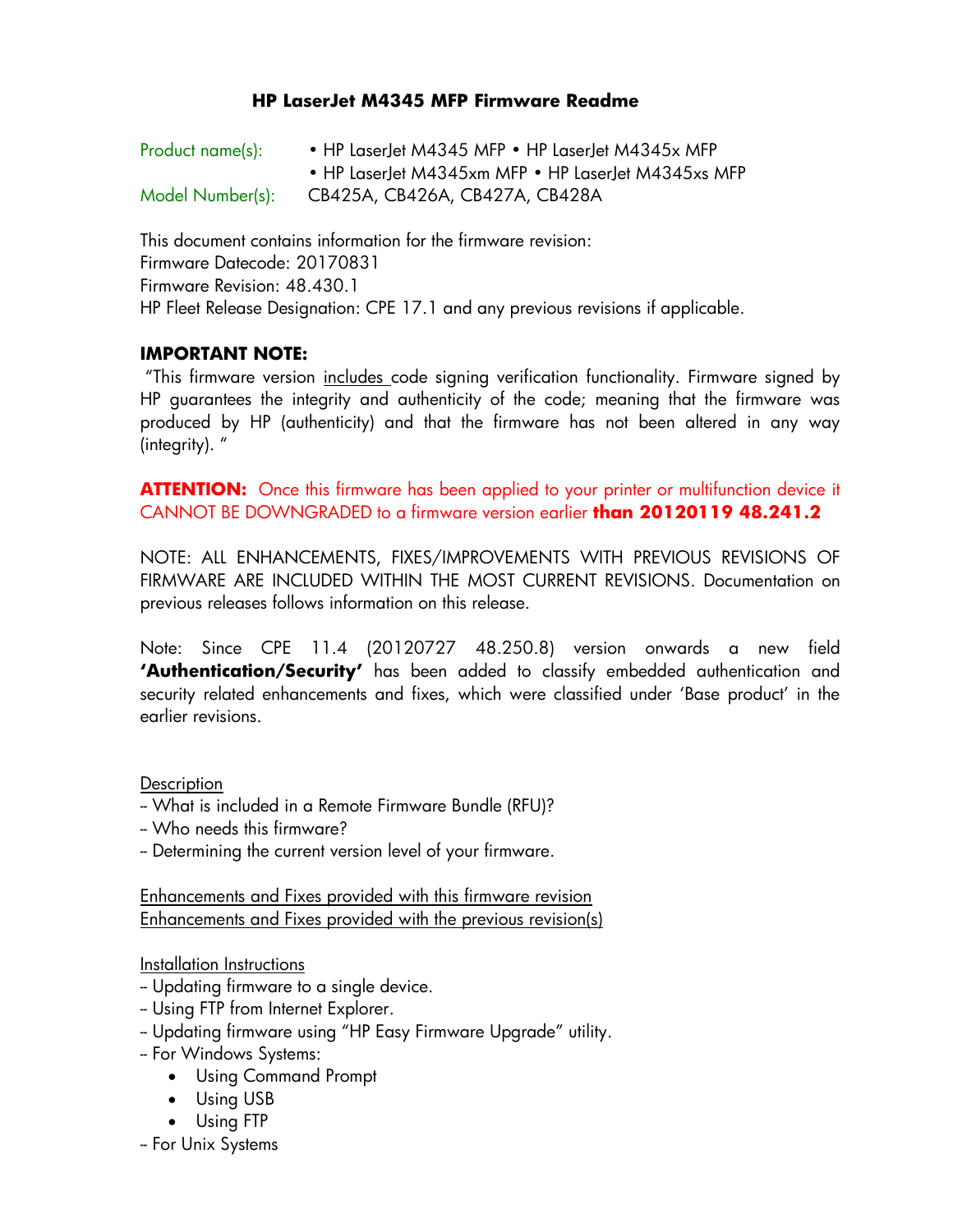-- For Macintosh Systems

- Mac OS X System Terminal Application (ftp).
- Remote firmware upgrade using HP Printer Utility.
- -- Using HP Web Jet Admin 7.X or 8.X
- -- Using HP Web Jet Admin 10.X

Expected device messages during an update Troubleshooting a Firmware Update System Requirements Technical Assistance Legal Statements

# **Description**

This Readme file provides specific installation instructions and other information you should know before you perform a firmware update for your HP LaserJet Series printer or MFP. Installation instructions are provided for Single and Multiple Printer Updates.

This document provides specific update, installation and troubleshooting information. For additional information on the device features, refer to the online user guide found on the Windows Printing System Installer CD-ROM that came with your printer or at hp.com.

## What is included in a Remote Firmware Update (RFU)?

The HP LaserJet Printer Remote Firmware Update file available from the hp web site contains firmware for the printer, embedded JetDirect (if applicable), HP paper handling accessories used with the device in one convenient download file. When the Remote Firmware Upgrade file is sent to the HP LaserJet Printer or MFP firmware for the engine and all connected accessories are upgraded.

## Who needs this firmware?

Similar to Hewlett Packard providing improved software for your HP LaserJet Printer or MFP, Hewlett Packard provides firmware updates for your printer periodically through its supported lifecycle. A firmware update may be necessary if it is determined that you may benefit from the resolution of any issue that is documented below. These updates are available on the HP support web site.

#### Determining the current version level of your firmware

To determine the current level of firmware installed on the device:

- 1. Go to the printer's or MFP's control panel.
- 2. Press the "Administration" Icon on the touch screen.
- 3. Select the "INFORMATION" selection on the touch screen.
- 4. Select "CONFIGURATION/STATUS PAGES".
- 5. Select "CONFIGURATION PAGE".
- 6. Select the "Print" button.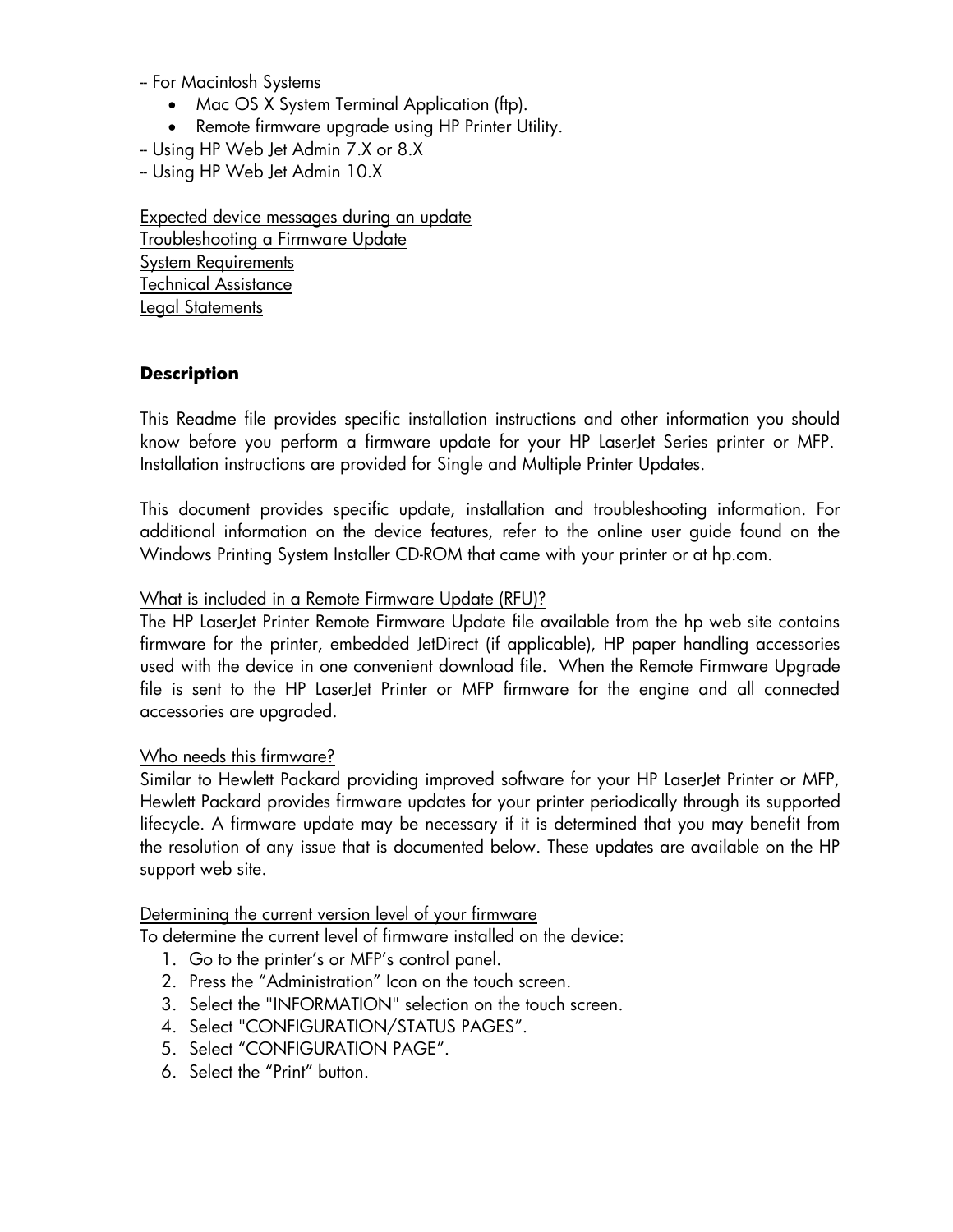On the printed CONFIGURATION page look in the section marked "Device Information" for the firmware date code. The firmware date code will look something like this: **20040322 07.000.0**

# **Enhancements and Fixes provided with this Firmware revision 20170831 48.430.1 CPE 17.1**

# **ENHANCEMENTS:**

Base Product:

 $\triangleright$  No new updates.

Embedded Digital Send:

 $\triangleright$  No new updates.

Authentication/Security:

 $\triangleright$  No new updates.

Fax:

 $\triangleright$  No new updates.

Embedded Jet Direct:

 $\triangleright$  No new updates.

# **FIXES OR IMPROVEMENTS:**

This firmware provides fixes or improvements for following issues:

Base Product:

 $\triangleright$  No new updates.

Embedded Digital Send:

 $\triangleright$  No new updates.

Authentication/Security:

 This firmware addresses the following security issues: CVE-2017-11103 - Heimdal Kerberos before version 7.4 allows remote attackers to impersonate services with Orpheus' Lyre attack.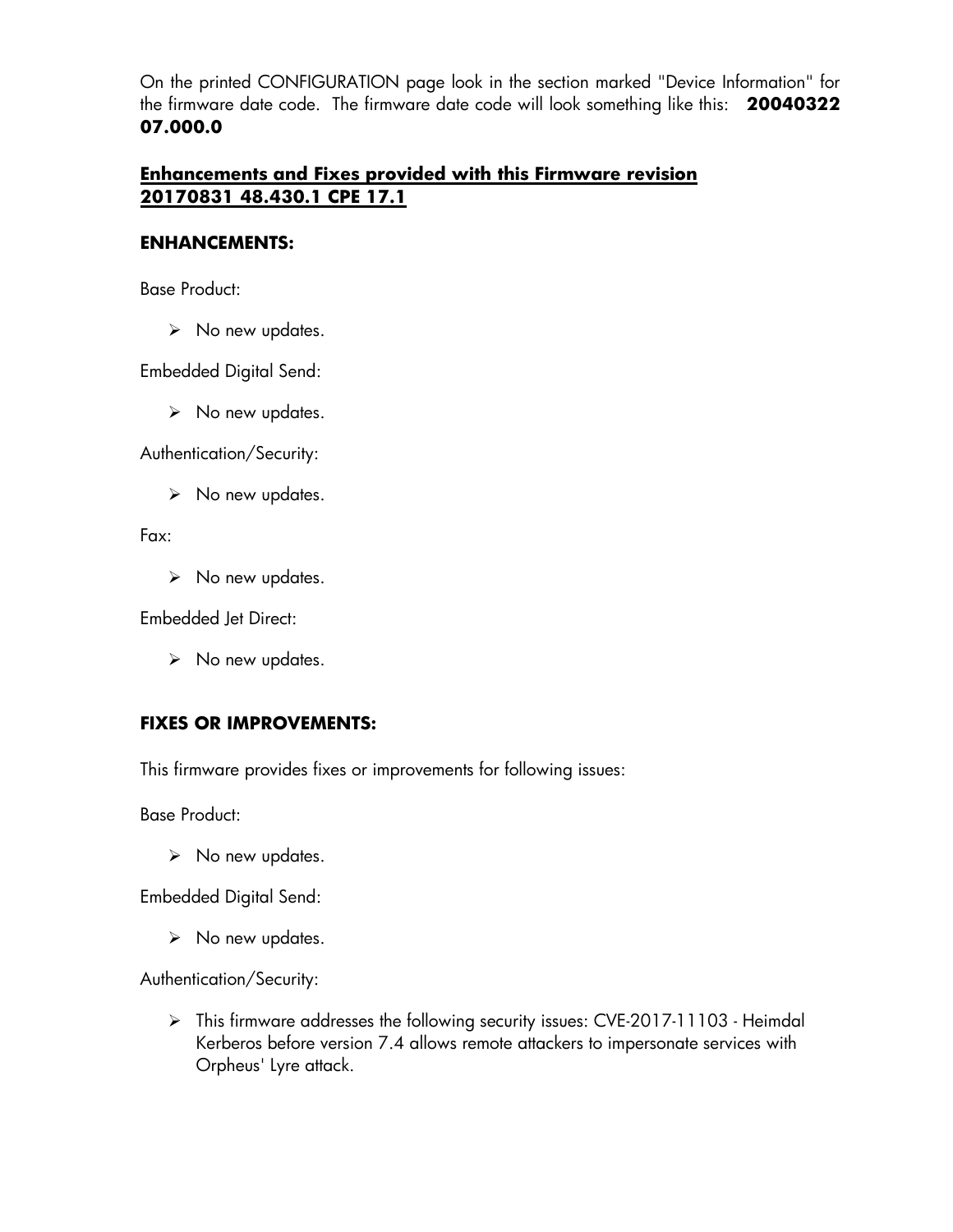Fax:

 $\triangleright$  No new updates.

Embedded Jet Direct:

 $\triangleright$  No new updates.

# Current firmware revisions included in this firmware bundle:

# **DEVICE FIRMWARE REVISION**

| <b>COMPONENT</b>                    | <b>FIRMWARE VERSION</b> |
|-------------------------------------|-------------------------|
| <b>HP LJ M4345 MFP</b>              | 20170831 48.430.1       |
| <b>Embedded JetDirect:</b>          | V.44.00.FF              |
| Copy Processor Board (CPB):         | 2.121(0.0)              |
| Scanner Control Board (SCB):        | CMNPSL 2.9 (MFG)        |
| Analog Fax Accessory                | 2.37p (No Change)       |
| Formatter Boot Loader               | 2.93 (HP Proprietary)   |
| Three Bin Mailbox (Q5692A)          | MP04.18                 |
| Stacker/Stapler (Q5691A)            | MP04.33                 |
| <b>HP Fleet Release Designation</b> | CPE 17.1                |

# **Enhancements and Fixes provided with this Firmware revision 20170105 48.420.4 CPE 15.1.4**

## **ENHANCEMENTS:**

Base Product:

Embedded Digital Send:

Authentication/Security:

Fax:

Embedded Jet Direct:

# **FIXES OR IMPROVEMENTS:**

This firmware provides fixes or improvements for following issues:

Base Product: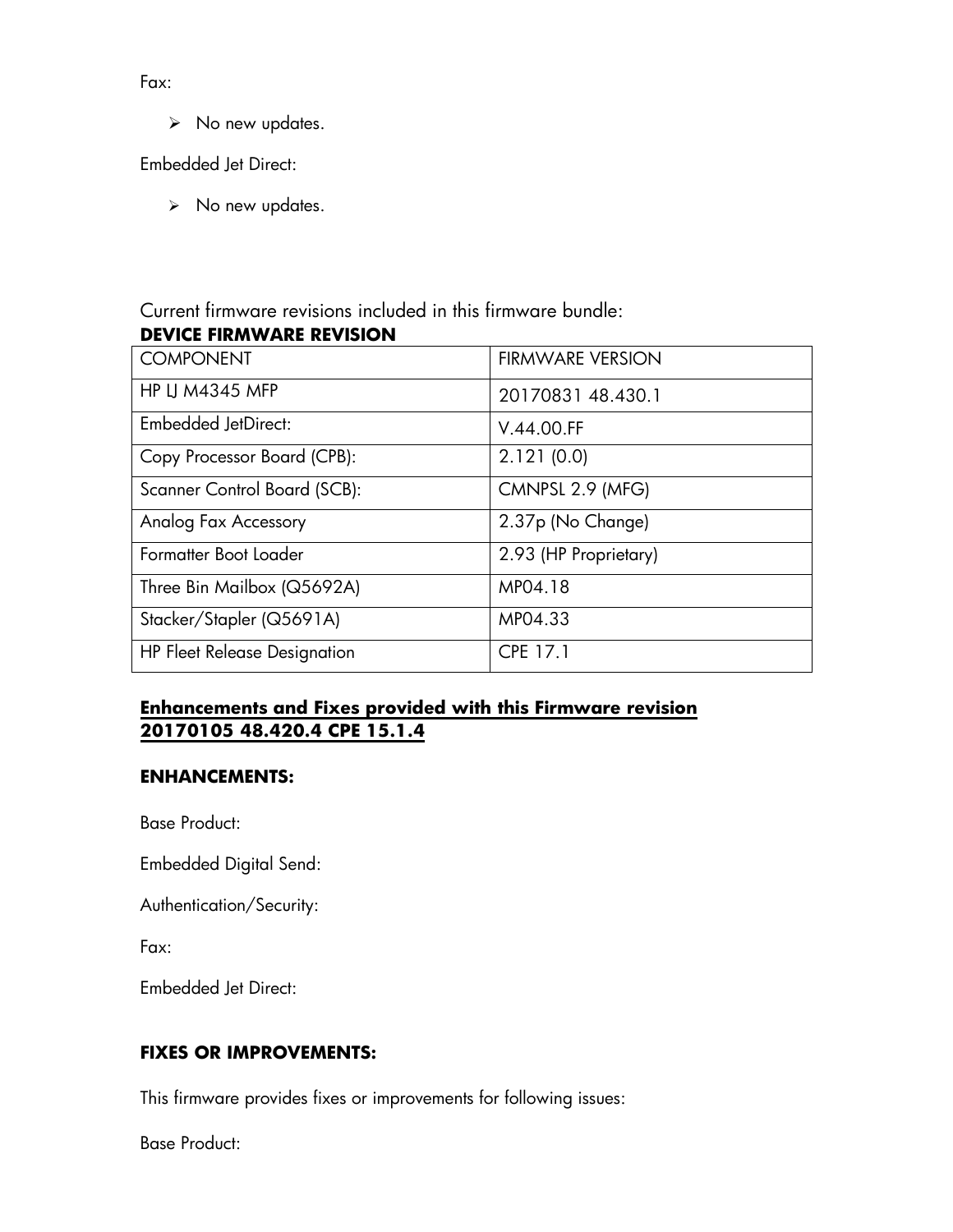# Embedded Digital Send:

Authentication/Security:

- CVE-2016-2108 ANS.1 implementation errors resulting in the "negative zero" issue.
- CVE-2016-2183 3DES TLS/SSL Birthday Attacks on 64-bit Block Ciphers (SWEET32) Vulnerability.
	- o The 3DES protocol can now be disabled by setting Encryption Strength to "High" within the "Mgmt. Protocols" page under the EWS Networking tab. The 3DES protocol will remain enabled/active if Encryption Strength is set to either "Medium" or "Low" (which is the default value).

Fax:

Embedded Jet Direct:

 $\triangleright$  .

Current firmware revisions included in this firmware bundle:

# **DEVICE FIRMWARE REVISION**

| <b>COMPONENT</b>             | <b>FIRMWARE VERSION</b> |
|------------------------------|-------------------------|
| <b>HP LJ M4345 MFP</b>       | 20170105 48.420.4       |
| <b>Embedded JetDirect:</b>   | V.44.00.FF              |
| Copy Processor Board (CPB):  | 2.121(0.0)              |
| Scanner Control Board (SCB): | CMNPSL 2.9 (MFG)        |
| Analog Fax Accessory         | 2.37p (No Change)       |
| Formatter Boot Loader        | 2.93 (HP Proprietary)   |
| Three Bin Mailbox (Q5692A)   | MP04.18                 |
| Stacker/Stapler (Q5691A)     | MP04.33                 |
| HP Fleet Release Designation | CPE 15.1.4              |

# **Enhancements and Fixes provided with this Firmware revision 20151029 48.362.6 CPE 15.1**

# **ENHANCEMENTS:**

Base Product: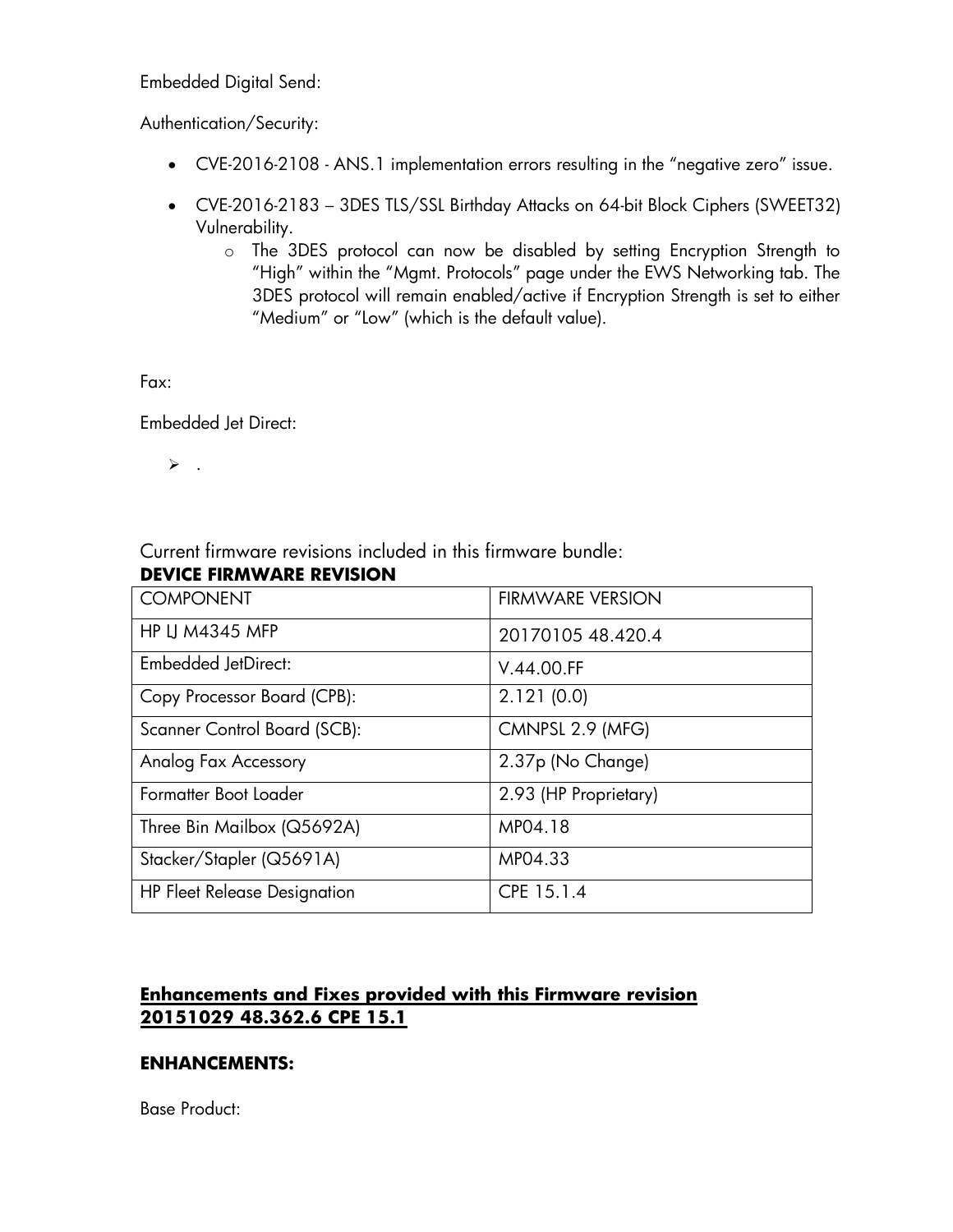- $\triangleright$  Added support for the J&H licensing method.
- $\triangleright$  Firmware now has the Report a problem feature enabled only through HP. Allows users to request for support from MPS via email.
- $\triangleright$  Job Logging feature added.
- $\triangleright$  Upgraded the font library to the version 7.3.

Embedded Digital Send:

 $\triangleright$  Firmware now includes the ability to lock the send to network folder address using the "Edit the Send to Folder Path" item in the EWS Authentication Manager.

Authentication/Security:

> Security issue CVE-2014-3566 - SSLv3 POODLE (Padding Oracle on Downgraded Legacy Encryption) Vulnerability has been addressed.

Fax:

 $\triangleright$  Firmware now includes the ability to disable the fax module in the EWS.

Embedded Jet Direct:

 $\triangleright$  No new updates.

# **FIXES OR IMPROVEMENTS:**

This firmware provides fixes or improvements for following issues:

Base Product:

- $\triangleright$  Webkit tries to use TCP connections that have been closed by the remote side, which ends up with several TCP retransmissions
- $\triangleright$  Certain fonts are not printing correctly after firmware upgrade to the version 13.3.5.
- The Supplies Status message reverts to default setting "Show" though "Do not show" is set from WJA.
- $\triangleright$  Unable to delete the Private Jobs from WJA.
- Error 49.4c02 is seen when accessing the Job status from control panel, when printing a Job having filename more than 20 Japanese characters.

Embedded Digital Send:

 $\triangleright$  Send to Email and Folder results in blank pages if more than 20 pages are scanned.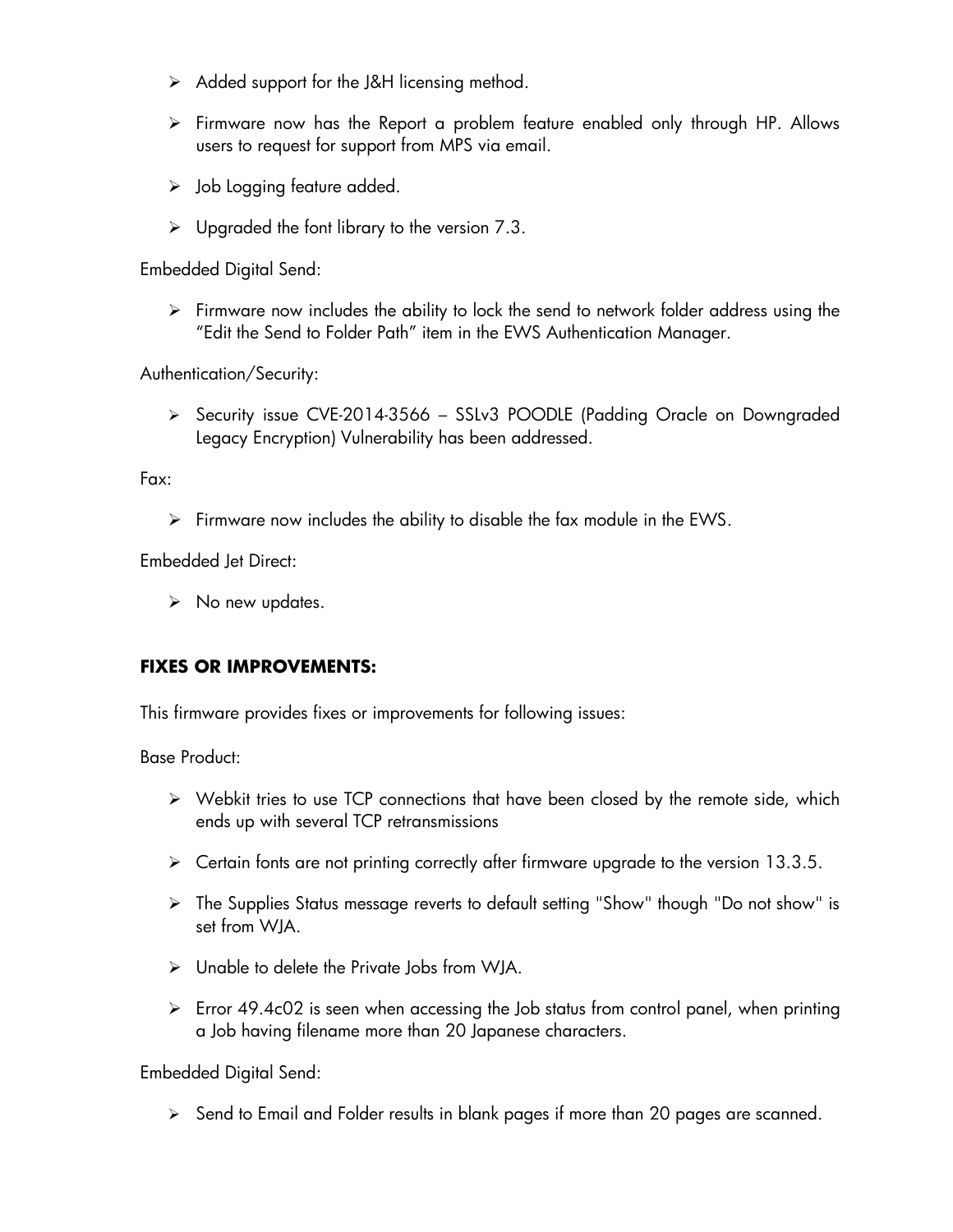- Send to Network folder creates OKB pdf files on WIN 2012 Server.
- When performing Send to Network Folder job, the control panel displays "Cancelling Send job".

Authentication/Security:

> No New Updates.

Fax:

- $\triangleright$  Fax forwarded to email have file format of PDF version 1.1 which cannot be viewed in the newer versions of PDF reader.
- > Default billing code field has some invalid characters thus not allowing users to input the billing code.

Embedded Jet Direct:

- $\triangleright$  If a DHCP server responds to a REQUEST with a NAK, the server will be ignored by the Jetdirect Client until it is rebooted. The NAK is sent by a server if the client requests an address that is not supported by the server; this happens if the client has moved to a new network and attempts to renew an address from the old network.
- $\triangleright$  Implemented DHCP option 144.
- > Short default TTL value caused the product to use DNS lookup cache and overlook server IP address changes. This fix involved using the TTL value provided by the DNS server instead of a fixed default.
- Certificates signed with an MD5 hash are no longer accepted by the product and many popular applications. The product will automatically replace an internally generated self-signed MD5 identity certificate with a new self-signed SHA256 identity certificate so that it maintains compatibility with current versions of popular applications.
- Fixed a problem where an "Invalid Credentials" error is returned for SNMPv3 I/O attempts.

| <b>COMPONENT</b>             | <b>FIRMWARE VERSION</b> |
|------------------------------|-------------------------|
| <b>HP LJ M4345 MFP</b>       | 20151029 48.362.6       |
| <b>Embedded JetDirect:</b>   | V.43.97.FF              |
| Copy Processor Board (CPB):  | 2.121(0.0)              |
| Scanner Control Board (SCB): | CMNPSL 2.9 (MFG)        |

Current firmware revisions included in this firmware bundle:

## **DEVICE FIRMWARE REVISION**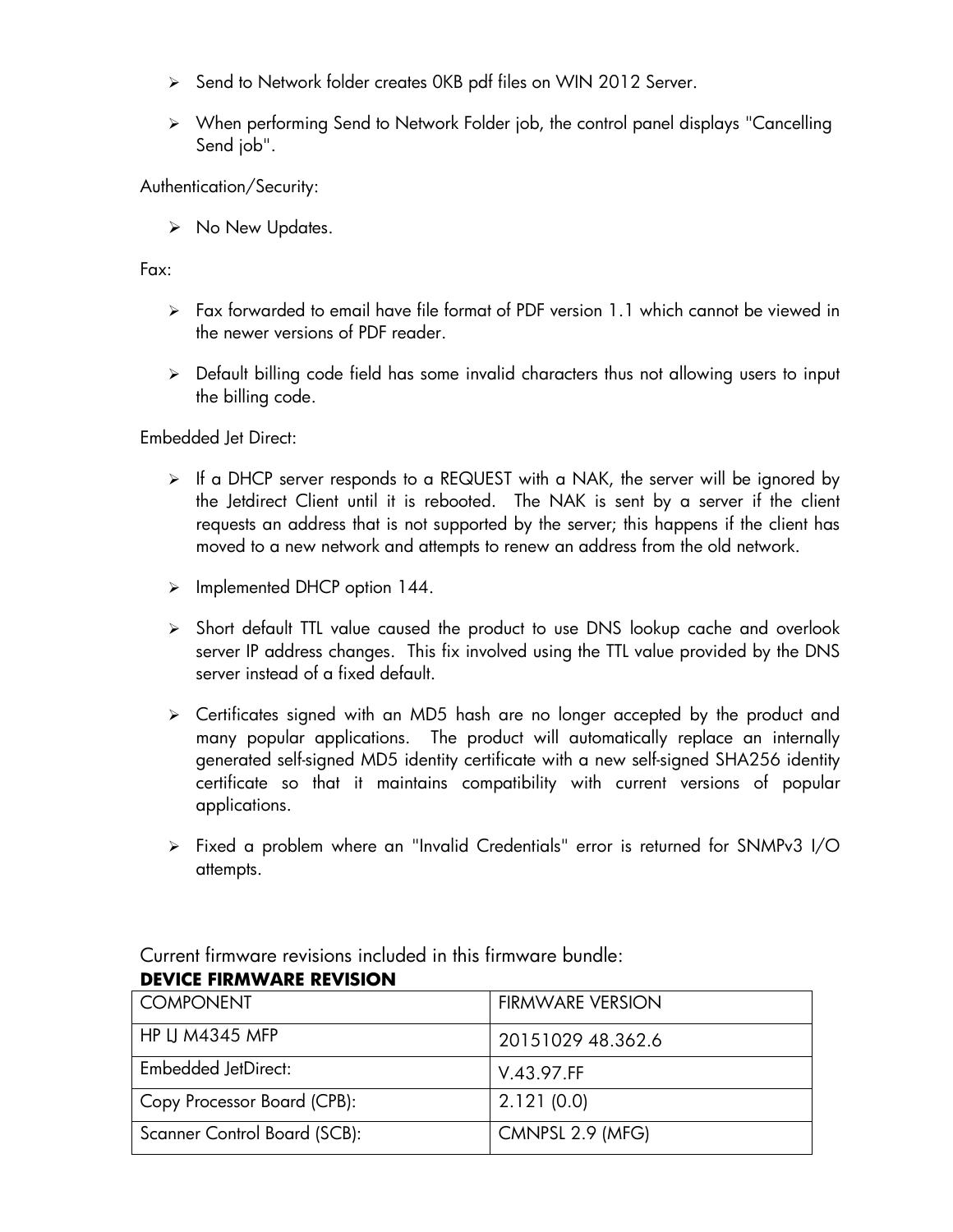| <b>Analog Fax Accessory</b>         | 2.37p (No Change)     |
|-------------------------------------|-----------------------|
| Formatter Boot Loader               | 2.93 (HP Proprietary) |
| Three Bin Mailbox (Q5692A)          | MP04.18               |
| Stacker/Stapler (Q5691A)            | MP04.33               |
| <b>HP Fleet Release Designation</b> | CPE 15.1              |

# **Enhancements and Fixes provided with this Firmware revision 20141228 48.312.4 CPE 14.2**

## **ENHANCEMENTS:**

Base Product:

 $\triangleright$  No new updates

Embedded Digital Send:

 $\triangleright$  No new updates.

Authentication/Security:

- > Invalid authentication attempt now introduces a delay following unsuccessful authentication attempts when accessing stored jobs that are protected with PIN.
- The Default PIN option is made available for PIN Printing in UPD for Non-SEP devices.

Fax:

 $\triangleright$  No new updates.

Embedded Jet Direct:

 $\triangleright$  No new updates.

## **FIXES OR IMPROVEMENTS:**

This firmware provides fixes or improvements for following issues:

Base Product:

- Custom status message set through HPAC, does not interleave with "Paused" message when device is paused.
- 49.DFFF error is seen when printing certain PDF files that contain non-english characters (e.g. : French, Italian, or German).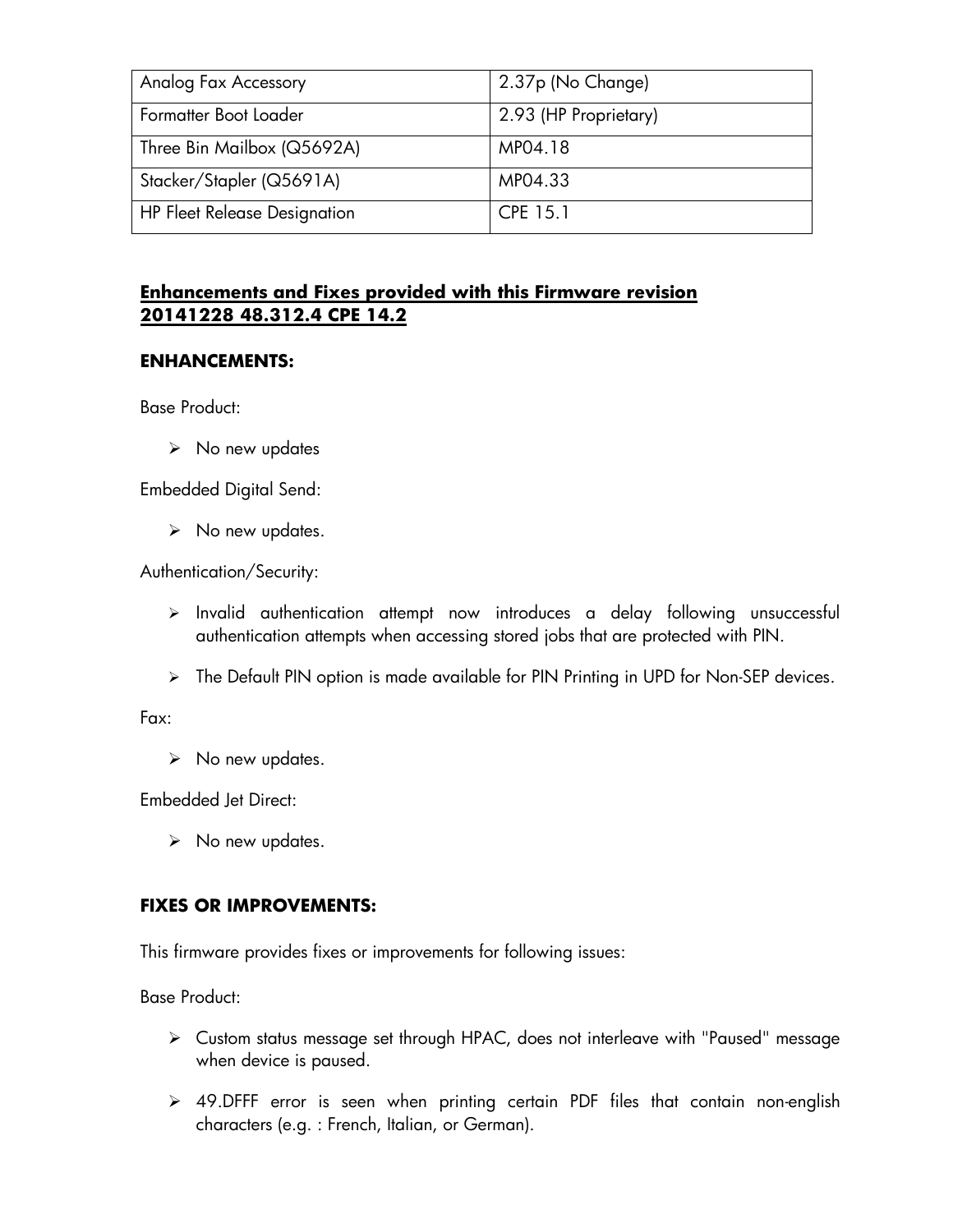- When printing certain PDF files, user may experience "1200 DPI banner job not printed" error on the control panel screen, missing data and delay in between pages.
- Missing characters in the Embedded JetDirect Configuration page when using Korean language.
- $\triangleright$  Intermittently hostname changes to NPIxxxx and is also set to 'Read only'.
- 49.5F11 error seen when printing from Mac OS 10.7, 10.8 and 10.9 using InDesign CS 6 application.
- Unable to set the DNS value within WJA. In this case the IP address would work however there would be no load balancing for multiple time servers.
- $\triangleright$  Device hangs when printing mixed A4/A5 jobs.
- $\triangleright$  Device crashes when using the hard reset key to stop scan.

### Embedded Digital Send:

- $\triangleright$  Long edge gets cropped with the default original size set as Mixed Ltr/Lgl while performing digital send jobs.
- $\triangleright$  Send to Email failure with Office 365.
- $\triangleright$  Scan to Email over SSL fails when using Gmail SMTP server.

#### Authentication/Security:

- User PIN Authentication was not available as a device configuration option.
- Device can encounter a 49.FF09 error during a Nessus vulnerability scan
- Device can encounter a 49.FF04 error during a Nessus vulnerability scan
- $\triangleright$  Telnet connectivity to device may be unavailable after a Nessus vulnerability scan

#### Fax:

 $\triangleright$  No new updates

Embedded Jet Direct:

 $\triangleright$  No new updates

Current firmware revisions included in this firmware bundle:

## **DEVICE FIRMWARE REVISION**

| I COMPONENT     | <b>FIRMWARE VERSION</b> |
|-----------------|-------------------------|
| HP LJ M4345 MFP | 20141228 48.312.4       |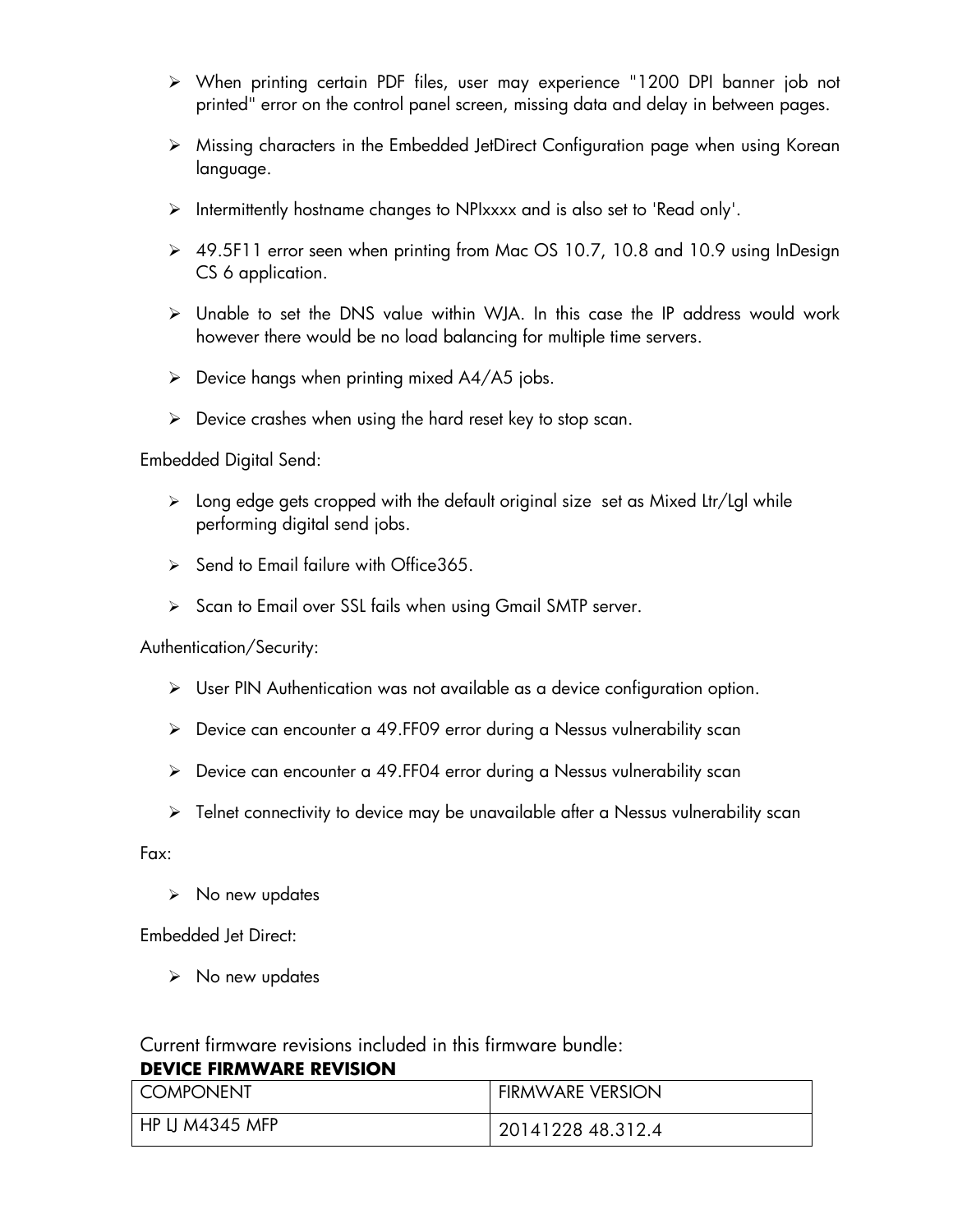| <b>Embedded JetDirect:</b>          | V.43.82.FF              |
|-------------------------------------|-------------------------|
| Copy Processor Board (CPB):         | 2.120 (0.0) (No Change) |
| Scanner Control Board (SCB):        | CMNPSL 2.9 (MFG)        |
| <b>Analog Fax Accessory</b>         | 2.37p (No Change)       |
| Formatter Boot Loader               | 2.93 (HP Proprietary)   |
| Three Bin Mailbox (Q5692A)          | MP04.18                 |
| Stacker/Stapler (Q5691A)            | MP04.33                 |
| <b>HP Fleet Release Designation</b> | CPE 14.2                |

# **Enhancements and Fixes provided with this Firmware revision**

The following new functionality or features are provided by this firmware release: Firmware Datecode: 20140722 Firmware Revision: 48.306.1 CPE 13.3.5

# **ENHANCEMENTS:**

No new functionality or features are provided by this firmware release.

# **FIXES OR IMPROVEMENTS:**

Fixes or improvements for the following issues are provided by this firmware release:

Authentication/Security:

 $\triangleright$  This firmware addresses the following security issue: CVE-2014-0224 - SSL/TLS MITM vulnerability

Current firmware revisions included in this firmware bundle:

## **DEVICE FIRMWARE REVISION**

| <b>COMPONENT</b>                    | <b>FIRMWARE VERSION</b> |
|-------------------------------------|-------------------------|
| <b>HP LJ M4345 MFP</b>              | 20140722 48.306.1       |
| <b>Embedded JetDirect:</b>          | V.43.39.IR105906        |
| Copy Processor Board (CPB):         | 2.120 (0.0) (No Change) |
| Scanner Control Board (SCB):        | CMNPSL 2.9 (MFG)        |
| <b>Analog Fax Accessory</b>         | 2.37p (No Change)       |
| Formatter Boot Loader               | 2.93 (HP Proprietary)   |
| Three Bin Mailbox (Q5692A)          | MP04.18                 |
| Stacker/Stapler (Q5691A)            | MP04.33                 |
| <b>HP Fleet Release Designation</b> | CPE 13.3.5              |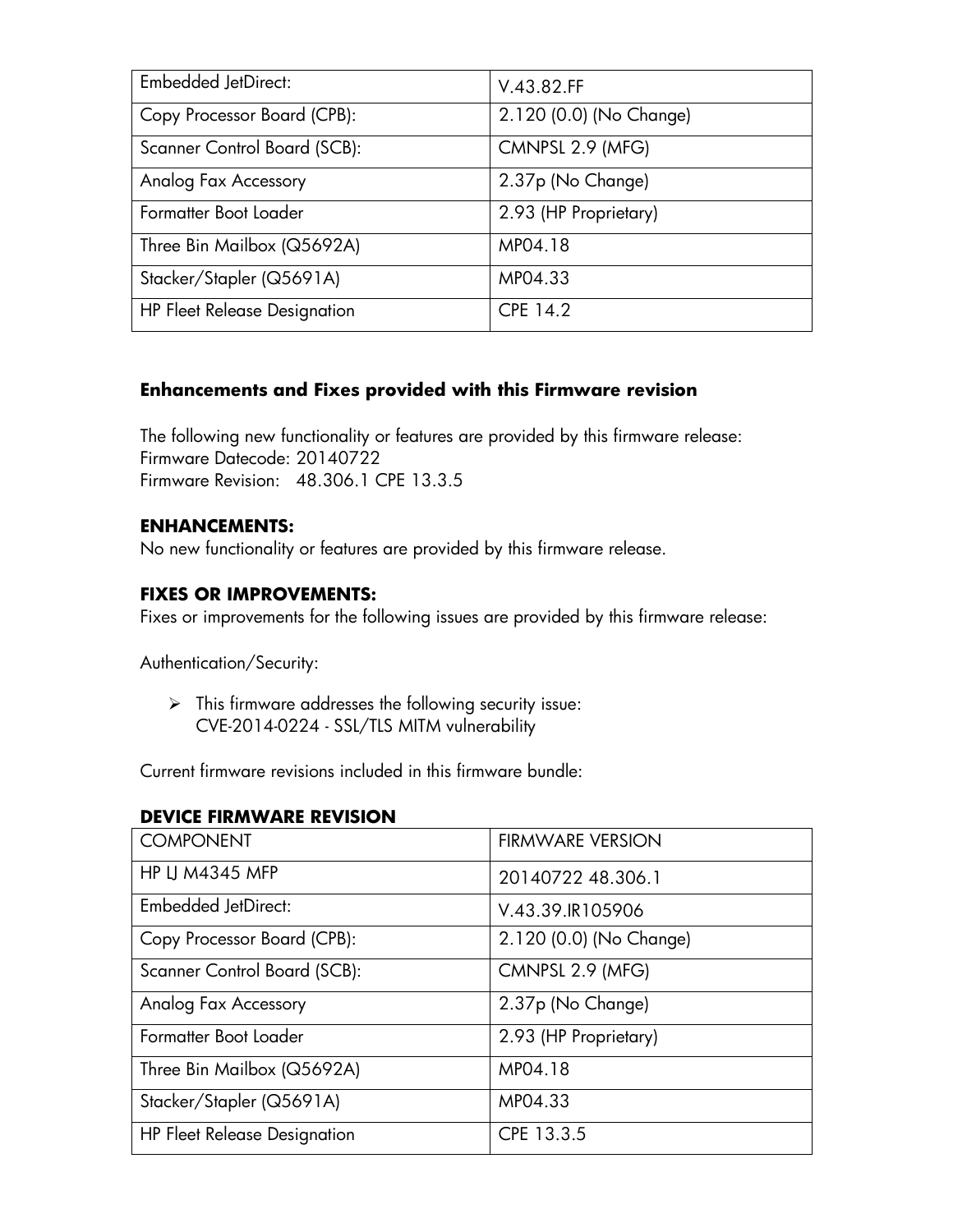# **Enhancements and Fixes provided with this Firmware revision 20140503 48.303.1 CPE 13.3.2**

## **ENHANCEMENTS:**

Base Product:

 $\triangleright$  No new updates

Embedded Digital Send:

 $\triangleright$  No new updates.

Authentication/Security:

 $\triangleright$  No new updates.

Fax:

 $\triangleright$  No new updates.

Embedded Jet Direct:

 $\triangleright$  No new updates.

## **FIXES OR IMPROVEMENTS:**

This firmware provides fixes or improvements for following issues:

Base Product:

- ▶ 49.4C02 errors may be seen when printing with UPD PS driver or via ftp.
- ▶ 49.4C06 errors may be seen when printing with UPD PS driver.
- ▶ 49.4C02 errors may be seen when printing certain PDF files.
- $\triangleright$  A 49.4C02 error may be seen when printing certain web pages.

Embedded Digital Send:

 $\triangleright$  No new updates.

Authentication/Security: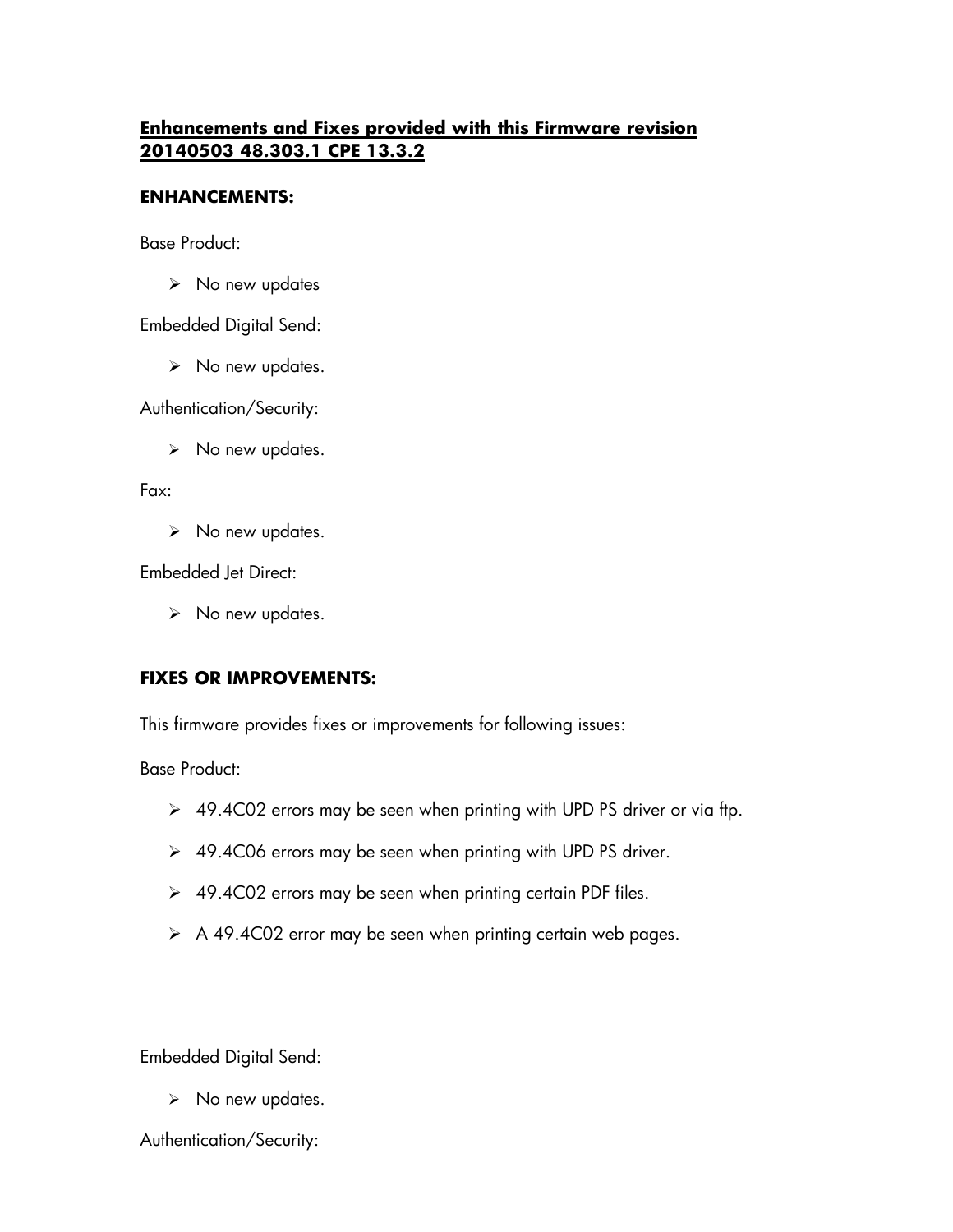$\triangleright$  No new updates.

Fax:

 $\triangleright$  No new updates

Embedded Jet Direct:

 $\triangleright$  No new updates

#### Current firmware revisions included in this firmware bundle: **DEVICE FIRMWARE REVISION**

| <b>COMPONENT</b>                    | <b>FIRMWARE VERSION</b> |
|-------------------------------------|-------------------------|
| <b>HP LJ M4345 MFP</b>              | 20140503 48.303.1       |
| <b>Embedded JetDirect:</b>          | V.43.39.FF              |
| Copy Processor Board (CPB):         | 2.120 (0.0) (No Change) |
| Scanner Control Board (SCB):        | CMNPSL 2.9 (MFG)        |
| Analog Fax Accessory                | 2.37p (No Change)       |
| Formatter Boot Loader               | 2.93 (HP Proprietary)   |
| Three Bin Mailbox (Q5692A)          | MP04.18                 |
| Stacker/Stapler (Q5691A)            | MP04.33                 |
| <b>HP Fleet Release Designation</b> | CPE 13.3.2              |

# **Enhancements and Fixes provided with previous Firmware revision 20140127 48.301.7 CPE 13.3**

# **ENHANCEMENTS:**

Base Product:

 Firmware support for new smartcard reader redesigned to fit into all versions of the HIP pocket and as a stand-alone attachment for products that don't have HIP.

Embedded Digital Send:

 $\triangleright$  No new updates.

Authentication/Security:

 $\triangleright$  No new updates.

Fax: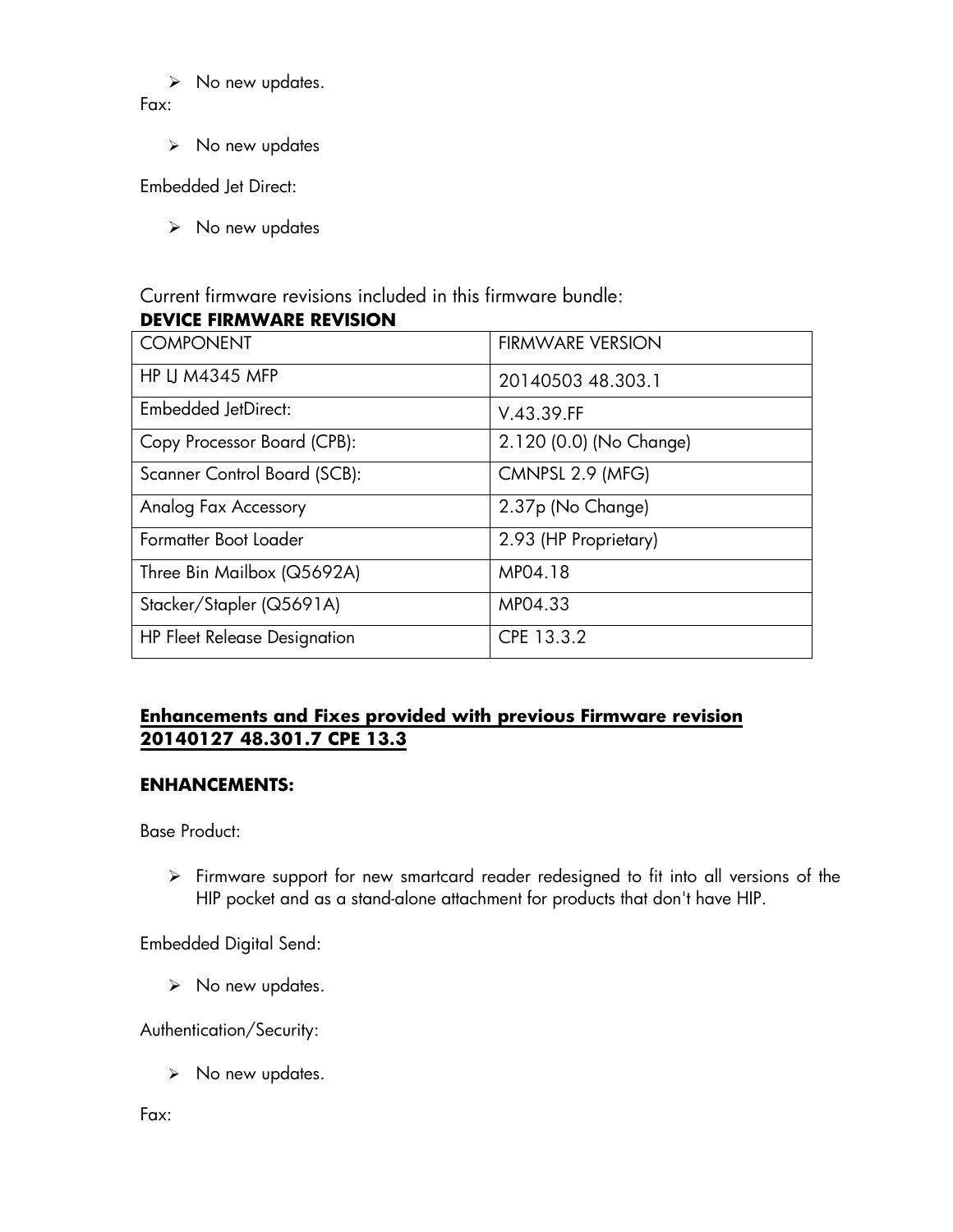$\triangleright$  No new updates.

Embedded Jet Direct:

 $\triangleright$  No new updates.

# **FIXES OR IMPROVEMENTS:**

This firmware provides fixes or improvements for following issues:

Base Product:

- When installing Secure Jet 7.0.5, and OXPd 1.6 is enabled, the device either crashes with a 49.4c02 or the solution uninstalls itself.
- Whenever a large document, which takes a long time to transmit, is scanned using OXPd 1.6 based Omtool AccuRoute and the network is congested, the scan job may fail after a few minutes.
- Connection to 9100 port hangs intermittently when sending several jobs to the device using SafeCom's Pull Print solution, SafeCom Go HP.

Embedded Digital Send:

- $\triangleright$  Send to Network folder does not work on MAC 10.8.x.
- $\triangleright$  Scanned A4 document dimensions in TIFF file format are out of ISO standard.

Authentication/Security:

- The device may crash with a 49.4C5E error if an abnormal network connectivity interruption occurs while Kerberos authentication is in progress.
- Device identity certificates installed for email signing could be deleted with an improper or incorrect certificate password.

Fax:

 $\triangleright$  No new updates

Embedded Jet Direct:

Jetdirect Gigabit link speed OID reports as 100FX (fiber) rather than 1000T.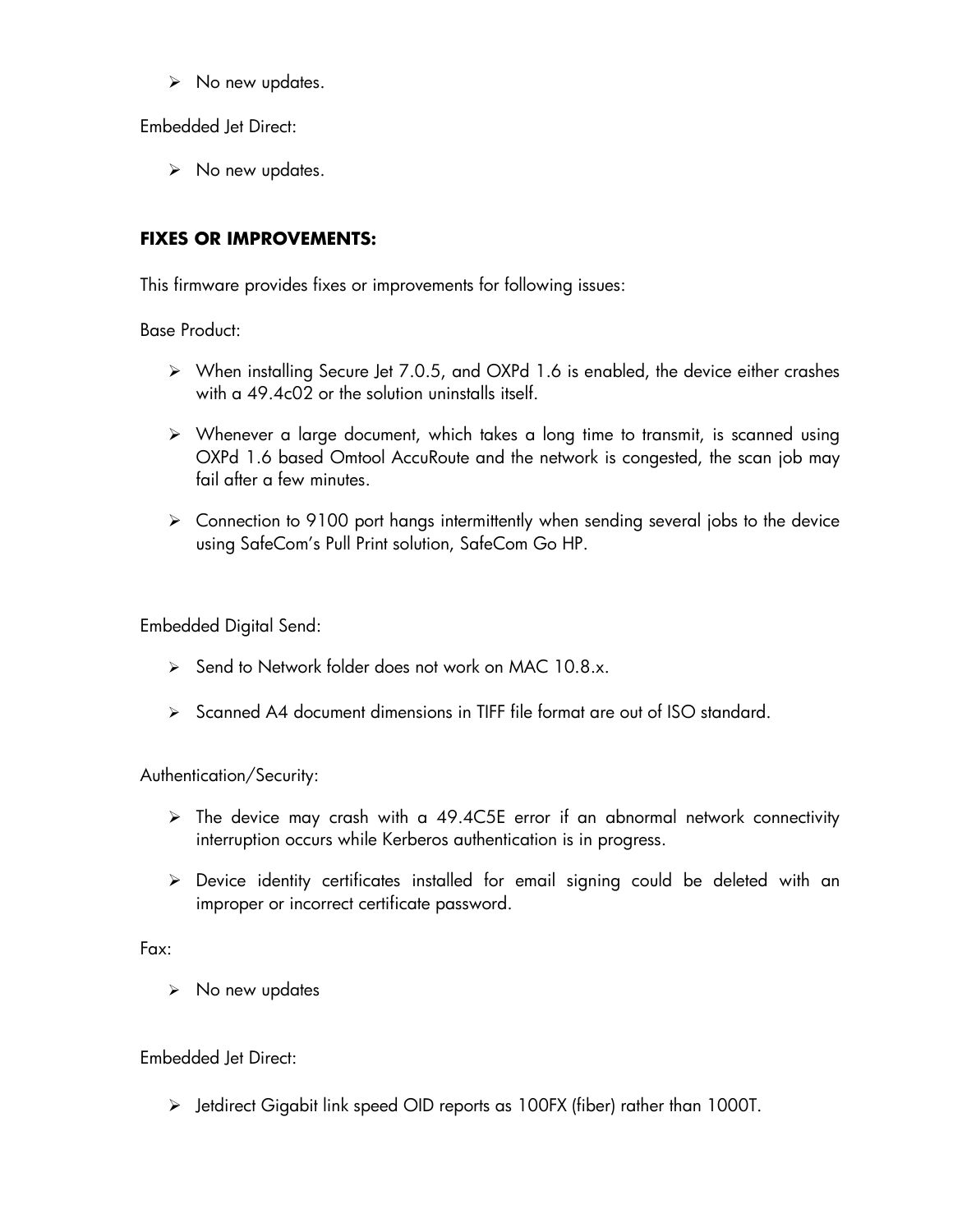Current firmware revisions included in this firmware bundle:

# **DEVICE FIRMWARE REVISION**

| <b>COMPONENT</b>                    | <b>FIRMWARE VERSION</b> |
|-------------------------------------|-------------------------|
| <b>HP LJ M4345 MFP</b>              | 20140127 48.301.7       |
| <b>Embedded JetDirect:</b>          | V.43.39.FF              |
| Copy Processor Board (CPB):         | 2.120 (0.0) (No Change) |
| Scanner Control Board (SCB):        | CMNPSL 2.9 (MFG)        |
| Analog Fax Accessory                | 2.37p (No Change)       |
| Formatter Boot Loader               | 2.93 (HP Proprietary)   |
| Three Bin Mailbox (Q5692A)          | MP04.18                 |
| Stacker/Stapler (Q5691A)            | MP04.33                 |
| <b>HP Fleet Release Designation</b> | CPE 13.3                |

# **Enhancements and Fixes provided with previous firmware revisions:**

NOTE: All improvements with previous revisions of firmware are included within the most current revision.

# **Enhancements and Fixes provided with this Firmware revision 20131118 48.292.8 CPE 13.2**

# **ENHANCEMENTS:**

Base Product:

- ▶ OZ devices now provide support for getting and setting paper sizes and device serial number in DSMP to enable DSS to fetch these values, instead of older SNMP method. DSS is removing all the SNMP dependencies for security reasons.
- Ability to remotely interact with the control panel on OZ SFPs, MFPs, Digital Senders and Document Capture Workstations.

Embedded Digital Send:

- Enhanced firmware to respond cross–origin requests for OXPD 1.6 scan services.
- Ability to prompt user when LDAP Address Book search returns with multiple matching names.

Authentication/Security: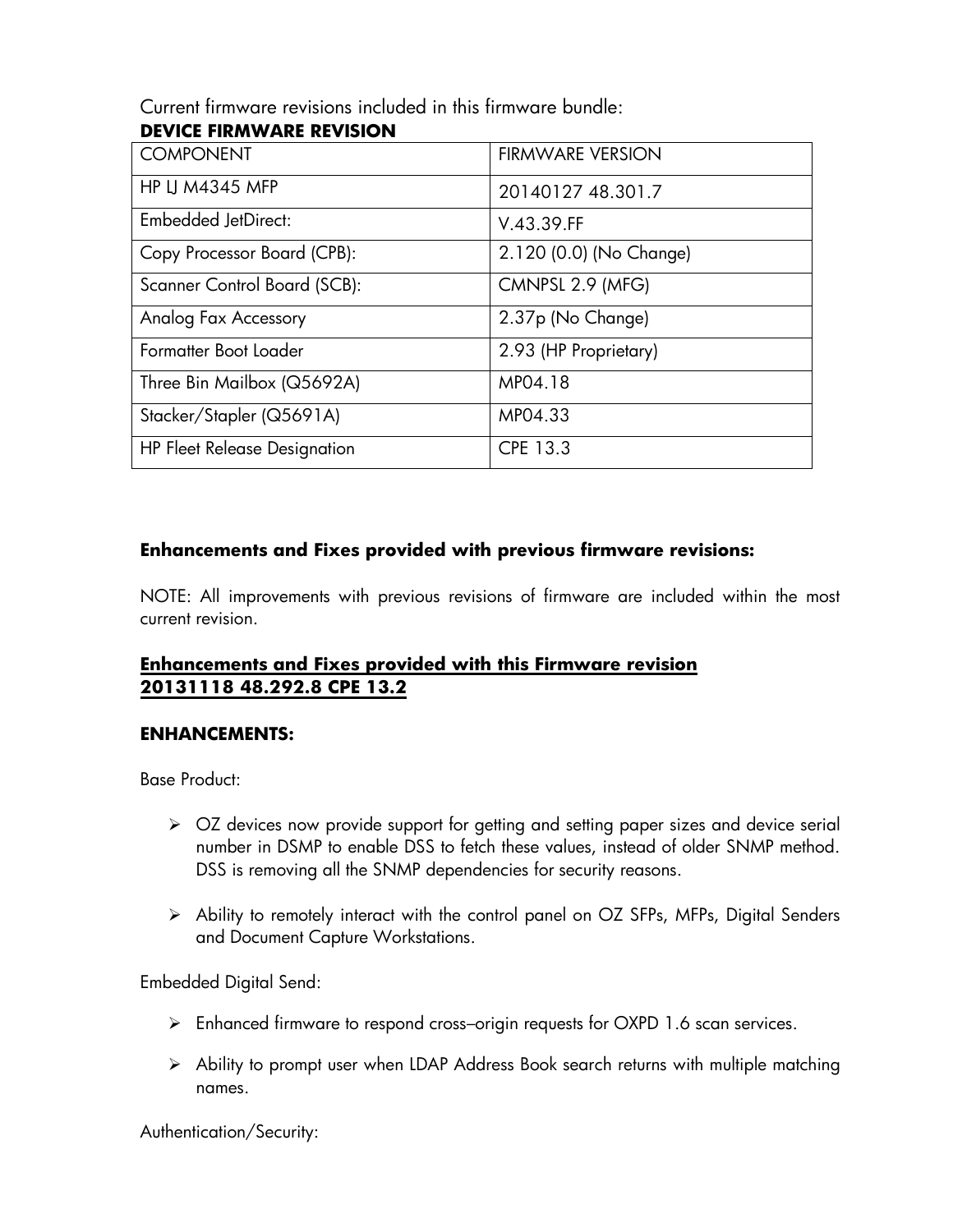The ATA Secure Disk Erase for non-encrypted feature performs a disk hardware base overwrite erase. All data on the selected disk is permanently deleted and cannot be recovered.

The ATA DISK ERASE command is available in the Boot loader menu, in the INITIALIZE DISKS section.

Fax:

- $\triangleright$  In order to meet common criteria certification, characters in Fax security PIN has been changed from 4 to 8 digits.
- $\triangleright$  The devices will now support embedded internet fax service.
- $\triangleright$  Ability to archive faxes in PDF format.
- $\triangleright$  Ability to configure the device to actively prompt users for the job Notification Settings after pressing start button but prior to initiating a scan.

Embedded Jet Direct:

OIDs for SNMPv3 Context ID and Name are now available.

## **FIXES OR IMPROVEMENTS:**

This firmware provides fixes or improvements for following issues:

Base Product:

- When printing a Mixed Letter/Legal job with firmware version 12.1 onwards, the Letter output is 90 degrees rotated compared to the Legal output. The image on the page is correctly oriented, but the letter size pages print out long edge.
- $\triangleright$  Fax and Copy icons were missing after firmware upgrade to 12.1.
- Russia and Venezuela time zones were off by a few hours on the devices after the newly introduced time zone changes in 2011.

Embedded Digital Send:

- PML support to configure the routing of all Digital send Jobs through Jet direct card or JDI interface, when both of them are present on the MFP.
- > DNS server is queried every minute from home screen to resolve the SMTP host which causes high Network traffic. It is now obeys TTL value of DNS server.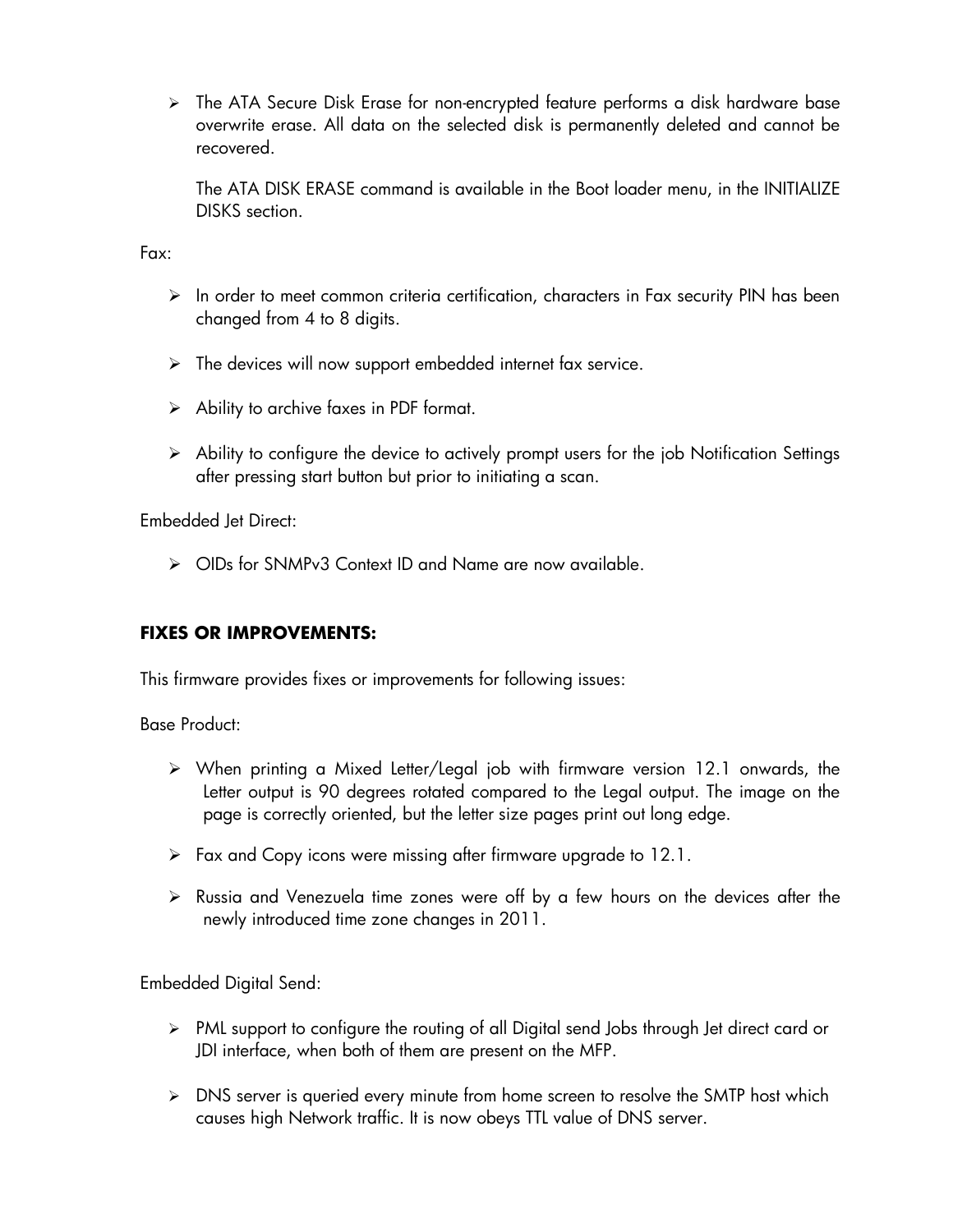- > False Send to Network Folder screen on the control panel when job build is used.
- $\triangleright$  Lan Fax and Send to folder path not verified when Alias of the server is used.
- SMTP over SSL not working with Gmail gateway.
- $\triangleright$  Send to Network folder verification fails when FQDN is not used in Network Settings.

Authentication/Security:

- A 49.4C5E Error may be experienced while performing Kerberos Authentication on devices that have had a 512MB Memory upgrade DIMM installed.
- E-mail Setup Wizard no longer obscures Cleaning Disk status.
- Smart Card authentication could fail when performing CDP certificate revocation status lookups on servers using SHA1.
- US Government Smart Card Authentication now supports Oberthur ID-One Cosmo v7.0-a Large 128K Dual and ID-One Cosmo v7.0 with Oberthur PIV Applet Suite 2.3.2 smartcards.

Fax:

 $\triangleright$  No new updates

Embedded Jet Direct:

> No new Updates

Current firmware revisions included in this firmware bundle:

# **DEVICE FIRMWARE REVISION**

| <b>COMPONENT</b>                    | <b>FIRMWARE VERSION</b> |
|-------------------------------------|-------------------------|
| <b>HP LJ M4345 MFP</b>              | 20131118 48.292.8       |
| <b>Embedded JetDirect:</b>          | V.43.37.FF              |
| Copy Processor Board (CPB):         | 2.120 (0.0) (No Change) |
| Scanner Control Board (SCB):        | CMNPSL 2.9 (MFG)        |
| Analog Fax Accessory                | 2.37p (No Change)       |
| Formatter Boot Loader               | 2.93 (HP Proprietary)   |
| Three Bin Mailbox (Q5692A)          | MP04.18                 |
| Stacker/Stapler (Q5691A)            | MP04.33                 |
| <b>HP Fleet Release Designation</b> | CPE 13.2                |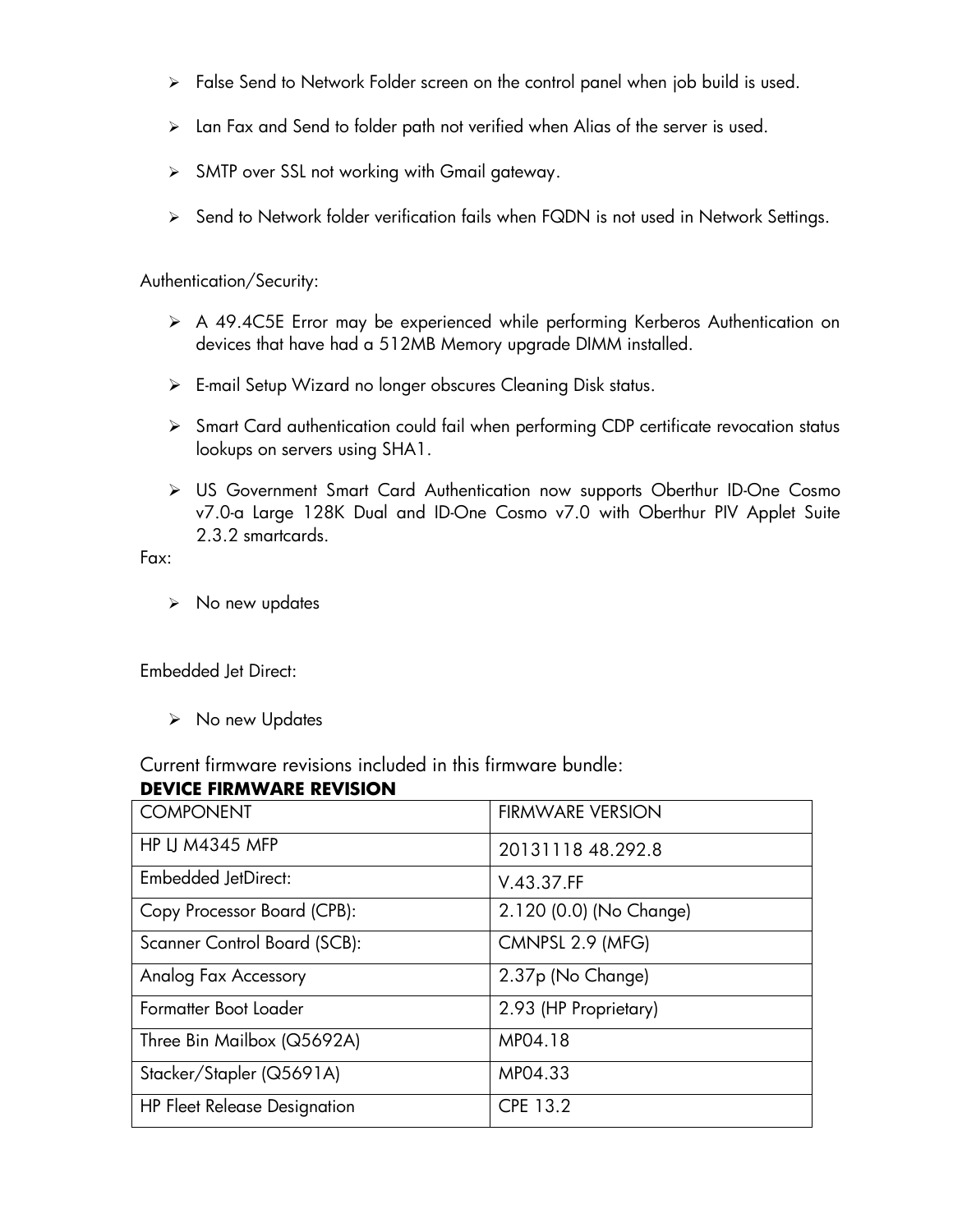# **Enhancements and Fixes provided with this Firmware revision 20130510 48.283.4 CPE 13.1**

#### **ENHANCEMENTS:**

Base Product:

 $\triangleright$  The ability to support the "LEFT\_1PT" command is added to the finisher device for mfp, so it recognizes the staple command and documents are stapled correctly. Ability to support A4-R/Letter Overriding.

Embedded Digital Send:

- Ability to append an Active Directory attribute value from an LDAP lookup to a base UNC path and form a new user folder path.
- Two new options "Same as Original" and "Rotate Backside 180 degrees" have been added to Content Orientation for Email and Send to Folder applications.

Authentication/Security:

- The Printer Job Language (PJL) Device Access Command Enable/ Disable setting determines if the device accepts PJL device management commands. Clearing the checkbox disables PJL device management commands and provides additional security by preventing unauthorized modification of device settings.
- $\geq$  Support for SHA-256 hashing and AES-256 encryption introduced to meet regulatory requirements including NIST Special Publication 800-131a requiring SHA-256 hashing for digital signature generation. Passwords encrypted with AES-128 are automatically re-encrypted with AES-256 during the firmware upgrade.
- > Support for TLS 1.1 and TLS 1.2 protocol introduced. TLS 1.2 provides enhanced security and support for SHA-256.

IMPORTANT NOTE: If TLS 1.0/SSL 3.0 is disabled, both the Client (web browser) and Server (MFP) must enable support for TLS 1.2 or EWS communication will be DISABLED. Most web browsers do NOT support TLS 1.2 by default.

IMPORTANT NOTE: No TLS 1.2 support for HP Web Jetadmin, HP Imaging & Printing Security Center and HP Digital Sending Software until Fall 2013. Disabling TLS 1.0/SSL 3.0 will disable compatibility with these solutions.

IMPORTANT NOTE: SNMP version 3 support for AES-128 and SHA-1 introduced in this firmware version. No HP Web Jetadmin support for SNMPv3 AES-128 and SHA-1 available until Fall 2013. Enabling these options will disable compatibility with HP Web Jetadmin.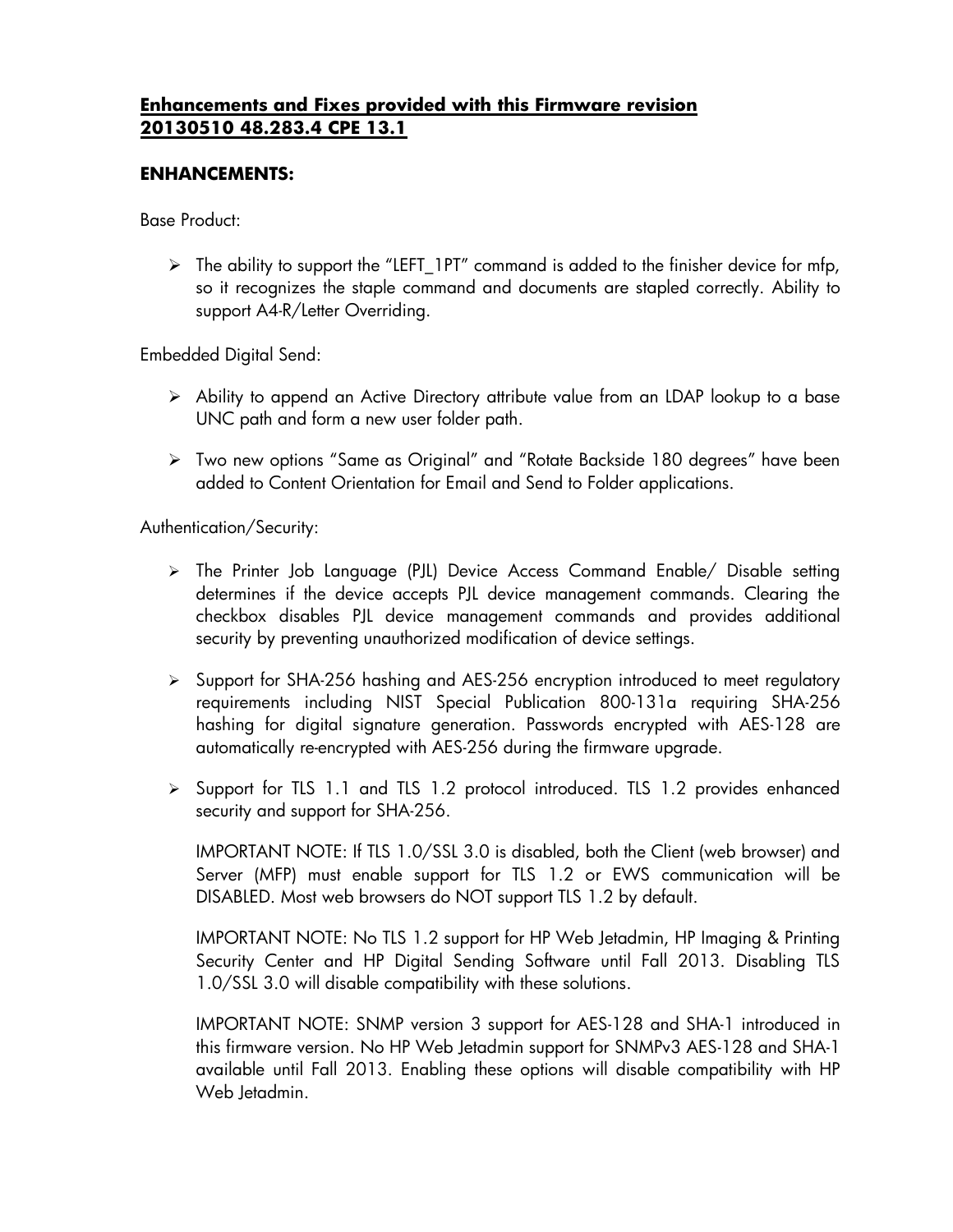Fax:

 $\triangleright$  No new updates

Embedded Jet Direct:

- $\triangleright$  Ability for MFP to self-register with DNS via RFC 2136.
- $\triangleright$  Up to date encryption methods implemented for MFP.

# **FIXES OR IMPROVEMENTS:**

This firmware provides fixes or improvements for following issues:

Base Product:

- 30.1.25 Scanner Failure warning when scanning through the ChaiDSE Scan component with media size set to MIXED, and paper lodged in the ADF in landscape orientation.
- 49.4C02/49.4C06 service error seen in the Copy application when one of the authenticated user attributes (username, display name, department…) was longer than 66 bytes. The new limit has been increased to 100 bytes, and any longer strings will be truncated in order to avoid the service error.
- Error when setting DNS address in the Network Time field using Webjet Admin with 12.1 firmware.
- $\triangleright$  Japanese characters are not clear on the control panel with CPE 11.3 firmware
- $\triangleright$  Intermittent 30.01.08 Scanner error message during copying from flatbed.
- OXPd 1.4.2 fails to load on clean mfp with OZ 12.1 firmware

Embedded Digital Send:

- Email attachments are broken up incorrectly into smaller sizes, irrespective of specifying maximum attachment size.
- HELO and EHLO commands send IP address instead of domain name or server FQDN.
- $\triangleright$  The Device E-mail Address for Alerts is now editable.
- When performing multiple jobs using a QuickSet, the Original Size of Mixed A3/A4 is not retained on the following jobs.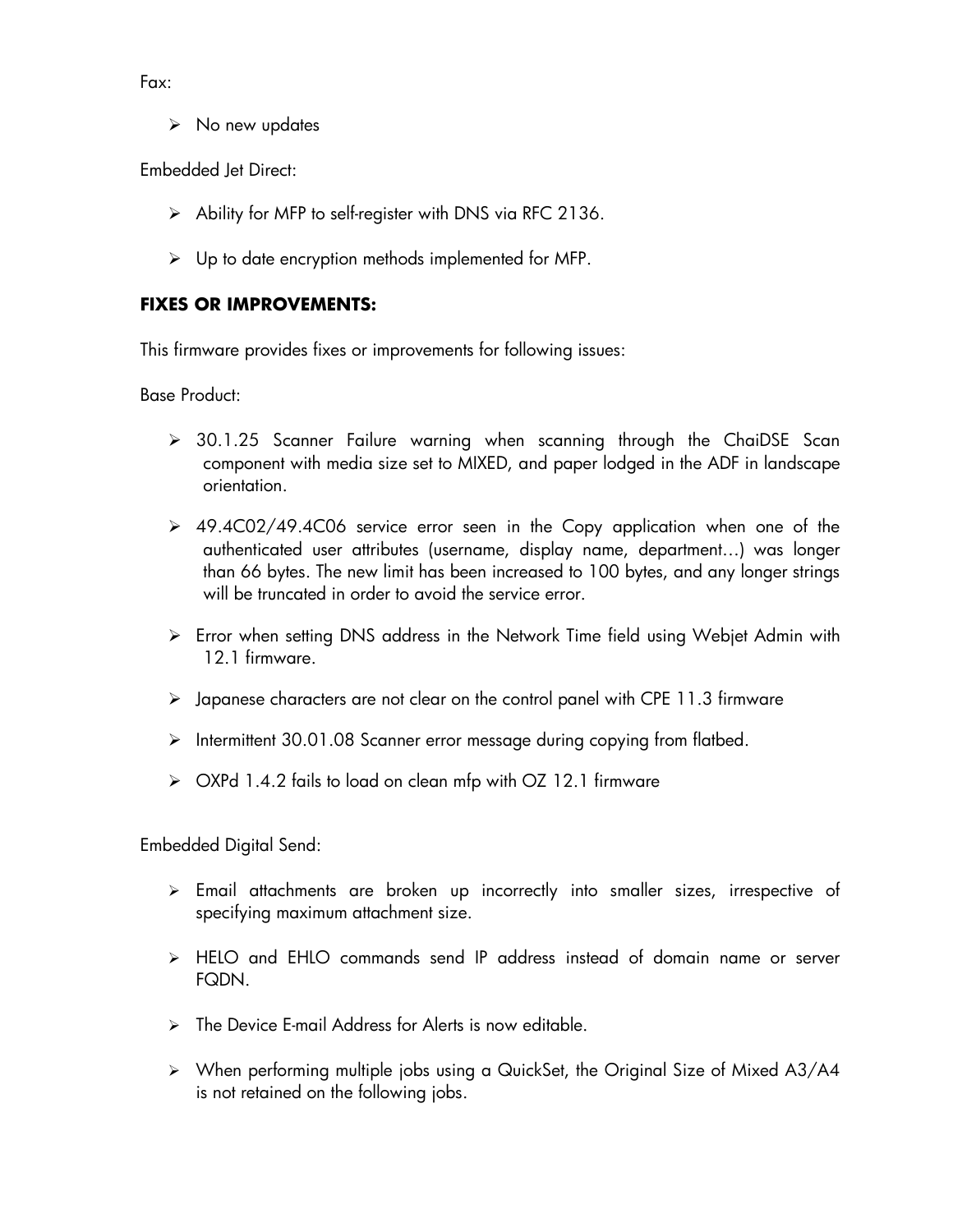Authentication/Security:

 LDAP Authentication can now populate a domain field for OXPd applications that may require it. The domain name is obtained by parsing the top level of the configured LDAP search root.

Fax:

- Fax Archive email report status is not always consistent with Fax Activity Log report status
- Device shows 49.4C02 error after disconnecting fax cable while "Answering call" message is displaying on control panel, with Fax forward option enabled.

Embedded Jet Direct:

- $\triangleright$  OXPd device discovery is limited.
- $\triangleright$  A 49. FF09 failure is encountered when the firewall is enabled.

Current firmware revisions included in this firmware bundle:

### **DEVICE FIRMWARE REVISION**

| <b>COMPONENT</b>                    | <b>FIRMWARE VERSION</b> |
|-------------------------------------|-------------------------|
| <b>HP LJ M4345 MFP</b>              | 20130510 48.283.4       |
| <b>Embedded JetDirect:</b>          | V.43.30.FF              |
| Copy Processor Board (CPB):         | 2.120(0.0)              |
| Scanner Control Board (SCB):        | CMNPSL 2.9 (MFG)        |
| Analog Fax Accessory                | 2.37p (No Change)       |
| Formatter Boot Loader               | 2.92 (HP Proprietary)   |
| Three Bin Mailbox (Q5692A)          | MP04.18                 |
| Stacker/Stapler (Q5691A)            | MP04.33                 |
| <b>HP Fleet Release Designation</b> | CPE 13.1                |

# **Enhancements and Fixes provided with this Firmware revision 20121220 48.272.0 CPE 12.2**

## **ENHANCEMENTS:**

Base Product: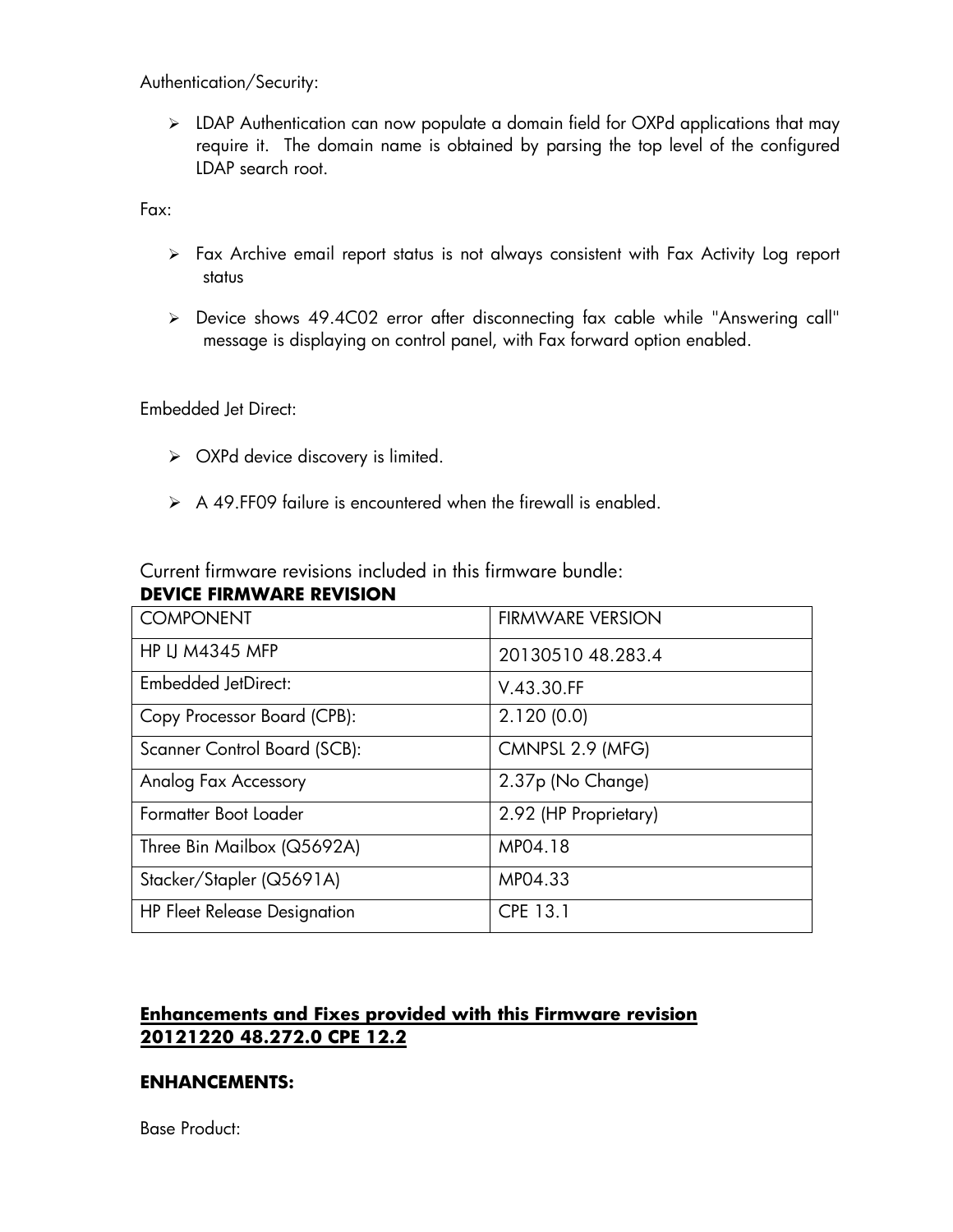- > Ability to support A4-R/Letter Overriding.
- $\triangleright$  Provision for better diagnostics for paper jams.
- PML implementation for the 'PS Wait Timeout' system variable so that the value of the variable can be changed in the range 0 to 4095 according to the customer needs.

Embedded Digital Send:

 $\triangleright$  No new updates.

#### Authentication/Security:

- Devices are now able to use the AutoCC and Send2Me features with S/MIME encrypted send to email.
- The device Bootloader Password now uses the more secure SHA-256 hashing algorithm when stored by the system. The password is automatically re-encrypted with SHA-256 during the firmware upgrade.
- Embedded authentication methods can now be configured to allow users without populated email attributes to sign in.

Fax:

 $\triangleright$  Ability to have a consolidated fax report with thumbnails to include all of the dialed numbers.

Embedded Jet Direct:

- $\triangleright$  DHCP is only negotiated at boot, not when network is connected.
- Only certificates for root Certificate Authorities are accepted; certificates from intermediate certificates are rejected.
- Embedded Jetdirect network code is not separately downloadable and code-signed.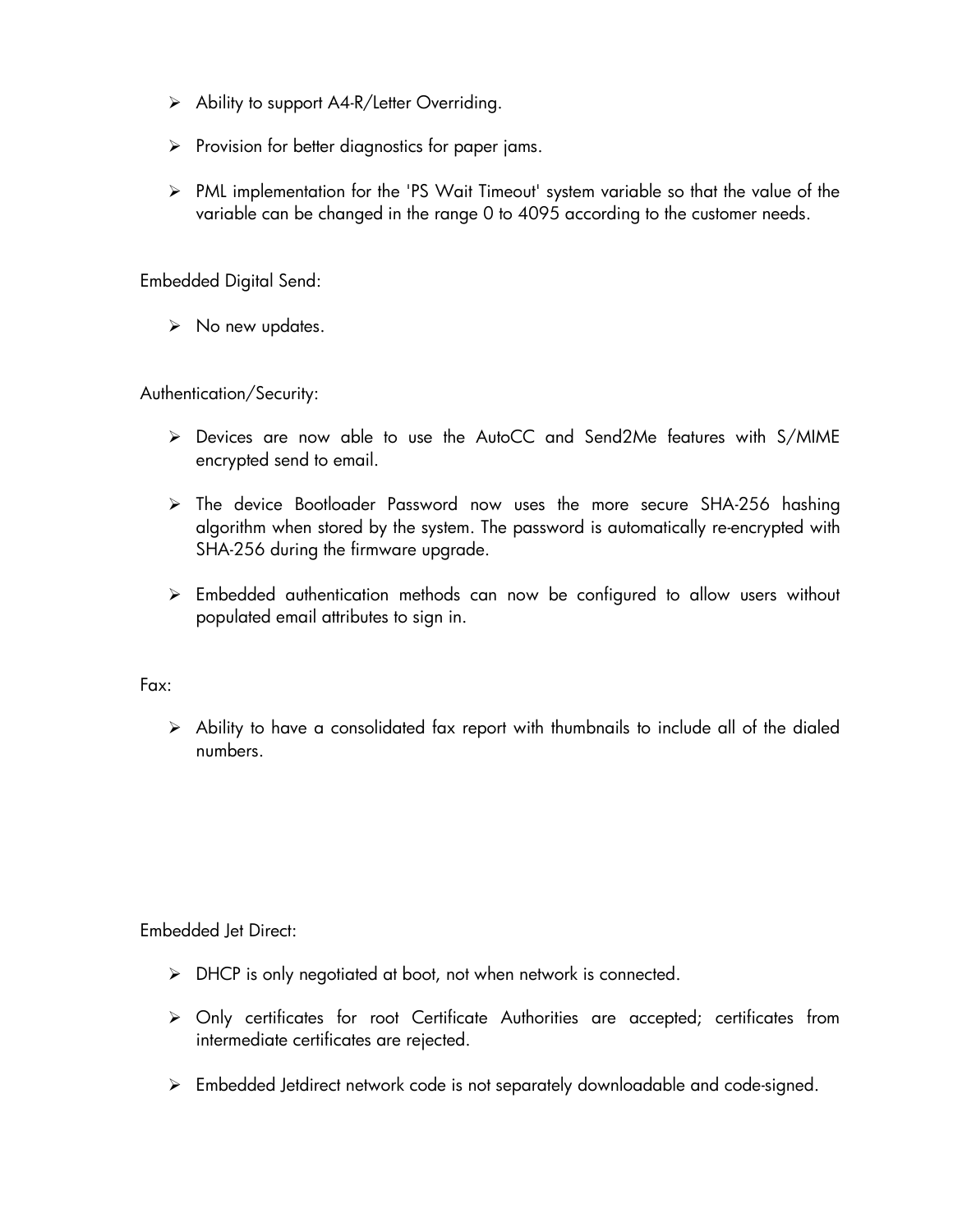## **FIXES OR IMPROVEMENTS:**

This firmware provides fixes or improvements for following issues:

Base Product:

- 49.4C01 and 49.4CF0 errors after installing 11.3Plus firmware with Pharos solution stack (iMFP 2.9) for user authentication and secure pull print.
- When RESET menu item is changed from "Default" to "Alternate", a timeout causes ADF Copy job to hang until job cancelled.
- > Intermittent 49.00FF errors while when any MS excel or Word file is printed.
- $\triangleright$  Event Log shows wrong Error code (60.4) for third cassette lift motor malfunction instead of 60.3.
- Changes made via EWS to Home Screen Layout show on the control panel initially, but lost after a reboot and revert back to previous or incorrect layout.
- With CPE 11.3 firmware, when the A4 tray is set to 'Any Type', 2-2 sided copy from A3 original to A4, using flatbed, is not working. The output is 2 pages of A4-simplex, instead of one page of A4-duplex.
- After upgrading to 11.3 CPE, when documents embedded with PCL5 macros are sent to the printer, there is significant slowdown in print speed.
- > 49.60AC error seen when a WJA-monitored device is rebooting, and a multiple-page, multiple-copy job is sent to it.
- 49.4CF0 errors with firmware version 48.131.3 (CPE 10.2) and 48.240.0B (CPE 11.3) as a result of "polling File System Password and Home Screen Applications" as part of simple device monitoring via WJA.
- $\triangleright$  With OXPd 1.4.9, help text is only displayed on the left side of the control panel instead of spanning the entire window.
- $\triangleright$  Alerts subscribed to by the device are not received when SMTP port number is changed from 25 to any other.

Embedded Digital Send:

 Dummy 1KB file created during send to FTP scenario is also pulled by 3rd party archiving solution.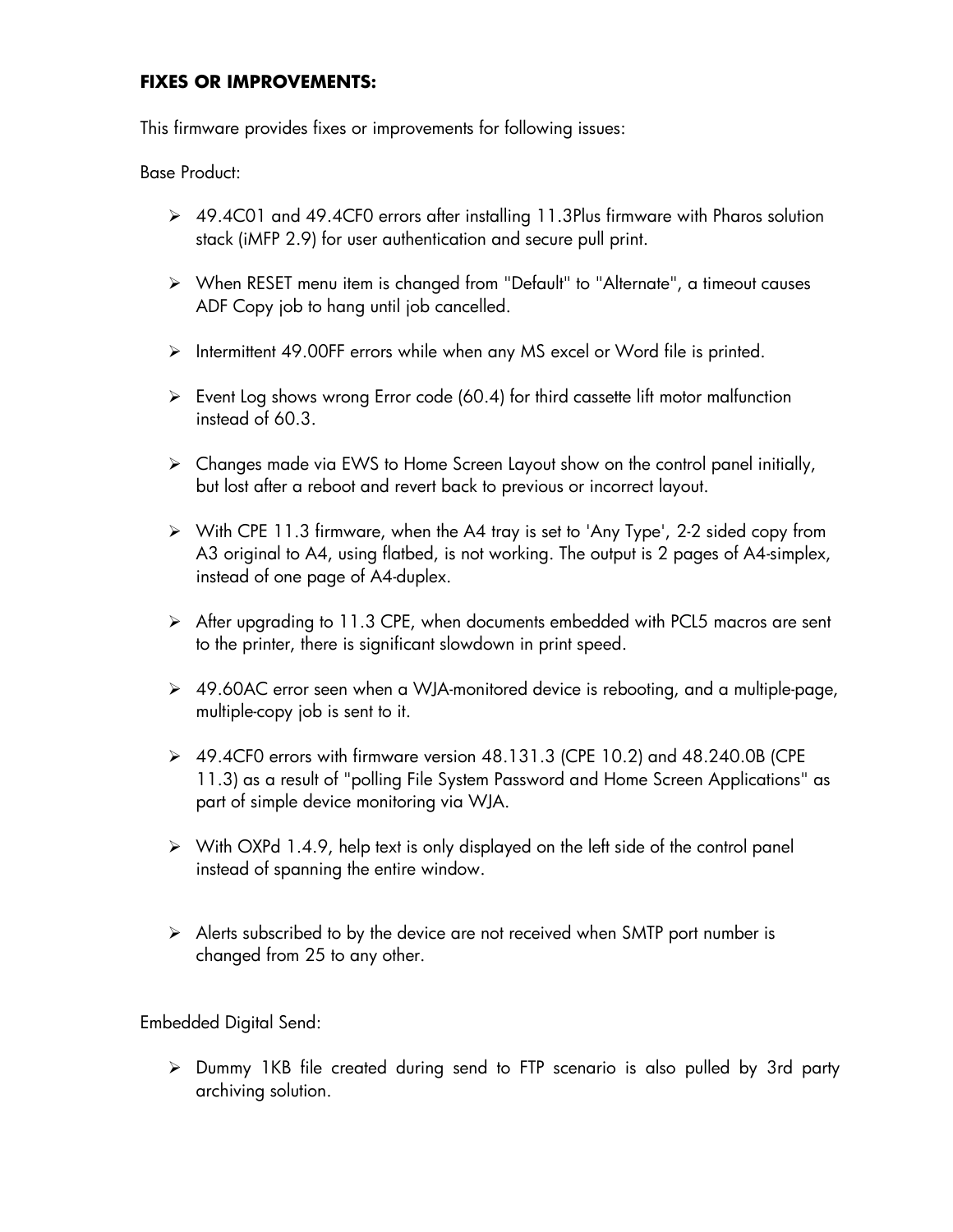- MFPs sending DNS query to SMTP gateway once per minute causing intensive DNS traffic.
- $\triangleright$  Send to network folder intermittently creates OKB file.
- $\triangleright$  Send to Network folder fails on Mac OS 10.7.
- $\triangleright$  If you use space in the user name under User PIN authentication in the EWS settings, MFP displays error message.
- "Registration failed. Invalid credentials" message while doing send to email where settings are configured by using Web Jet Admin 10.2.62227 templates.
- Administrator credentials for LDAP Authentication fails when tested in EWS if settings are applied before testing.

Authentication/Security:

 $\triangleright$  No new updates.

Fax:

 $\triangleright$  No new updates.

Embedded Jet Direct:

- When configured for DHCP or BootP, if no DHCP or BootP servers are reachable, the device does not fall back on Auto-IP addresses in the 169.254.xx.xx range.
- > The SNMP variable to require an exact match of the 802.1x server was not settable. Setting the OID: 1.3.6.1.4.1.11.2.4.3.20.19 gives an error.
- An M3035, M5035 or M4345 will crash on bootup when an optional Jetdirect 635n EIO card is installed.

| <b>DEVICE FIRMWARE REVISION</b> |                   |
|---------------------------------|-------------------|
| <b>COMPONENT</b>                | FIRMWARE VERSION  |
| $HP$ LJ M4345 MFP               | 20121220 48.272.0 |
| <b>Embedded JetDirect:</b>      | V.43.21.FF        |
| Copy Processor Board (CPB):     | 2.117(0.0)        |

Current firmware revisions included in this firmware bundle: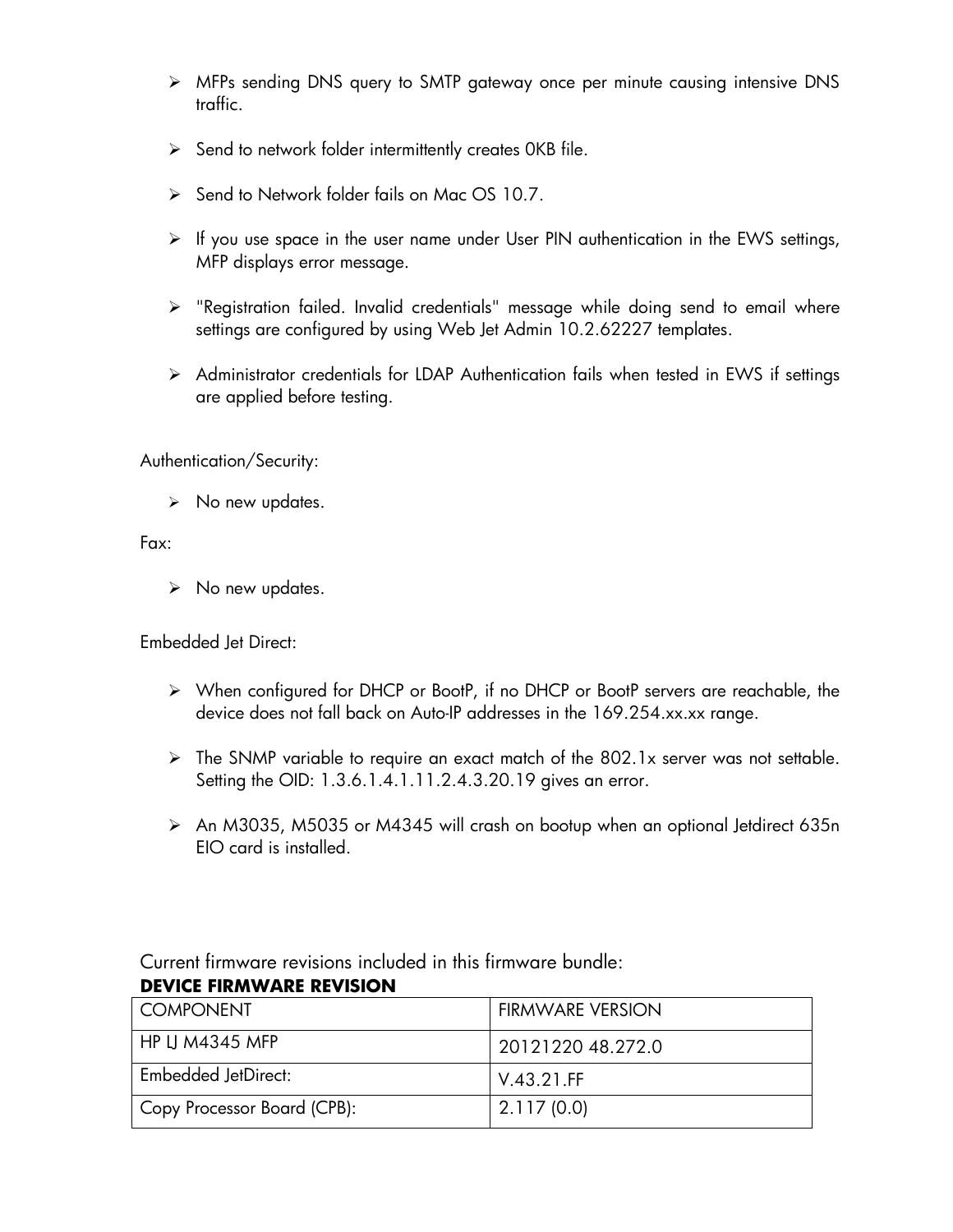| Scanner Control Board (SCB): | CMNPSL 2.9 (MFG)      |
|------------------------------|-----------------------|
| <b>Analog Fax Accessory</b>  | 2.37p (No Change)     |
| <b>Formatter Boot Loader</b> | 2.92 (HP Proprietary) |
| Three Bin Mailbox (Q5692A)   | MP04.18               |
| Stacker/Stapler (Q5691A)     | MP04.32               |
| HP Fleet Release Designation | CPE 12.2              |

# **Enhancements and Fixes provided with previous Firmware revision 20120821 48.261.0 CPE 12.1**

# **ENHANCEMENTS:**

Base Product:

- $\triangleright$  A new logging Infrastructure has been incorporated which could be utilized by all the components across the firmware.
- Ability to scan or copy a "package" that contains letter-size pages and Z-fold 11x17 pages (Mixed Letter/Tabloid Originals - which would be unfolded before scanning).

Embedded Digital Send:

- $\triangleright$  Ability to change the FTP transfer mode in WJA
- Ability to do send to email using TLS/SSL over SMTP.
- Windows Server 2008 support for MFPs in an ESNF-DFS send environment.

Authentication/Security:

 The ATA Secure Disk Erase feature performs a Cryptographic Erase. All data on the selected disk is permanently deleted and cannot be recovered. It is available in the Security section of the EWS menus, in the Hard Drive and Mass Storage Security Settings section.

Fax:

Ability to setup holiday exceptions for Fax Printing Schedule.

Embedded Jet Direct: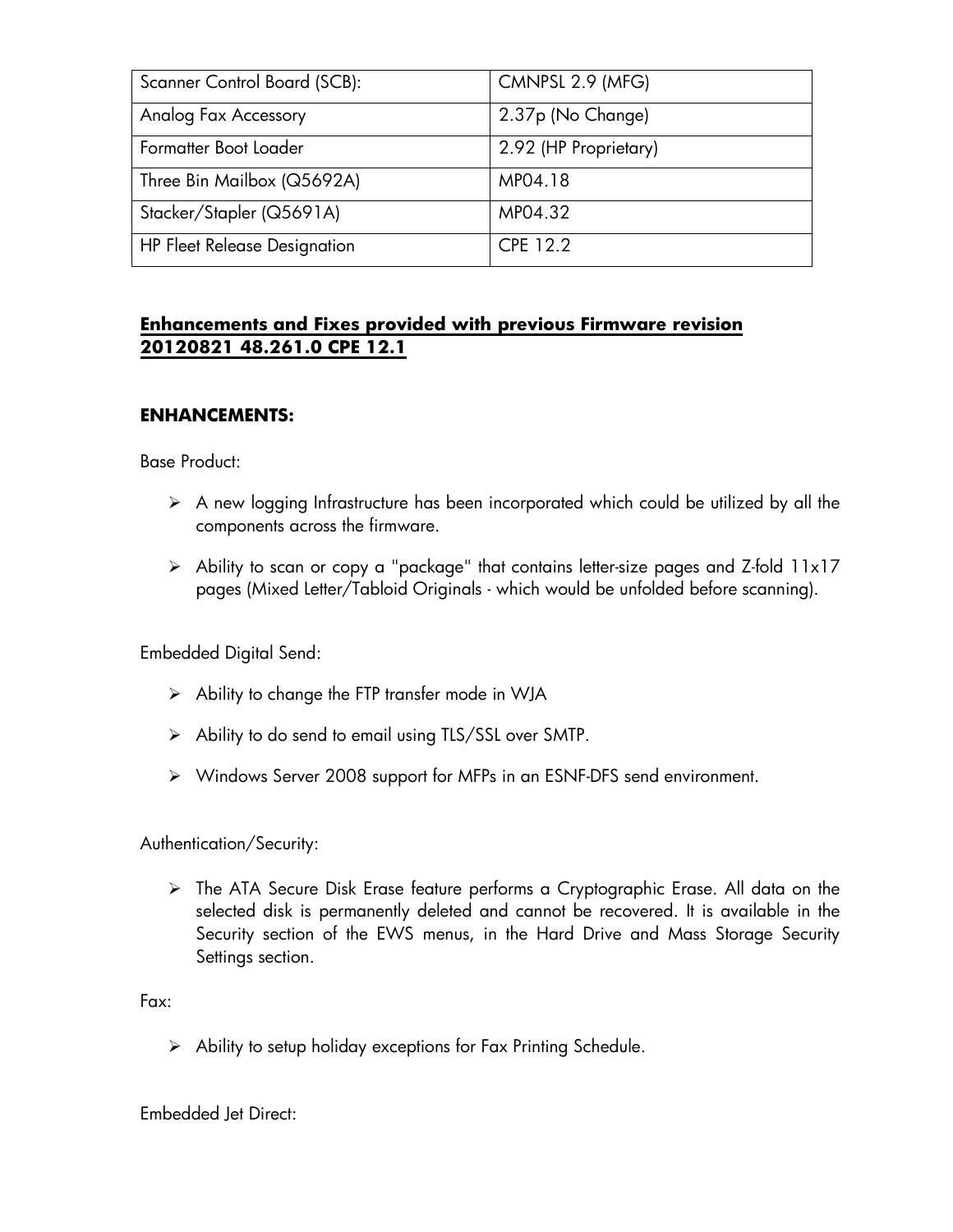$\triangleright$  No new updates

## **FIXES OR IMPROVEMENTS:**

This firmware provides fixes or improvements for following issues:

Base Product:

- Occasional 49.4C02 error while trying to print a job that has recently been stored on the hard drive.
- 49.4C02 error occurs randomly when Job Storage function is used.
- > Intermittent "Internal Disk Operation Failed" errors on the control panel of some MFPs.
- Documents with custom font generated by Adobe InDesign application for LanguageLevel 3 do not get printed.
- Venezuela changed the country time zone from GMT-04:00 to GMT-04:30 as of December 2007. This change does not reflect in the EWS Time Zone options of HP LaserJet MFPs.
- $\triangleright$  Intermittent 49.4C02 errors on MFPs.
- > The Historical Device Coverage usage information is not being calculated properly and needs to be taken off both the Printed Usage Page and the EWS usage page.
- Network Time Server settings unable to use load balancing hostname for time server.
- Upgrading the device to this firmware will change the "File Erase Mode" to default "Non-Secure Fast Erase" in case the "File System Password" is not set.

## Embedded Digital Send:

 Digital Sending page counts show incorrectly in WJA Default File Name option in MFP **Control** 

#### Authentication/Security:

 The "Disable Reverse DNS Lookup" option does not properly disable reverse DNS lookups for devices configured to use Kerberos Authentication and "use device user's" credentials for LDAP binds. Configuring MFP LDAP settings to use verbose mode for email address lookups could cause the device to hang.

Fax: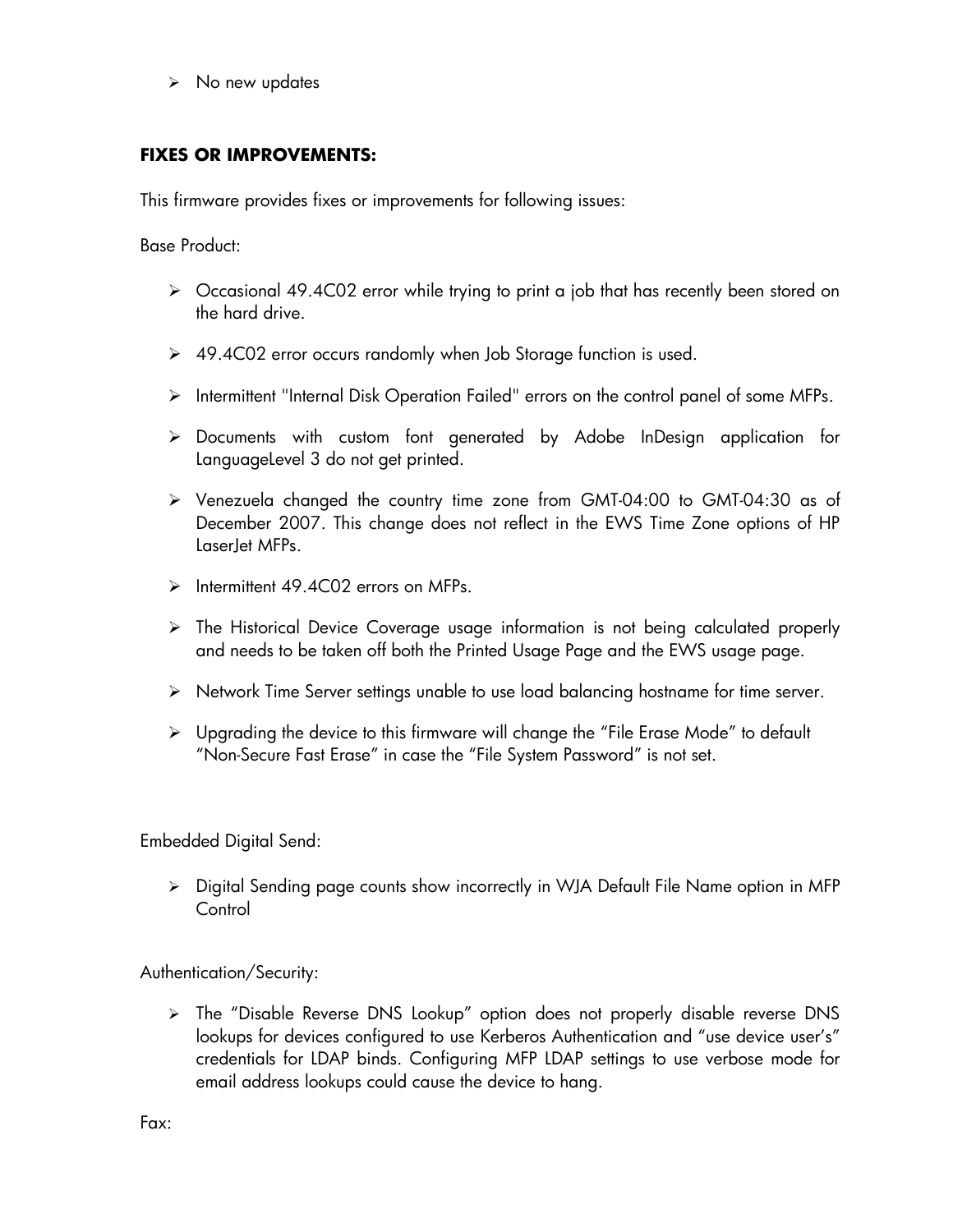- Control panel freeze while MFP is performing high volume sending out faxing.
- $\triangleright$  Authentication is required to open fax thumbnail notification sent inline via email.

Embedded Jet Direct:

- $\triangleright$  Encryption Strength is set incorrectly via WJA in CPE 11.3.
- CPE 11.3 does not send DHCP Option 12 (Hostname) on certain models.
- Device Announcement Agent (DAA) accepted invalid credentials from IPSC.

Current firmware revisions included in this firmware bundle **DEVICE FIRMWARE REVISION**

| <b>COMPONENT</b>                    | <b>FIRMWARE VERSION</b> |
|-------------------------------------|-------------------------|
| <b>HP LJ M4345 MFP</b>              | 20120821 48.261.0       |
| <b>Embedded JetDirect:</b>          | V.43.16.FF              |
| Copy Processor Board (CPB):         | 2.117(0.0)              |
| Scanner Control Board (SCB):        | CMNPSL 2.9 (MFG)        |
| Analog Fax Accessory                | 2.37p (No Change)       |
| Formatter Boot Loader               | 2.91 (HP Proprietary)   |
| Three Bin Mailbox (Q5692A)          | MP04.18                 |
| Stacker/Stapler (Q5691A)            | MP04.32                 |
| <b>HP Fleet Release Designation</b> | CPE 12.1                |

# **Enhancements and Fixes provided with this Firmware revision 20120727 48.250.8, CPE 11.4**

#### **ENHANCEMENTS:**

Base Product:

- $\triangleright$  Ability to remotely flag the printer when a service call has been placed thus preventing multiple service calls being placed on a single event.
- Ability to collect all the logs for a device using the One Touch Button through EWS. Typical logs collected will be formatter logs, Configuration Pages, Event Logs, Crash.log, fax logs, and T30 traces.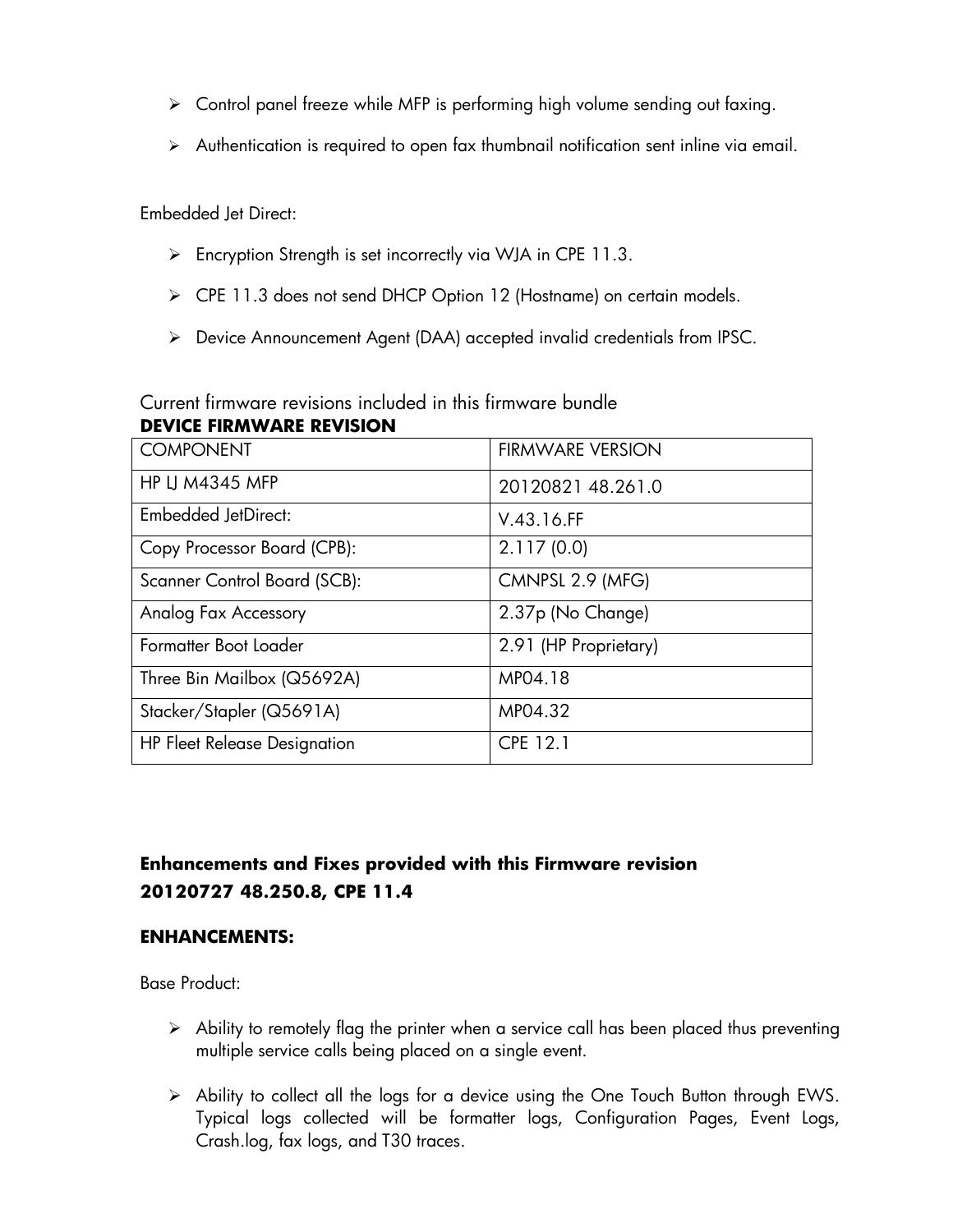Embedded Digital Send:

Ability to set the default Send-to-Folder filename with current date and time-stamp.

Authentication/Security:

- $\triangleright$  Digital signing and encryption is now available for Send to Email jobs without the use of a smart card.
- $\triangleright$  Stored passwords for Fax archive to folder are now encrypted with AES256 encryption strength.

Fax:

 $\triangleright$  No new updates

Embedded JetDirect:

 $\triangleright$  No new updates.

## **FIXES OR IMPROVEMENTS:**

This firmware provides fixes or improvements for following issues:

Base Product:

- After performing Reboot \ NVRAM, Personal\Quick copy\ Proof & Hold job count is not resetting to Zero.
- Alternative Letterhead mode does not automatically duplex Pre punched Media Type for copy job
- Cannot do clock drift correction and synch with Network Time Server after upgrading to CPE 10.3
- $\triangleright$  Checks do not print correctly with firmware newer than CPE 10.2
- $\triangleright$  File options are misaligned when doing scan to email in Turkish language
- $\triangleright$  If a user starts to feed a document through the ADF, then realize that there is a document on flat bed, the ADF job can't be cancelled.
- $\triangleright$  In certain languages the OK button has been translated incorrectly and may be interpreted as "well" or "fine".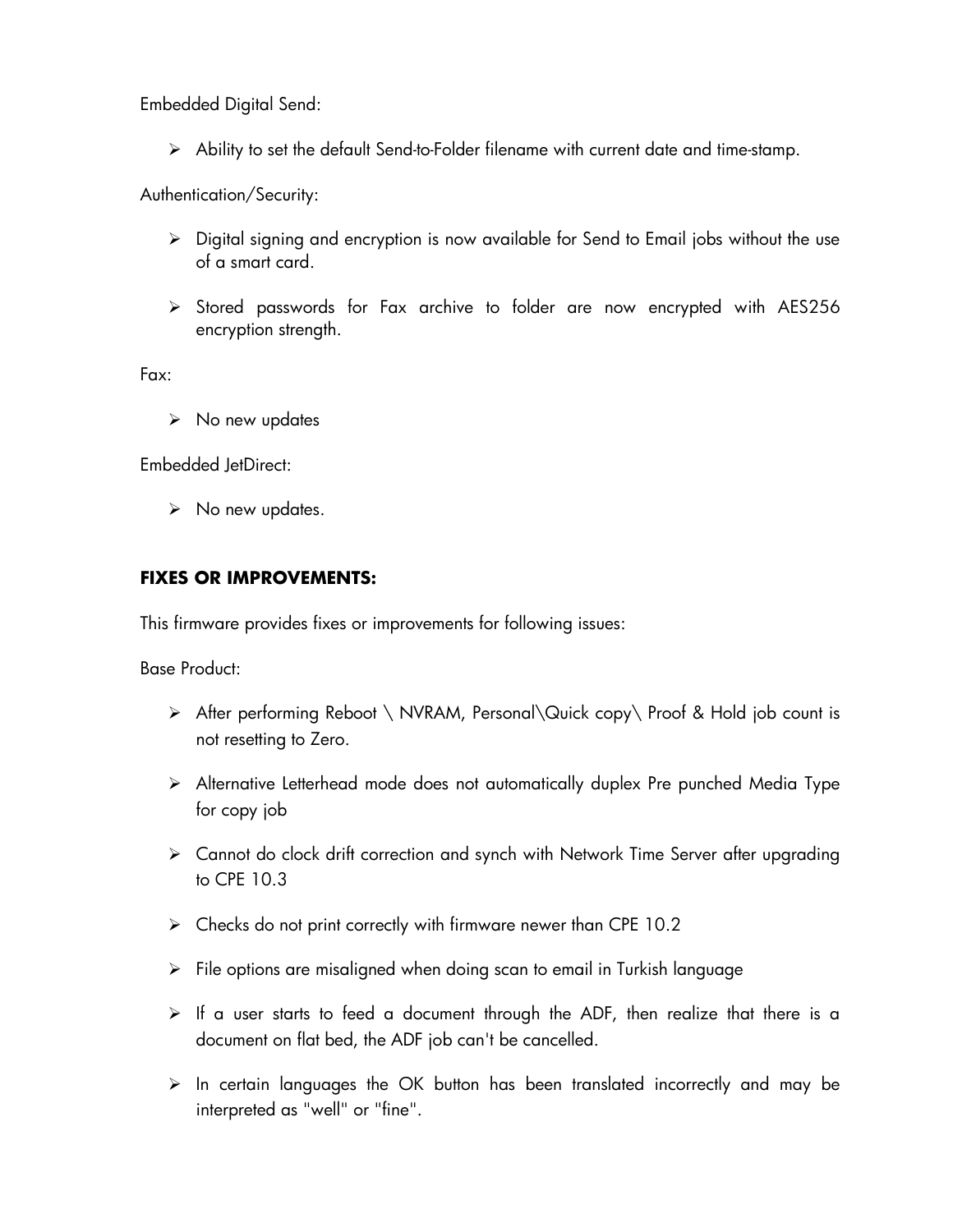- Junk characters appear in Paper handling configuration page when MFP language is changed to Japanese.
- Numeric pad workflow shortcuts are unresponsive on control panel when using the DSS workflow forms.
- $\triangleright$  Personal jobs with filenames, containing at least 16 characters, are overwritten.
- $\triangleright$  Random 49.21.07 error on products using SafeCom controllers for pull printing.
- The "Please Wait" screen may appear and take an additional 3 seconds above and beyond the actual task length of the OXPd app.
- The "Sides" option under Job Storage > Create does not retain the sides to selected option when option other than 1-1-sided is selected.
- $\triangleright$  Users might be able to change the media type of the trays during tray open or close event, although their application had set the media type to a predefined type, and the Security Settings was defined as Intermediate Menu Level in the Control Panel Access Lock option. The Intermediate Menu Level security should block and prevent users from changing any administrator settings.
- $\triangleright$  Continuous legal jobs followed by A4 and then back to legal will not staple correctly.
- The Network Time Server Address is not set to a valid Address/IP when the "Synchronize now" button is pressed for the first time after it is set to default settings.

Embedded Digital Send:

- $\triangleright$  Access verification before scanning does not work for invalid FTP path.
- Default File Name option in MFP Control Panel is taking the edited value even though Cancel button is pressed after editing it.
- File name set under Administrator->Default job options->Default Send to Folder- >Default file name changes back to "Untitled" during a Send to folder job.
- MFP shows 49.4C02/06 error if user changes the MFP language in EWS Page and saves the default File name for Send to folder on the control panel.
- CPE 11.1 or later firmware doesn't cache send to folder mfp user credentials.
- Received xml meta data file of FTP displays folder user name instead of Authenticated Sender Name.
- $\triangleright$  Send to FTP verifies from EWS, fails sending from device.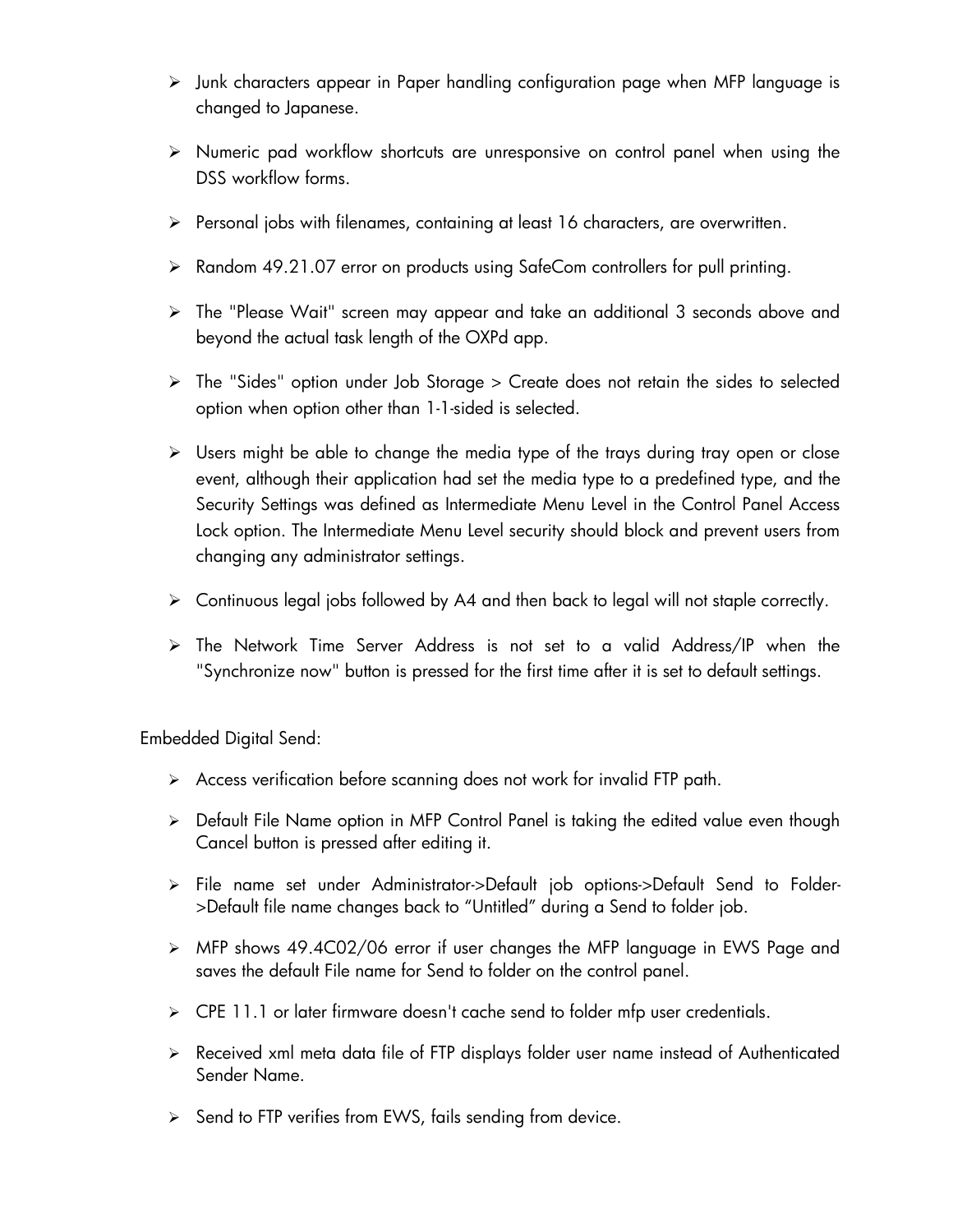- $\triangleright$  The embedded Digital Send metadata files do not contain the sender's name/e-mail of the authenticated user.
- When a Quick Set is saved in Send to Network via the control panel, 'Content Orientation', 'Original Size' and 'Optimize Text/Picture' settings are not retained.
- When performing Send to FTP job, destination folder path is verified in EWS but fails to verify on control panel.
- When user selects the option to create folder based on username for multiple send to FTP jobs, the jobs get stored in nested folders instead of a single username folder.

Authentication/Security:

- $\triangleright$  After logging into the MFP via LDAP authentication, stored jobs may not be visible at the control panel under Job Storage.
- Configuring MFP LDAP settings to use verbose mode for email address lookups could cause the device to hang.
- Device PINs starting with a single leading zero (e.g. 055 or 040) may not be able to be configured on the device.
- The "Retrieve Stored Jobs" softkey on the device control panel may be active even when no stored jobs are present.

Fax:

- $\triangleright$  Greek text gets truncated in fax call report.
- $\geq$  16-20 digit fax numbers are not displayed full length in the fax recipient field.

Embedded JetDirect:

 $\triangleright$  No new updates

Current firmware revisions included in this firmware bundle

#### **DEVICE FIRMWARE REVISION**

| <b>COMPONENT</b>              | <b>FIRMWARE VERSION</b>         |
|-------------------------------|---------------------------------|
| <b>HP LJ M4345 MFP</b>        | 20120727 48.250.8               |
| Copy Processor Board (CPB):   | 2.117(0.0)                      |
| Scanner Control Board (SCB):  | <b>CMNPSL 2.8</b>               |
| Formatter Boot Loader         | Not Applicable (HP Proprietary) |
| Analog Fax Accessory (Q3701A) | 2.37 <sub>p</sub>               |
| Three Bin Mailbox (Q5692A)    | MP04.18                         |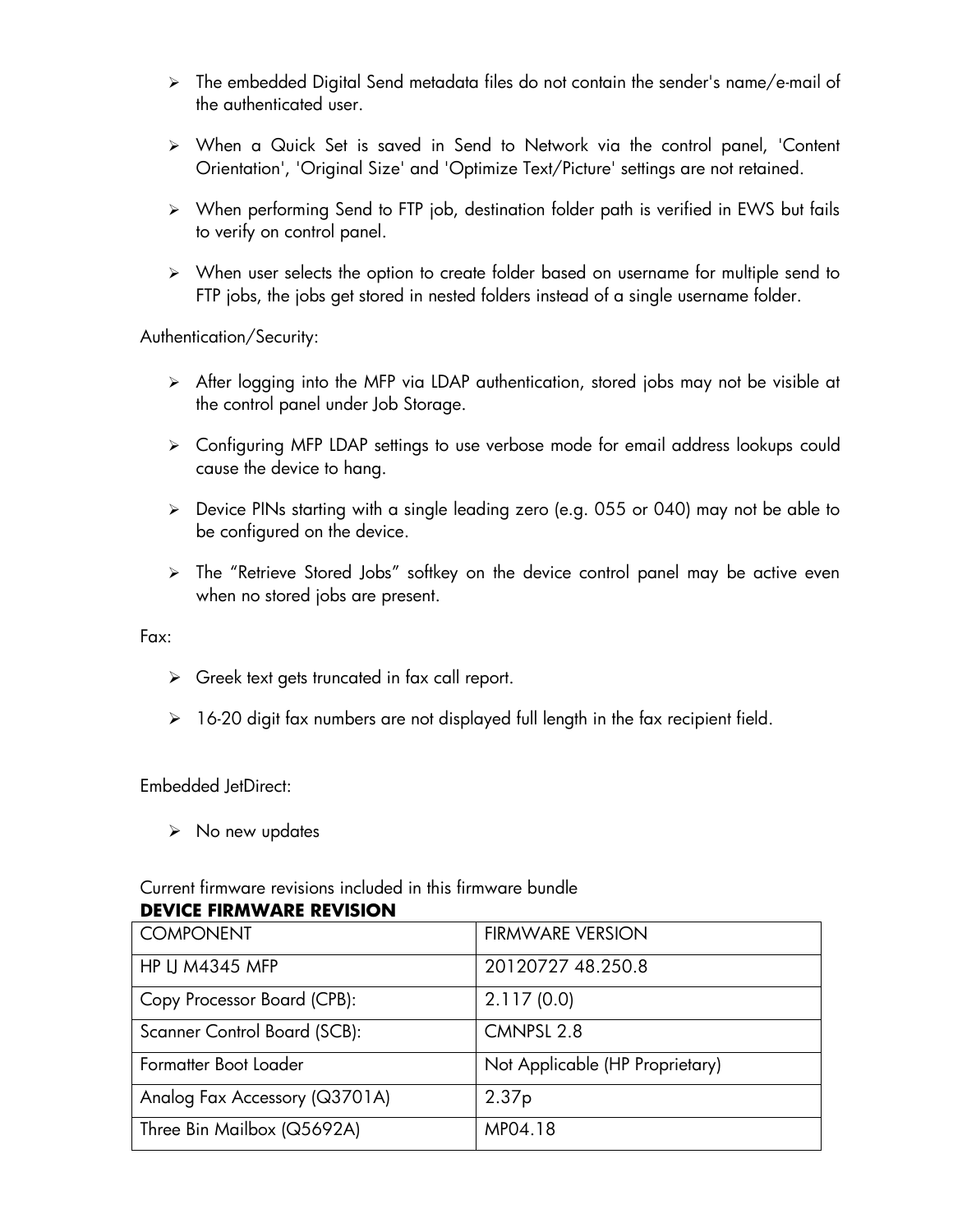| Stacker/Stapler (Q5691A)            | MP04.32    |
|-------------------------------------|------------|
| Embedded Jetdirect:                 | V.43.09.FF |
| <b>HP Fleet Release Designation</b> | CPE 11.4   |

# **Enhancements and Fixes provided with this Firmware revision 20120119 48.241.2, CPE 11.3**

# **IMPORTANT NOTE:**

"This firmware version installs code signing verification functionality. Firmware signed by HP guarantees the integrity and authenticity of the code; meaning that the firmware was produced by HP (authenticity) and that the firmware has not been altered in any way (integrity). "

**ATTENTION:** Once this firmware has been applied to your printer or multifunction device it CANNOT BE DOWNGRADED to a previous version of firmware.

**BACKGROUND:** It is important to note that Code Signing Verification functionality has been provided with this version of firmware and will be provided with all future versions of firmware; therefore, the ability to downgrade to a previous version of firmware no longer exists.

## **Enhancements**

Base Product:

- $\triangleright$  Now you are able to set tray 2 as the default tray for copying and have the MFP pull from tray 2 regardless of what type is in the tray.
- $\triangleright$  The ability to retain Personal Stored Jobs through a Power Cycle.

Embedded Digital Sending:

 $\triangleright$  Support for password encrypted PDF has been added. When the password encrypted PDF feature is enabled, users will be prompted for a password when scanning a document at the MFP. This password is used as the encryption seed, and will need to be entered.

Fax:

No new updates

Embedded JetDirect: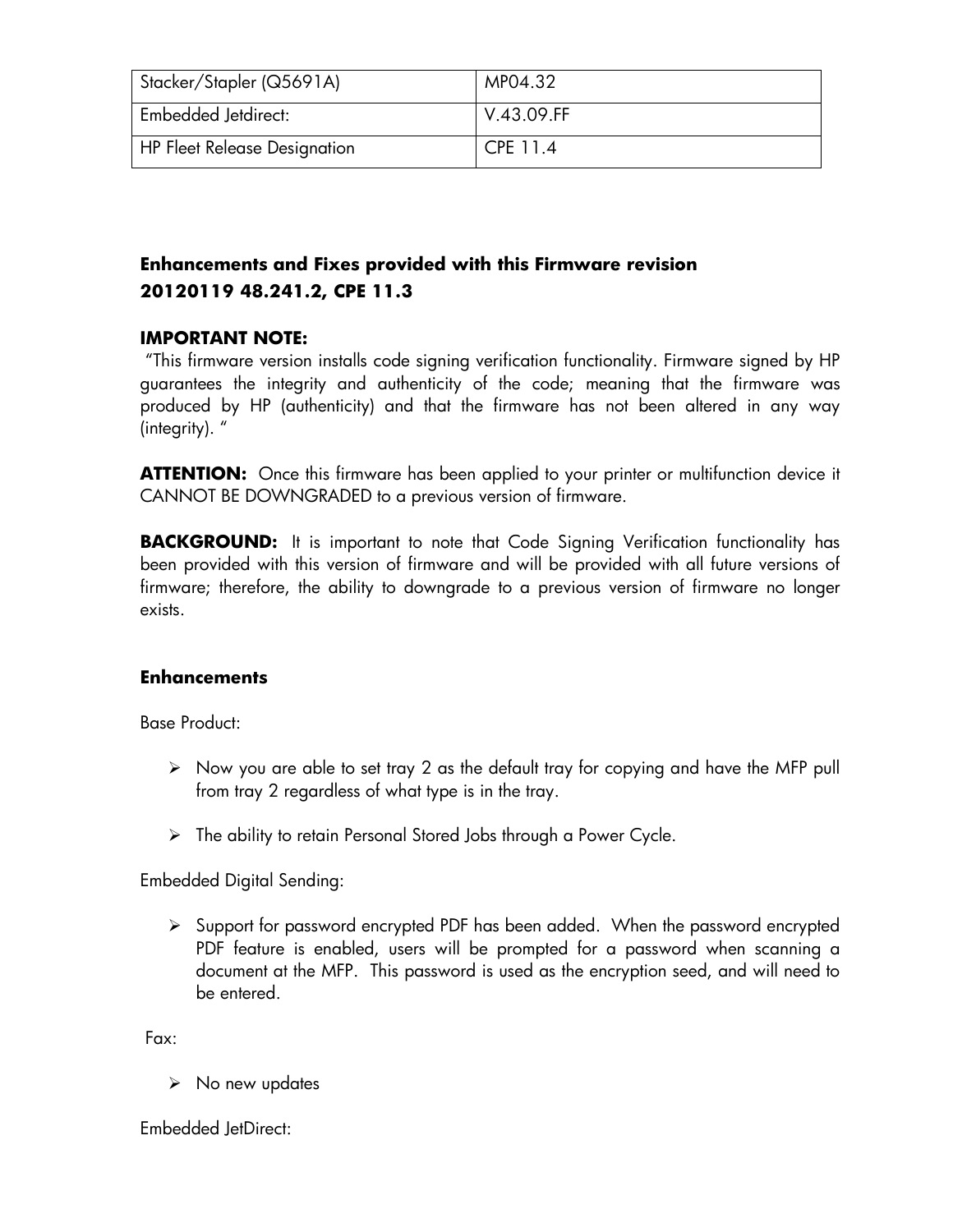- $\geq$  802.1x failure to negotiate disables networking.
- $\triangleright$  No SSL Proxy available to Auto-Send.
- $\triangleright$  Secure@Install support is now available.
- $\triangleright$  SNMPv3 privacy and authentication use keys rather than passphrases.

#### **Fixes Or Improvements:**

This firmware provides fixes or improvements for following issues:

#### Base Product:

- $\triangleright$  Adding Job storage support to Copy ID feature.
- After restore factory settings, the Smartcard authentication window is not displaying on the MFP Control Panel, even though all configurations are re-configured.
- Certain Japanese characters are being desplayed incorrectly on the front control panel.
- $\triangleright$  In some cases you may not be able to cancel a copy job after starting to copy multiple jobs.
- > Incorrect characters are appearing on UI in Language screen when MFP language is changed to Japanese.
- $\triangleright$  Ringdale Changes to the Fax application system variables do not take affect until after a reboot.
- The phrase "To use AutoSend with E-mail, you must first configure your E-mail Serve"' was not localized in Slovak and Russian languages.
- $\triangleright$  The scanner may fail to initialize properly after a soft reboot is performed while the device is in sleep mode.
- When connected to a Multi Function Finisher and a paper jam occurs, you may still see the error on the control panel even after clearing the jam.
- You may not be able to cancel a job If a user starts to feed a document through the ADF, then changes their mind after checking the glass.
- You may see a "PCL-XL Error: IllegalMediaSize" when printing A6 media size (Tray 1) from Word (Office 2003/2007) from XP SP3 to the CP3505 with Latest 11.1 FW installed. Printing from the UPD causes the PCL-XL error. But discrete driver works fine.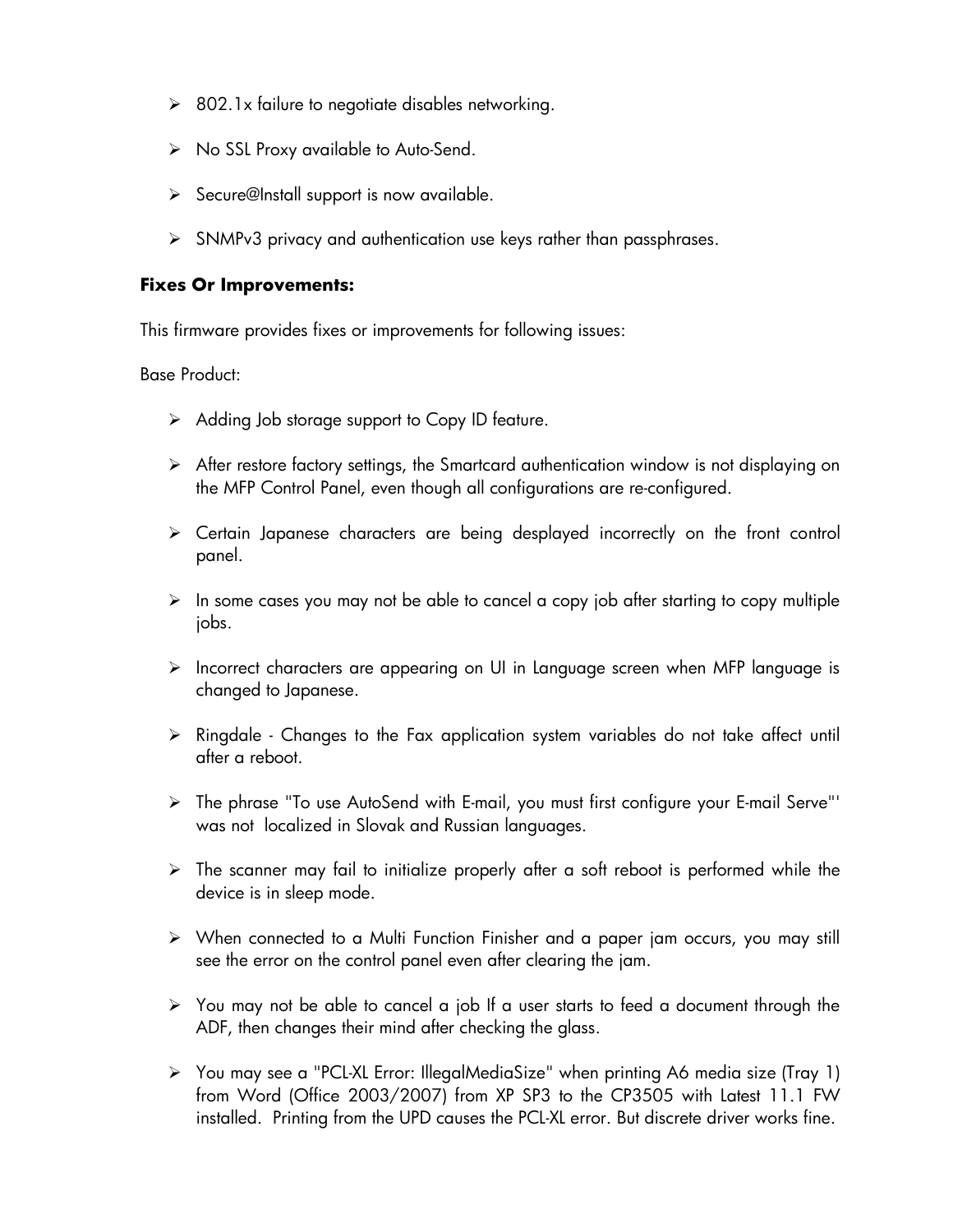Embedded Digital Sending:

- Email addresses (including Fax Notification) may not be consistently set from device security services.
- $\triangleright$  For devices with the HP US Government SmartCard Authentication solution enabled, after a cold reset Send to Network Folder, Send to Fax, and Send to Email are unable to be configured through the device Embedded Web Server after a cold reset.
- $\triangleright$  Send to FTP will generate 0 bytes files in in FTP destination when the device is in ACTIVE mode and with a firewall enabled on the FTP server.

Fax:

- $\triangleright$  Embedded RightFax Metadata File May be incompatible with DSS
- $\triangleright$  Missing thumbnails while receiving faxes

Embedded JetDirect:

- A "Reflected XSS" is possible due to redirection to HTTPS
- Certificate Signing Requests specify 1024 bit keys; should specify 2048 bit keys
- $\triangleright$  Crash results when a duplicate IPv6 address is encountered
- Crash results when navigating to Refresh Rate in Networking pages
- > Misbehavior when DHCP NAK received
- $\triangleright$  SSL vulnerable to a Cipersuite downgrade attack
- $\triangleright$  SSL vulnerable to a man-in-the-middle renegotiation attack
- $\triangleright$  Telnet crashes
- The default key size for Certificate Signing Requests should be 2048 bits not, 1024

| I COMPONENT                 | <b>FIRMWARE VERSION</b> |
|-----------------------------|-------------------------|
| HP LJ M4345 MFP             | 20120119 48.241.2       |
| Copy Processor Board (CPB): | $\vert 2.116(0.0)\vert$ |

# **Current firmware revisions included in this firmware bundle**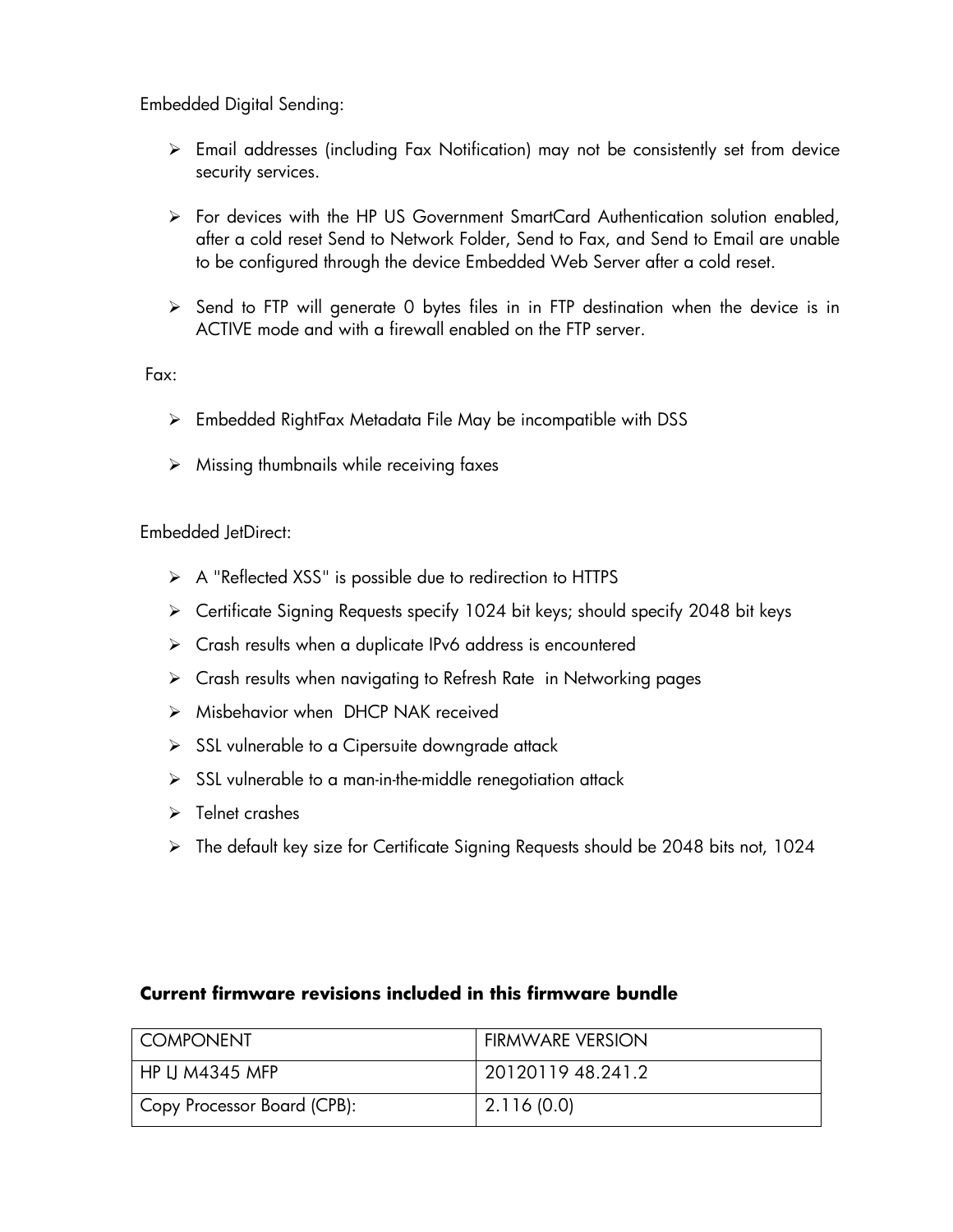| Scanner Control Board (SCB):  | <b>CMNPSL 2.8</b>               |
|-------------------------------|---------------------------------|
| Formatter Boot Loader         | Not Applicable (HP Proprietary) |
| Analog Fax Accessory (Q3701A) | 2.37 <sub>p</sub>               |
| Three Bin Mailbox (Q5692A)    | MP04.18                         |
| Stacker/Stapler (Q5691A)      | MP04.30                         |
| Embedded Jetdirect:           | V.43.09.FF                      |
| HP Fleet Release Designation  | CPE 11.3                        |

# **Enhancements and Fixes provided with this Firmware revision**

You may see improvements for the problems mentioned below by updating your printer's firmware with revision: FIRMWARE DATECODE: **20110602 48.213.7**

## **Enhancements**

Base:

- $\triangleright$  Add the ability to perform a Hard Disk Initialization and Cold Reset remotely
- Support for Windows Server 2008 has been added for DOD Smartcard **Authentication**
- $\triangleright$  Added the ability to send Autosend data over HTTPS for a secure link.
- You are now able to set separate and different "Default Job options for the following areas: Copy, Send to Email, Sent to Folder, Fax and DSS.
- AES 256 Encryption is now used for any passwords stored on the MFP for use with digital send jobs. This includes any digital sending-associated passwords that are cached (in cases where walk-up user credentials are supplied for any given job) or stored (in cases where administrator - or "public" - credentials are configured for any given job).
- > Utilize Users's Network Credentials to release Private Jobs.
- $\triangleright$  The Job Held Timeout feature can now be applied to Stored Jobs in addition to Quick Copy Jobs, and will be available for Oz based devices with this release. The timeout setting will be applied retroactively to any existing jobs. This feature is available through the EWS and Control Panel for customers who want all Job Data removed on a scheduled basis
- $\triangleright$  Added the On-line Authentication and Rewards feature for consumables.
- $\triangleright$  The ID Card Copy feature has been added to allow you to copy both the front and back side of an Identification Card onto a single sheet of paper.

Embedded Digital Sending:

- Embedded Send to Network Folder quicksets are now able to save job settings
- Expanded support for Embedded Send to Network Folder jobs to Microsoft Distributed File System destination directories.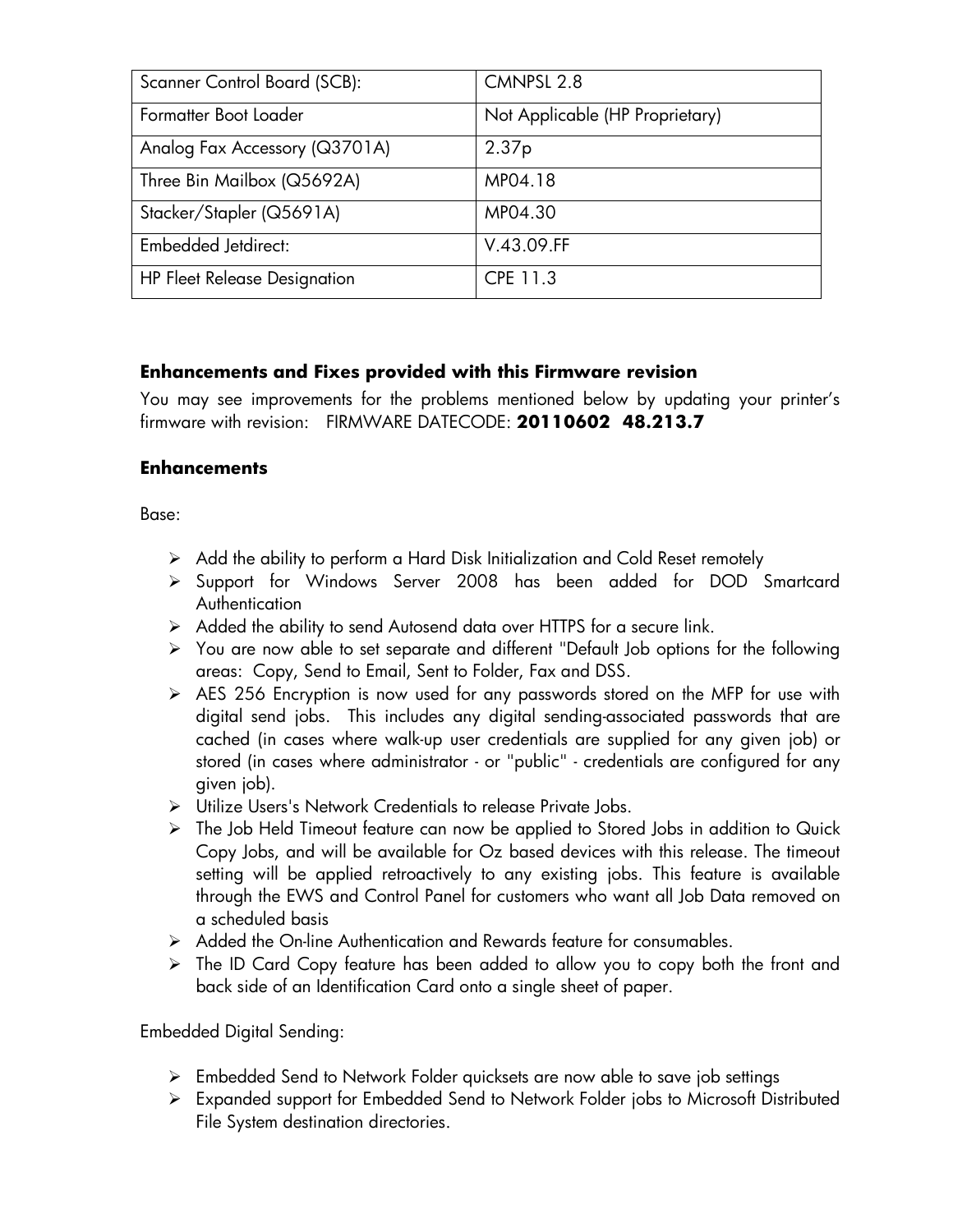### Fax:

 $\triangleright$  The fax report can now be integrated into the email body instead of arriving as an attachment in the email.

# **Fixes or improvements**

Fixes or improvements for the following issues are provided by this firmware release:

Base:

- When a ADF jam is seen the device does not respond correctly to the jam being cleared.
- LDAP Authentication could fail when 2-byte characters are returned in LDAP attribute fields
- When a custom paper size is defined and the device is turned off and back on the custom size is no longer configured.
- When using some 3rd party OXP applications, concurrent authentication operations could be generated which would corrupt the authentication attempt
- Some Slovak Control Panel translations are incorrect.
- $\triangleright$  Intermittently the MFP may gets into a mode where the inactivity timeout stops working for all menus except the Administration Menu.
- Updated SCB version to 2.67
- Embedded Wed Service Staples Out setting doesn't hold after powersave.
- Autosend and Embedded Email alert functionality may not work properly on servers where SMTP Authentication is configured.
- Embedded Send to Network Folder jobs could fail for users with passwords containing ISO Latin-1 characters
- $\triangleright$  Send to Email causes a 49 error when in Japanese

Embedded Digital Sending:

- Autosend and Embedded Email alert functionality may not work properly on servers where SMTP Authentication is configured.
- Embedded Send to Network Folder jobs could fail for users with passwords containing ISO Latin-1 characters
- $\triangleright$  Send to Email causes a 49 error when in Japanese

Embedded JetDirect:

- Now 'Ringer Volume' setting of Receive Fax works properly.
- Analog Fax and Embedded Send to Email jobs could intermittently lock up the MFP

## **Current firmware revisions included in this firmware bundle**

| I COMPONENT       | <b>FIRMWARE VERSION</b> |
|-------------------|-------------------------|
| $HP$ LJ M4345 MFP | 20110602 48.213.7       |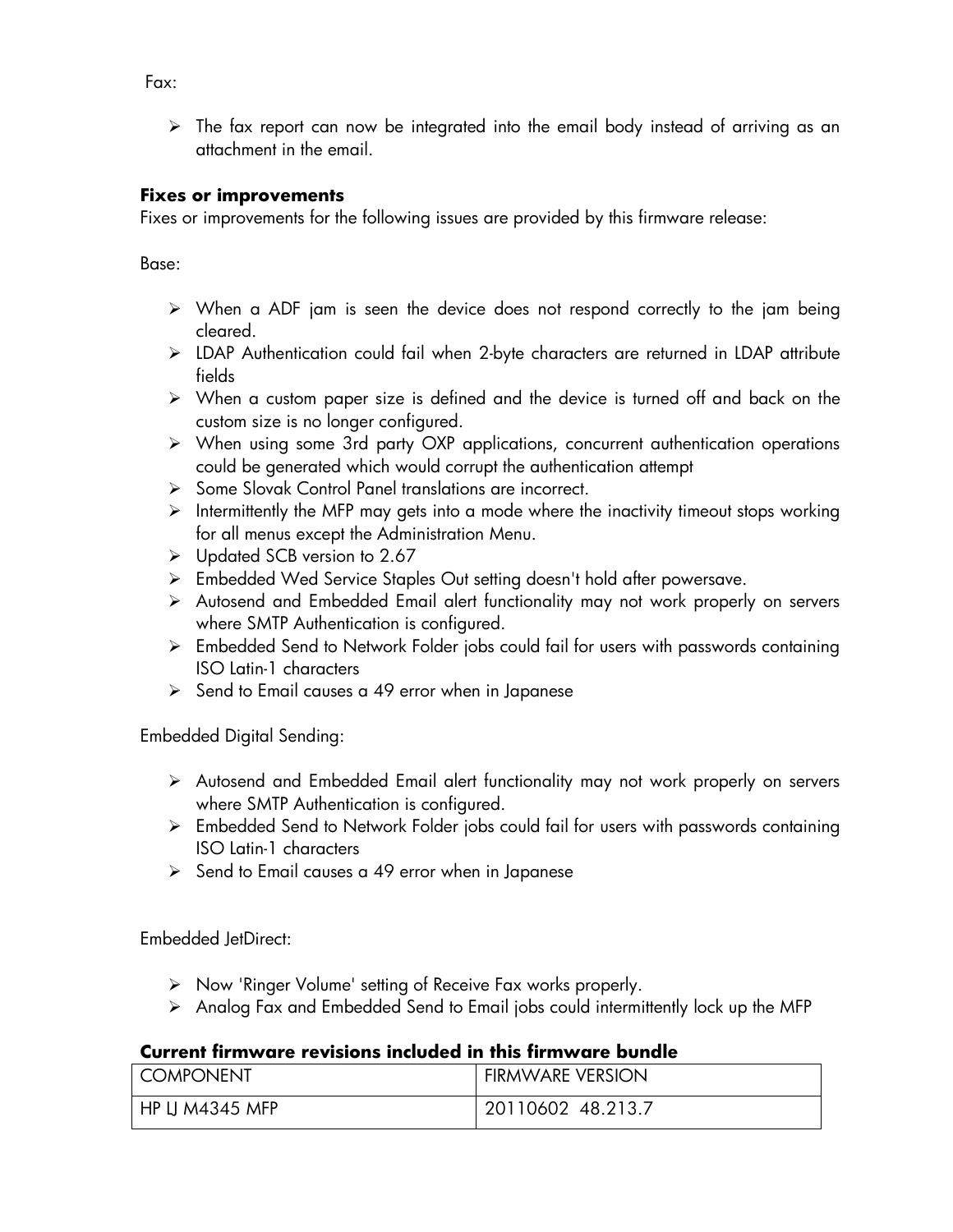| Copy Processor Board (CPB):   | 2.114(0.0)        |
|-------------------------------|-------------------|
| Scanner Control Board (SCB):  | CMNPSL 2.9        |
| Formatter Boot Loader         | 2.89              |
| Analog Fax Accessory (Q3701A) | 2.37 <sub>p</sub> |
| Three Bin Mailbox (Q5692A)    | MP04.18           |
| Stacker/Stapler (Q5691A)      | MP04.30           |
| <b>Embedded Jetdirect:</b>    | V.34.78.FF        |
| HP Fleet Release Designation  | CPE 11.2          |

# **FIXES AND ENHANCEMENTS PROVIDED WITH PREVIOUS FIRMWARE REVISIONS:**

NOTE: ALL IMPROVEMENTS WITH PREVIOUS REVISIONS OF FIRMWARE ARE INCLUDED WITHIN THE MOST CURRENT REVISIONS

You may see improvements for the problems mentioned below by updating your printer's firmware with revision: FIRMWARE DATECODE: **20110225 48.181.8**

#### **Enhancements**

The following new functionality or features are provided by this firmware release:

#### **Base**

 Provided the ability to send an alert e-mail from the device when the Auto Recovery feature has turned the device off and back on.

## **Embedded Digital Sending**

- $\triangleright$  Administrators can now set the address book search priority for email address lookups
- $\triangleright$  "Send to Me" functionality, where send to email jobs are automatically sent to the authenticated user, can now be configured from the device embedded web server
- $\triangleright$  PDF/A is now a configurable file type for embedded digital send jobs

#### **Fixes or improvements**

Fixes or improvements for the following issues are provided by this firmware release:

#### **Base**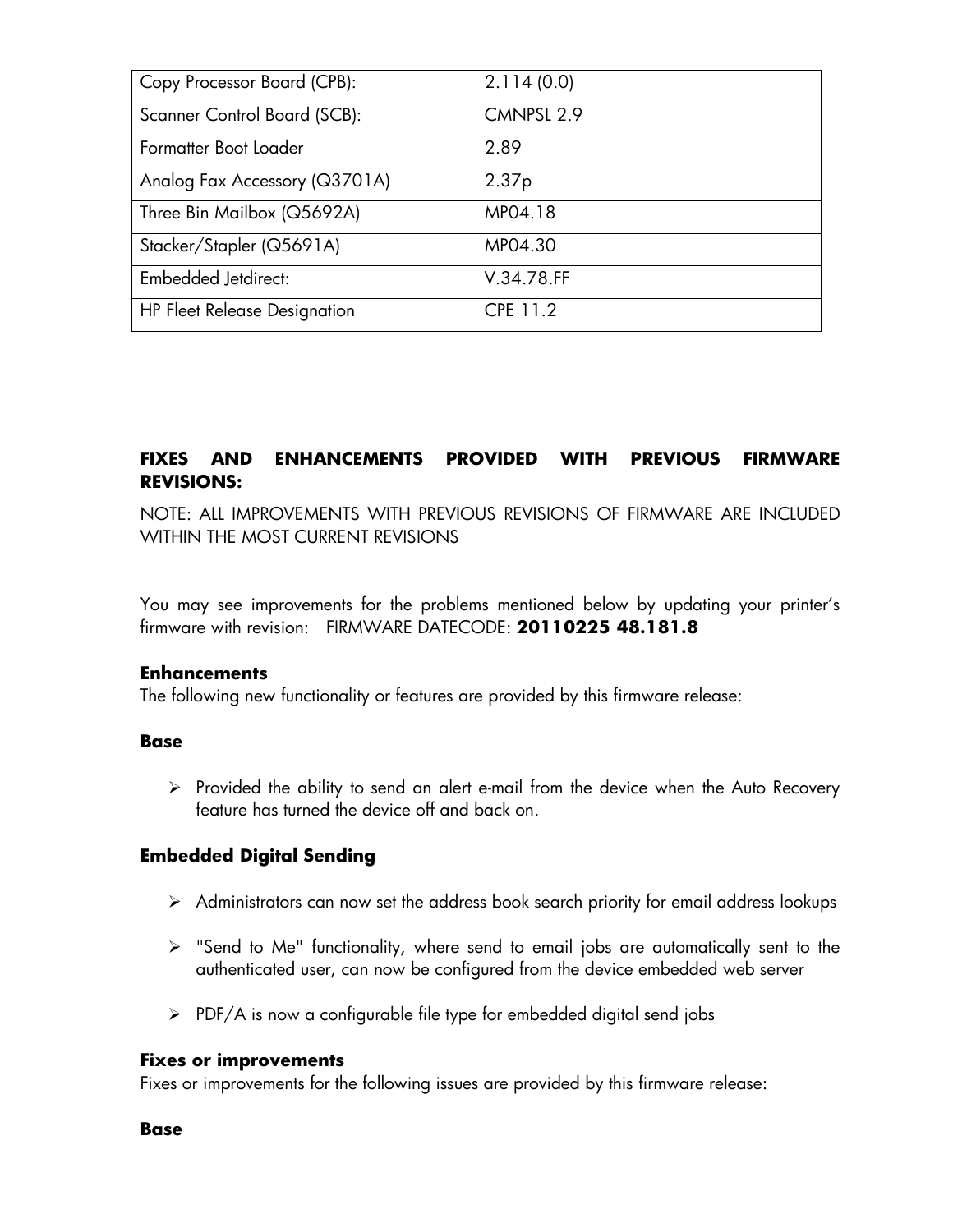- $\triangleright$  Kerberos authentication could fail when configured to use Administrator's (Public) credentials, and the credential set is entered in domain/username format
- A reboot may be required after adding a second Kerberos domain before Kerberos authentication would succeed
- You may see a PCL-XL error when changing print resolution from 600 to 1200.
- The MFP User Credential form is now viewable for workflows configured in HP MFP Digital Sending Software
- $\triangleright$  Possible 49 errors with direct printing of postscript files (no HP driver involved)
- $\triangleright$  The control panel display may be clipped about 2 mm on the left side
- $\triangleright$  Toner levels may report higher than they should, then drop by a large increment
- $\triangleright$  The Secure Erase Mode may be reported incorrectly if no disk is installed

### **Embedded Digital Sending**

- The "Create Directory Based on Username" and "Only Allow Access to User's Own Directory" configures features for embedded Send to Network Folder may result in the creation of directories with improper security permissions
- The device priority for name resolution transport (DNS or WINS) can be configured for embedded Send to Network Folder
- $\triangleright$  Some embedded Send to Email digital send jobs may fail when configured to use SMTP authentication and custom message body text is specified
- Embedded Send to Network Folder digital send jobs may fail when the password encryption method is configured for Kerberos
- User credentials containing diacritic characters in the password field may not pass properly for embedded Send to Network Folder digital send jobs
- $\triangleright$  The device may not properly utilize the configured secondary DNS server when necessary for embedded Send to Network Folder digital send jobs

#### **Embedded Jetdirect**

- $\geq$  802.1x implementation is incompatible with FreeRadius
- The checkbox for "Use Stateless DHCPv4 when Manually Configured" would always be checked after reboot.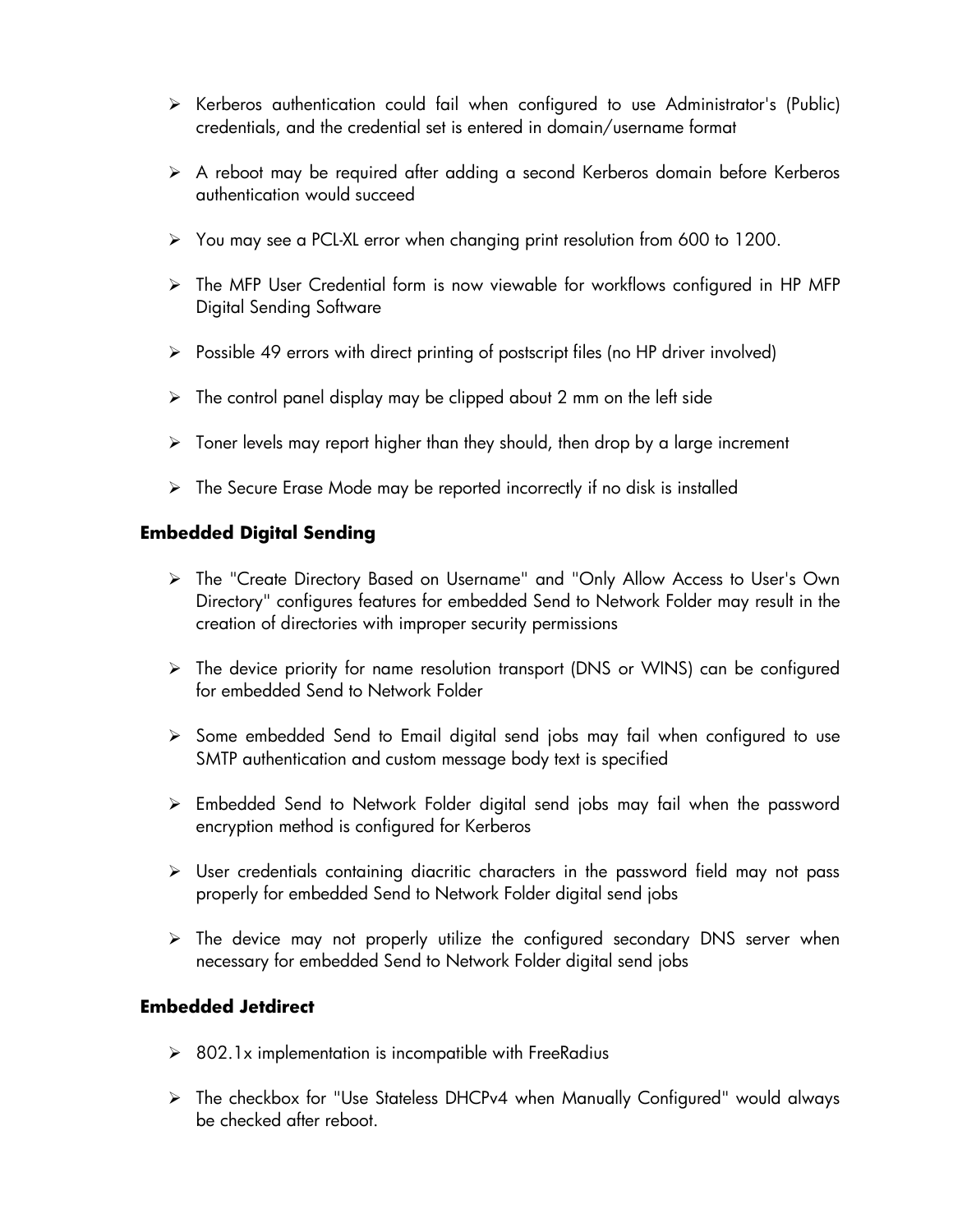- $\geq$  802.1x improperly negotiates to MD5 Authentication
- FTP server welcome message terminates lines with linefeeds instead of carriage-return and line feed
- DNS resolves hostnames to IPv6 addresses even when IPv6 is disabled.
- Support for the Trace method is removed from the JDI EWS HTTP server in this and future releases

| <b>COMPONENT</b>                    | <b>FIRMWARE VERSION</b> |
|-------------------------------------|-------------------------|
| <b>HP LJ M4345 MFP</b>              | 20110225 48.181.8       |
| Copy Processor Board (CPB):         | 2.109(0.0)              |
| Scanner Control Board (SCB):        | <b>CMNPSL 2.8</b>       |
| Formatter Boot Loader               | 2.89                    |
| Analog Fax Accessory (Q3701A)       | 2.37 <sub>p</sub>       |
| Three Bin Mailbox (Q5692A)          | MP04.18                 |
| Stacker/Stapler (Q5691A)            | MP04.30                 |
| <b>Embedded Jetdirect:</b>          | V.34.78.FF              |
| <b>HP Fleet Release Designation</b> | CPE 11.1                |

#### **Current firmware revisions included in this firmware bundle:**

#### **Note:**

This release includes the new HP Open Extensibility Platform (OXP). This functionality significantly increases the RFU file size.

## **Enhancements**

The following new functionality or features are provided by this firmware release: (Datecode: 20101206 48.171.5)

#### **Base**

- When synchronizing with a network time server, the printer clock now copies the actual time from the server. Previously it only corrected for drift within a small time range.
- $\triangleright$  The number of user-defined media types is increased from 5 to 20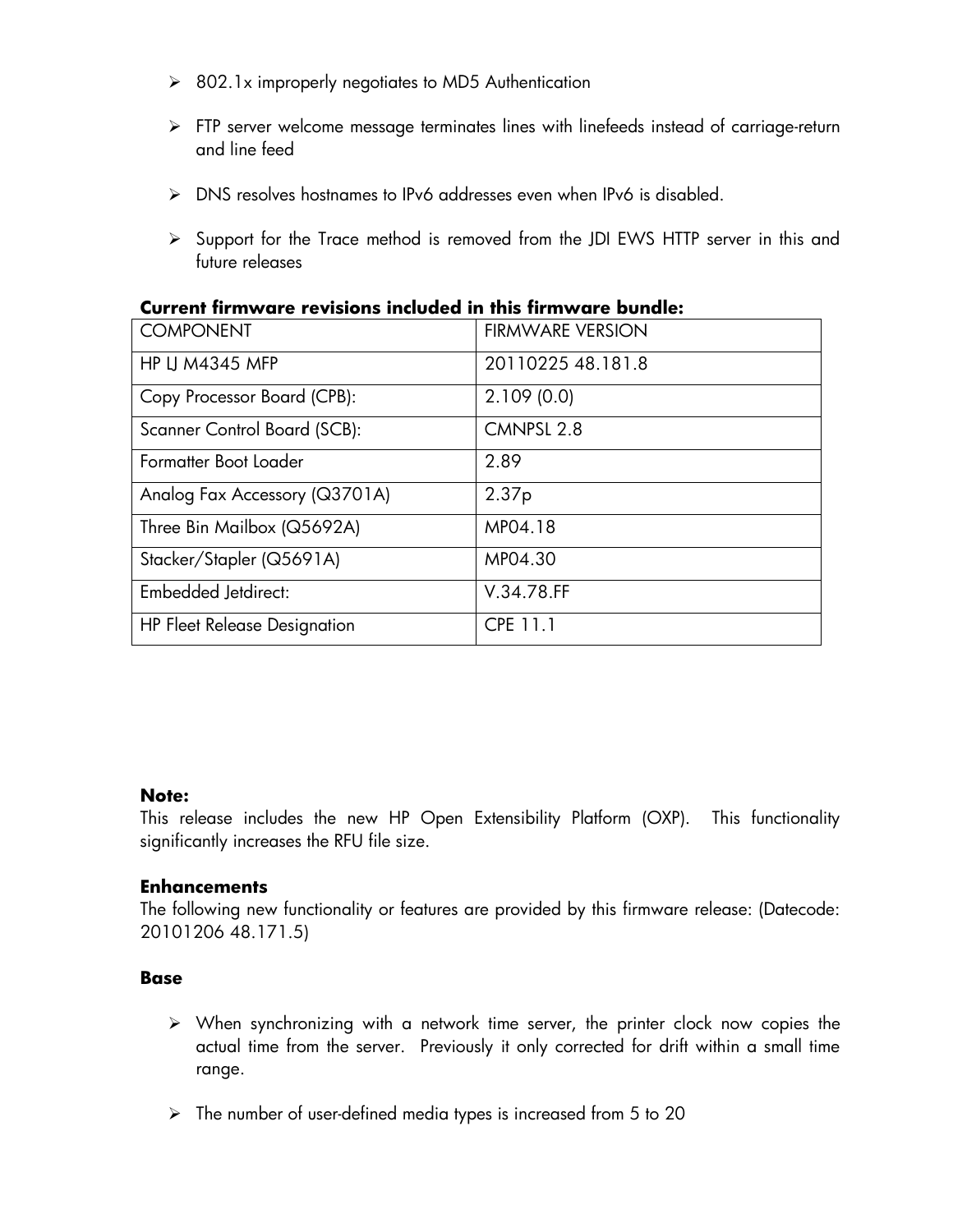- The behavior of the Stop button is now configurable. In the Settings/Device Behavior/Reset menu you can now select "Default" or "Alternate". "Default" maintains previous functionality: Pressing the Stop button pauses the MFP, and the user must select "OK" from the Resume control panel display to get back to READY. When "Alternate" is selected the MFP will go back to READY when the Reset button is pressed, or when the Inactivity Timeout expires.
- > HP Open Extensibility Platform (OXP) added in this release

## **Embedded Digital Sending**

- $\triangleright$  The configurable maximum attachment size for embedded send to email has been increased
- Administrators can now specify a Default TO: address in the device Embedded Send to Email configuration

#### **Fixes or improvements**

Fixes or improvements for the following issues are provided by this firmware release: (Datecode: 20101206 48.171.5)

#### **Base**

- You may see a 49.4C02 error when using ALM (Alternate Letterhead Mode)
- $\triangleright$  Not able to print the correct quantity of copies when using the Private Pin with certain Microsoft Word documents.
- $\triangleright$  A 49.5F11 error may be seen on the control panel when using the Alternative Letterhead feature
- $\triangleright$  Some pages will not be included with the print job when using the Alternative Letterhead feature
- A change in the File Erase Mode may not be updated in the EWS without a power cycle
- Possible 49.4C18 errors when using DHCP and configuration files. Fixes are implemented in both formatter and Embedded Jetdirect firmware
- A4/Letter Override may not work correctly when documents have multiple paper sizes

#### **Embedded Digital Sending**

▶ DOD CAC encrypted emails would incorrectly have BASE64 characters of the encrypted attachment within the email message body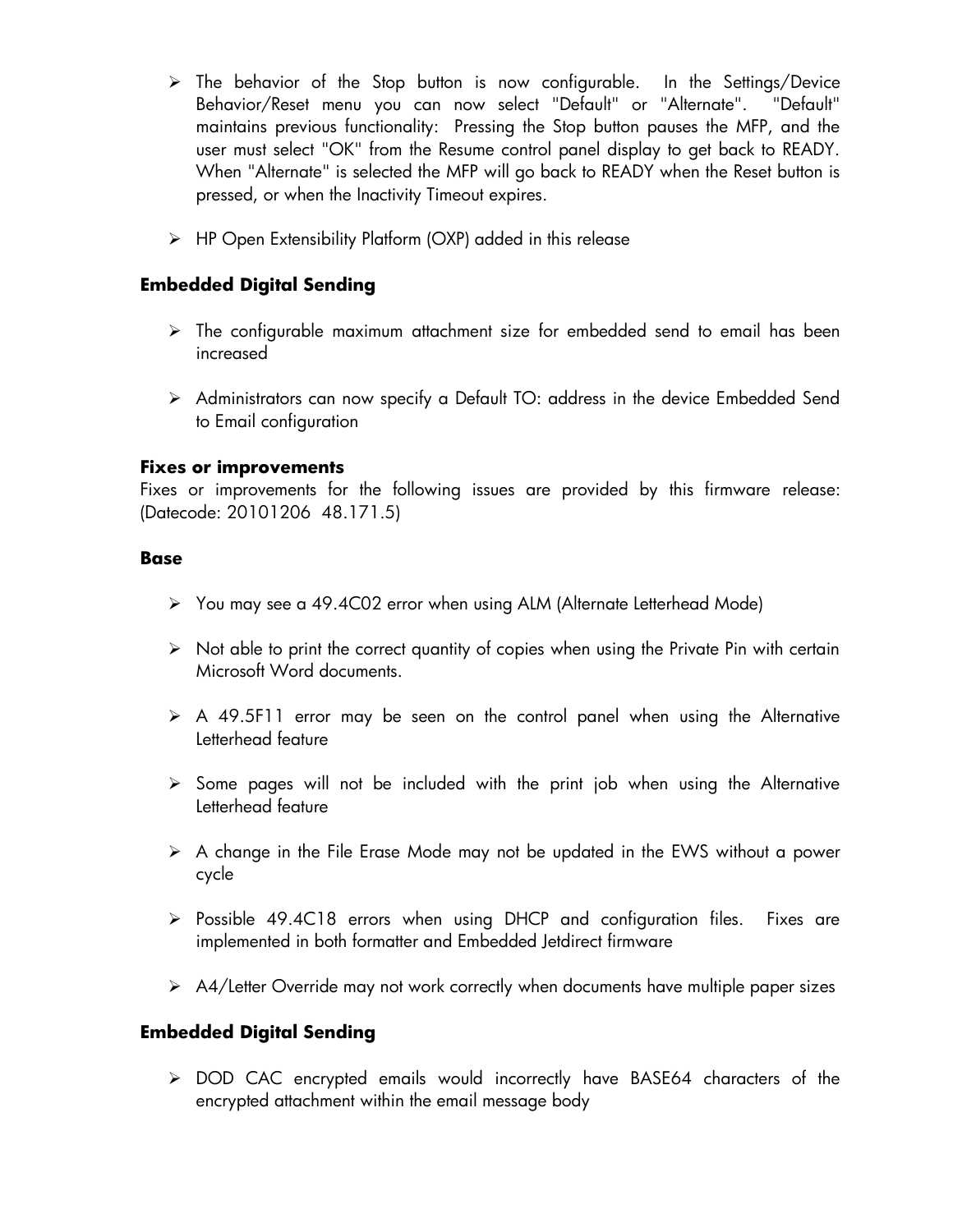- When the device language is configured to Korean or Chinese, the "Change Language" button fails to function from within the Embedded Send to Network Folder UI
- A 49.4C02 Error may occur when applying a WebJetAdmin configuration template containing Kerberos Authentication settings
- Printed notification pages for Embedded Send to Network Folder would not word wrap long folder paths
- Embedded LANfax filenaming convention now matches the HP MFP Digital Send Software LANfax filenaming convention
- Digital Send jobs could have missing scan pages if a paper jam occurred during the scan

## **Embedded Jetdirect**

- $\triangleright$  Printers/MFPs are unable to FTP to another printer/MFP
- $\triangleright$  Send to Network Folder stops working after about 25 contiguous jobs

### **Fax Accessory**

- $\triangleright$  Disabling fax from DSS may not remove the fax icon from the control panel
- Email notification for Fax jobs initiated with the PC Send Fax Driver would fail with email addresses longer than 32 characters
- $\triangleright$  Fax reports may have missing thumbnail images

| <b>COMPONENT</b>              | <b>FIRMWARE VERSION</b>       |
|-------------------------------|-------------------------------|
| <b>HP LJ M4345 MFP</b>        | 48.171.5                      |
|                               | (Datecode: 20101206 48.171.5) |
| DC Controller:                | $17*$                         |
| Copy Processor Board (CPB):   | 2.109(0.0)                    |
| Scanner Control Board (SCB):  | <b>CMNPSL 2.8</b>             |
| Formatter Boot Loader         | 2.88                          |
| Analog Fax Accessory (Q3701A) | 2.37 <sub>p</sub>             |
| Three Bin Mailbox (Q5692A)    | MP04.18                       |
| Stacker/Stapler (Q5691A)      | MP04.30                       |

## **Current firmware revisions included in this firmware bundle:**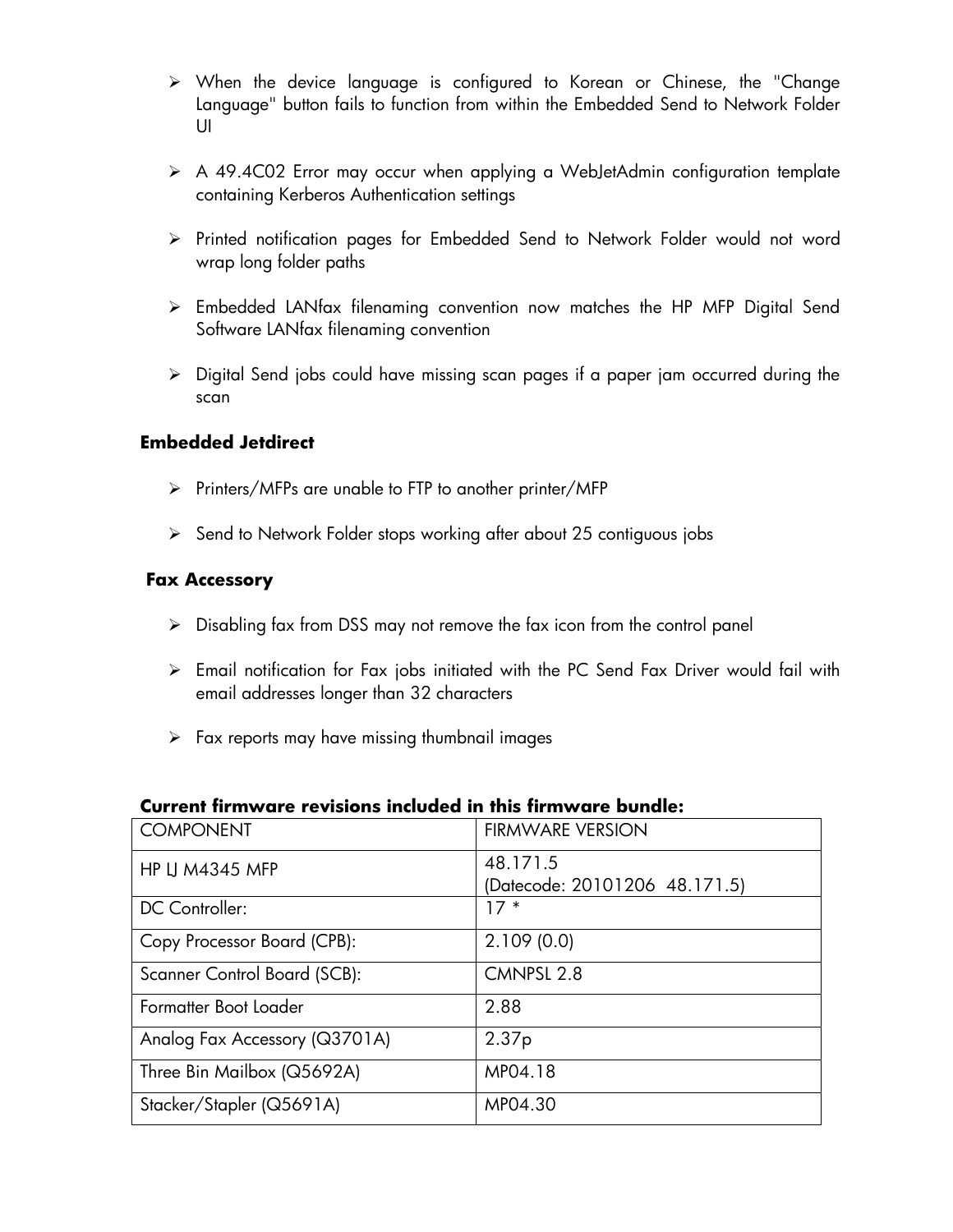| <b>Embedded Jetdirect:</b>   | V.34.77.FF |
|------------------------------|------------|
| HP Fleet Release Designation | CPE 10.4   |

\* Not included in RFU, reference only

## **Improvements provided with previous firmware revisions:**

#### **Enhancements**

The following new functionality or features are provided by this firmware release: (Datecode: 20100914 48.150.3)

#### **Base:**

- Blank Page Suppression is enhanced to include PCL6 (was only PCL5), and also work with duplex printing if both sides a page are blank.
- $\triangleright$  A feature has been added to the EWS to allow custom settings for tray mapping
- Job Build mode has been added to Default Settings in the EWS

### **Embedded Digital Sending:**

 $\triangleright$  The option to add timestamps to destination file names is added for Send to Email and Send to Folder (Quick Sets menu for Send to Folder)

#### **Fax Accessory:**

 $\triangleright$  Shared and FTP Folders are added as options to Fax Archive in Advanced Fax **Settings** 

#### **Fixes or improvements**

Fixes or improvements for the following issues are provided by this firmware release: (Datecode: 20100914 48.150.3)

#### **Base:**

- ALM (Alternate Letterhead Mode) was not treating user-defined media types as asymmetrical
- $\triangleright$  Classic tray mode not working correctly
- Media type settings do not hold over a power cycle for non-Letter paper sizes
- Localization errors in Address Book messages when set to Greek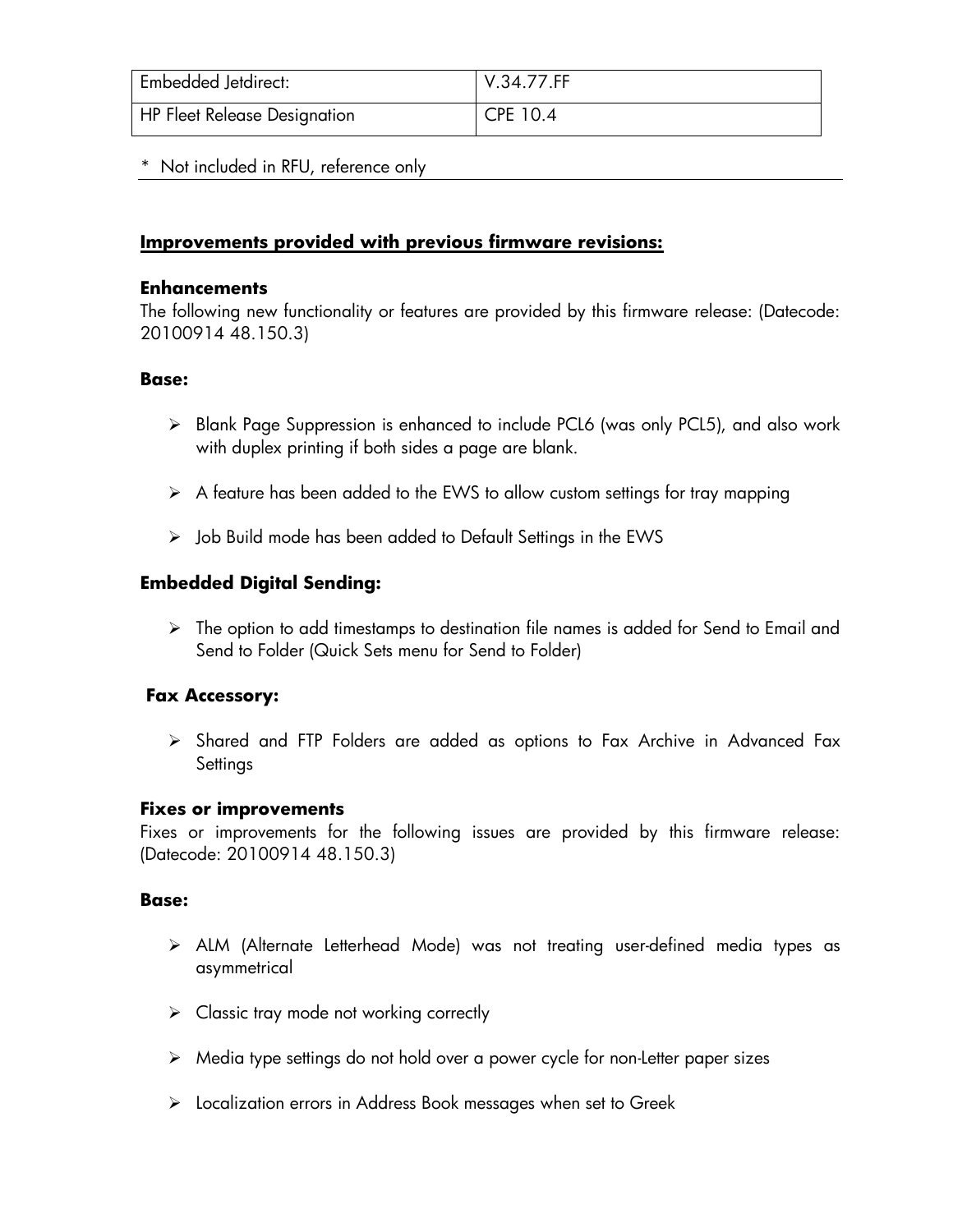Possible 49.4C02 errors when using an EIO hard disk drive (HDD) with the HP Access Control Smartcard Solution for U.S. Government, including the HP High Performance Secure Hard Disk.

# **Embedded Digital Sending:**

 $\triangleright$  The left side of a sent PDF file may be clipped with A4 paper size

| Current firmware revisions included in this firmware bundle: |  |  |  |  |  |  |
|--------------------------------------------------------------|--|--|--|--|--|--|
|--------------------------------------------------------------|--|--|--|--|--|--|

| <b>COMPONENT</b>                    | <b>FIRMWARE VERSION</b>       |
|-------------------------------------|-------------------------------|
| <b>HP LJ M4345 MFP</b>              | 48.150.3                      |
|                                     | (Datecode: 20100914 48.150.3) |
| DC Controller:                      | $17*$                         |
| Copy Processor Board (CPB):         | 2.107(0.0)                    |
| Scanner Control Board (SCB):        | <b>CMNPSL 2.8</b>             |
| Formatter Boot Loader               | 2.88                          |
| Analog Fax Accessory (Q3701A)       | 2.37 <sub>p</sub>             |
| Three Bin Mailbox (Q5692A)          | MP04.18                       |
| Stacker/Stapler (Q5691A)            | MP04.30                       |
| Embedded Jetdirect:                 | V.34.74.FF                    |
| <b>HP Fleet Release Designation</b> | CPE 10.3                      |

\* Not included in RFU, reference only

# **Improvements provided with previous firmware revisions:**

## **Note:**

Starting with this release, an HP Fleet Release Designation is added to the revision table. This is not printed on the configuration page, and is only included as a reference.

## **Enhancements**

The following new functionality or features are provided by this firmware release: (Datecode: 20100615 48.131.3)

## **Base**

> The EWS Security tab now has a checkbox to require the EWS password to see the EWS Information page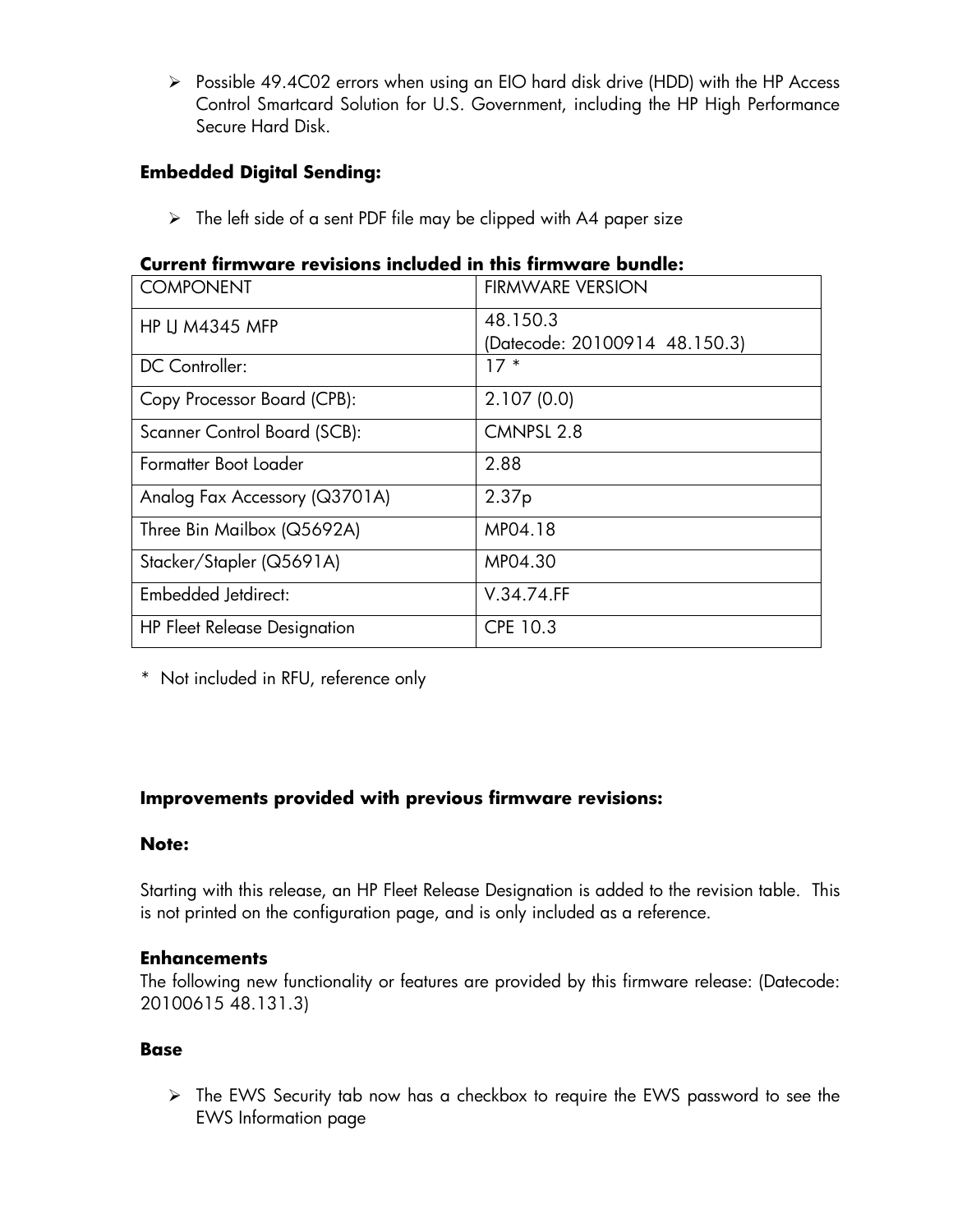The message "Print List" is replaced by "Print Job List", and the "Print List" button is removed from the Retrieve tab in the Job Storage menu. This makes it clear to users the function prints a list of stored jobs, not the jobs themselves.

## **Embedded Digital Sending**

 $\triangleright$  It is now possible to configure LAN-Fax from the EWS

#### **Fixes or improvements**

Fixes or improvements for the following issues are provided by this firmware release: (Datecode: 20100615 48.131.3)

- When printing certain PDF files the printer may continuously print pages with erroneous characters on them.
- $\triangleright$  DSS communication may be lost when default paper size is set to A4-R
- $\triangleright$  An ADF input jam may cause the MFP to stop responding
- If an Attention message (Paper Out, Door Open, etc.) appears while in a control panel screen from a third-party application the message cannot be recalled.
- $\triangleright$  The device name cannot be changed in the previous release (datecode beginning with 2010)\_
- "Genuine HP Supplies" messages may force users to start over with control panel input
- $\triangleright$  Possible 49.5001 errors with DSMP network traffic

# **Embedded Digital Sending**

- MFP DNS behavior could cause the email icon to disappear from the control panel of the device
- Specifying an SMTP gateway by hostname may not work correctly on slow networks
- The username field for Kerberos authentication has been expanded to allow a maximum of 64 characters

| <b>COMPONENT</b>            | FIRMWARE VERSION                          |
|-----------------------------|-------------------------------------------|
| <b>HP LJ M4345 MFP</b>      | 48.131.3<br>(Datecode: 20100615 48.131.3) |
| DC Controller:              | $17*$                                     |
| Copy Processor Board (CPB): | 2.106(0.0)                                |

## **Current firmware revisions included in this firmware bundle:**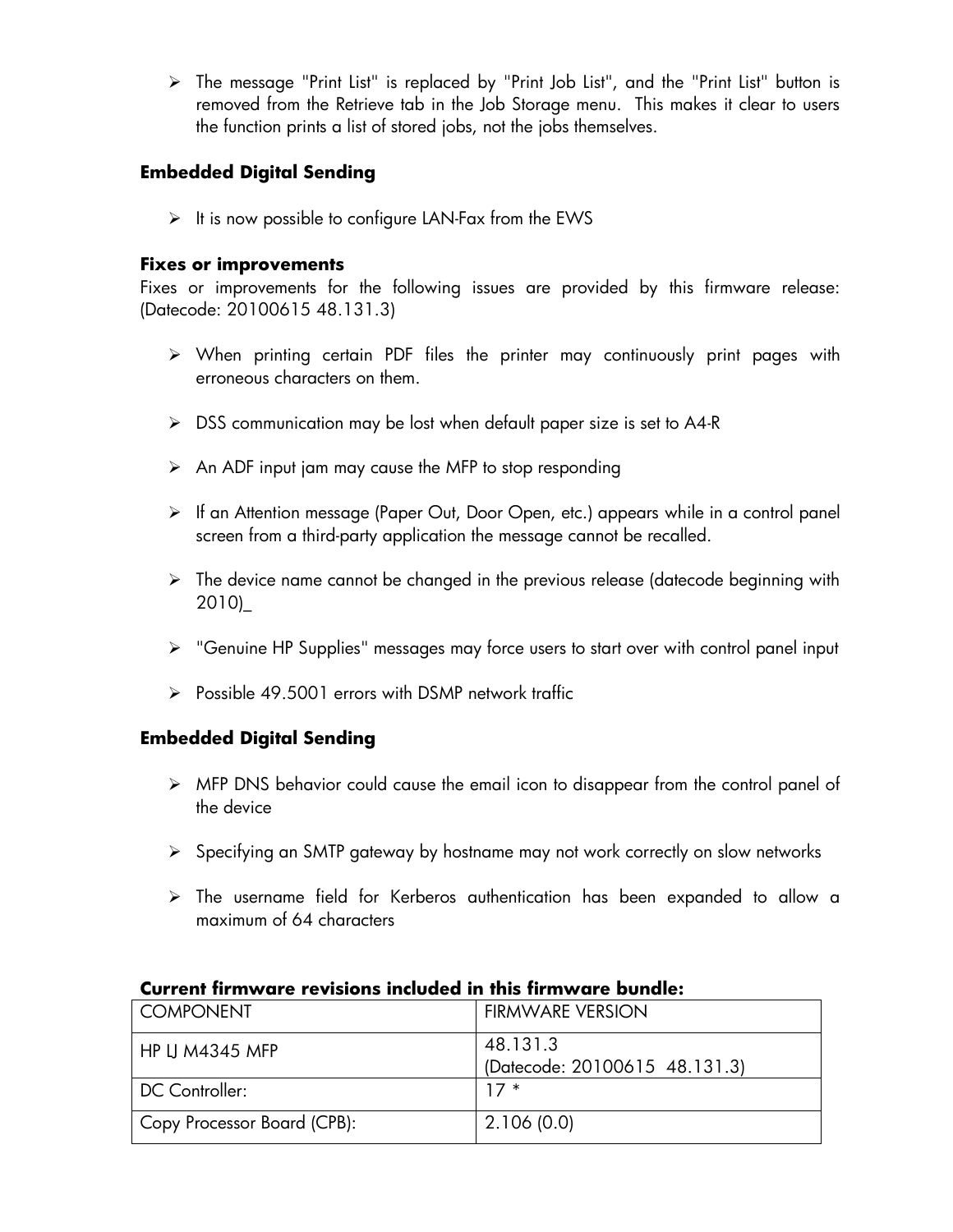| Scanner Control Board (SCB):  | <b>CMNPSL 2.8</b> |
|-------------------------------|-------------------|
| Formatter Boot Loader         | 2.88              |
| Analog Fax Accessory (Q3701A) | 2.37 <sub>p</sub> |
| Three Bin Mailbox (Q5692A)    | MP04.18           |
| Stacker/Stapler (Q5691A)      | MP04.30           |
| Embedded Jetdirect:           | V.34.74.FF        |
| HP Fleet Release Designation  | CPE 10.2          |

\* Not included in RFU, reference only

## **Improvements provided with previous firmware revisions:**

## **Enhancements**

The following new functionality or features are provided by this firmware release: (Datecode: 20100306 48.121.4)

## **Base product**

HP has implemented a new method of page counting (known as Print Usage Tracker), which can be enabled if desired. The administrator or owner of the product has the option either to enable the new counting method or to do nothing. If the new counting method is enabled the device **cannot return to the previous counting method**. It is important to understand this. If the feature is not enabled, nothing will change on the device and it will continue to count pages the same as it originally did from the factory.

 Background: Current page counting methods were designed to enable efficient service and support. The Print Usage Tracker feature implements new page counting methods which are more aligned with today's job accounting needs.

Additional information: For more information about the Print Usage Tracker feature, visit, [www.hp.com/go/support.](http://www.hp.com/go/support) To navigate to the support web page for your product, on the SUPPORT AND DRIVERS page, type the product name of your device (for example, HP Color LaserJet CM3530 MFP or model number CC520A) in the *"See support and troubleshooting information"* section . Once you have located your support page search for "Print Usage Tracker". Additional information may also be obtained by contacting your regions HP Customer Support Center. This information can be located in the "Use" manual that came with your product documentation or on the CD-ROM.

> How to enable the feature: If desired, use the following steps to enable the new page counting method (known as Print Usage Tracker) via the product's Embedded Web Server.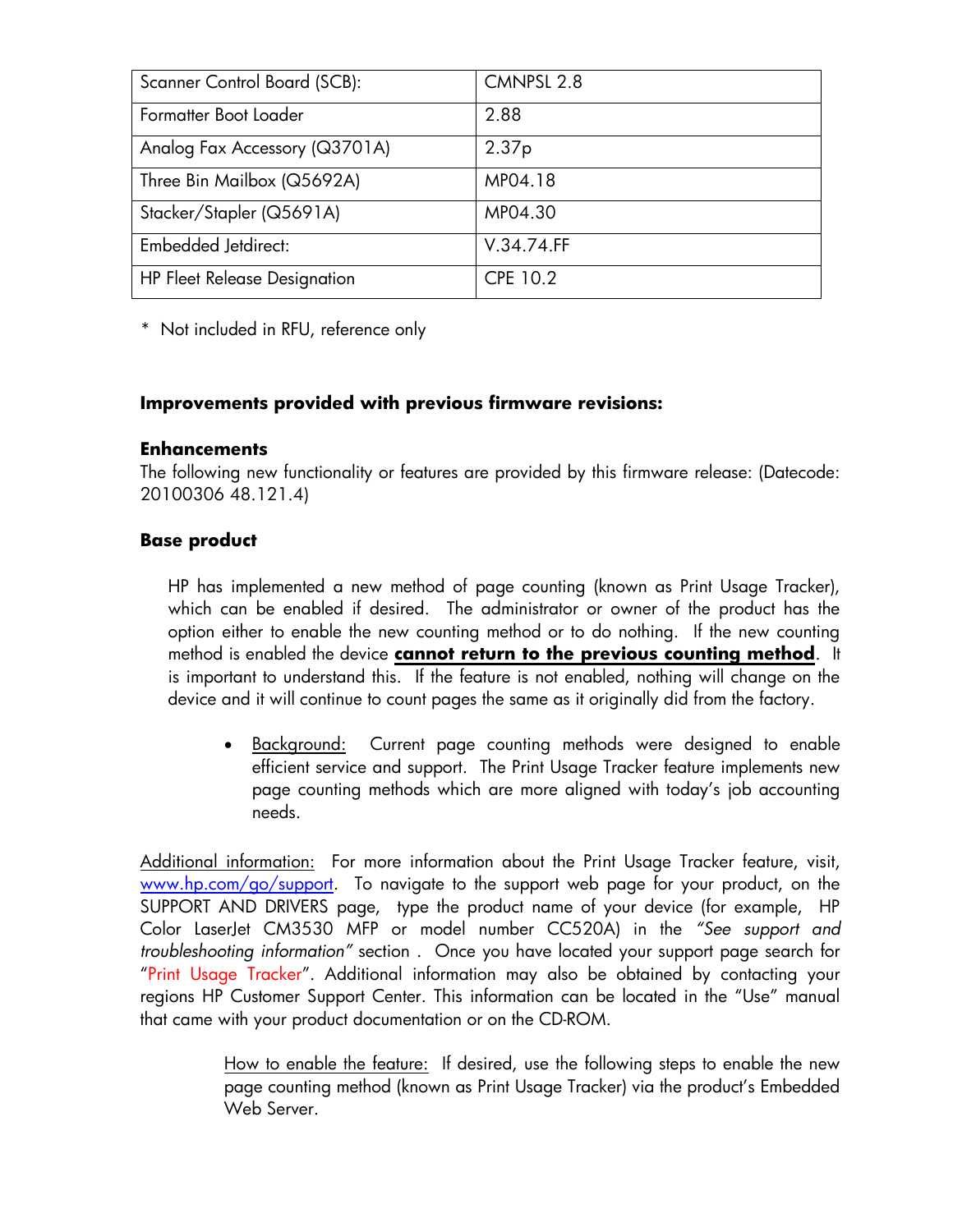- 1. Update your device firmware to this release or greater.
- 2. Once this is done the Print Usage Tracker acceptance and activation screen will be available from the product's Embedded Web Server (EWS) at the following location: EWS >> Settings >> Security >> Device Security Settings >> Print Usage Tracker
- 3. Review the acceptance screen so that the changes are understood and you are comfortable with how the changes may or may not affect your HP device or product use model.
- 4. If you are comfortable with the acceptance statements and the new counting functionality, choose to enable the feature. As stated previously it is very important to understand that once enabled the device cannot return to the previous counting method.
	- a. Select "I Accept"
	- b. Select "Enable the Print Usage Tracker feature on this device"
	- c. Press "Apply"

NOTE: Currently this functionality can only be enabled through the product's Embedded Web Server (EWS). In the future, HP will provide the ability to enable this functionality through HP's Device management software called HP Web Jetadmin. The Web Jetadmin support pages can be accessed using the following URL: [www.hp.com/go/webjetadmin](http://www.hp.com/go/webjetadmin)

## **Additional enhancements to base product**

 $\triangleright$  A new feature has been added which will allow the administrator to configure the device to auto recover from intermittent 49.XXXX errors. With this release the feature will be enabled "ON" by default. For Single function devices you will find the selection under the following menu: CONFIGURE DEVICE>SYSTEM SETUP>Auto Recovery. For "M" Series Multifunction Devices you will find the selection under the following menu: ADMINISTRATION>MANAGEMENT>Auto Recovery.

# **Embedded Digital Sending**

- Support added for Embedded Send to Network Folder Quick Sets
- $\triangleright$  Support added for a single Embedded Send to Network Folder alias to send to multiple network folder destinations
- $\triangleright$  Support added for the ability to configure up to ten Embedded Send to Network Folder address books
- Support added for import/export of Embedded Send to Network Folder address books
- Changed from G4 to JBIG2 compression for monochrome PDF scans to reduce file size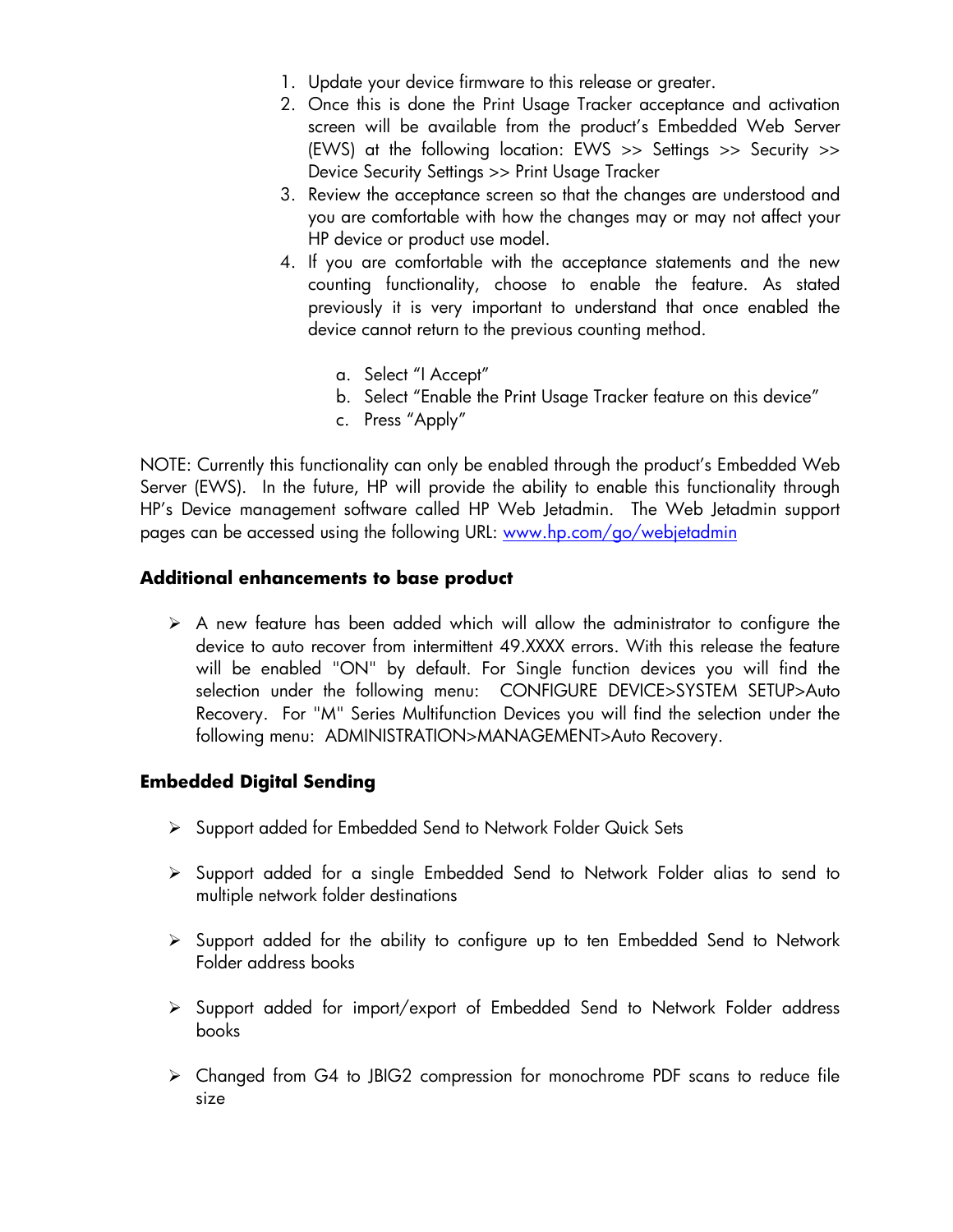#### **Fixes or improvements**

Fixes or improvements for the following issues are provided by this firmware release: (Datecode: 20100306 48.121.4)

## **Base Product**

- A 49.4c06 may be displayed on the control panel when printing certain files from Excel that contain non-printable characters
- Very slow printing or printer hangs may occur when a very complex Postscript file with large amounts of lineto commands are present.
- Possible 49 error when using PCL5 macros (more likely with USB mass storage device connected).
- $\triangleright$  Possible 49.5001 errors when using Fax and/or email address books
- You may see a 49.4C02 or 49.4C06 error when printing with the PCL5 driver due to a font management issue.

## **Embedded Digital Sending**

- $\triangleright$  Scan Setup Wizard does not work correctly with 2-byte languages
- $\triangleright$  Authentication could fail if the user password contained the Euro character
- A 49.4C02 error could occur when applying Kerberos configuration settings through HP MFP Digital Sending Software
- Users are unable to specify scan filenames when the MFP is configured for Send to Network Folder through HP MFP Digital Sending Software and configured for Novell Authentication

## **Embedded Jetdirect**

- $\triangleright$  Incompatibility with Win Server 2008 and 802.1x
- $\triangleright$  CA certificate not accessible via SNMP
- $\triangleright$  IPP printer-URI-string miss-formatted
- $\triangleright$  DHCPINFORM transmit rate too high
- Possible network hang during DHCPv6 configuration when a configuration is received from a DHCPv6 server.
- $\triangleright$  User incorrectly allowed to install an Identity certificate instead of a CA certificate.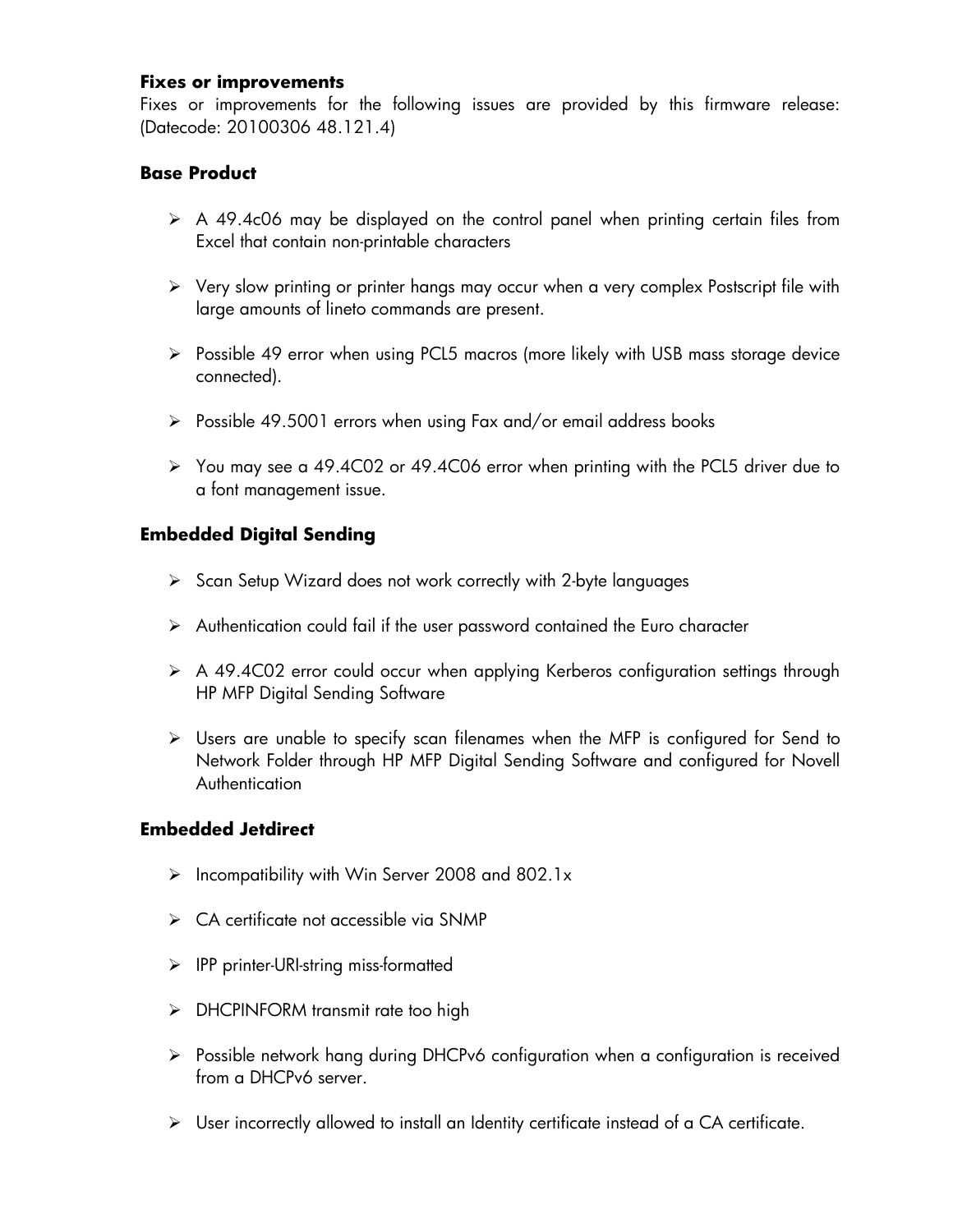| <b>COMPONENT</b>              | <b>FIRMWARE VERSION</b>                   |
|-------------------------------|-------------------------------------------|
| <b>HP LJ M4345 MFP</b>        | 48.121.4<br>(Datecode: 20100306 48.121.4) |
| DC Controller:                | $17*$                                     |
| Copy Processor Board (CPB):   | 2.102(0.0)                                |
| Scanner Control Board (SCB):  | <b>CMNPSL 2.8</b>                         |
| Formatter Boot Loader         | 2.88                                      |
| Analog Fax Accessory (Q3701A) | 2.37 <sub>p</sub>                         |
| Three Bin Mailbox (Q5692A)    | MP04.18                                   |
| Stacker/Stapler (Q5691A)      | MP04.30                                   |
| <b>Embedded Jetdirect:</b>    | V.34.74.FF                                |

**Current firmware revisions included in this firmware bundle:**

\* Not included in RFU, reference only

### **Improvements provided with previous firmware revisions:**

#### **Enhancements**

The following new functionality or features are provided by this firmware release: (Datecode: 20091123 48.110.7)

None in this release

## **Fixes or improvements**

Fixes or improvements for the following issues are provided by this firmware release: (Datecode: 20091123 48.110.7)

## **Base Product**

 $\triangleright$  You may be able to do a copy job without authenticating

## **Embedded Digital Sending**

 The sent PDF document size may exceed the standard A4 size when scanning A4 documents

## **Fax Accessory**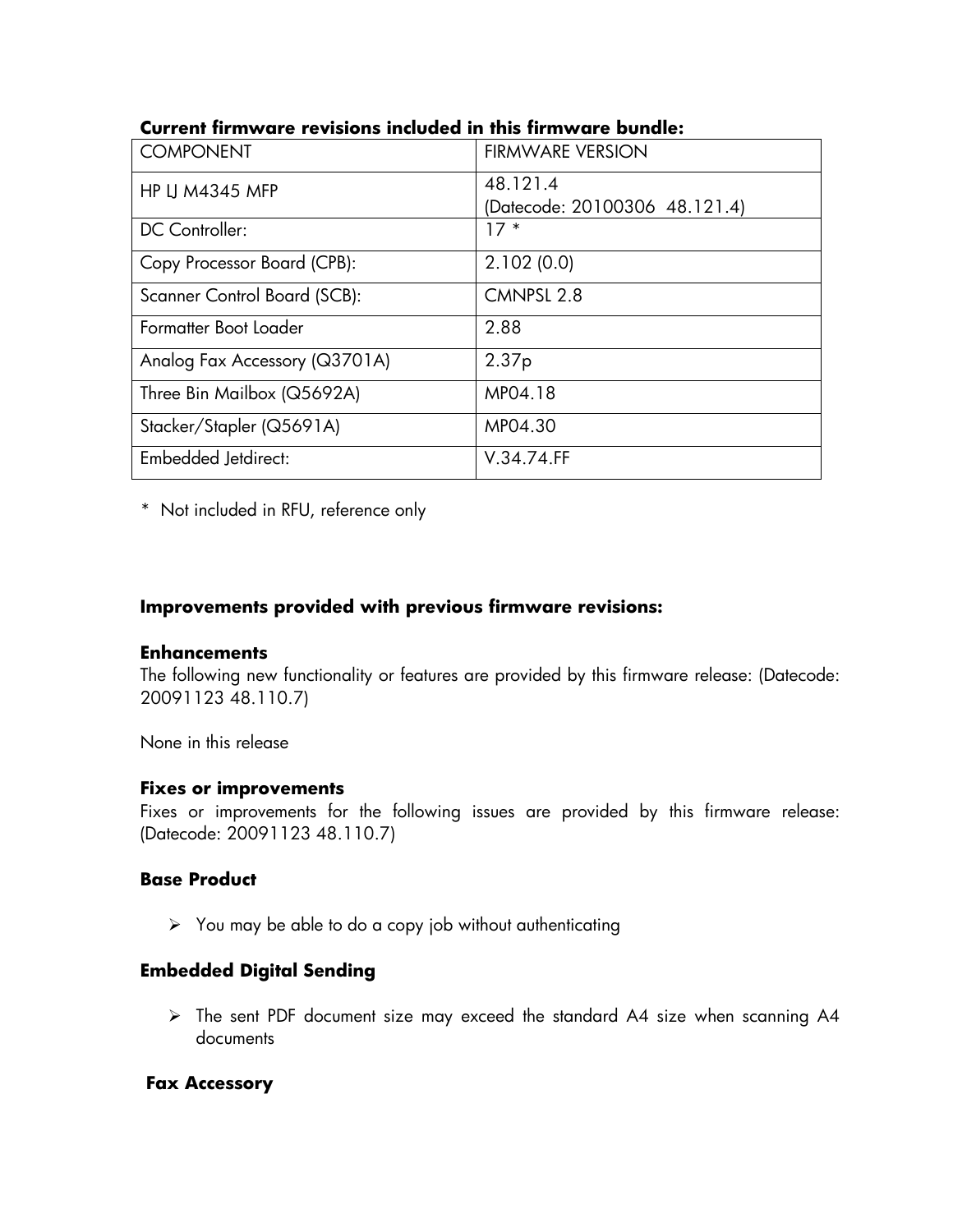- When "Auto Setting Reset" is configured to "Immediately Reset Device", a copy job may be performed instead of a faxing or digital sending job.
- $\triangleright$  Possible 49.4C06 error when sending a fax

| <b>COMPONENT</b>              | <b>FIRMWARE VERSION</b>                   |
|-------------------------------|-------------------------------------------|
| <b>HP LJ M4345 MFP</b>        | 48.110.7<br>(Datecode: 20091123 48.110.7) |
| DC Controller:                | $17*$                                     |
| Copy Processor Board (CPB):   | 2.098(0.0)                                |
| Scanner Control Board (SCB):  | CMNPSL 2.8                                |
| Formatter Boot Loader         | 2.88                                      |
| Analog Fax Accessory (Q3701A) | 2.37 <sub>p</sub>                         |
| Three Bin Mailbox (Q5692A)    | MP04.18                                   |
| Stacker/Stapler (Q5691A)      | MP04.30                                   |
| <b>Embedded JetDirect:</b>    | V.34.72.FF                                |

## **Current firmware revisions included in this firmware bundle:**

\* Not included in RFU, reference only

# **Improvements provided with previous firmware revisions:**

## **Enhancements**

The following new functionality or features are provided by this firmware release: (Datecode: 20090918 48.101.4)

# **Base Product:**

- > The Wake-Up schedule can now be set with Sleep Mode disabled
- Additional information will be provided in the Event Log for Paper Jam conditions. In addition, the Event log can now display up to 90 events depending on the event type. The additional information presented for a paper jam error is not applicable / useable by an end-user or support person.
- $\triangleright$  Numerical and Alpha characters have been added to the images displayed on the control panel during the "power on" process. If the device should stall, during the "power on" process the administrator should log the numerical and alpha characters and contact an HP regional support center for additional help. This should only be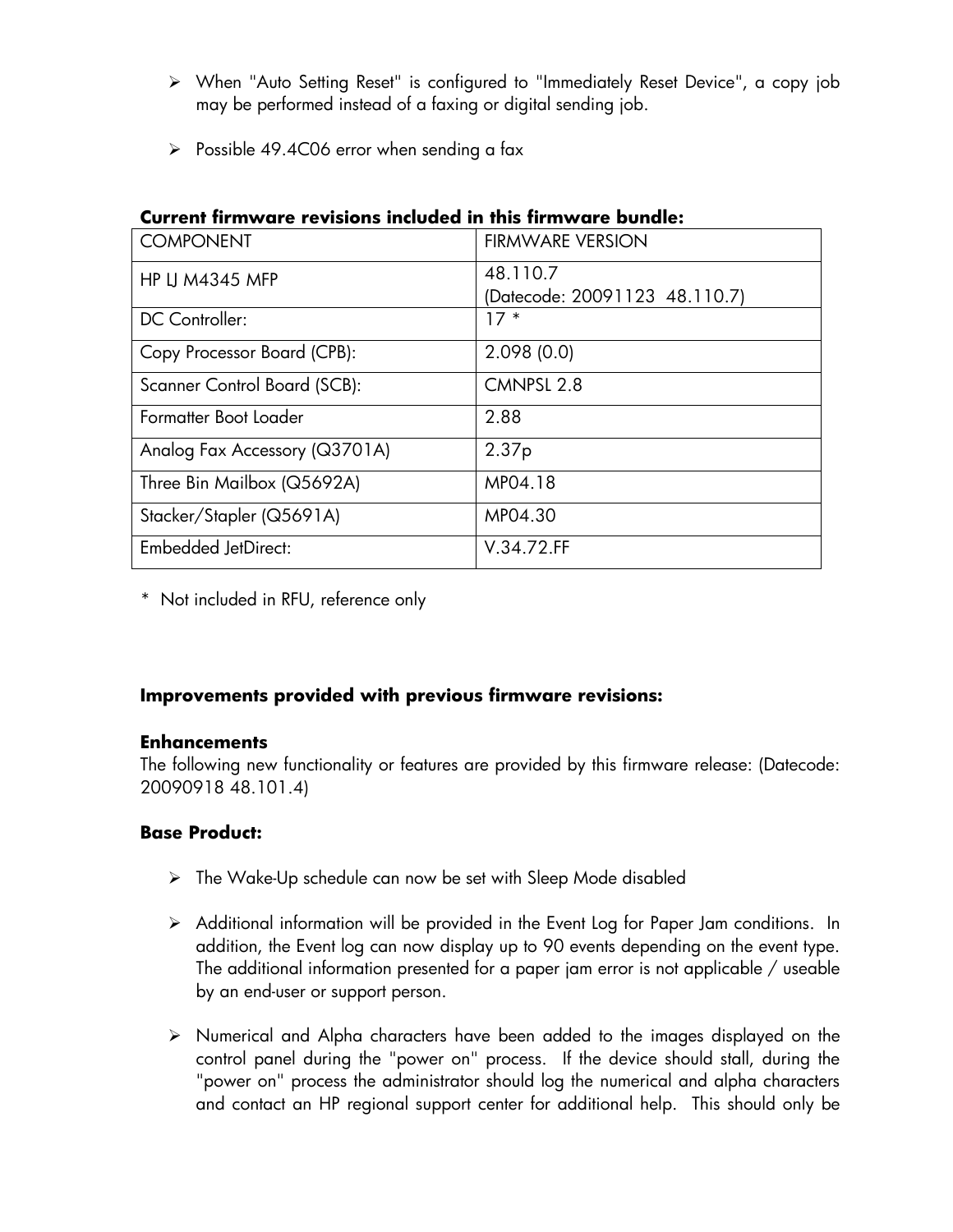done if turning the power OFF and back ON for a second time does not resolve the stall.

 The Asset Field found in the products EWS (Embedded Web Server) which is used for assigning Asset numbers to a device has been changed to allow support for more characters.

### **Fixes or improvements**

Fixes or improvements for the following issues are provided by this firmware release: (Datecode: 20090918 48.101.4)

## **Base Product:**

- $\triangleright$  Job Storage When printing All Personal Jobs with a pin, the quantity set with in the driver get defaulted to one copy for each job.
- $\triangleright$  A 49.4C02 may be seen on the control panel when printing large PostScript Files.
- $\triangleright$  Some PostScript files generated from SAP applications may print barcodes incorrectly.
- User-defined media types do not display correctly in non-English languages
- When the PostScript font pages are printed with the control panel language set to Russian certain characters will overlap on page borders.

# **Digital Sending:**

- LDAP authentication (Simple or Simple over SSL) could fail with an insufficient privileges error in some configurations
- A 49.4C02 error may be seen when "Disable Reverse DNS Lookups" is selected under Settings -> Kerberos Authentication -> Advanced
- $\triangleright$  If the configured LDAP server is specified by DNS alias (for example, corp.company.com) under Settings -> Kerberos Authentication and authentication fails due to a failed DNS lookup, the MFP will rollover to the next address in the list returned from a query against the configured LDAP hostname
- $\triangleright$  Certain number combinations entered at the control panel as part of a digital send job would lock up the control panel
- Embedded send to network folder digital send jobs would fail when NTLMv2 is selected as the password encryption method
- $\triangleright$  The digital send log would incorrectly designate some failed digital send jobs as successful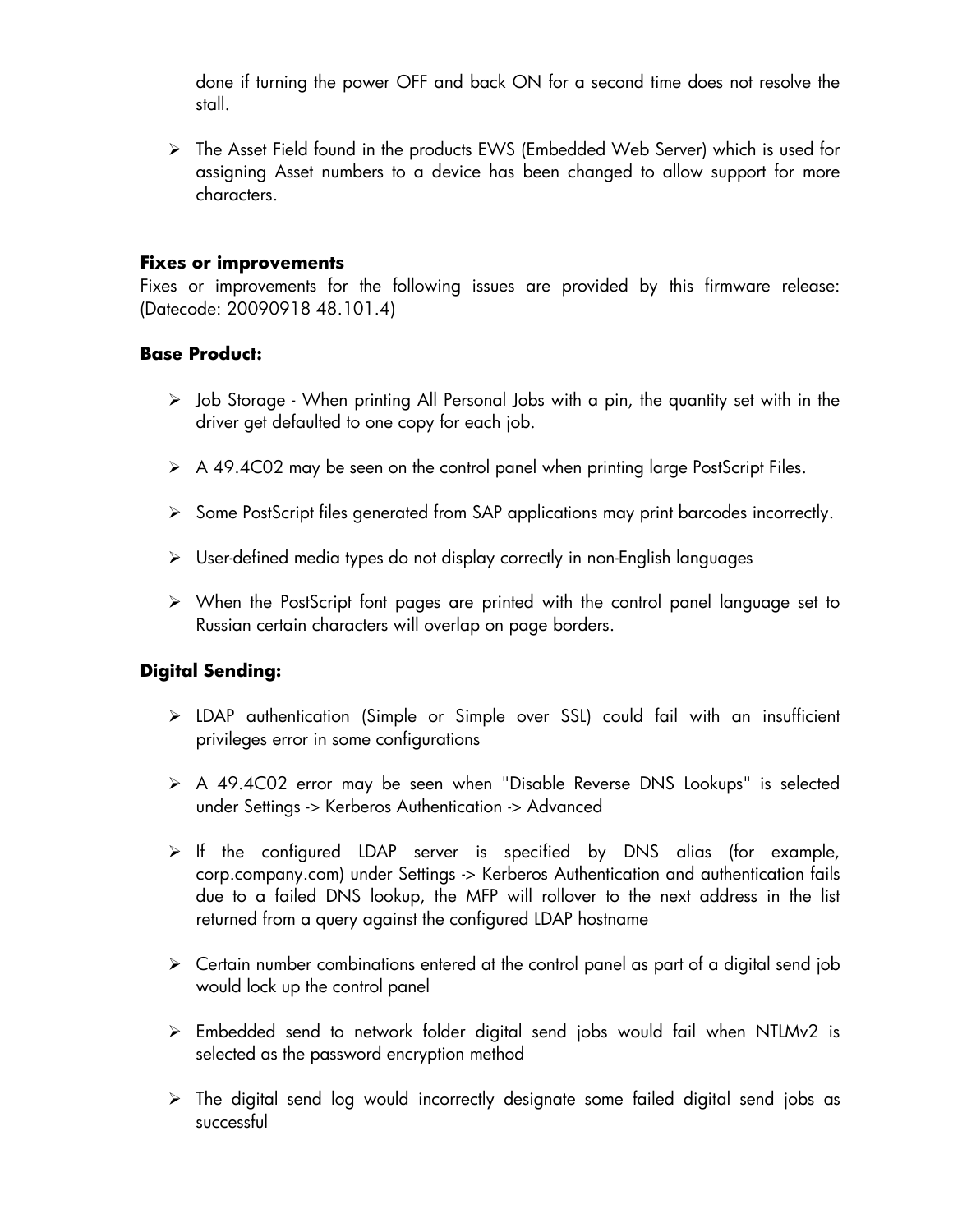- A 49.00FF error could be generated after an abnormal communication break between the MFP and its configured DSS server
- Kerberos Authentication could fail with a "LDAP Local Bind Error" error message
- Embedded send to network folder digital send jobs may fail to create XML metadata files
- Embedded send to network folder digital send jobs may generate metadata files with truncated output
- A 49.4C02 error may be seen when configuring Kerberos authentication through HP MFP Digital Sending Software
- $\triangleright$  Kerberos Authentication may be successful in the user interface when incorrect credentials are specified in the MFP Embedded Web Server

## **Embedded Jetdirect:**

- > Installation of a Root CA Certificate no longer causes "Invalid Format" on other certificate installations.
- Access Control List contents now persist over reboots
- $\triangleright$  HTTPS is now forced on Printer/MFP tabs when required.
- When DNS responses are returned as a stream (TCP) rather than a datagram (UDP), JDI would wait forever for more data.
- When Web Jetadmin is on a different subnet than the printer and establishes an HTTPS connection to query status, the JDI would mishandle the connection and hang.
- $\triangleright$  IPP operation is now allowed when the EWS is disabled
- Web Jetadmin Admin operations are now allowed when the Embedded Web Server is disabled.

#### **Fax accessory:**

- A full fax activity log may result in Modem Fail (82) or Modem Fail (84) messages
- $\triangleright$  Possible Job Fail (0), compression errors or fax corruption with fax firmware versions 2.36v and 2.37m
- $\triangleright$  Stored Fax does not print after performing Restore Factory Settings
- $\triangleright$  In rare cases a No Fax Detected message may occur when a fax machine is at the other end.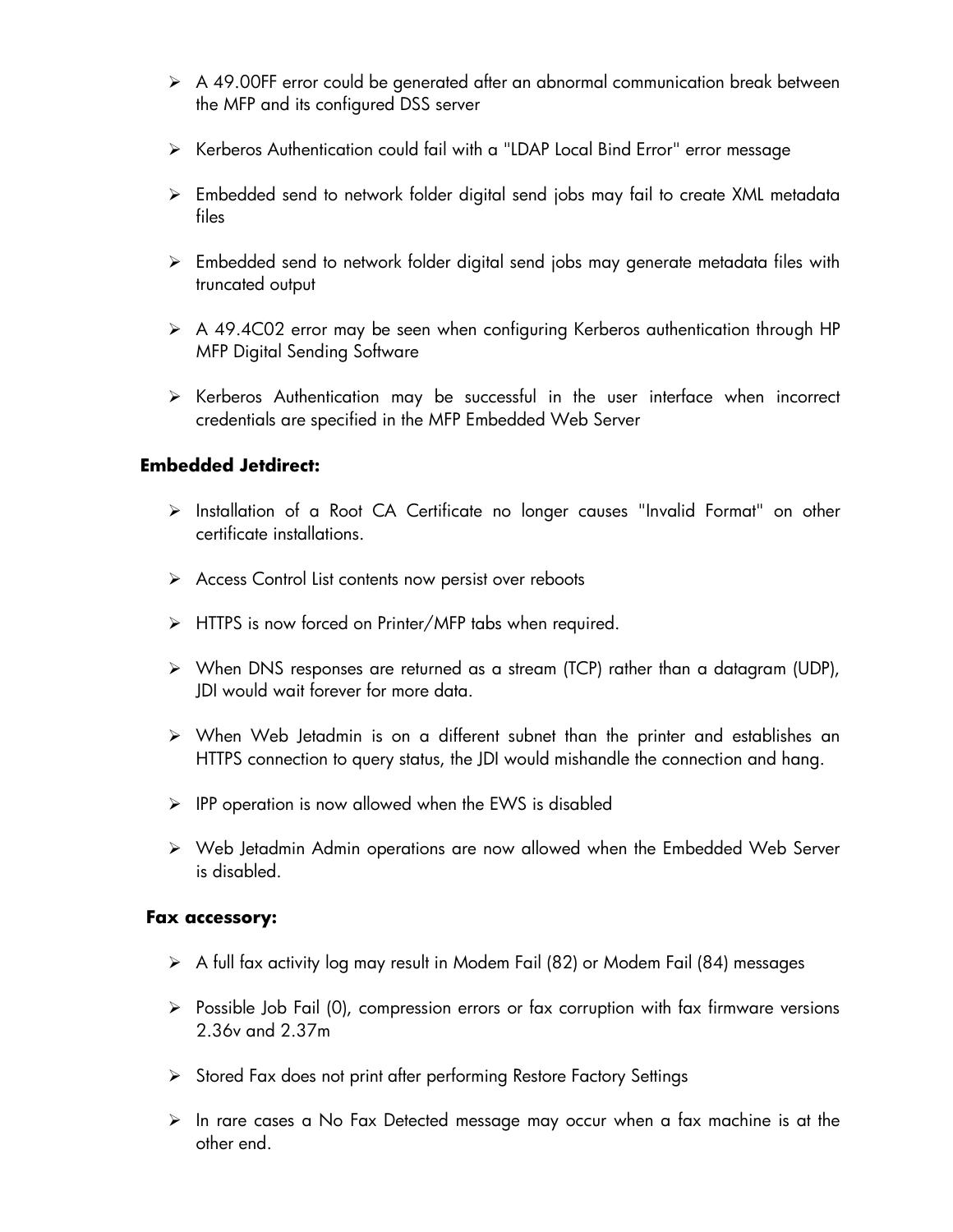- When sending a fax, a No Dial Tone occurrence does not result in an automatic retry
- Possible 49.00FF or 49.4C02 errors when using stored faxes
- $\triangleright$  A "Remote Abort" message is added to notify users the remote fax disconnected.
- $\triangleright$  Results column may be truncated in Fax Activity log when set to Verbose
- $\triangleright$  Fax Header page numbers may be cut off in superfine mode
- With ECM off, only one page faxes are resent. Multiple page faxes fail to resend.
- Sending to a Fax Distribution List may result in corruption if one receiver doesn't support the scanned resolution
- Faxing A3 paper size to A4 paper size may result in a blank page or cropped image
- A Large Fax address book is slow to search, and may cause 49.4C02 errors
- $\triangleright$  A 49.4C02 error may occur when cancelling a fax job while the control panel shows "Connected to…"
- "Maximum Characters Reached" message is not displayed after 31 characters entered when keyboard language is set to Japanese
- $\triangleright$  The fax email notification thumbnail may have the file extension .01 instead of .tif.

| <b>COMPONENT</b>              | <b>FIRMWARE VERSION</b>                   |
|-------------------------------|-------------------------------------------|
| <b>HP LJ M4345 MFP</b>        | 48.101.4<br>(Datecode: 20090918 48.101.4) |
| DC Controller:                | $17*$                                     |
| Copy Processor Board (CPB):   | 2.097(0.0)                                |
| Scanner Control Board (SCB):  | <b>CMNPSL 2.8</b>                         |
| Formatter Boot Loader         | 2.88                                      |
| Analog Fax Accessory (Q3701A) | 2.37 <sub>p</sub>                         |
| Three Bin Mailbox (Q5692A)    | MP04.18                                   |
| Stacker/Stapler (Q5691A)      | MP04.30                                   |
| <b>Embedded JetDirect:</b>    | V.34.72.FF                                |

**Current firmware revisions included in this firmware bundle:**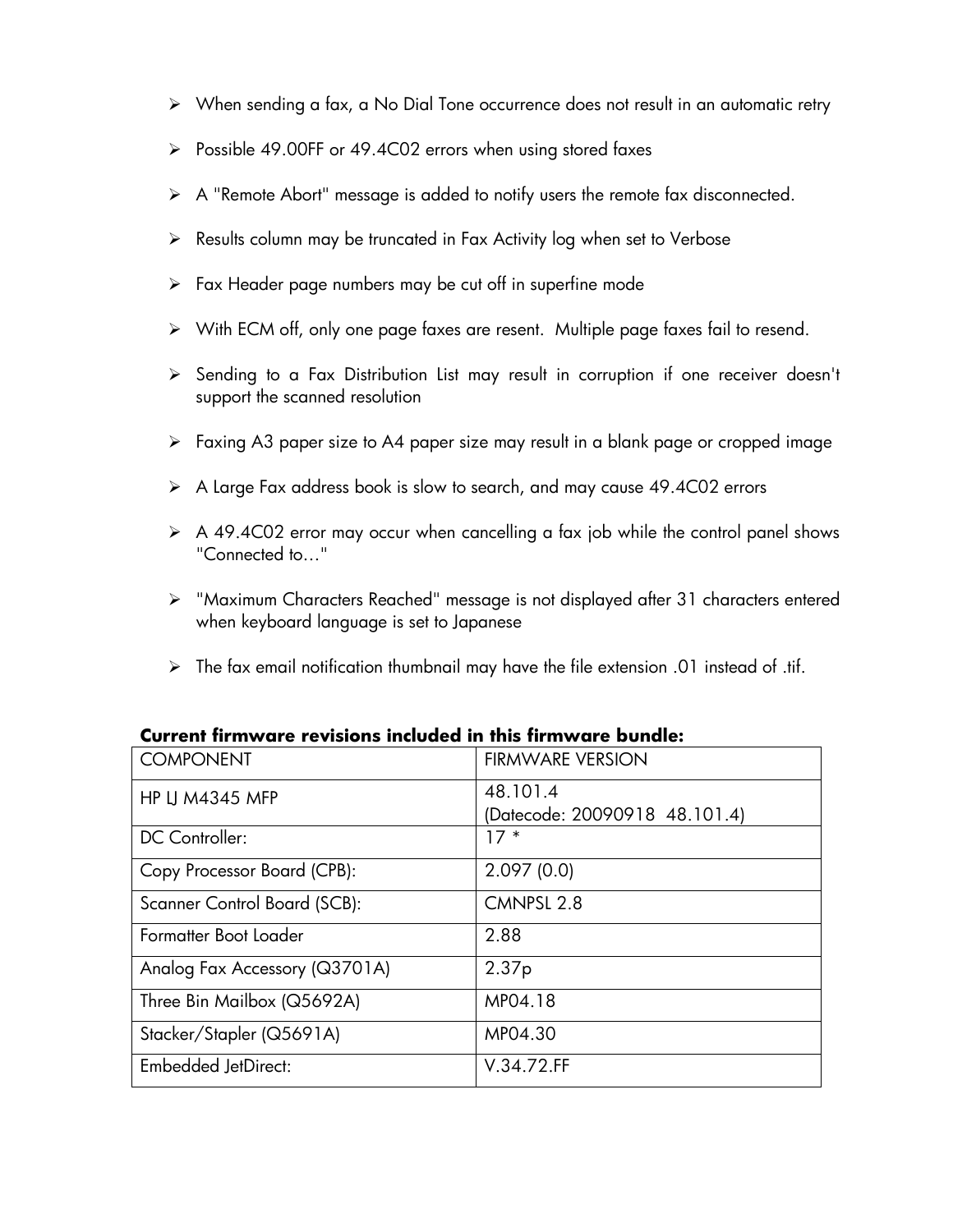\* Not included in RFU, reference only

### **Improvements provided with previous firmware revisions:**

## **NOTE: All improvements with previous revisions of firmware are included within the most current revision.**

#### **Enhancements**

The following new functionality or features are provided by this firmware release: (Datecode: 20090605 48.091.4)

## **Base Product:**

 Smartcard Solution for U.S. Government (previously MFP Smartcard Authentication Solution): Ability to Encrypt E-mail with senders PKI certificate, CDP (Certificate Revocation List Distribution Point) Certificate Validation, and support for FBI Proprietary Common Access Card Format.

### **Fixes or improvements**

Fixes or improvements for the following issues are provided by this firmware release: (Datecode: 20090605 48.091.4)

## **Base Product:**

- User-defined media types are not reported correctly in the EWS and Tray Empty messages
- > When selecting to print all stored jobs from the front control panel you may see a longer than expected delay between stored jobs. With this new behavior you will no longer see a delay between files as long as the job attributes are the same.
- When printing a personal job without a PIN number the job will print N-1 based on the number of copies selected in the print driver for the job. For example: If 10 copies were selected in the driver only 9 copies will print.
- Alternative Letterhead mode will not function correctly when a tray selection is made using a tray selection command instead of a paper type selection command
- $\triangleright$  When a duplex manual feed copy or print job is performed from tray one the device may stop printing with no apparent reason in the middle of the job or display a 13.xx paper jam message.
- $\triangleright$  Issues may be seen using the Alternative Letterhead feature.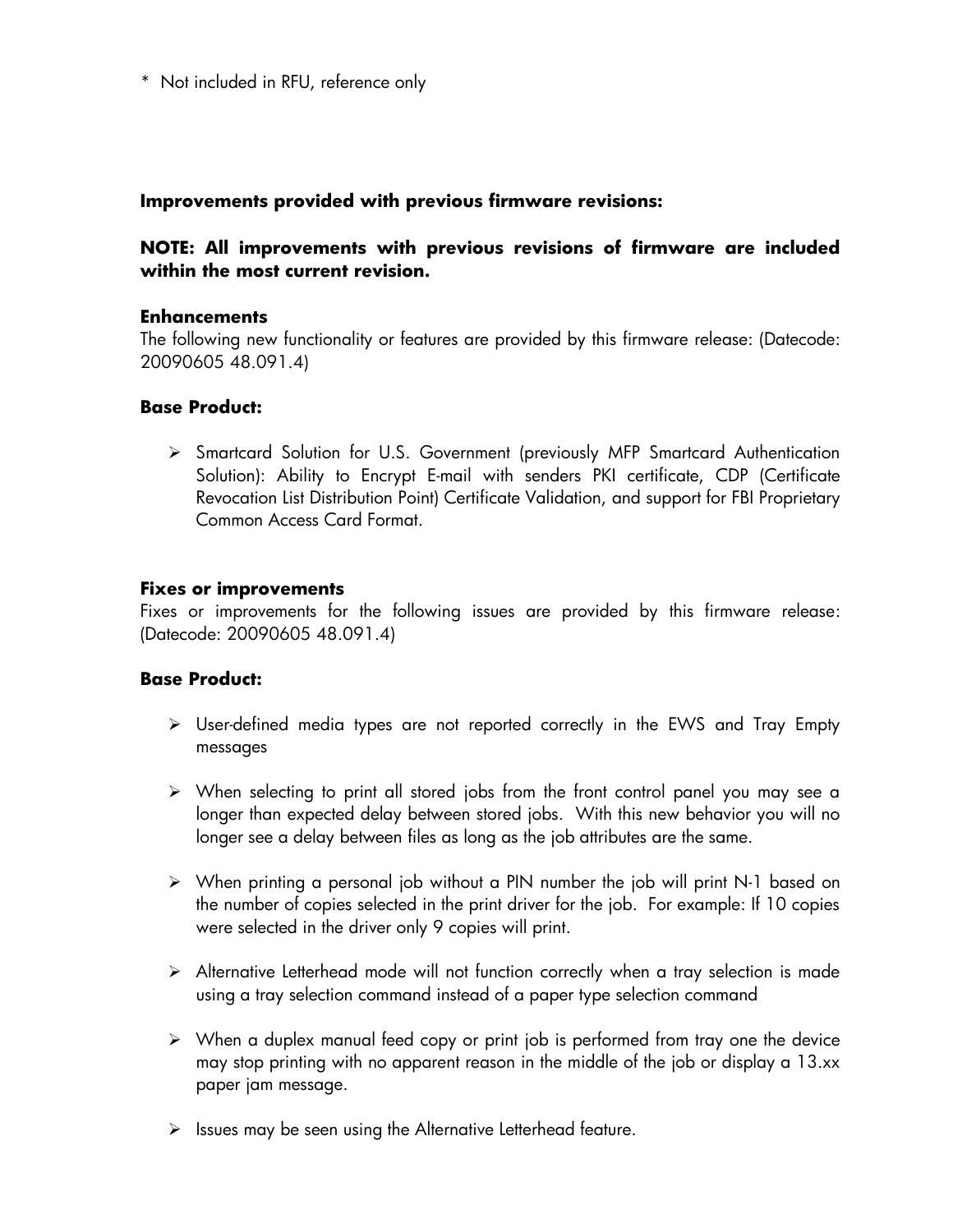## **Digital Sending:**

- Some Embedded Send to Network Folder jobs would result in corrupt PDF output in the destination directory
- > The configured time server set under Settings -> Date & Time -> Clock Drift Correction would intermittently change from the configured setting.
- When "Disable Reverse DNS Lookups" is enabled under Settings -> Kerberos Authentication -> Advanced, the MFP could experience a 49.4C02 error
- A potential for the Kerberos configuration on the MFP to become corrupt could generate a 49.4C02 error on the MFP

## **Embedded Jetdirect:**

- > Jetdirect now correctly responds with "unsupported" to an IPP Compression request
- $\triangleright$  Improvements were made to the IPP protocol to work better with an improved Microsoft IPP Client
- $\triangleright$  LPD queue may not clear correctly
- $\triangleright$  Excessive test packets are transmitted at power on
- Possible Kerberos authentication failures in mixed IPv4/IPv6 environments

## **Fax Accessory:**

- $\triangleright$  Possible 49.4C02 and 49.4C06 errors when using the fax address book
- $\triangleright$  Fax Thumbnails may be missing from the fax report.
- $\triangleright$  Fax shrinkage in some situations
- $\triangleright$  Improve fax receiving success rate in ECM mode
- Disable V.34 Menu Item is removed because V.34 is automatically enabled or disabled.
- Maximum Baud Rate can now be selected separately for send and receive
- $\triangleright$  Stored faxes may not be completely deleted after printing. This can result in some faxes being reprinted.
- $\triangleright$  Possible 49.4C01, 49.4CF0 and 49.5001 errors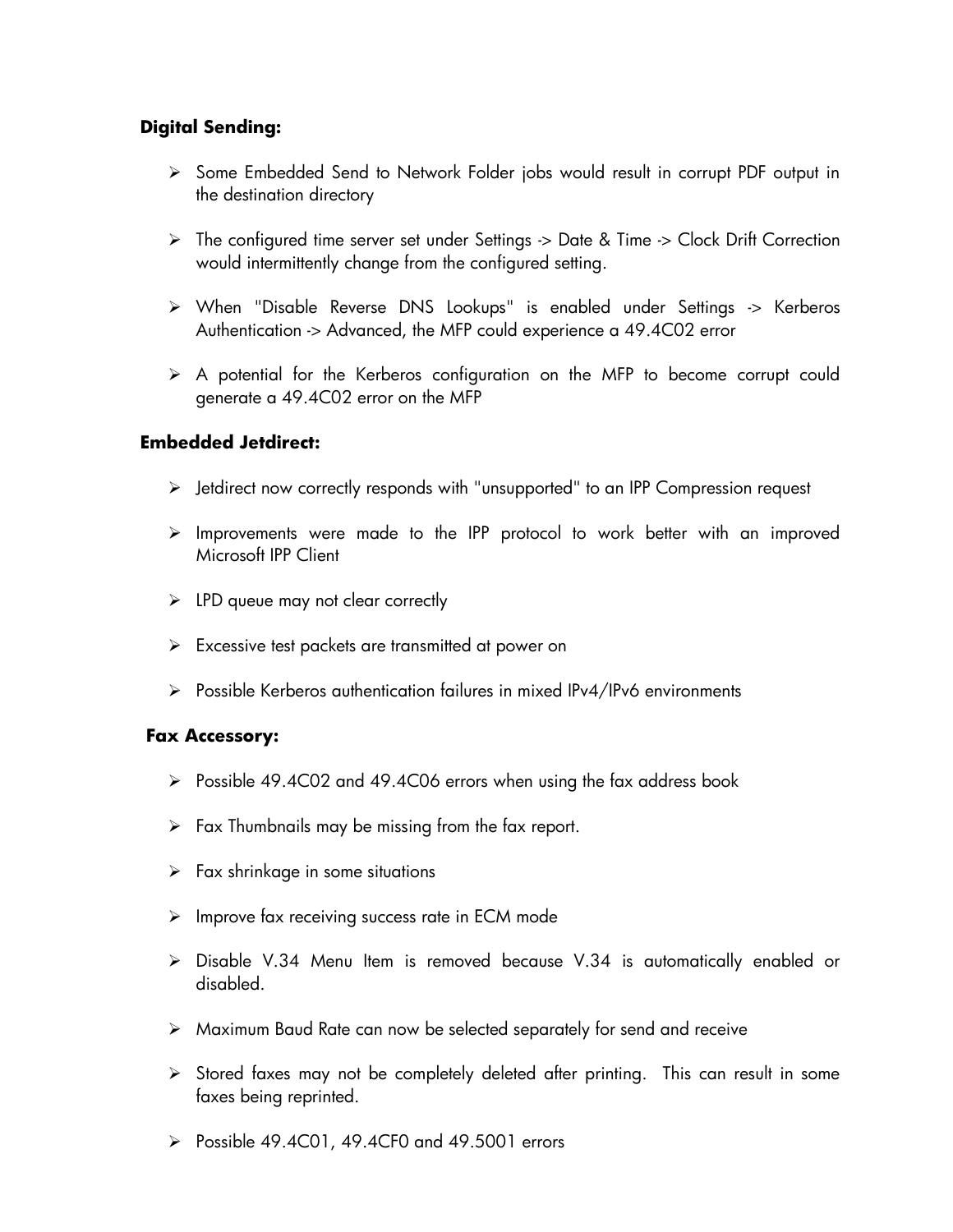- A new "Remote Abort" fax error message is added to indicate the other party aborted a send or receive operation
- An erroneous "No Fax Detected" message may appear on the control panel

| <b>COMPONENT</b>              | <b>FIRMWARE VERSION</b>                   |
|-------------------------------|-------------------------------------------|
| <b>HP LJ M4345 MFP</b>        | 48.091.4<br>(Datecode: 20090605 48.091.4) |
| DC Controller:                | $17*$                                     |
| Copy Processor Board (CPB):   | 2.092(0.0)                                |
| Scanner Control Board (SCB):  | <b>CMNPSL 2.8</b>                         |
| Formatter Boot Loader         | 2.87                                      |
| Analog Fax Accessory (Q3701A) | 2.37 <sub>m</sub>                         |
| Three Bin Mailbox (Q5692A)    | MP04.18                                   |
| Stacker/Stapler (Q5691A)      | MP04.30                                   |
| <b>Embedded JetDirect:</b>    | V.34.71.FF                                |

## **Current firmware revisions included in this firmware bundle:**

\* Not included in RFU, reference only

## **Improvements provided with previous firmware revisions:**

# **NOTE: All improvements with previous revisions of firmware are included within the most current revision.**

#### **Enhancements**

The following new functionality or features are provided by this firmware release: (Datecode: 20081208 48.081.2).

## **Base MFP**

 $\triangleright$  Device localization now available for Catalan

#### **Fixes or improvements**

Fixes or improvements for the following issues are provided by this firmware release: (Datecode: 20081208 48.081.2).

#### **Base MFP**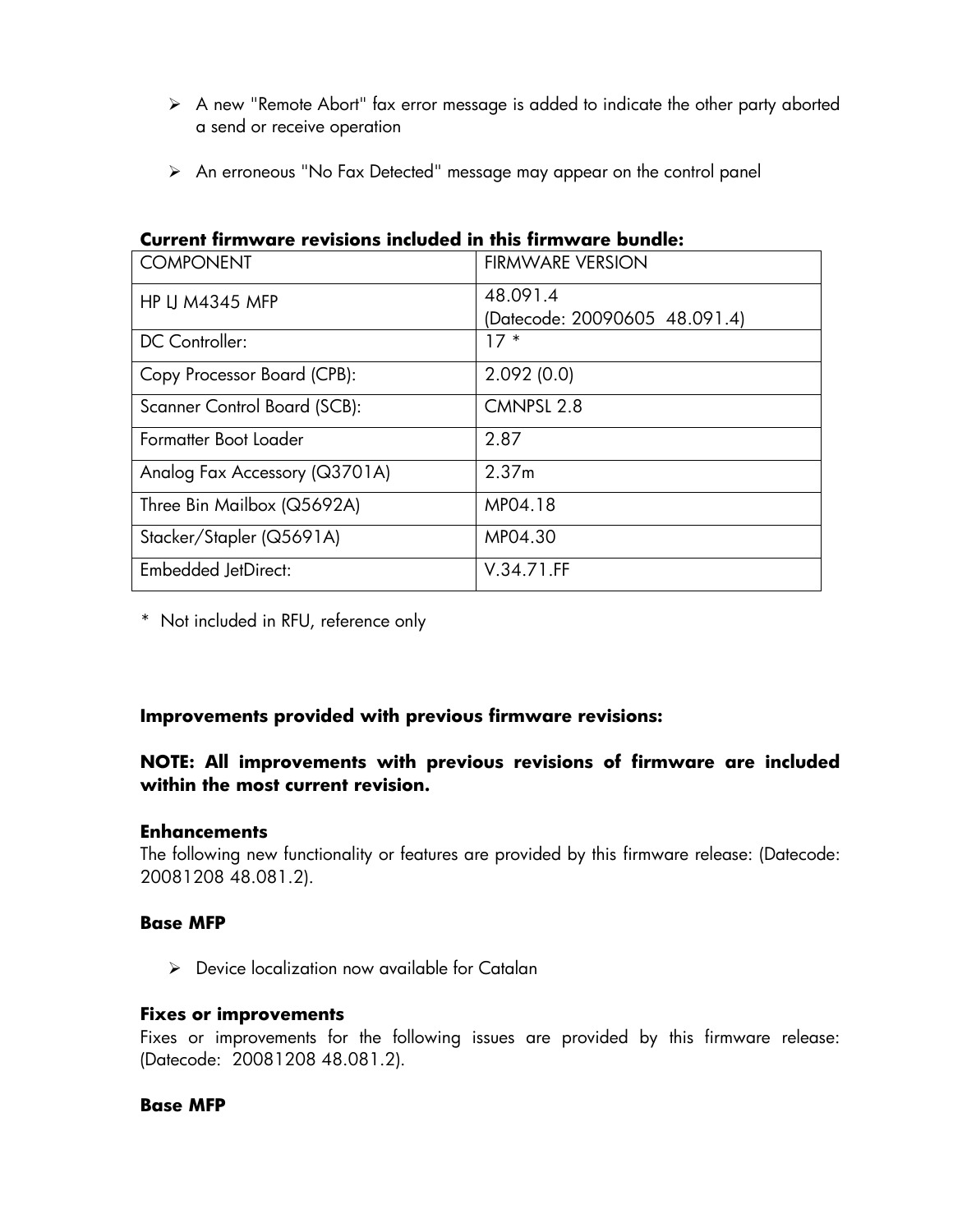- $\triangleright$  The Configuration page and other internal pages of the device are not localized in Greek
- $\triangleright$  The Configuration page and other internal pages of the device are not localized in Russian
- Resend RFU Via USB Dev Port message may appear on the Front Control panel.
- > In rare cases, a PCL6 file may cause a 49.4C02 or 49.4C06 error.
- $\triangleright$  Document Feeder Kit alerts are missing in the EWS.
- Double spaces are inputted if Korean keyboard layout is selected (default)

## **Embedded Digital Sending**

 When added to HP Digital Sending Software and configured for Novell Authentication, the control panel user interface may shift off screen

## **Fax Accessory**

- $\triangleright$  Canceling a fax job may take longer than expected when canceling job from the front control panel.
- Modem Fail 82 or Modem Fail 84 error messages may be generated with some sent faxes
- $\triangleright$  Job Fail or Communication Errors may be generated with some received faxes
- $\triangleright$  Some stored fax jobs may not be printable
- The control panel may display "Connecting" for an extended period of time when sending or receiving a fax job
- $\triangleright$  The control panel may improperly display an error message during fax jobs
- $\triangleright$  Fax Archive displays an incorrect timestamp within the Digital Send Log

| <b>COMPONENT</b>             | FIRMWARE VERSION              |
|------------------------------|-------------------------------|
| <b>HP LJ M4345 MFP</b>       | 48.081.2                      |
|                              | (Datecode: 20081208 48.081.2) |
| DC Controller:               | $17*$                         |
| Copy Processor Board (CPB):  | 2.092(0.0)                    |
| Scanner Control Board (SCB): | <b>CMNPSL 2.8</b>             |

#### **Current firmware revisions included in this firmware bundle:**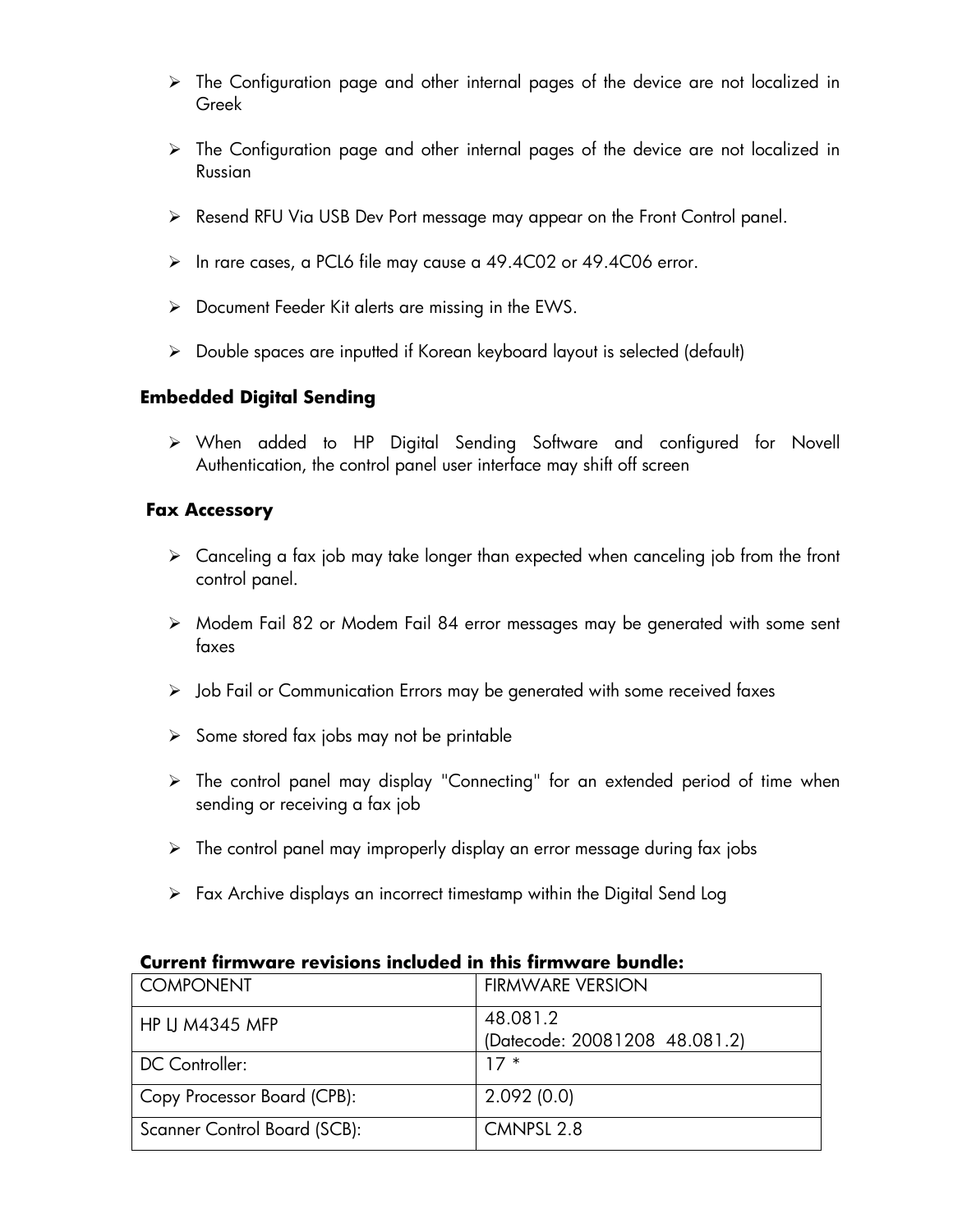| Formatter Boot Loader         | 2.72       |
|-------------------------------|------------|
| Analog Fax Accessory (Q3701A) | 2.36v      |
| Three Bin Mailbox (Q5692A)    | MP04.18    |
| Stacker/Stapler (Q5691A)      | MP04.30    |
| <b>Embedded JetDirect:</b>    | V.34.68.FF |

\* Not included in RFU, reference only

# **Enhancements and Fixes provided with previous firmware revisions**

## **Enhancements**

The following new functionality or features are provided by this firmware release: (Datecode: 20080804 48.071.7).

## **Base MFP**

- Support added for HP High-Performance Secure Hard Disk (Encrypted Hard Disk accessory)
- $\triangleright$  The ability to control the order in which stored Print and Copy Jobs are retrieved has been added to the device. In addition the ability to retrieve all jobs stored with a PIN and or without a PIN has been added back to the user interface. To control the order in which the jobs are retrieved access the following menu found under the ADMINISTRATION ICON ADMINISTRATION>MANAGEMENT>STORED JOB MANAGEMENT>Stored Job List Order

# **Digital Sending**

- $\triangleright$  Send to FTP can now be configured to add a timestamp to the destination file name
- $\triangleright$  Users can now set the name of the Send to Email attachment
- $\triangleright$  Send to FTP can now be configured to disable the access verification (send FTP test file) of the destination directory for every job
- $\triangleright$  Timeout for send to FTP jobs increased to better handle network latency

## **Fixes or improvements**

Fixes or improvements for the following issues are provided by this firmware release: (Datecode: 20080804 48.071.7).

## **Base MFP**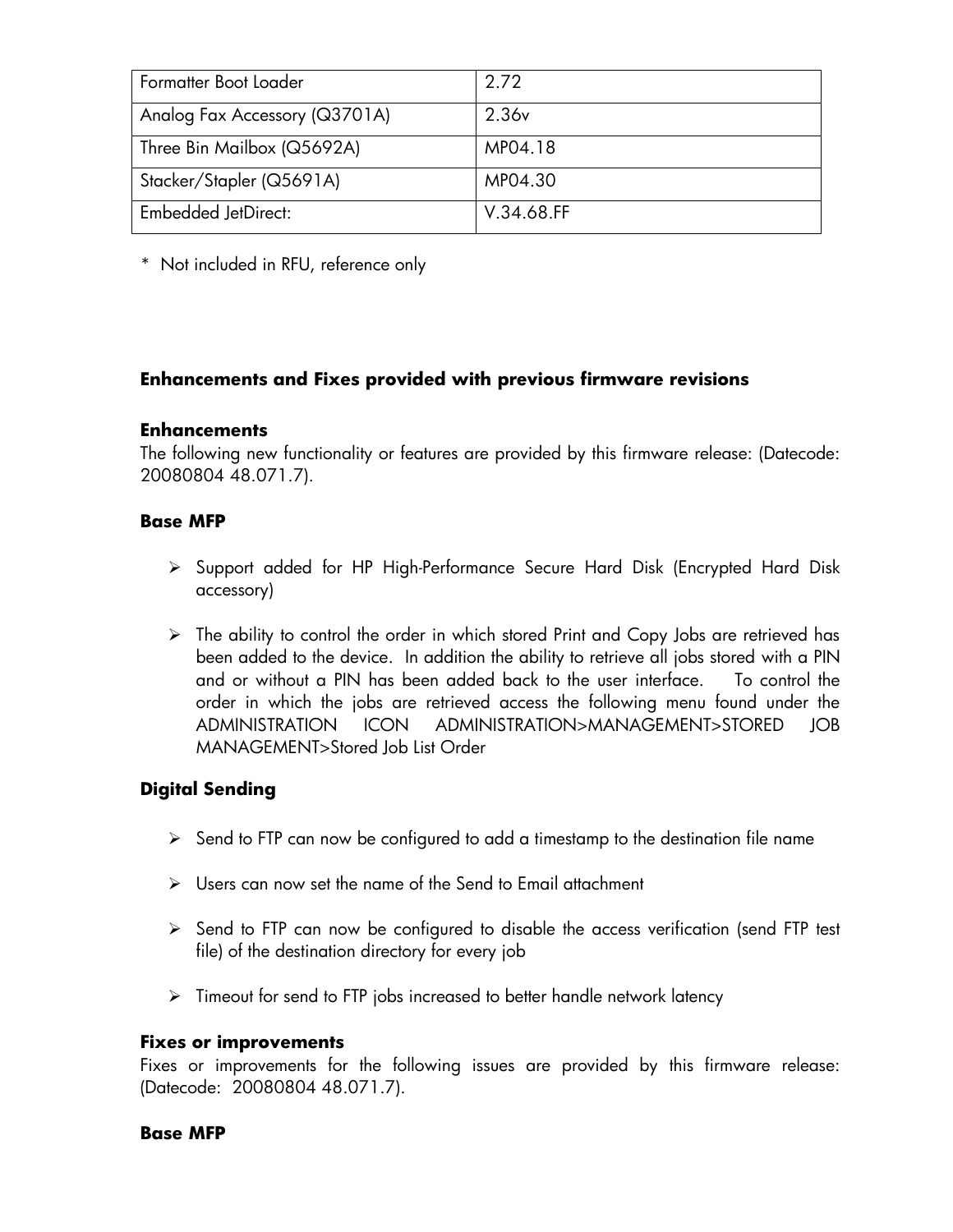- $\triangleright$  Some Korean characters combinations appear as if they are being combined with other characters on the HP Easy Select Control panel.
- $\triangleright$  Some Katakana input shows Hiragana characters for a palatalized or labio-velarized syllable.
- $\triangleright$  The default keyboard for user and password authentication login is full-width when set to Japanese.
- The Digital Sending log file saved in the Log menu of the EWS Digital Sending page may contain erroneous characters when set to Japanese localization.
- $\triangleright$  A Prompt is missing that tells the user to hold the hard keys to select a candidate. This is seen when using Chinese IME for selecting a candidate when using the hard key button associated to the candidate.
- When the HP Easy Select Control panel is set to the Greek language you will see incorrect characters for Edge to Edge found under the Copy Icon
- Multiple page ESNF jobs fail when the HP Easy Select Control panel language is set to Korean or Simplified Chinese
- $\triangleright$  A Japanese full-width SPACE character in fax header for the company name shows an erroneous character on a received fax.
- > Japanese search is not available for searching Fax Speed Dial.
- $\triangleright$  The list presented for the selectable keyboard defaults to the beginning of the list instead the selected layout.
- $\triangleright$  Japanese characters may show up as garbled text when placed in the file path string for the Print feature found under the Print menu / Information tab of the Embedded Web Server
- The label of "Name" for the Address Book Detail dialog is not consistent with the string of the entry label.
- The help page for the Save To Folder menu of EWS Digital Sending page displays garbled when user opens with a localized Japanese version of an internet browser.
- The Date and Time is displayed incorrectly on the HP Easy Select Control panel when the language is set to Korean
- $\triangleright$  Stroke has been removed from the sequence of input methods for Traditional Chinese using the soft touch keyboard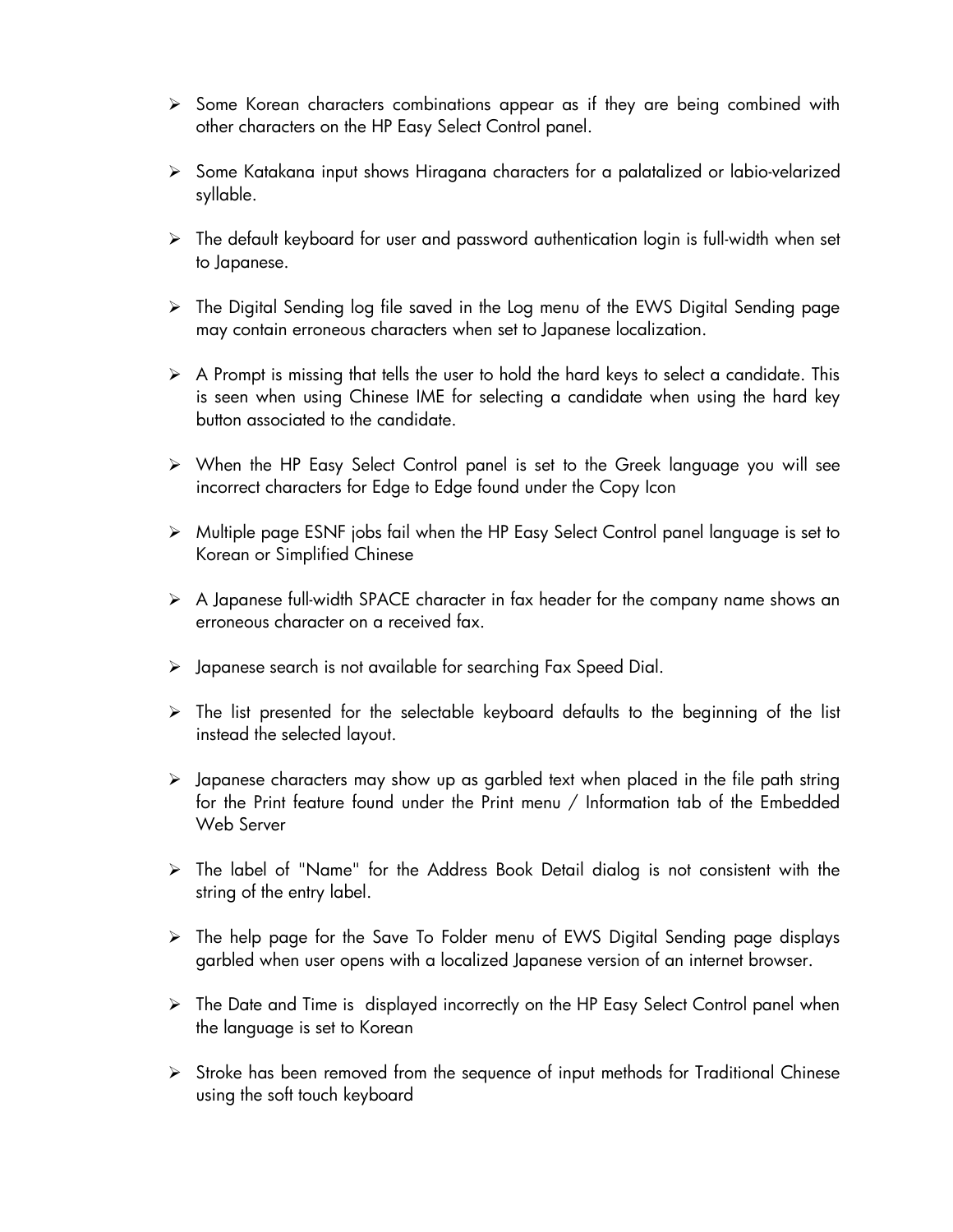- Conversion list includes candidates of unexpected prediction when Simplified Chinese IME is the default.
- Conversion list includes candidates of unexpected prediction when Traditional Chinese IME is the default.
- $\triangleright$  Korean input keyboard doesn't show all the characters when the SHIFT key is on.
- $\triangleright$  Japanese IME doesn't move cursor to the first part of the string if the rest of the string includes only katakana characters.
- $\triangleright$  Korean input method doesn't construct a word with mixture of consonants and vowels. It doesn't manage the final consonant, called patch'im, for example
- $\triangleright$  Can not print multiple copies of stored jobs when selecting "All Files"
- Toner status alert may contain erroneous characters in Japanese localization
- > Incorrect Japanese localization on Stored Jobs screen
- $\triangleright$  The explanations provided for Slovak on-line control panel information was extremely abbreviated
- When using the Globe icon to change languages, response may be slow in Asian languages. After the initial selection of a language, it is now cached.
- EWS may hang if the domain values are not set first in WJA
- $\triangleright$  The HP Easy Select control panel may become unresponsive if the device is busy with other activities such as printing, digital sending or faxing.

# **Digital Sending**

- Deleting and reconfiguring a Kerberos default realm may require a disk initialization when only one realm is configured on the MFP
- Kerberos authentication can now be properly configured using the latest version of Web letadmin 10.X
- $\triangleright$  Under rare circumstances a user may not be able to initiate a send to FTP job if one is already in progress

## **Fax Accessory**

- NoAnswer or ModemFail(0) can be caused by incoming ring just before dialing another fax number
- $\triangleright$  Fax Time Stamp does not show the final retry time. It only showed the first try time.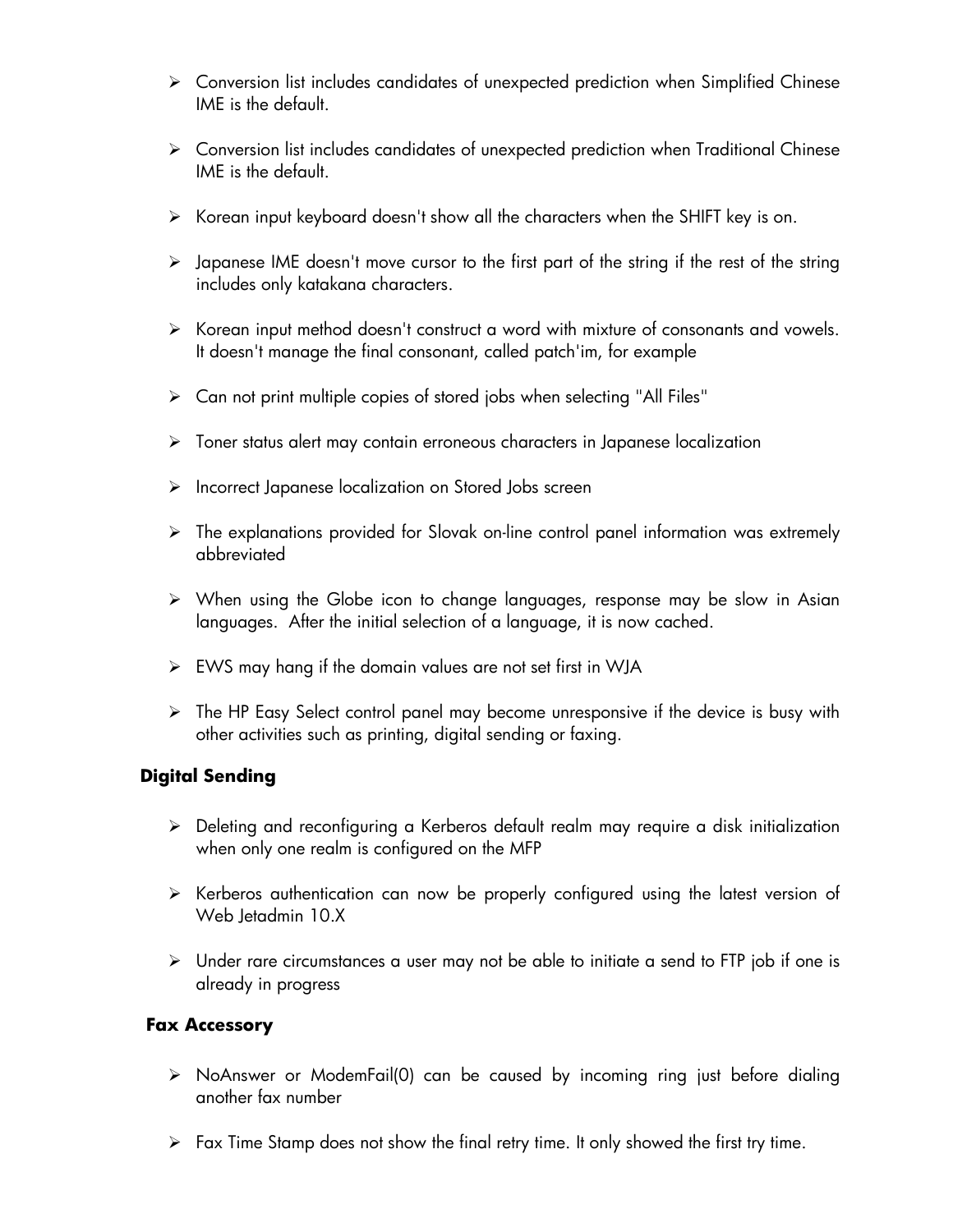- $\triangleright$  It may take 45-90 minutes to receive a one page fax, and may result with an error.
- $\triangleright$  The last digit of the incoming fax number Is missing on the fax activity log when the received fax is from a non-hp fax device.
- $\triangleright$  A 49.4C01 error may occur after a firmware upgrade is performed on a device that is used primarily for faxing and/or has been in service for a long period of time.
- Occasional ModemFail, CommunicationError and PageFail error codes in the error report
- $\triangleright$  Firmware upgrade may fail to upgrade to the correct modem (fax) FW version.
- $\triangleright$  Faxing while the device is printing often causes modem error or error during printing
- $\triangleright$  Some Japanese Full-width texts on the Fax Header are covered by black in the bottom half area.

## **Embedded Jetdirect**

 A 49.FF03 error may occur when performing a digital send job using Kerberos authentication

#### **Current firmware revisions included in this firmware bundle:**

| <b>COMPONENT</b>              | <b>FIRMWARE VERSION</b>                   |
|-------------------------------|-------------------------------------------|
| <b>HP LJ M4345 MFP</b>        | 48.071.7<br>(Datecode: 20080804 48.071.7) |
| DC Controller:                | $17*$                                     |
| Copy Processor Board (CPB):   | 2.089(0.0)                                |
| Scanner Control Board (SCB):  | <b>CMNPSL 2.8</b>                         |
| Formatter Boot Loader         | 2.72                                      |
| Analog Fax Accessory (Q3701A) | 2.36k                                     |
| Three Bin Mailbox (Q5692A)    | MP04.18                                   |
| Stacker/Stapler (Q5691A)      | MP04.30                                   |
| <b>Embedded JetDirect:</b>    | V.34.68.FF                                |

\* Not included in RFU, reference only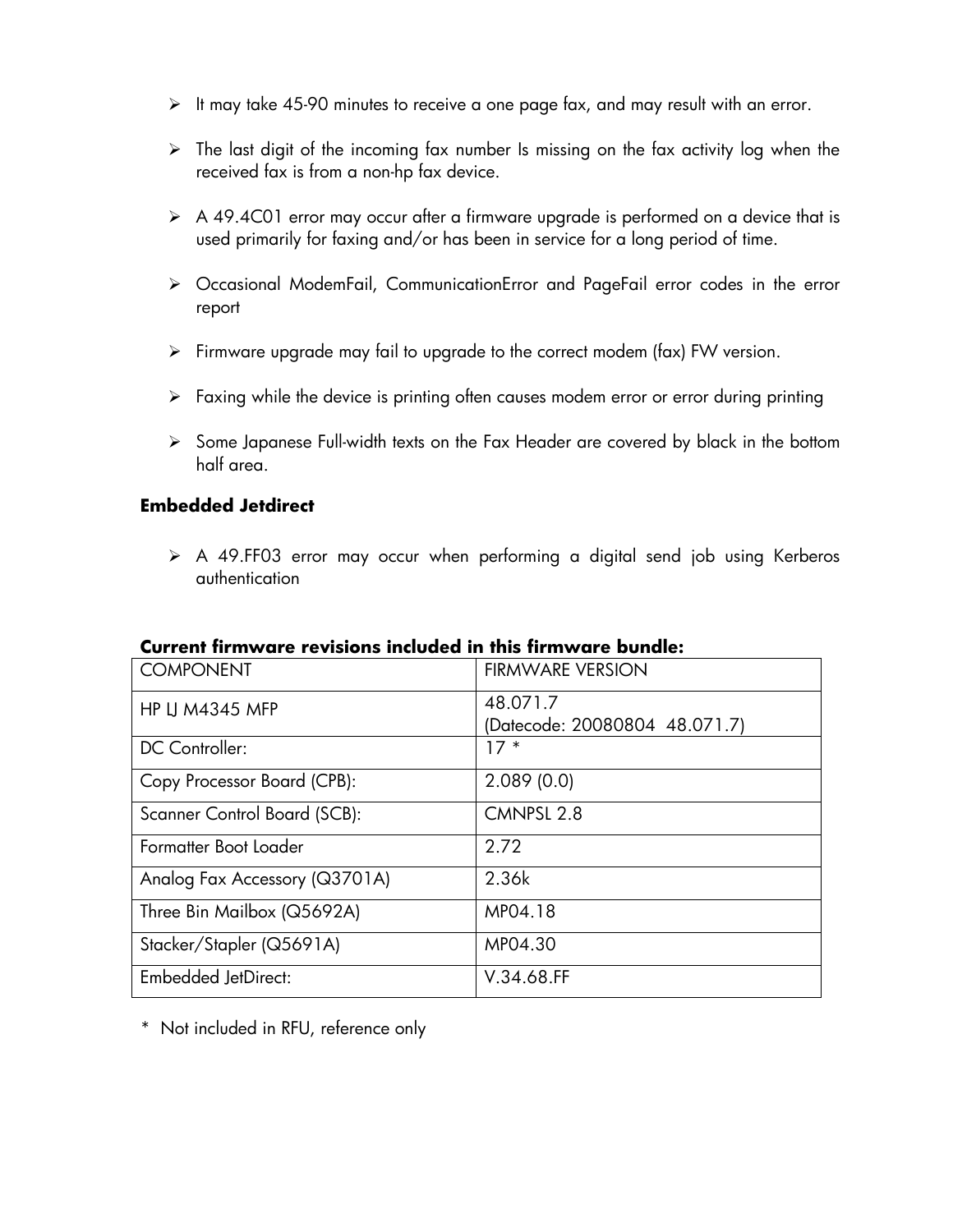## **Enhancements and Fixes provided with previous firmware revisions**

#### **Enhancements**

The following new functionality or features are provided by this firmware release: (Datecode: 20080405 48.061.8).

#### **Base MFP**

- Common Access Card authentication added. NOTE: Version 1.21 of the CAC Authentication Agent is required.
- Language support has been added for the following languages: Romanian, Croatian, Slovenian, Slovak and Greek.

## **Digital Sending**

- Embedded Send to Network Folder can now be configured to send to a user's home directory
- Embedded Send to Network Folder has added support for Distributed File System (DFS) folder destinations
- $\triangleright$  Kerberos Authentication can now be configured to support multiple domains
- > Address Book Search is now available in Japanese
- $\triangleright$  The user can now choose an alternative keyboard layout when using the keyboard that is presented with any feature that use one. The icon that allows this selection can be enabled from the following HP Easy Select Control Panel Menu: Administration>Device Behavior>Keyboard Layout Button
- $\triangleright$  With the release of this firmware roll HP has added IME (Input Method Editor) functionality for the following languages: Japanese, Traditional Chinese, Simplified Chinese and Korean.

Functionality added includes: Use of the input keyboard on the control panel Language specific input keyboard 10-key keypad support using an overlay Enter and converting of text Use of the Address Book Adding entries in the Address Book Searching for Japanese entries in the fax Address Book Auto-complete of an e-mail address

Visit www.hp.com for the Asian Addendum Manual to learn more about this feature or contact you local in country Hewlett Packard support provider.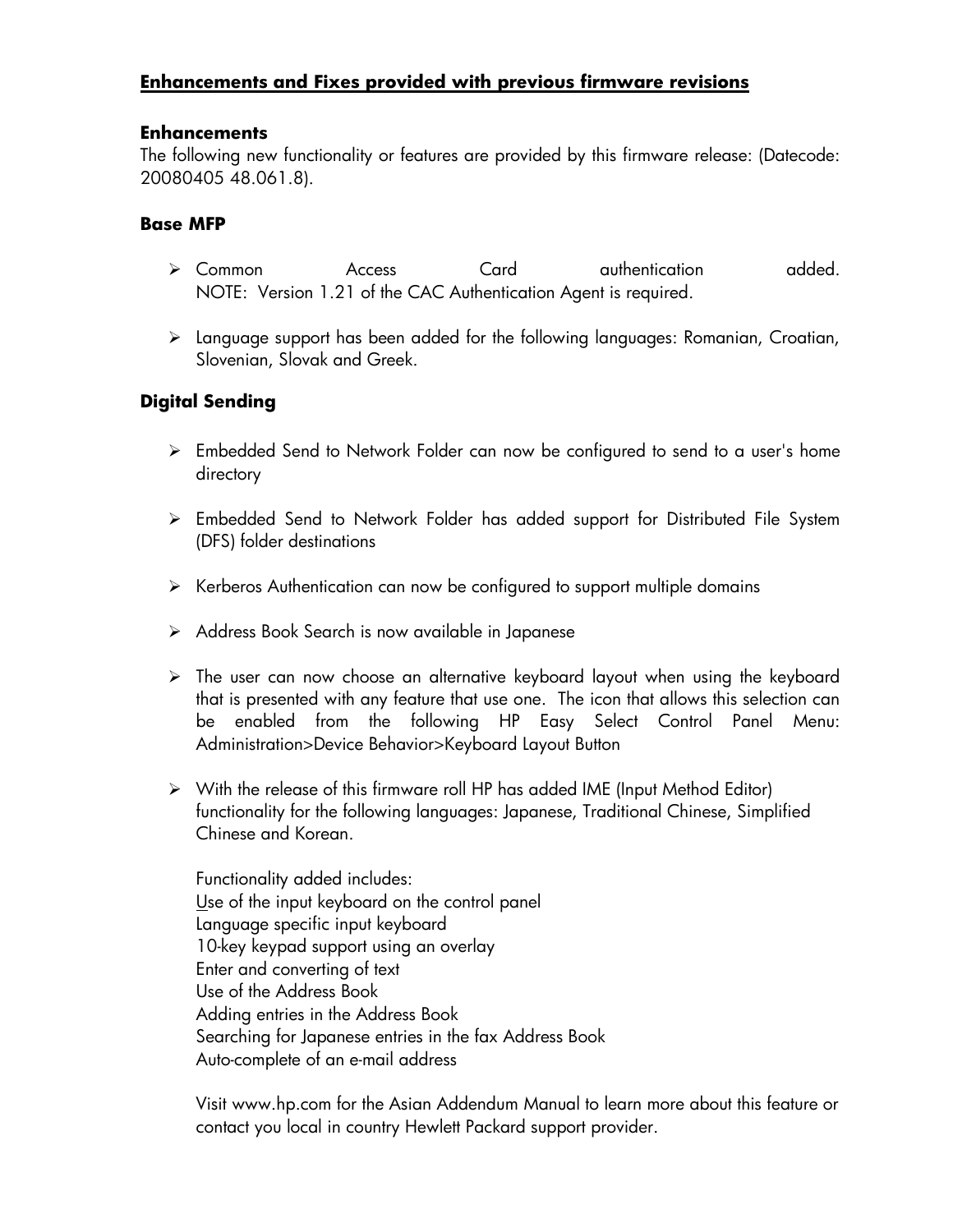- $\triangleright$  A wizard is now available from the control panel to assist in the configuration of send to email. This can be accessed from the following control panel menu: Administration -> Initial Setup -> Email Setup -> Email Wizard
- When the device is managed by DSS 4.11 (or higher) it is now possible to have jobs sent to email and folder OCR processed.

### **Fax Accessory**

 $\triangleright$  Number of pages added to fax notification (printed and/or email)

### **Fixes or improvements**

Fixes or improvements for the following issues are provided by this firmware release: (Datecode: 20080405 48.061.8).

### **Base MFP**

- $\triangleright$  You may see a 49.4CF0 when printing certain types of PDF files.
- Back Slash/Arrow Key is missing in keyboard layout for Czech, Danish and Finnish.
- "Warming Up" improperly localized in Russian
- $\triangleright$  If the Create Stored Copy Job feature is removed in the EWS, Stored Print jobs cannot be deleted or retrieved
- SMTP server can't be configured by hostname from WJA
- Characters missing in language menu items in Japanese mode.
- $\triangleright$  In Japanese some of the non-Japanese characters are not rendered correctly
- $\triangleright$  The characters + ( ) [ ]  $\ast$  are not available in the Fax address book fax number field
- Use Defaults button in EWS Custom DST settings does not work.
- EWS Localization in Autosend is not Consistent for the Word "Test" in Portuguese
- $\triangleright$  Trays configured for A5 paper may change to Letter-R after a power cycle
- Users options are not loaded properly when login and return to home menu and going to email options again.

## **Digital Sending**

 $\triangleright$  PCL files generated for LANFax (with DSS) may be corrupted.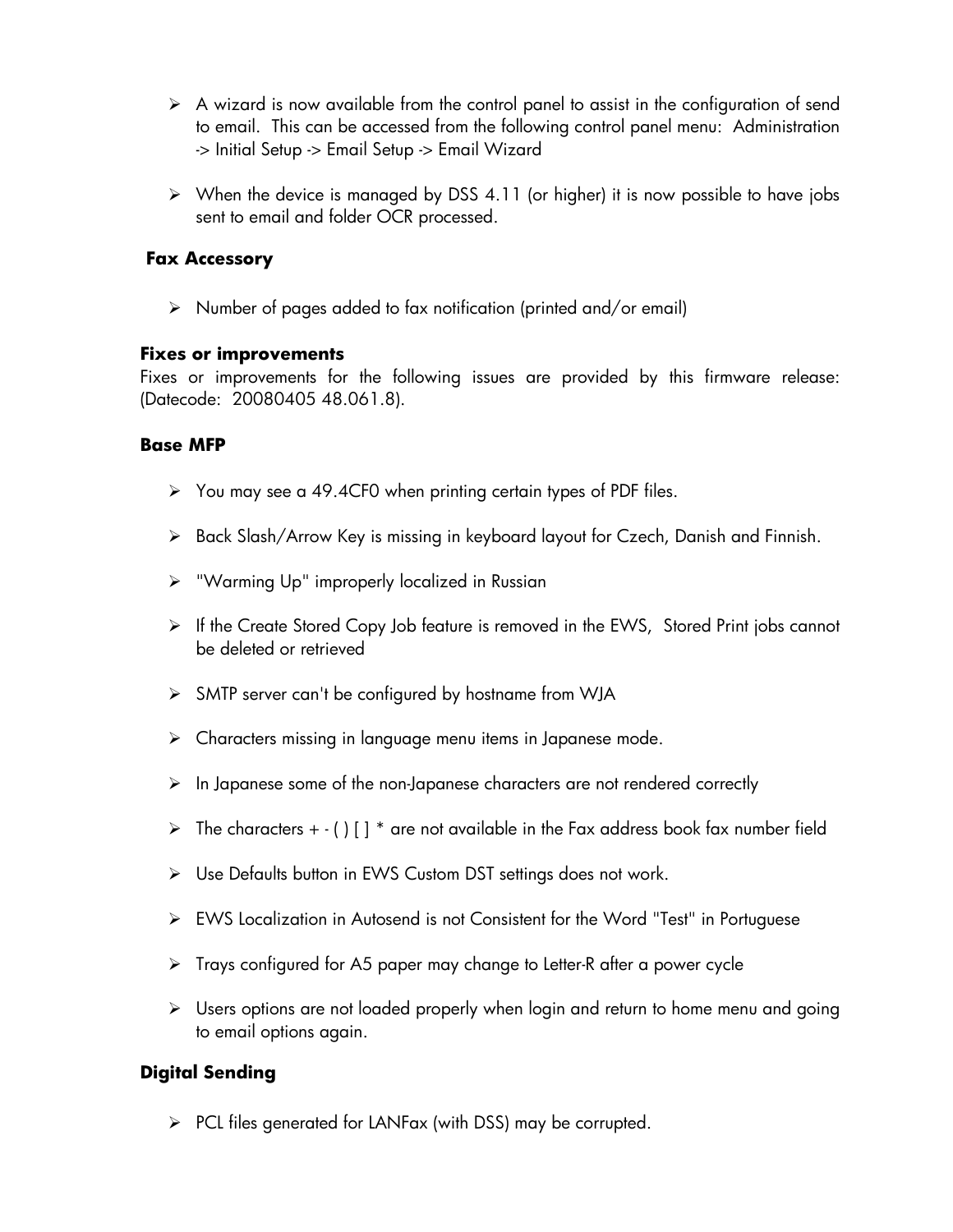- $\triangleright$  PCL files generated for LANFax (with DSS) are always compressed.
- $\triangleright$  Disk initialization does not properly clear authentication assignments
- $\triangleright$  Kerberos authentication fails when public credentials are used and Simple is configured as the LDAP server bind method
- Character limit for custom email message subject has been increased for Embedded Send to Email
- $\triangleright$  Specifying a filename disables the create directory based on username feature in embedded send to network folder
- $\triangleright$  Initial setup of send to home directory causes erroneous "Access Denied" notification in HP Digital Send Software
- > MFPs could generate truncated Send to FTP output
- $\triangleright$  MFPs could pass credentials multiple times when performing send to network folder
- Embedded Send to Network Folder could fail with a 49 error when sending a PDF file to a folder with a long folder name
- When configured to send to home folder in HP Digital Sending Software, the folder destination would not retain after changing the filename
- Specifying a filename disables the "Create Directory Based On Username" feature in Embedded Send to Network Folder

## **Analog Fax Accessory**

- $\triangleright$  Speed Dial number missing from printed Speed Dial list
- $\triangleright$  Fax printing schedule does not handle 12:00 AM/PM correctly.
- $\triangleright$  Fax does not fall back to v.17 correctly, resulting in increased fax failures.
- $\triangleright$  A No Answer may occur because Retry is too soon after a failure.
- $\triangleright$  Thumbnail missing on call report for first PC Fax sent
- $\triangleright$  Fax report headers may overlap
- Crashes or slow response time when printing the fax activity log. Occasionally other strange fax issues occur because too many T30 traces are stored on the disk.
- $\triangleright$  Fax Call Report may fail to print when Thumbnail option is set to 'Yes'.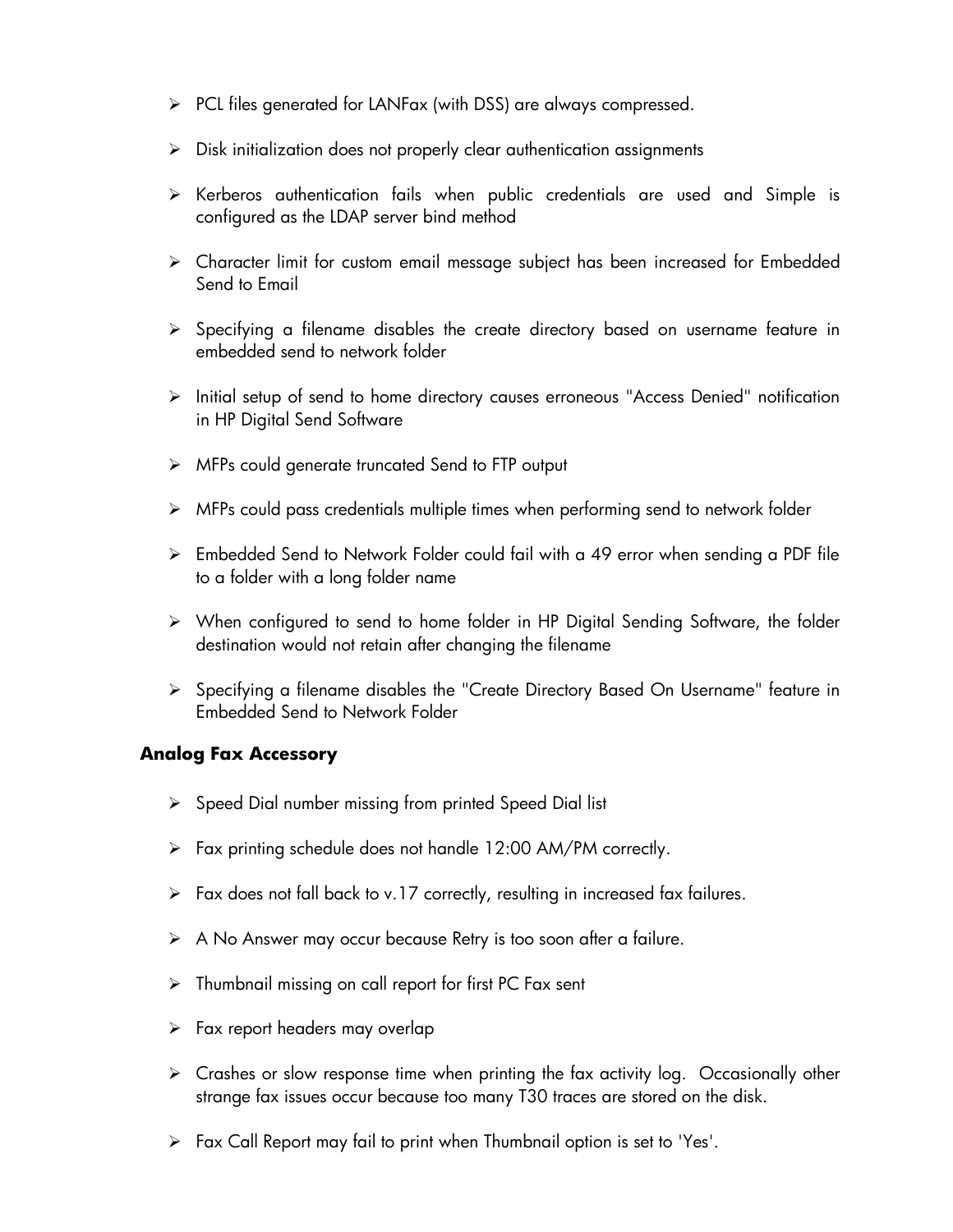- $\triangleright$  Speed Dial list may not populate the Name and Number fields
- $\triangleright$  Internal Fax firmware revision may be missing or incorrect on EWS configuration page
- Character key input does not work for Fax Header phone number field in Japanese Romaji/Kana Keyboards. When a key is pressed for fax number input it deletes the previous string.
- $\triangleright$  The wrong keyboard constraint is set to the Fax number field in Administration-Initial Setup-Fax Setup with Japanese keyboard for both Romaji and Hiragana keyboards. The input mode key label shows Alpha-Numeric Input mode with a disabled status, but the actual input mode is Hiragana with Full-width. A user cannot enter a fax number at the keyboard. When user touches a key it then clears the existing characters in the field and will no allow characters input.

### **Embedded Jetdirect**

- > MFP becomes non-responsive after and HP SIM discovery
- Possible 49 error when DHCP NAK does not include the server ID
- > JDI DHCP releases the IP address during an RFU, causing some security software to react.

| <b>COMPONENT</b>              | <b>FIRMWARE VERSION</b>       |
|-------------------------------|-------------------------------|
| <b>HP LJ M4345 MFP</b>        | 48.061.8                      |
|                               | (Datecode: 20080405 48.061.8) |
| DC Controller:                | $17*$                         |
| Copy Processor Board (CPB):   | 2.089(0.0)                    |
| Scanner Control Board (SCB):  | <b>CMNPSL 2.8</b>             |
| Formatter Boot Loader         | 2.70                          |
| Analog Fax Accessory (Q3701A) | 2.36i                         |
| Three Bin Mailbox (Q5692A)    | MP04.18                       |
| Stacker/Stapler (Q5691A)      | MP04.30                       |
| <b>Embedded JetDirect:</b>    | V.34.66.FF                    |

## **Current firmware revisions included in this firmware bundle:**

\* Not included in RFU, reference only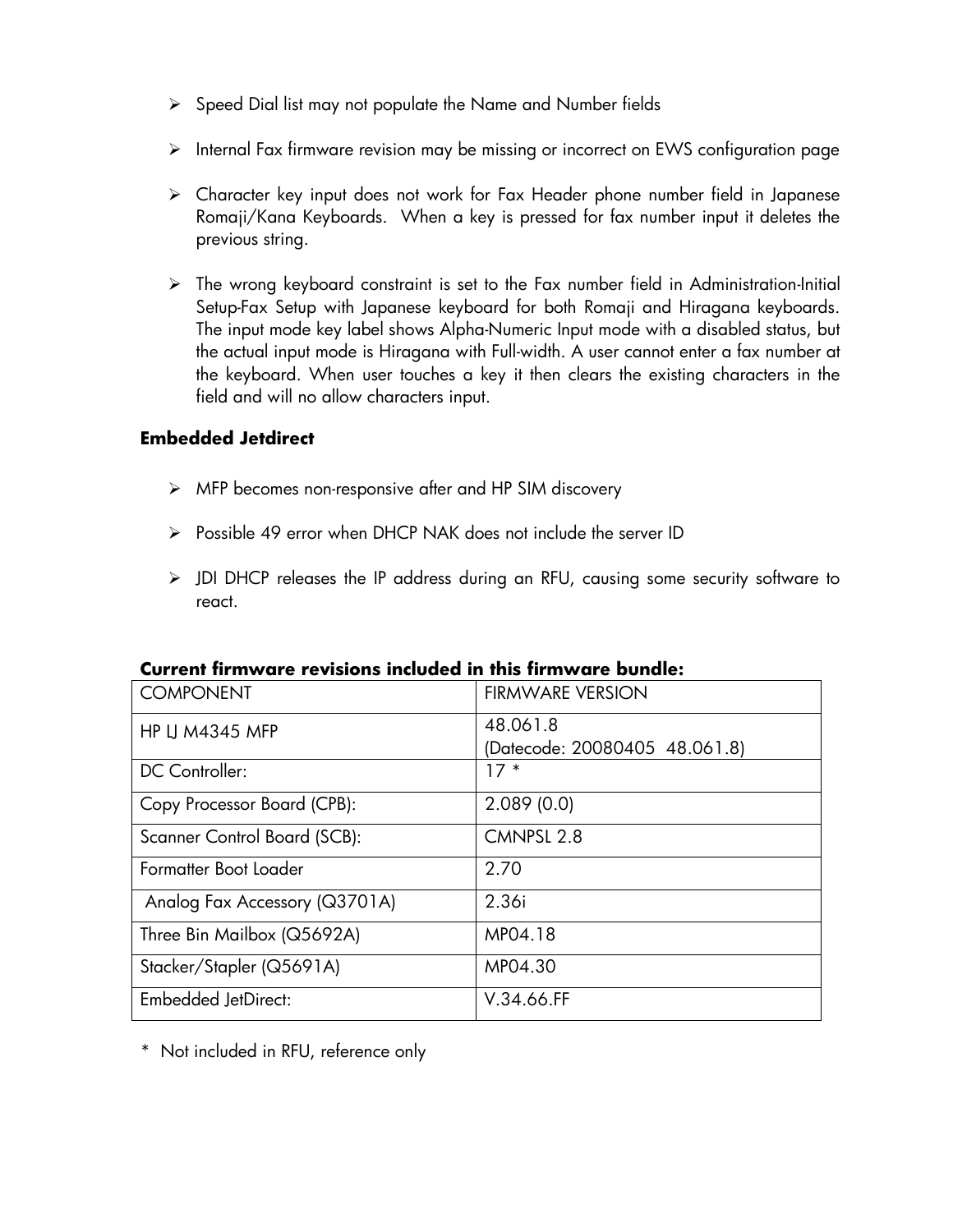## **Enhancements and Fixes provided with previous firmware revisions**

### **Enhancements**

The following new functionality or features are provided by this firmware release: (Datecode: 20071211 48.051.1).

### **Base MFP**

None provided in this release

## **Embedded Digital Sending**

 Administrators can now specify the SMTP port used for embedded send to email. This option is now available under Digital Sending>Send To Email or Digital Sending>Email Settings under the embedded web server

## **Analog Fax Accessory**

 $\triangleright$  The administrator can now protect a range of fax Speed Dials from user editing.

### **Fixes or improvements**

Fixes or improvements for the following issues are provided by this firmware release: (Datecode: 20071211 48.051.1).

#### **Base MFP**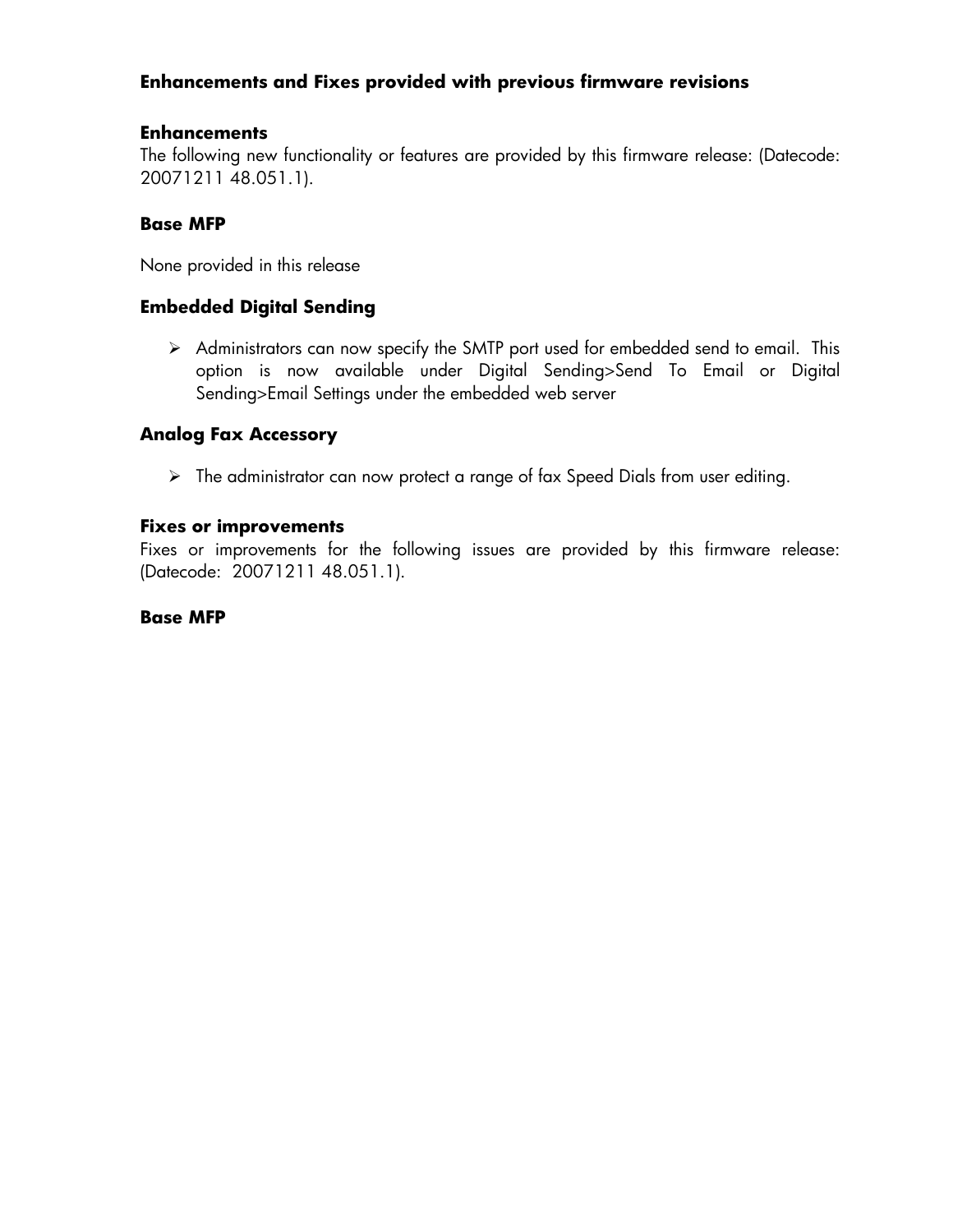- Authentication Manager help page incorrectly displayed DSS Secondary Email as DSS Secure Email
- The help page under Settings >Security of the embedded web server has been modified to better reflect product functionality
- The help page under Settings >Kerberos Authentication of the embedded web server has been modified to better reflect product functionality
- $\triangleright$  The ability to specify the number of visible digital send log entries was not available under the Digital Sending>Log section of the Embedded Web Server
- > If the MFP's configured time zone is changed to or from a time zone which does not observe Daylight Savings Time, Kerberos Authentication can fail until the MFP is power-cycled
- When the Devices Embedded Web Server's language is set to Japanese or Korean the selections for the Security Help page will not be localized correctly if accessed through the following path:  $>$  Settings  $>$  Security  $>$  Help
- $\triangleright$  Kerberos Authentication would fail if the MFP's configured time zone is set differently than the time zone the Kerberos authentication server resides in
- When an Auto Send file is sent from the device, the file will not open correctly in any XML viewer
- "Save Settings…?" screen not localized in Korean
- $\triangleright$  The polarity of the FIH COPY pulse is inverted in all FW releases prior to this one.
- $\triangleright$  In the past two FW revisions, an RFU did not automatically power cycle the device if the PJL password was set. The FW upgrade did not happen until a manual power cycle.
- $\triangleright$  You may see a 30.1.25 scanner error when scanning a duplex job and find a paper jam which is cleared quickly.
- When configured for LDAP Authentication, authentication can fail if the entered username contains diacritic characters (For example á, ë, õ)
- EWS Time Zone display Strings are displaying Junk characters for German and Norwegian
- > Improper capitalization of some words in the Embedded Web Server under Digital Sending/LDAP Settings or Digital Sending/Addressing
- $\triangleright$  Possible control panel hang when changing time zones
- A second Restore Factory Settings operation may not return control panel language switching settings to default values.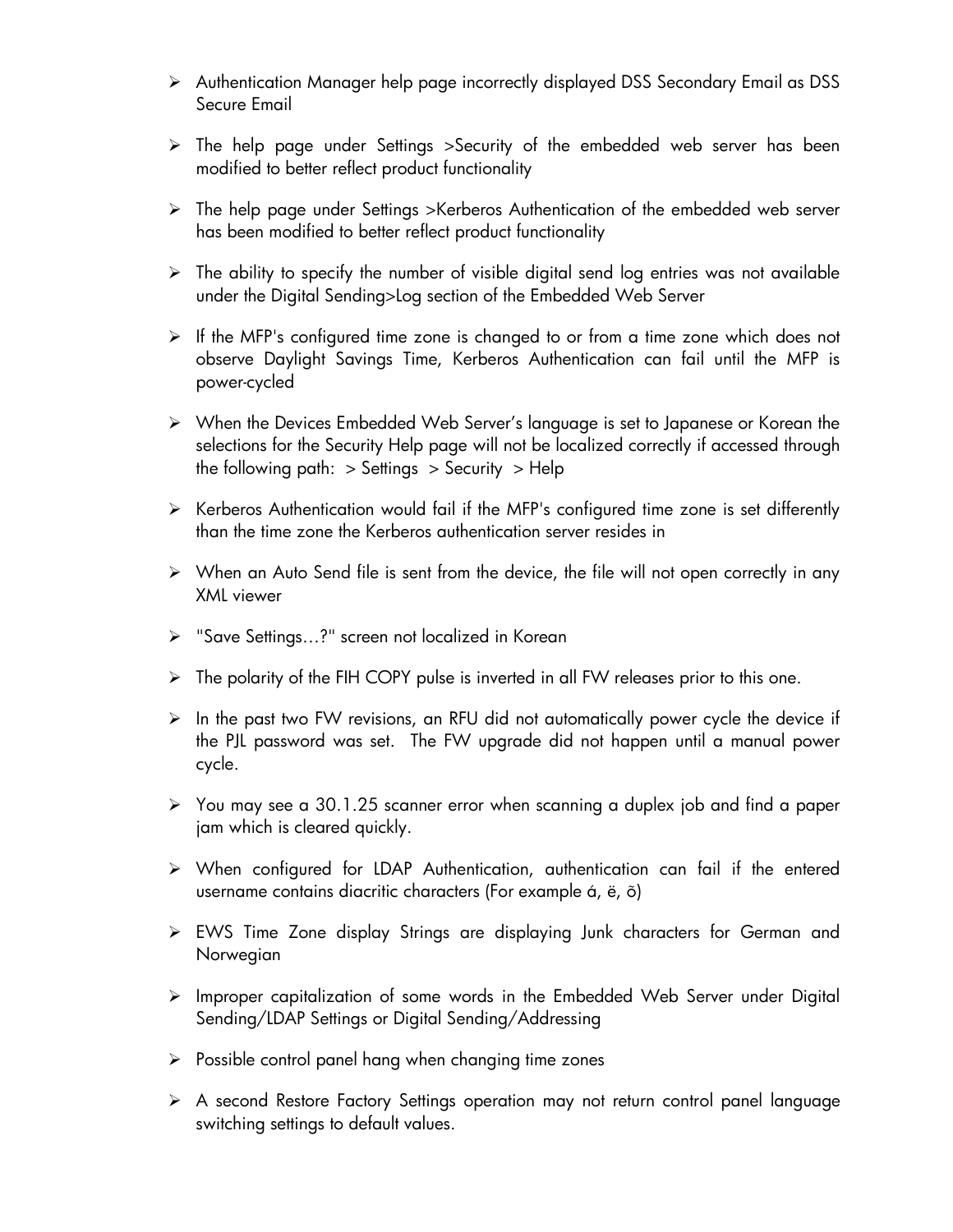- Kerberos Authentication could successfully authenticate a user if date and/or hour on the MFP were not correct in relation to the Kerberos authentication server
- $\triangleright$  HP Easy Select Control panel may lock up or freeze when mfp is not in use.
- $\triangleright$  EWS control panel view may be missing HP logo.
- $\triangleright$  When the control panel language is set to Turkish, Korean, Norwegian or Swedish the selection for "DISPLAY" will not be localized correctly when it is viewed through the Administration> Management> Network Address Button menu selection.

# **Digital Sending**

- The help screen under Digital Sending>Email Settings was not up to date with some features
- When attempting embedded send to network folder, the MFP will become unresponsive if the server hosting the destination directory is unavailable
- $\triangleright$  Creating an e-mail distribution list erroneously copies entries to the fax address book.
- Erroneous "?" characters appear in the EWS Digital Sending/ Import/Export Help page in Japanese and Italian

## **Analog Fax Accessory**

- $\triangleright$  Receiving fax will fail if the TSI (Transmitting Subscriber Identification) contains a multibyte character (e.g. Asian character). The fax status message is typically "Communication Error (2)".
- Device may fail with a 49.4c02 Service Error when many fax jobs are received while fax memory lock is enabled.
- The MFP may hang with a "Processing job" message when printing stored faxes off a schedule.
- $\triangleright$  The Fax Call Report may not print when thumbnails are enabled.
- $\triangleright$  A successfully received fax may show a status of "Page Fail (0)".
- $\triangleright$  Forwarded fax jobs are not included in the Fax Activity Log.

## **Embedded Jetdirect**

- $\triangleright$  MFP stops responding to remote management (WJA, etc.)
- $\triangleright$  Infrequent, random 49.FF03 errors
- $\triangleright$  Improved DNS suffix performance
- $\triangleright$  FTP server improvements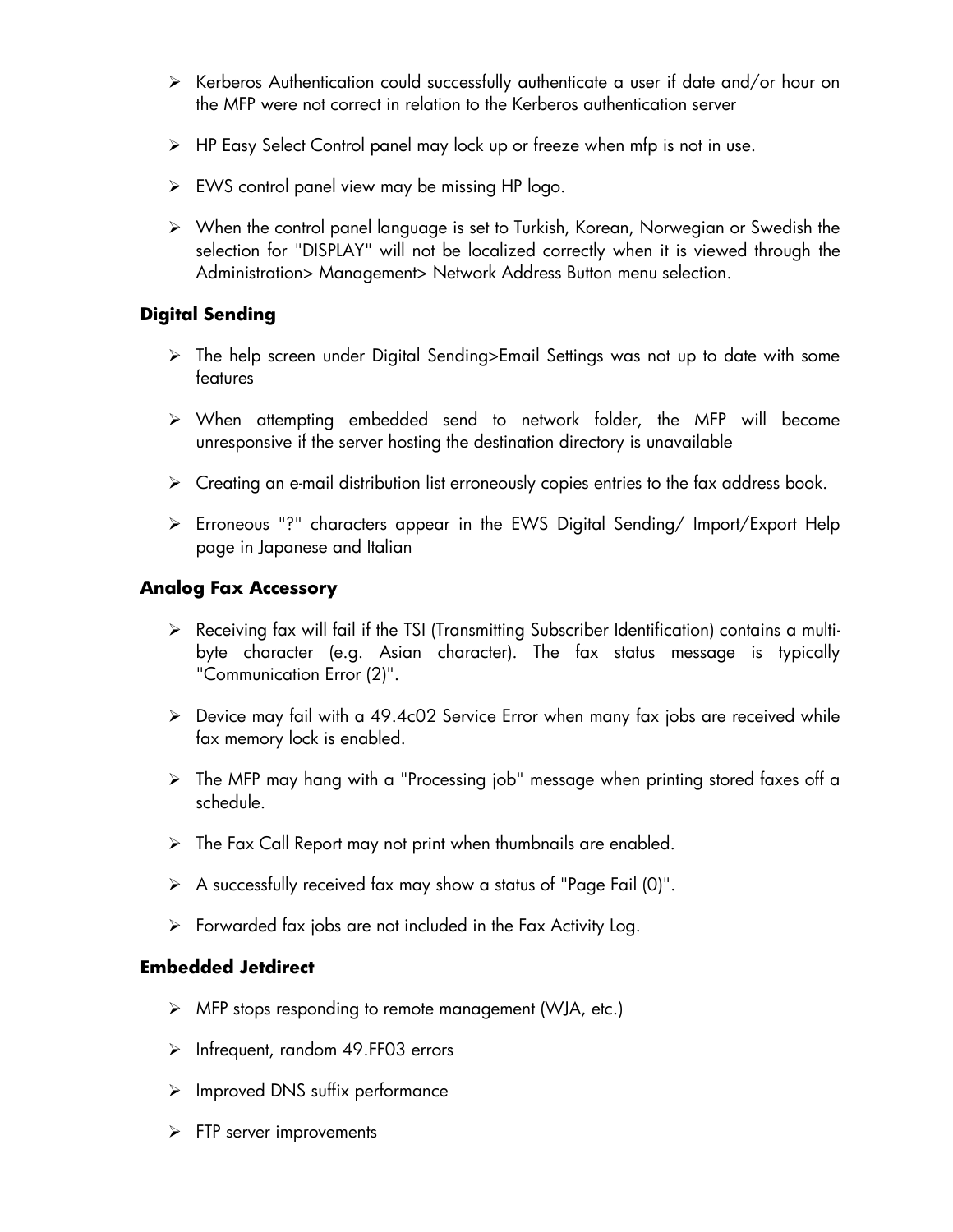- $\triangleright$  Better interoperability with Switch Port Security
- > NetBIOS Name Resolution improvements
- $\triangleright$  Improved network packet handling

|  |  | Current firmware revisions included in this firmware bundle: |  |
|--|--|--------------------------------------------------------------|--|
|  |  |                                                              |  |

| <b>COMPONENT</b>              | <b>FIRMWARE VERSION</b>                   |
|-------------------------------|-------------------------------------------|
| <b>HP LJ M4345 MFP</b>        | 48.051.1<br>(Datecode: 20071211 48.051.1) |
| DC Controller:                | $17*$                                     |
| Copy Processor Board (CPB):   | 2.089(0.0)                                |
| Scanner Control Board (SCB):  | <b>CMNPSL 2.8</b>                         |
| Formatter Boot Loader         | 2.70                                      |
| Analog Fax Accessory (Q3701A) | 2.36f                                     |
| Three Bin Mailbox (Q5692A)    | MP04.18                                   |
| Stacker/Stapler (Q5691A)      | MP04.30                                   |
| <b>Embedded JetDirect:</b>    | V.34.65.FF                                |

\* Not included in RFU, reference only

# **Enhancements and Fixes provided with previous firmware revisions**

# **NOTES for 20070928 48.041.4:**

This release includes the ability to automatically adjust for daylight saving time. HP strongly recommends this be configured via the EWS (Embedded Web Server) or Web Jetadmin (it is not possible to verify all DST settings via the control panel or menu map). Selecting your time zone will automatically set the appropriate start and end dates for daylight saving time. After configuration, settings can be verified from the EWS as follows:

- Select the Settings tab from the top of the EWS (password may be required)
- Select Date and Time from the left side of the Settings Page
- Select Advanced
- Select Start Date/End Date

 Verify the Start Date, End Date, and DST Offset settings are correct for your time zone Accessing the EWS:

• Open your web browser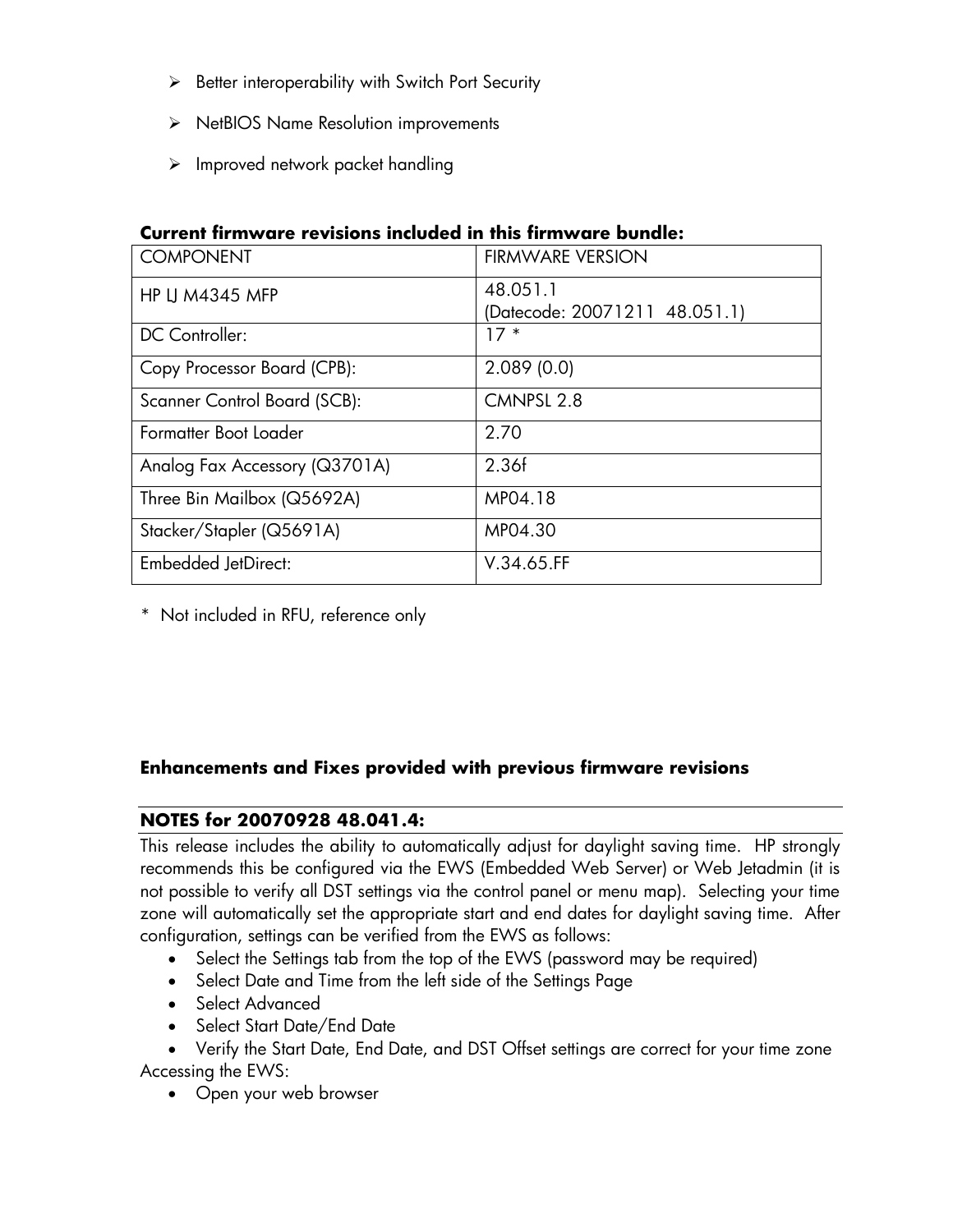- In the Address or Go To field, type the Internet Protocol (IP) address that is assigned to the product (for example, [http://192.168.1.1\)](http://192.168.1.1)/) or the host name (for example, NPI474283 )
- If the Information tab is the only one at the top of the page, your administrator has restricted access by setting an EWS password

A security enhancement in a previous release may prevent the automatic power cycle at the end of an RFU (Remote Firmware Upgrade). The firmware will not actually upgrade until the unit is power cycled, although it will display "Receiving Upgrade" during transmission. This can be avoided by clearing the PJL password prior to sending the upgrade, or by manually power cycling the unit after sending the RFU file.

## **Enhancements**

The following new functionality or features are provided by this firmware release: (Datecode: 20070928 48.041.4).

## **Base MFP**

- $\triangleright$  Enabled the ability to logon with UserPrincipalName without specifying a domain.
- Kerberos username field increased to accommodate longer UserPrincipalName entries
- $\triangleright$  An enhancement allows the keyboard language/layout to be selected independently from MFP Language. The new menu item is 'Keyboard Layout' in the Device Behavior for M- series products and Systems Setup for non-M-series products. A new keyboard layout option of Swiss/French (QWERTZ) is also added.

# **Digital Sending**

Embedded Send to Folder can now use DNS or WINS

## **Fax**

- $\triangleright$  It is now possible to edit the Fax Address Book from the front panel of the device.
- $\triangleright$  This revision includes the ability to send a copy of each outbound/sent fax to a predefined fax number (for archival purposes).
- $\triangleright$  The fax header now supports multi-byte characters.

# **Embedded Jetdirect**

- > Improved NetBIOS over TCP/IP name resolution
- $\triangleright$  Enhanced FTP for interoperability with more FTP clients and programs

## **Output Accessories**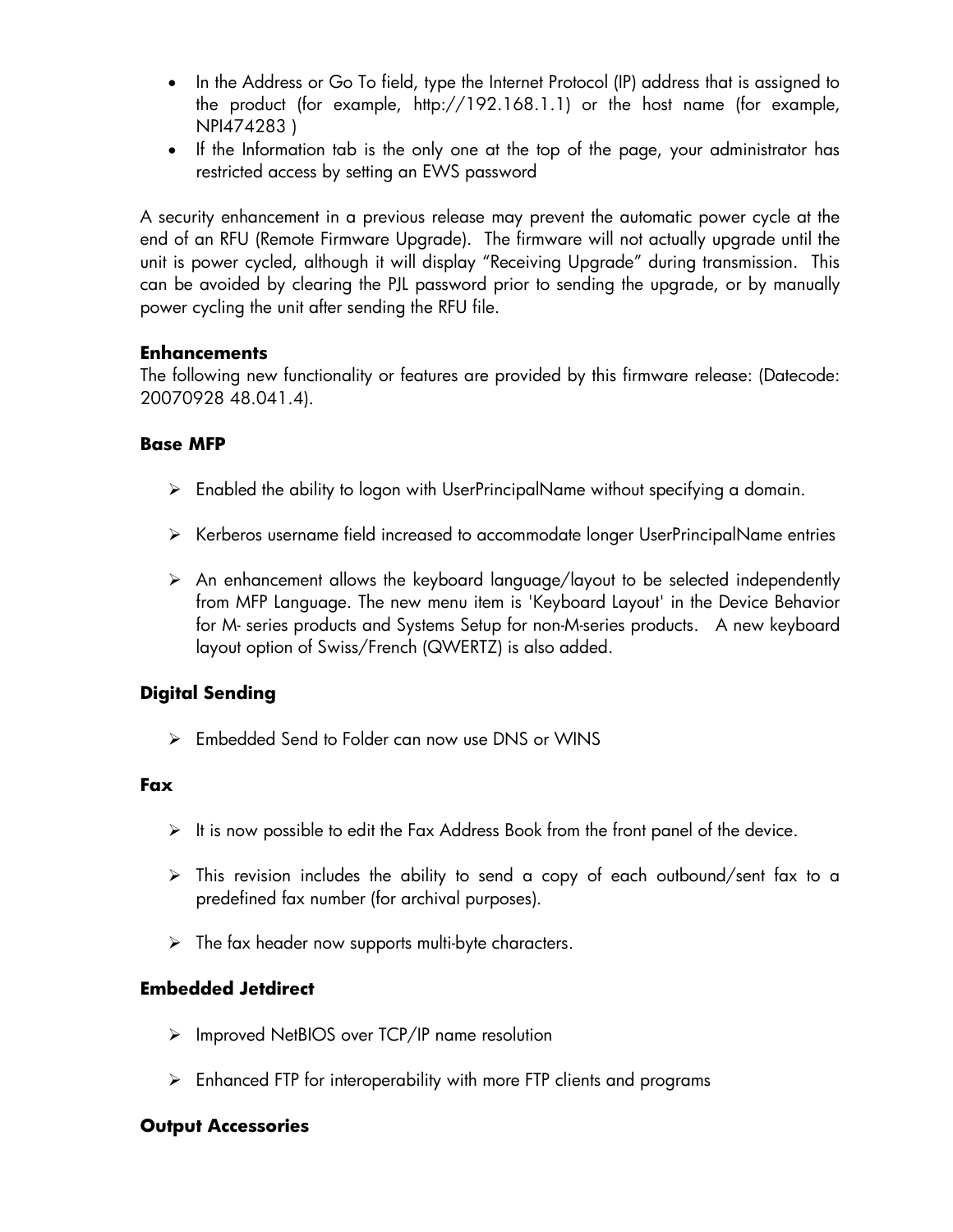$\triangleright$  A Stack Alignment menu item has been added to improve output stack quality. Speed will be reduced if Align Sheets is selected.

#### **Fixes or improvements**

Fixes or improvements for the following issues are provided by this firmware release: (Datecode: 20070928 48.041.4).

#### **Base MFP**

- $\triangleright$  An extra "+" character displays in the time zone configuration display
- A 49.4C02 error may be presented on the control panel when printing with hostprint / VPS print jobs
- A 49.4C04 error may be presented on the control panel when printing certain PDF files.
- A 49.4C27 may occur if a hardkey is pressed quickly after confirming authentication credentials.
- > Added Formatter Boot Loader version to Configuration Page.
- $\triangleright$  Cleaning page doesn't work correctly
- Many of the internal pages that can be printed from the HP Easy Select Control panels Administration menu are not localized correctly in Japanese, Chinese and Korean languages.
- $\triangleright$  Date Formatting was incorrect in certain languages.
- $\triangleright$  If the Default Copy paper size is changed in the Default Job Options \Default Options for Originals menu on the HP Easy Select Control Panel it will return back the regional default paper size after a copy job is made with the regional default size. For example: If the regional default is Letter and the default original size is set to 11x17 it will change back to Letter after a copy is made with Letter even if  $11x17$  is desired as the default original size
- When the direct PDF printing feature of the mfp is used some documents may print pages containing postscript code.
- $\triangleright$  The firmware release prior to this one added the ability to automatic adjust the clock for daylight saving time. With that release, if the MFP is turned off for the entire duration of the time change (turned off before 2:00 AM, and on after 3:00 AM in the U.S.) the clock will not adjust.
- $\triangleright$  Time zone information prints outside the margins in the menu map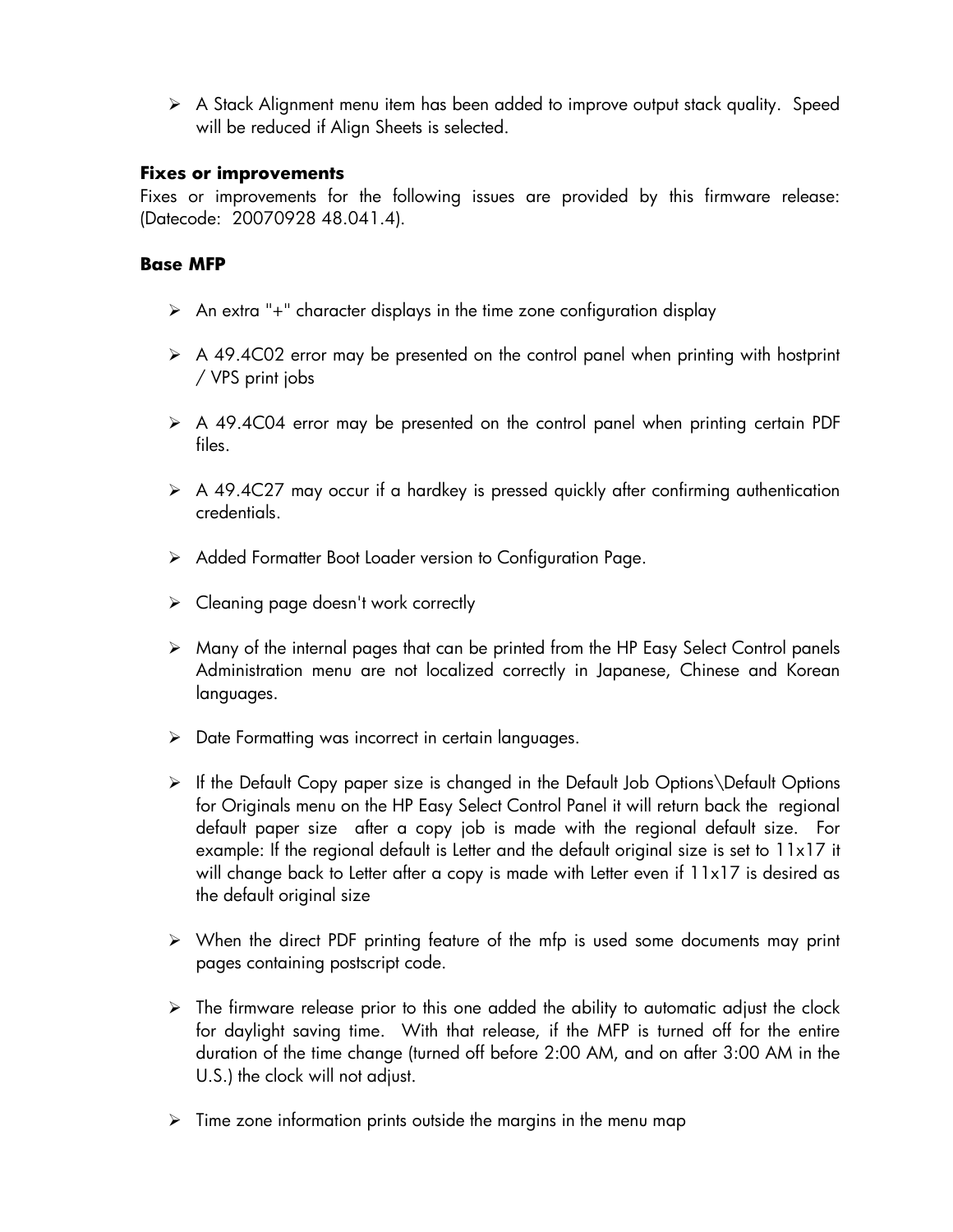- You may received an error while trying to delete an email distribution list which has long entries.
- Excessive DNS traffic when resolving LDAP, SMTP, and KDC server IP addresses may cause the MFP to become slow or unresponsive
- $\triangleright$  A 49.205A error may be presented on the HP Easy Select control when printing certain jobs that require the paper type to be set to Letterhead and contain a paper size of A5, B5 or EXEC
- When using the Book Copy feature some control panel screens may not be displayed correctly in certain languages
- $\triangleright$  The Modify button on the Paper Trays screen is grayed out until the user selects Details. It should not be grayed out unless Control Panel Lock is set to Intermediate or Maximum.
- Multiple page Embedded Send to Network Folder jobs may fail when the Multi-Function Printer is set to Korean or Simplified Chinese.
- The Date/Time and Time Zone wizards no longer appear after a firmware upgrade, or with new units. This allows complete remote management. Users must remember to set the date, time, time zone, and DST behavior to insure correct time settings.
- You may see a 49.4C02 error while printing certain files from the Macintosh PS driver.
- $\triangleright$  The regional setting will advance one location when selecting the setting of a new unit through the HP Easy Select Control panel. For example: when setting the region to Canada the regional selection will advance to Chile
- $\triangleright$  Setting time zone to GMT-12:00 may not work correctly
- $\triangleright$  The TYPE setting for tray one is not configurable through the devices Embedded Web Server
- $\triangleright$  Special Characters are not accepted in an MFP device password
- $\triangleright$  Display does not go back to the home screen after time out or pressing Reset from the Time Zone screen
- $\triangleright$  Help text for time zone not localized correctly
- $\triangleright$  Unable to print using the Print option within the EWS
- When Web Jetadmin is used to display the Asset number or any other variable on the HP Easy Select Control panel, a control character will appear on the left and right side of value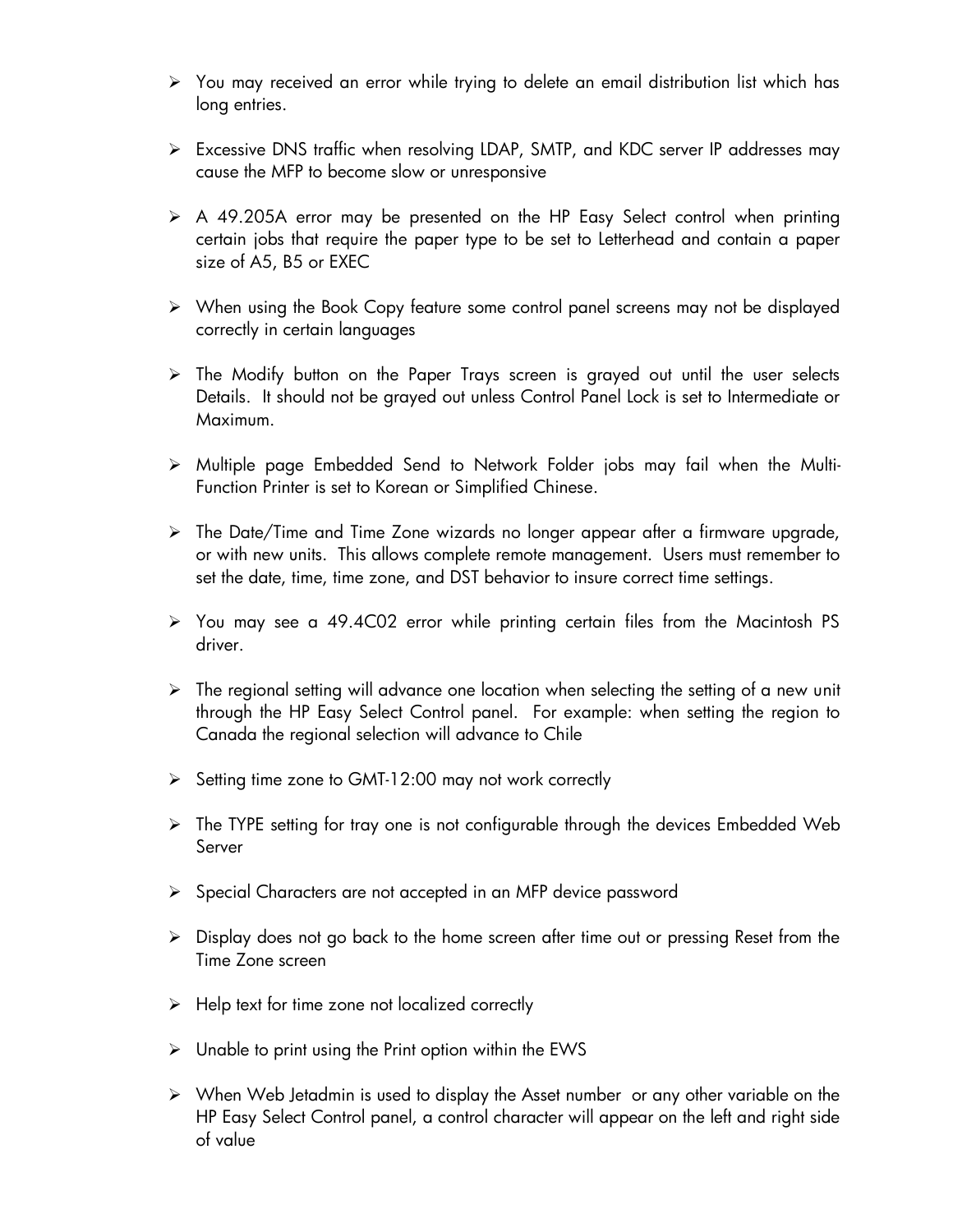## **Digital Sending**

- $\triangleright$  If sending a document directly from an MFP device to another printer which is able to handle direct PDF print jobs you may see a preceding page which has the word "Send to FTP test file" written on it.
- Digital Send client application may hang when you press the RESET or STOP buttons after initiating a scan.
- $\triangleright$  Embedded Send to Folder metadata files contain no carriage returns.
- An Embedded Send to Network Folder Job may fail when sending across different subnets.
- $\triangleright$  When sending an email, the time on the attached image's header may be ahead by one hour of when the email is sent.
- Pressing the Reset button during a Send to Network Folder operation may cause a 49 error
- Control panel text for Scan to Desktop is truncated in Portuguese, German, Polish, and Italian
- On extremely slow networks, a single-page TIFF file may have an extra time stamp
- $\triangleright$  Send to Network Folder fails if the default filename is changed within the same session after sending a job with the original default filename
- $\triangleright$  Unable to send to ad-hoc folder destination

## **Fax**

- $\triangleright$  Receiving fax will fail if the TSI (Transmitting Subscriber Identification) contains a multibyte character (e.g. Asian character). The error message is typically "Communcation Error (2)".
- $\triangleright$  Stored fax jobs can now be printed from within Job Storage.
- All internal information pages, including the fax reports, are now localized to Japanese, Korean and Chinese.
- $\triangleright$  The date stamp on received faxes prints improperly when the device is set to Chinese, Japanese, Korean and Russian language.

# **Embedded Jetdirect**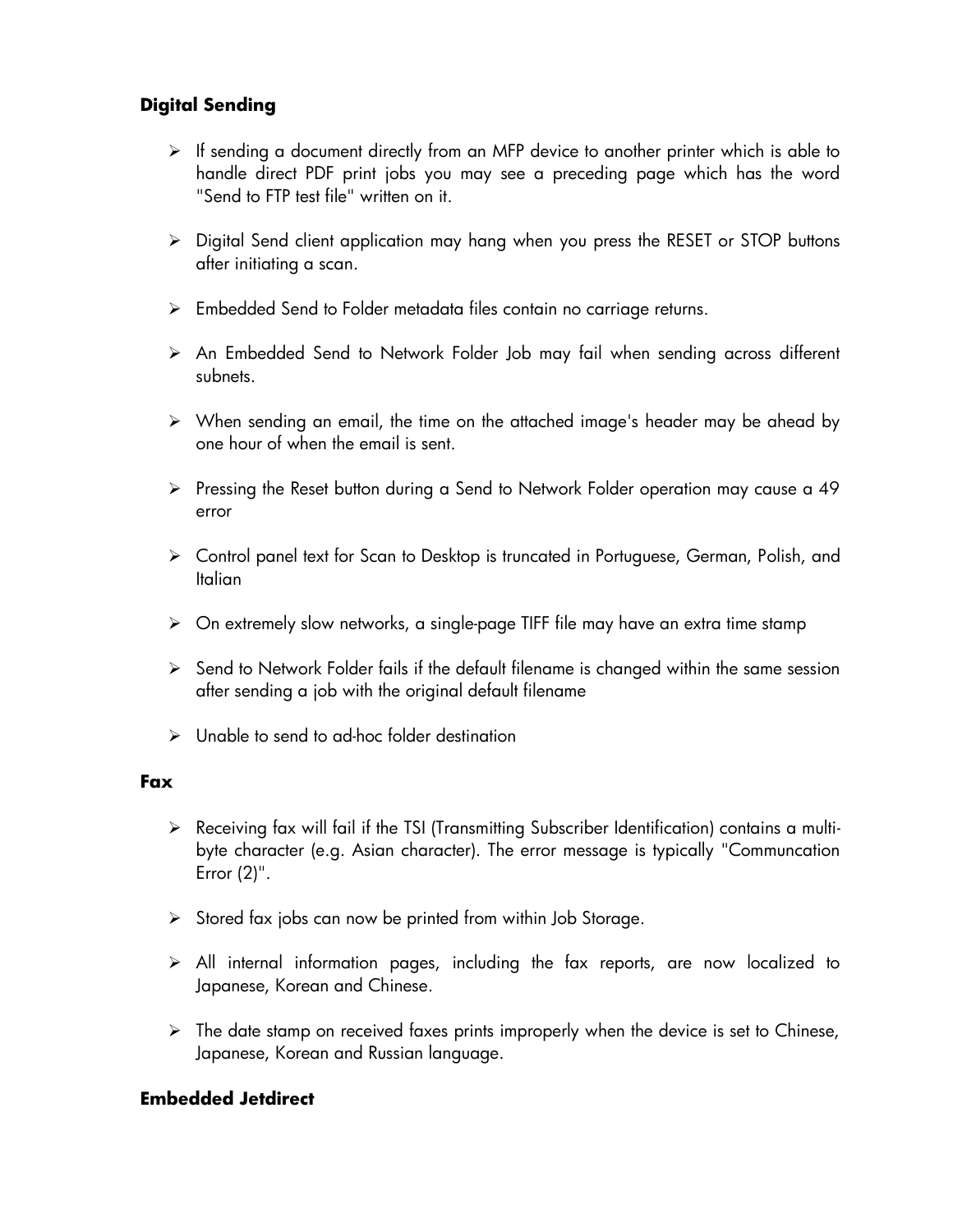- A 49. FF03 or 49. FF04 may be presented on the HP Easy Select control due to certain conditions encountered by the Embedded Jetdirect port
- Unnecessary WS-Discovery traffic is reduced
- > Improved LAN Driver padding
- $\triangleright$  Improved DHCP requested parameter option to include vendor specific options

## **Output Accessories**

 $\triangleright$  Possible MFP hang if the stapler/stacker door is opened during operation

| <b>COMPONENT</b>                     | <b>FIRMWARE VERSION</b>                   |
|--------------------------------------|-------------------------------------------|
| <b>HP LJ M4345 MFP</b>               | 48.041.4<br>(Datecode: 20070928 48.041.4) |
| <b>DC Controller:</b>                | $17*$                                     |
| <b>Copy Processor Board (CPB):</b>   | 2.089(0.0)                                |
| <b>Scanner Control Board (SCB):</b>  | <b>CMNPSL 2.8</b>                         |
| <b>Formatter Boot Loader</b>         | 2.70                                      |
| <b>Analog Fax Accessory (Q3701A)</b> | 2.36b                                     |
| Three Bin Mailbox (Q5692A)           | <b>MP04.18</b>                            |
| Stacker/Stapler (Q5691A)             | <b>MP04.30</b>                            |
| <b>Embedded JetDirect:</b>           | <b>V.34.15.FF</b>                         |

## **Current firmware revisions included in this firmware bundle:**

\* Not included in RFU, reference only

## **Enhancements and Fixes provided with previous firmware revisions**

# **Notes for 20070614 48.031.7:**

 This firmware release has a new feature to automatically adjust for Daylight Saving Time. After installation of the firmware, the MFP may have a control panel screen prompt for time zone or date and time. These screens will remain on the MFP until action is taken by a user. While the prompts are displayed, the MFP will still print, and receive and print faxes.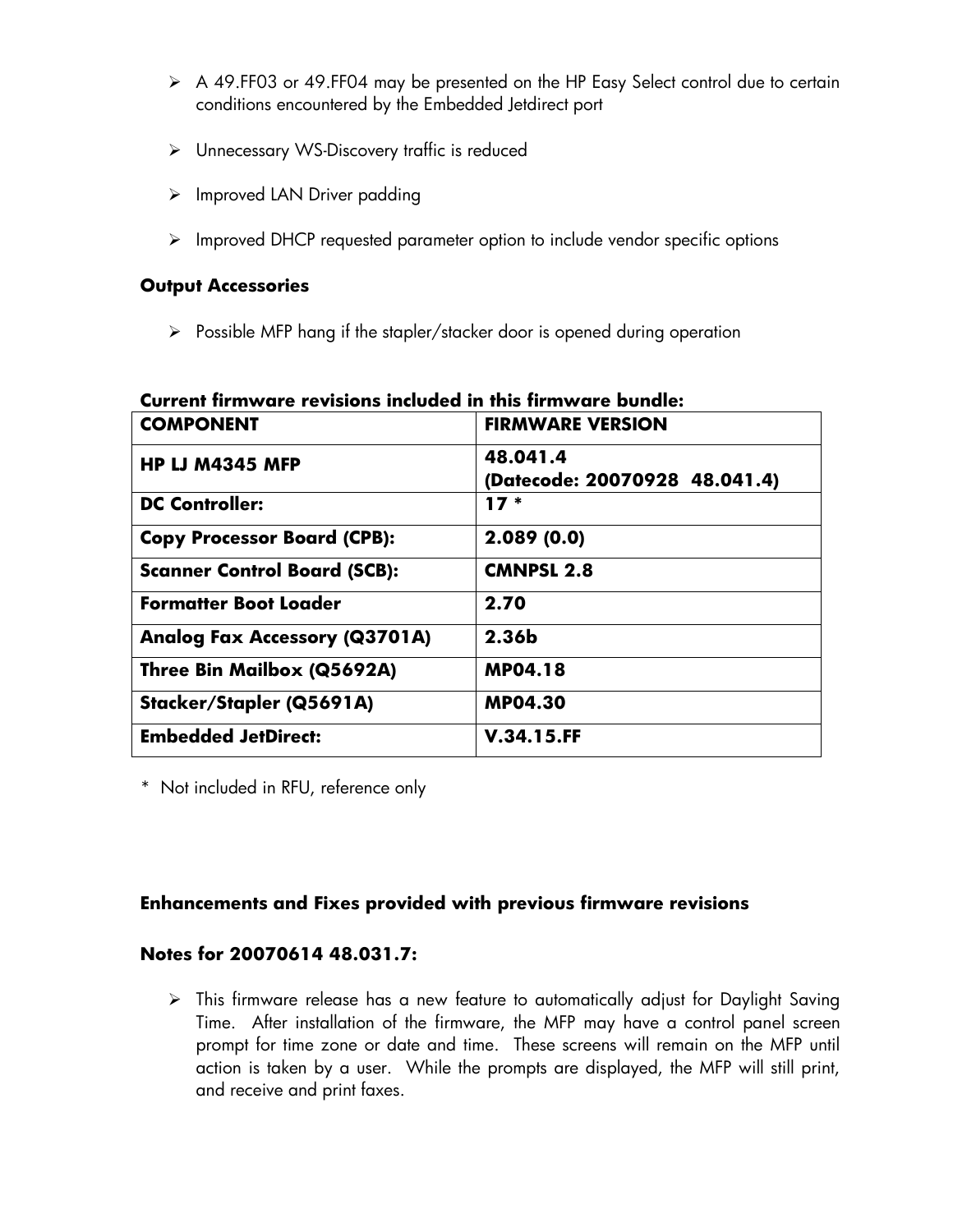There are isolated conditions where the time zone and Daylight Saving Time adjustment appear to be configured, but are not. Correct configuration can be verified in the EWS by going to the Start and End Date page in the EWS. A device that is not configured will have a "0" in the DST Offset field, and incorrect dates for Start Date and Stop Date. Navigate to the Start and End Date page of the EWS as follows:

[Settings]/[Date and Time]/[Advanced]/[Start Date / End Date]

- $\triangleright$  As a side effect of a high-priority fix, the EWS Print functionality does not work with this release.
- $\triangleright$  This release does not include firmware for the Stapler/Stacker (Q5691A). The firmware revision for this component will not change after firmware installation. Firmware updates for this device have been minor, so normal functionality should not be affected.

### **Enhancements**

The following new functionality or features are provided by this firmware release: (Datecode: 20070614 48.031.7).

### **Base MFP**

- $\triangleright$  The ability to control the order in which the HP Easy Select Home Screen icons are displayed and the ability to remove them for administrative purposes has been added into the devices Embedded Web Server. The control of this new feature is found under the "Home Screen Setup" selection found on the "Settings" tab of the devices Embedded Web Server.
- $\triangleright$  The black bar across the top of the devices internal pages (i.e. Fax Report, Configuration Page, etc..) has been removed to reduce toner consumption when pages are printed frequently.
- $\triangleright$  The ability to print the HP Easy Select On-line help has be added to the device. The ability to print a single topic or all related topics has been provided.
- $\triangleright$  The ability to provide four additional languages that the walk up user can choose from at the HP Easy select control panel has been provided. The user will press the new globe icon on the control panel and choose their language. The amount of time the language is presented before going back to the default language is determined by the devices Inactivity Timer. The ability to enable this feature and to define the languages that are available are provided in the devices Embedded Web Server. The contol will be found under the "Home Screen Setup" selection found on the "Settings" tab
- > Added Alternate Letterhead mode to MFP firmware, selectable via the control panel under Tray Behavior. This feature should only be used when the driver does not support the functionality. Selecting the feature in both the driver and MFP will produce unexpected results.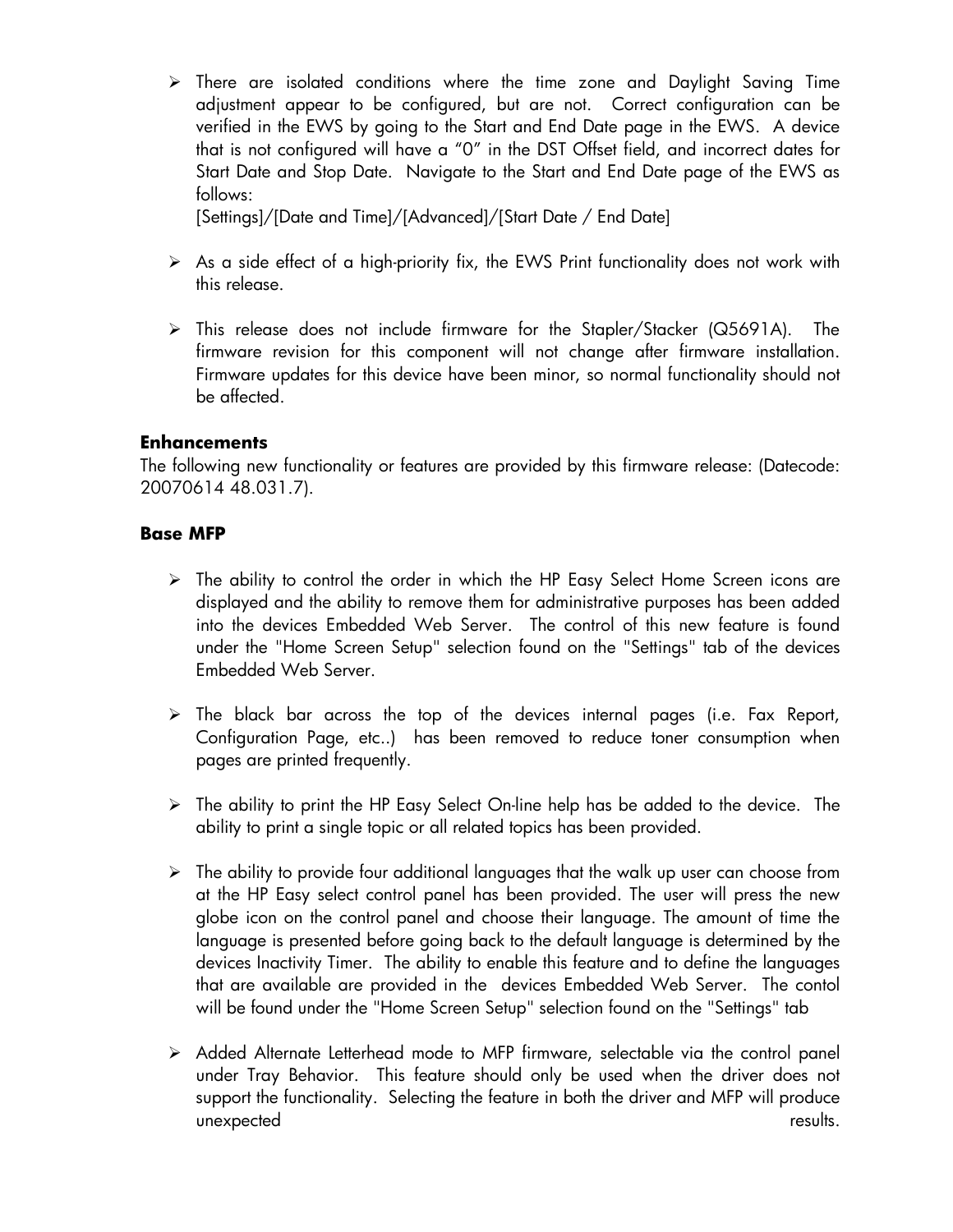NOTE: This release may fail (49 error) when using this feature with A5, B5, and Executive paper sizes. A fix will be available in the next release.

- The folder called "Public" is currently provided as the default storage folder for stored copy jobs. This folder has been renamed to "Untitled" to match a naming convention used by previous devices and to satisfy the numerous requests from HP customers to rename the folder. IMPORTANT NOTE: When this firmware is used to update the device, the "Untitled" folder will replace the "Public" folder and if there are existing stored jobs in the "Public" folder they will be deleted and no longer available under the new "Untitled" folder.
- Automatic Daylight Saving Time adjustment added

# **Digital Sending**

 When "Use address book entries only" is selected in the Embedded send-to-email configuration, end users will now be prevented from adding entries to the local address book. This enables administrators to further restrict send-to-email destinations.

# **Output Accessories**

 3-Bin Mailbox firmware updated to accommodate M4730 MFP (no impact on M4345 MFP)

### **Fixes or improvements**

Fixes or improvements for the following issues are provided by this firmware release: (Datecode: 20070614 48.031.7).

## **Base MFP**

- You may see a 20 Insufficient Memory error when printing certain pdf files with the postscript driver.
- Face Up/Face Down selection not available with 3-Bin Mailbox in stacker mode
- When a "41.3 Load Tray X" message is presented on the HP Easy Select control panel the on-line help that is presented may reference pressing the "OK" button which may not be present on the screen
- EWS General Setting tab Help is not localized to selected EWS language
- Authentication Manager Help does not list Stored Job as a vaild action
- The "Hold Off Print Job" feature was added back as a device capability. This feature allows the administrator the ability to determine how long a network print job will be delayed before printing after a copy job completes. This feature is accessible from the following menu path: ADMINISTRATION> DEVICE BEHAVIOR> GENERAL COPY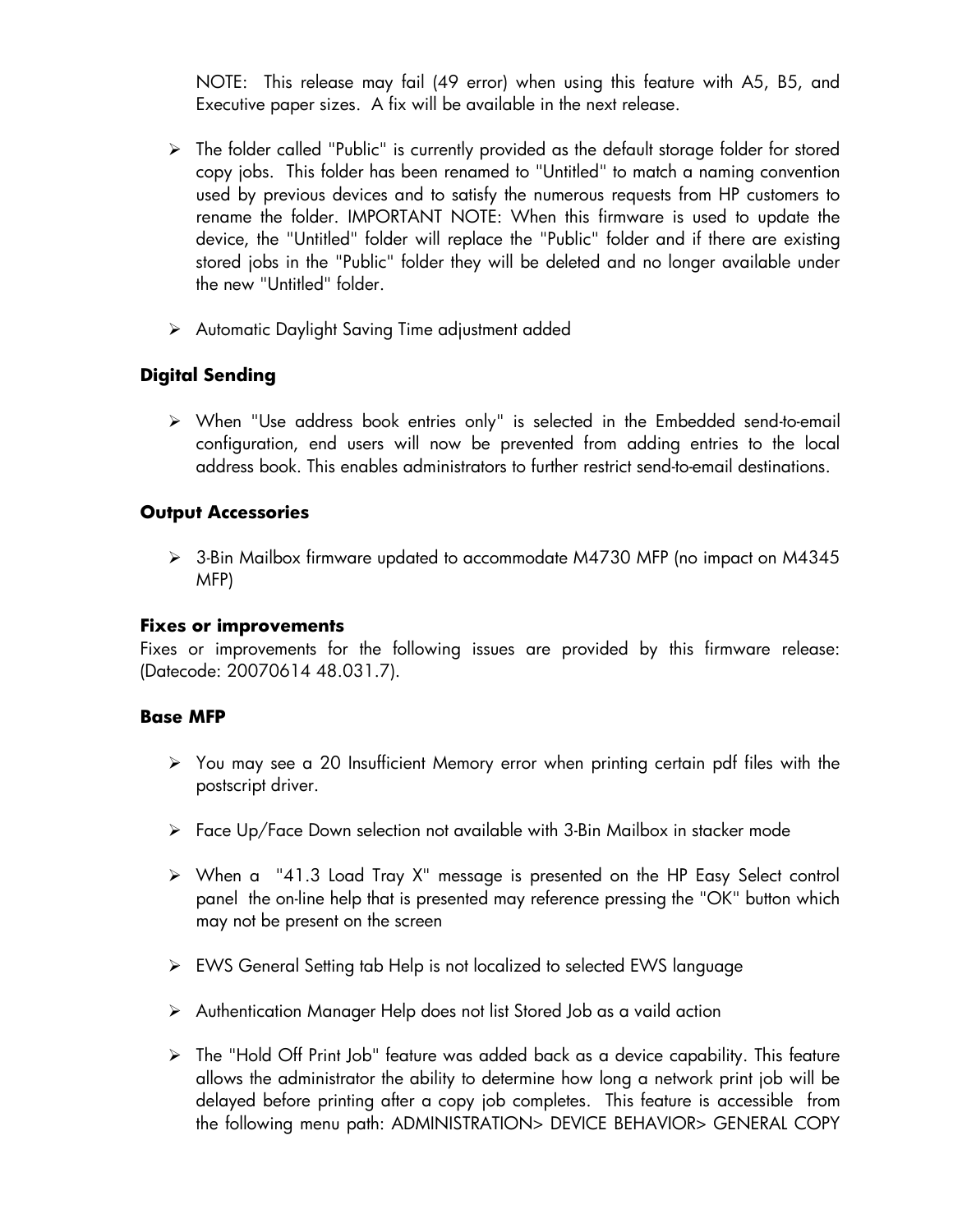BEHAVIOR> HOLD OFF PRINT JOB The time values available for this feature will be presented under the "HOLD OFF TIME" menu item which will becomes available after turning this feature on.

- A 49.4c02 error may be seen on the HP Easy Select control panel when printing documents with certain Franklin Gothic Book True Type Fonts.
- When selecting Manual Feed for copy paper source in German, the display is not localized.
- $\triangleright$  A 49.00FF error may occur when printing certain PDF's.
- Asian Localized languages show General Device Access Failure in EWS
- When devices Embedded Web Server is viewed in the Japanese language, the Event Log Page displays garbage characters in the "Description and Personality" field
- $\triangleright$  The short cut numerical steps provided on the Printed Menu Map are not accurate
- $\triangleright$  MFP will roll to a different NTP server when configured by hostname if named server is not available
- $\triangleright$  Intermediate and Maximum control panel lock settings do not lock tray settings. With this release, the Modify button is grayed out with these CP Lock settings
- $\triangleright$  The text for the HP Easy Select control panel Copy selection for the 2 sided to 2 sided copy selection is not localized correctly in German
- When the HP Easy Select Control Panel is set to Japanese the date and time are not presented correctly
- A 49.4c01 error may be seen almost daily on the HP Easy Select control panel when using the Scheduled Fax Printing feature
- The Time Zones names are not displaying in the dropdown of the Advanced Date and Time page in the devices Embedded Web Server
- $\triangleright$  Some duplexed documents may output incorrectly when the print job sources paper from more than one tray on the device
- The devices Embedded Web Server's Security page is not localized correctly for UTF-8 languages
- A 49.FF09 may be seen on the HP Easy Select control panel when updating the devices firmware when devices language is set to one of the following languages (Japanese, Chinese, Korean)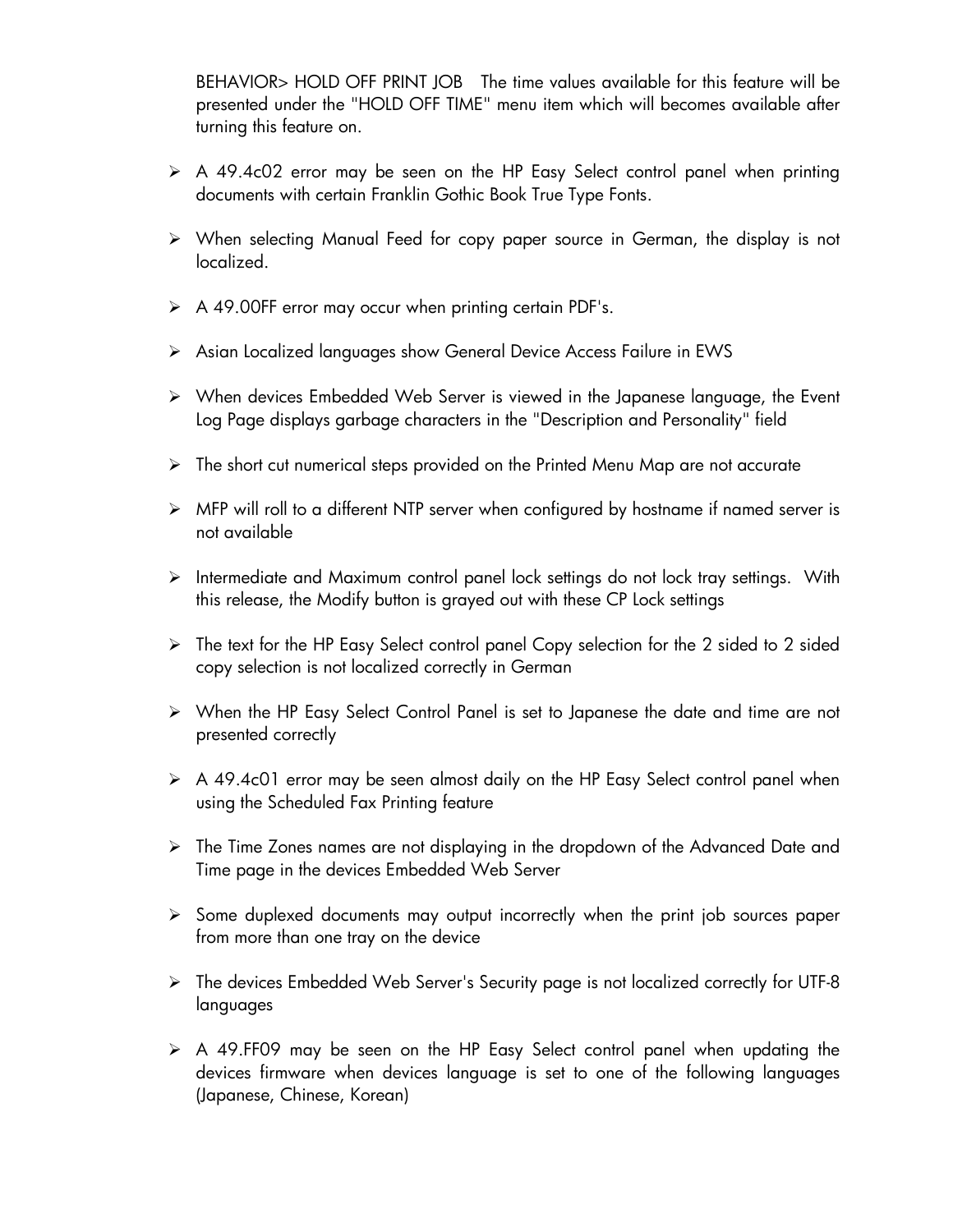- Auto Settings Reset time is based on Inactivity Timeout rather than Auto Settings Reset timer
- $\triangleright$  Event log may show values above 59 seconds instead of rolling to minutes
- $\triangleright$  A 49.5001 error may be presented on the HP Easy Select control panel.
- Device Status (i.e.. "Sleep mode on") does not display in Chinese, Japanese or Korean.
- $\triangleright$  If a print job is sent to the device while a copy job is printing, the print job may not print for a long period of time after the copy job has completed. Note: The ability to control the "Hold Off Print Job" feature has been added back into the device with this release and this feature will also intentionally delay print jobs
- Configuration page indicates Control Panel Lock set to Intermediate instead of Maximum
- Possible 49.4C02 error when selecting mixed Letter/Legal for Default Originals

#### **Digital Sending**

- No warning if user enters an email address and selects Yes for "Add to Local Address Book?" and address book is full
- $\triangleright$  Broken help links in some languages for Simple Address Book
- 3rd party solutions developed using Simple Document Capture (SDC) will now work correctly when the device is added to the Digital Sending Software (DSS).
- DSS "Send To Home Folder" fails if the filename is changed by the user.
- $\triangleright$  Email subject line becomes corrupted when end users modify the default subject text. This may cause the emails to be filtered as spam by email servers.
- $\triangleright$  Long email addresses are truncated when they are added to the local address book. The limit is now extended to 64 characters.
- $\triangleright$  Blank passwords not allowed for Embedded LDAP Authentication.
- Possible 49.4c02 error while using Embedded send-to-folder.
- When BCC is disabled for send-to-email, the BCC field is not grayed out.

## **Analog Fax**

 Fax volume control for receiving faxes is same audible level when switching between high and low.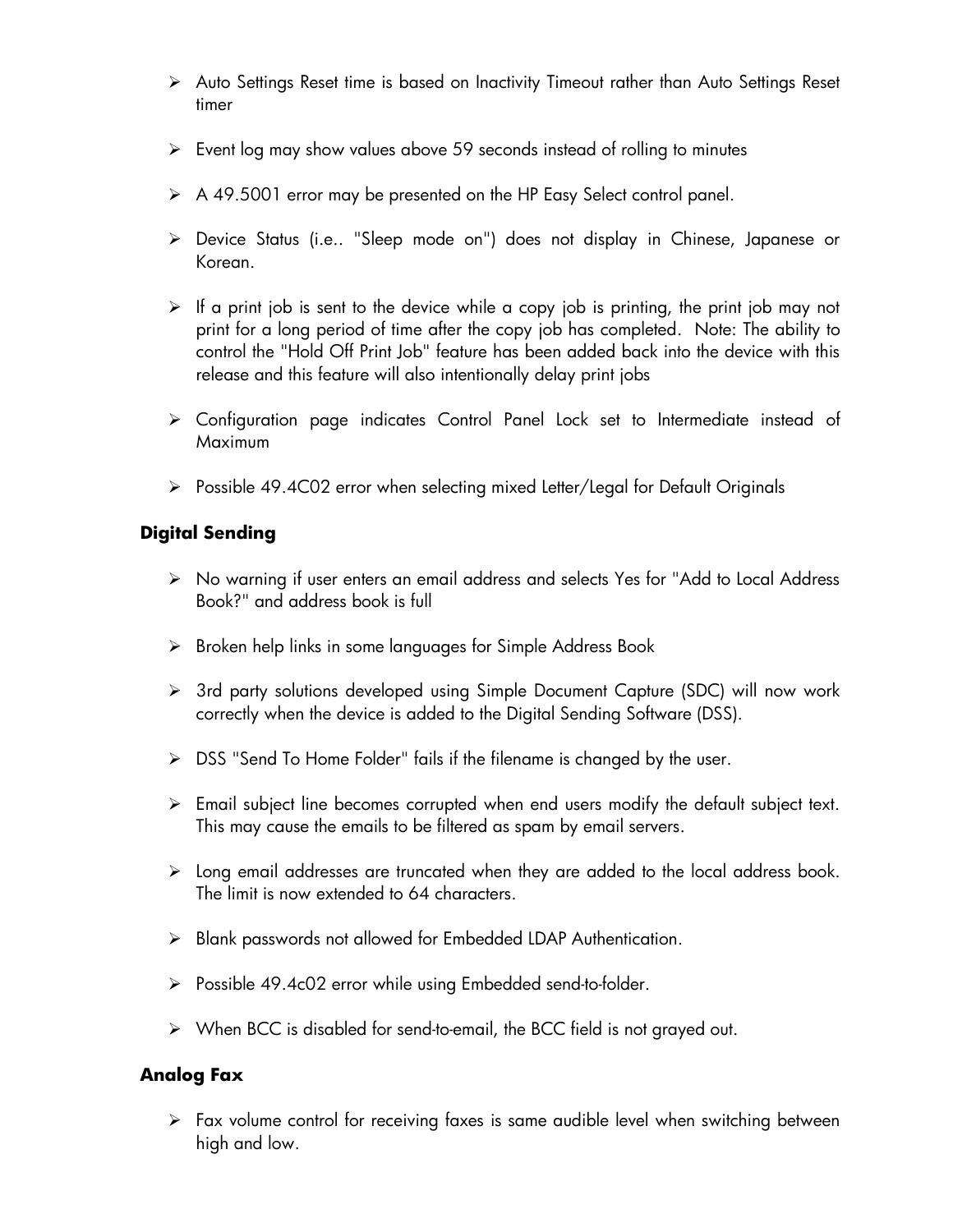- No support for localized characters in the COMPANY NAME field of the FAX HEADER in the EWS (only ASCII characters 32 to 127)
- $\triangleright$  Fax Wizard only allows 40 characters to be entered into the fax company name field.
- The 'Redial Interval' value does not remain constant across the Embedded Web Server (EWS) Digital Sending Fax settings, and Menu Fax Settings.
- When receiving faxes on a device set to French language, the name of the month in the fax header may appear incorrectly.
- $\triangleright$  The fax location may appear differently on the Menu Map and front panel when the device is set to Japanese language.
- Device may display a 49.4c27 service error if the company name is entered in the front panel Fax Wizard immediately after a firmware update (RFU).
- Unable to enter Alt or Shift+Alt characters in Company Name field when Devices Language is set to Czech.
- $\triangleright$  Faxes received in ultra-fine (400 dpi) quality may fail with an error or print out distorted.
- $\triangleright$  The Fax Call Report may print twice if a received fax fails with certain errors.
- $\triangleright$  The MFP may display a 49.4c2f service error when receiving a fax.
- $\triangleright$  Front panel fax status messages are not localized to Asian languages.
- $\triangleright$  Some fax status messages are truncated on the verbose Fax Activity Log.
- $\triangleright$  Stored faxes may not print at the scheduled time if the MFP is rebooted after they are received (and stored).
- $\triangleright$  When sending a fax to several destinations and some of the numbers fail with a "no answer", some of the numbers that were successful may not show in the Fax Activity Log.
- $\triangleright$  The status message in fax email notifications may appear incorrectly when the device is set to French language.

#### **Current firmware revisions included in this firmware bundle:**

| I COMPONENT     | <b>FIRMWARE VERSION</b>                  |
|-----------------|------------------------------------------|
| HP LJ M4345 MFP | 48.031.7<br>Datecode: 20070614 48.031.7) |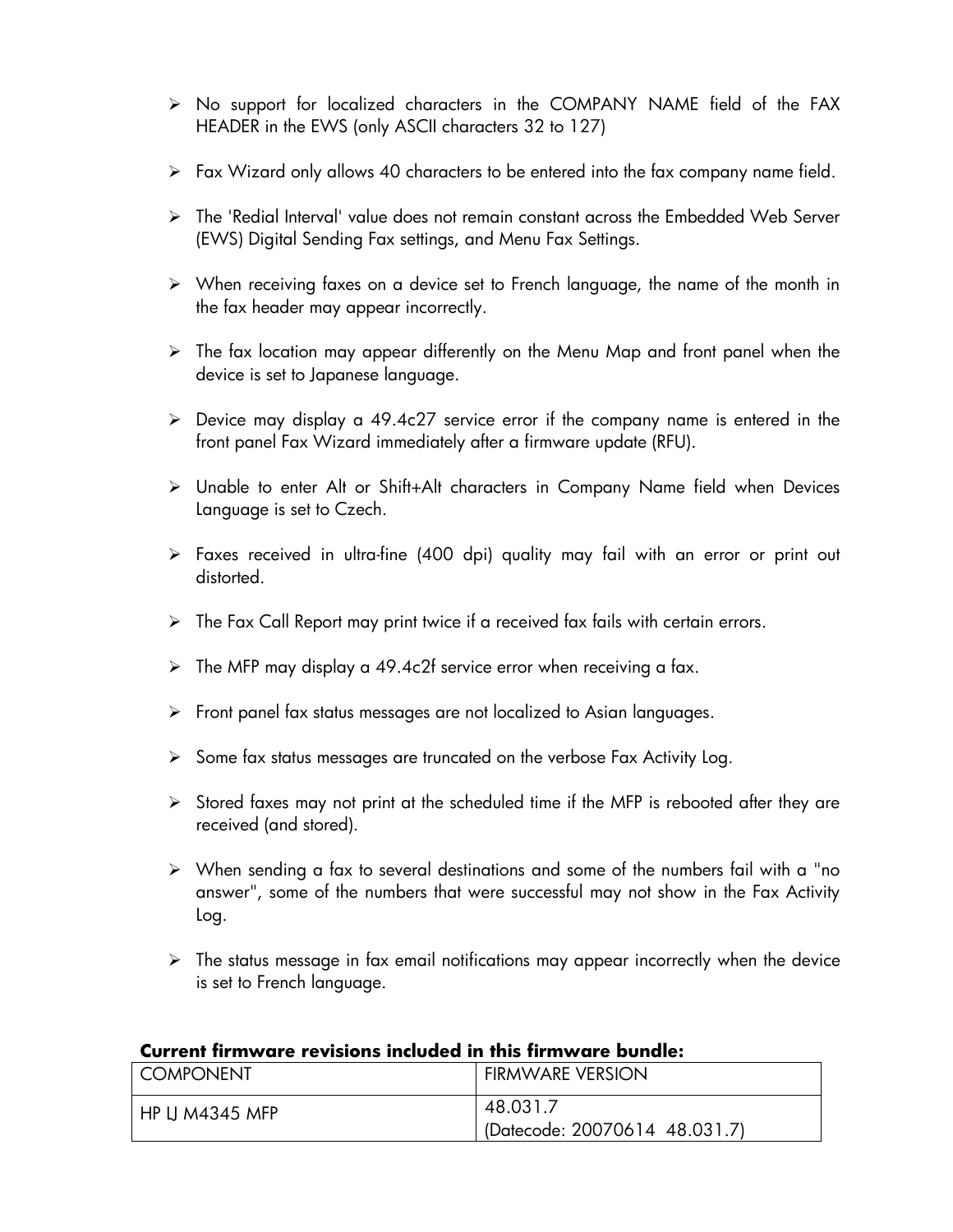| DC Controller:                | $17*$                        |  |  |
|-------------------------------|------------------------------|--|--|
| Copy Processor Board (CPB):   | 2.088(0.0)                   |  |  |
| Scanner Control Board (SCB):  | <b>CMNPSL 2.8</b>            |  |  |
| Formatter Boot Loader         | 2.69                         |  |  |
| Analog Fax Accessory (Q3701A) | 2.35 <sub>u</sub>            |  |  |
| Three Bin Mailbox (Q5692A)    | MP04.18                      |  |  |
| Stacker/Stapler (Q5691A)      | Not included in this release |  |  |
| <b>Embedded JetDirect:</b>    | V.34.13.FF                   |  |  |

\* Not included in RFU, reference only

# **Enhancements and Fixes provided with the previous revision of Firmware**

#### **Enhancements**

The following new functionality or features are provided by this firmware release: (Datecode: 20070212 48.021.7).

#### **Base MFP, including digital sending:**

- Add the ability to allow Web Jetadmin to set the clock forward or backward. Used for daylight saving time adjustment.
- $\triangleright$  Auto crop white space from documents on the glass, so that the image is located upper left of the page
- Adding User Principle Name support to Embedded Kerberos Authentication
- $\triangleright$  Private jobs can now be sent with or without a PIN. New drivers rename them to Personal Jobs.
- $\triangleright$  Added the ability to set a Sleep Schedule from the EWS for each day of the week.
- Warning added when requesting Secure Storage Erase
- Additional Help information is provided for Secure Storage Erase from the EWS
- > Added "Processing Copy 1 of N" message for duplex jobs
- $\triangleright$  A menu option is added to enable or disable the Network Address soft key.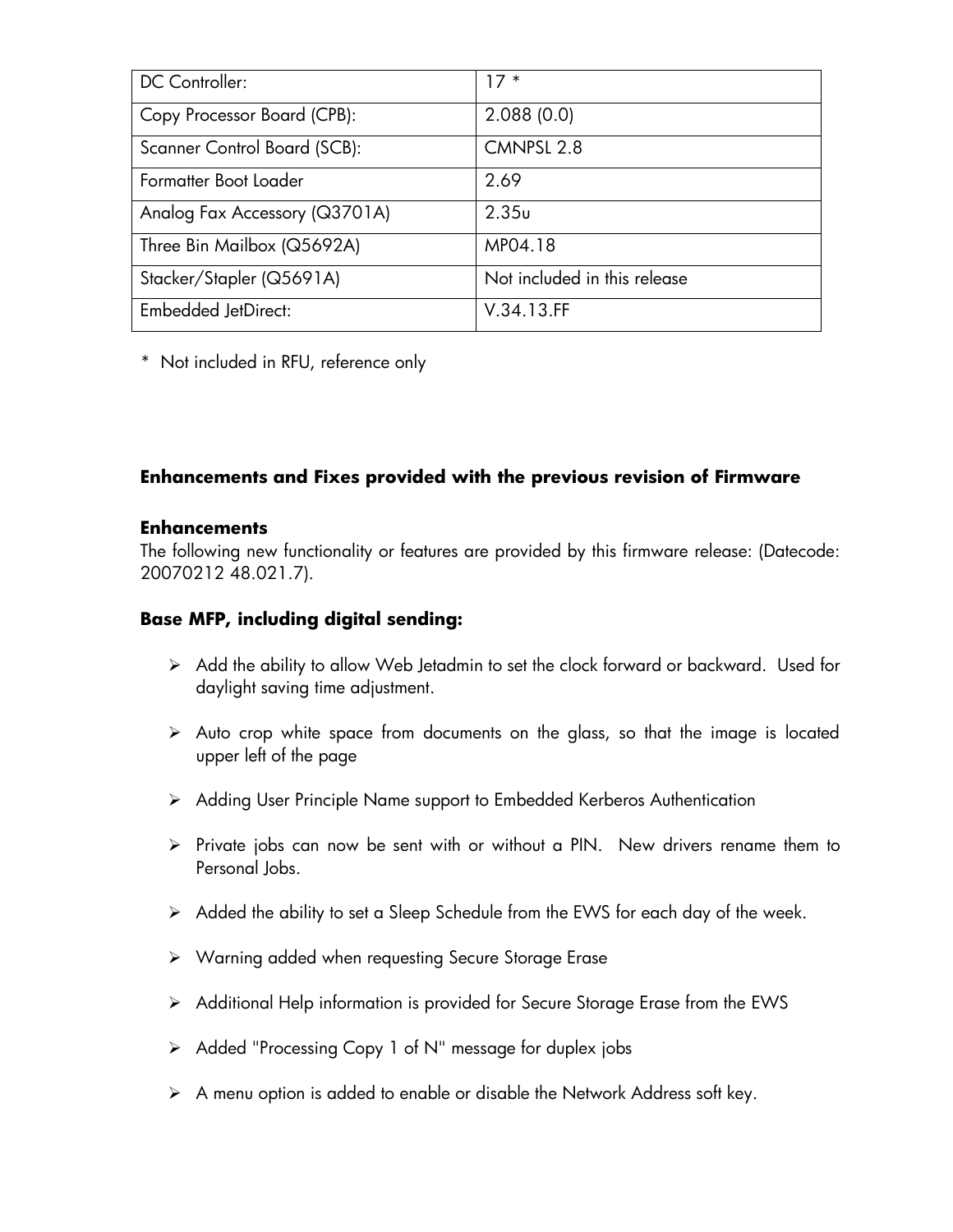- Embedded Send to Network Folder permissions. Allows ESNF to be configured such that user directories can be locked down, limiting access to the user that owns the directory
- Embedded Send to Network Folder Add support for forward slash (/) characters in a UNC path.
- $\triangleright$  Increased the limit on how many digital send jobs can be queued
- Added keyword substitution in UNC path for Send-to-Folder

#### **Analog Fax**

- $\triangleright$  Remove fax number from failed confirmation print out
- $\triangleright$  The MFP will no longer show voice calls in the Fax Activity Log.
- $\triangleright$  The MFP can now be configured to match fax numbers entered when sending a fax with entries in the Speed Dial list. If a match is found, the user will be given the option to select a Speed Dial name as the destination of the fax job.

#### **Fixes or improvements**

The following fixes or improvements are provided by this firmware release: (Datecode: 20070212 48.021.7).

#### **Base MFP, including digital sending:**

- Embedded Kerberos Authentication will not resolve passwords with European characters
- $\triangleright$  Time stamp information missing from XML data
- > LDAP performance may be slow In Enterprise Directories
- $\triangleright$  MFP will not print from Trays 2,3,4 for incoming LTR faxes when Tray1 is set to anything other than ANY/ANY & FaxPaperTray=0
- Wording changes on Secure Storage Erase selection in EWS
- $\triangleright$  Menu Map does not correctly reflect control panel lock settings
- Possible errors importing CSV address book entries
- $\triangleright$  Possible problem importing a 2-byte address book
- $\triangleright$  There may be issues with some font widths when using internal fonts for (Arabic, Greek, Hebrew and Cyrillic)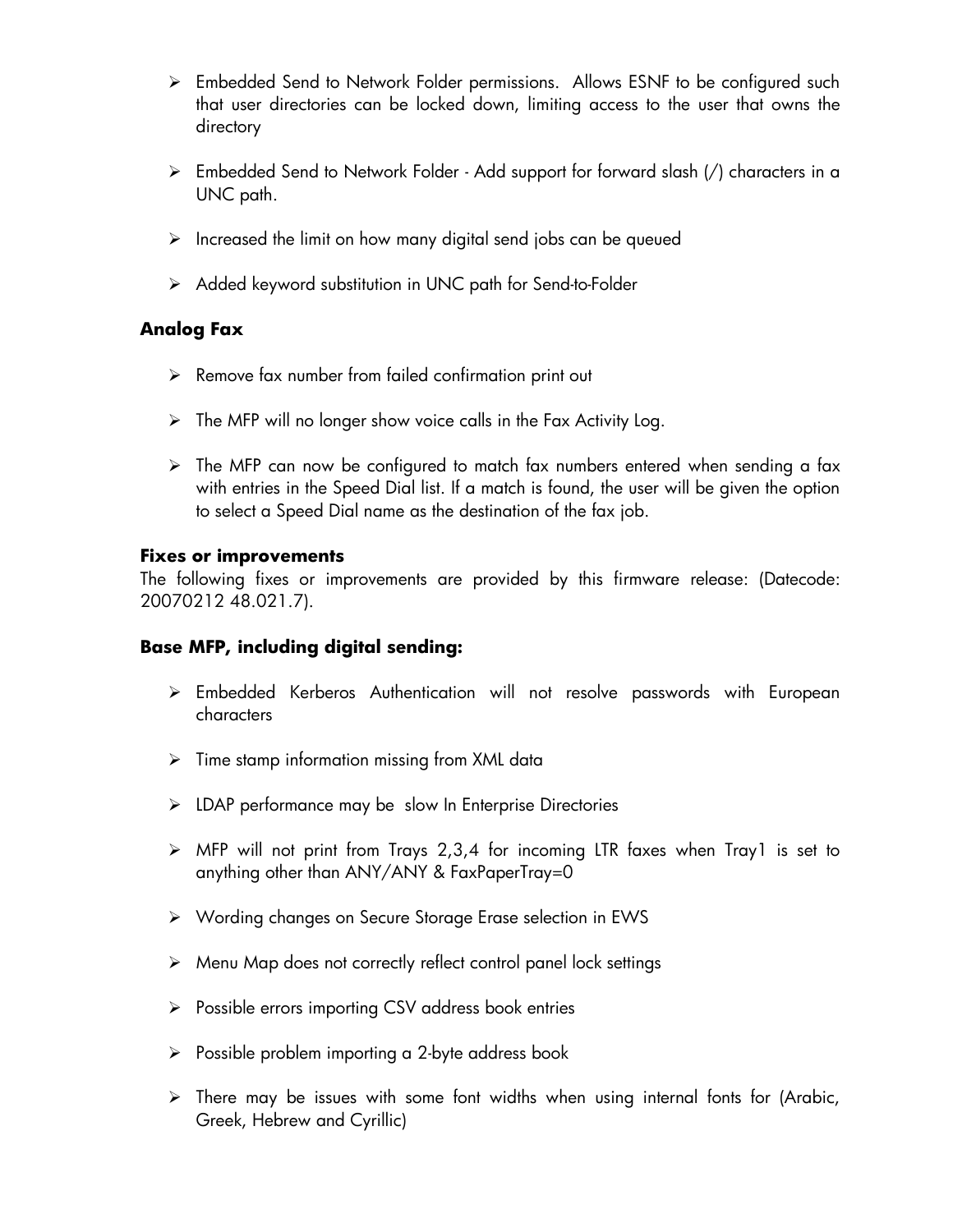- $\triangleright$  Italian Localization is Incorrect for Image Cleaning Kit and Transfer Kit
- > Localization errors on German configuration page
- $\triangleright$  Possible scan hang if Job Build is started while another job is still printing
- No "OK" button is available when a 41.3 Load Tray "X" prompt is displayed on the Touch Screen control panel and the message says "To use another tray, touch "OK"".
- $\triangleright$  Manual Feed auto-scales to maximum rather than specified custom size
- OK button missing from "If another tray is available, touch OK to use it" screen when caused by an overfilled input tray
- $\triangleright$  Some Asian fonts displayed on the Touch Screen control panel may display bold which may cause them to display in a fashion that does not look correct.
- $\triangleright$  When a tray is open and the user presses the Information button (?) on the Touch Screen control panel, the animation displayed shows the wrong tray.
- $\triangleright$  After defining a Custom Size for any of the trays the user is not able to change the size back to a Standard size.
- "Immediate" selection for Auto Settings Reset doesn't function
- ▶ Copy icon missing in Copy Features screen
- $\triangleright$  A 49.4C02 may be seen when deleting stored jobs.
- $\triangleright$  Scaling two sided copy jobs is not supported from the ADF. The message that informs the user of this did not appear until after the START button was pressed.
- When using the Scale feature for copy jobs and the original paper size is larger than the paper size to e copied on the scale percentage value appears as a number larger than 100%.
- Touch Screen control panel screens for Manual Feed when using the Copy feature are not translated correctly in German
- $\triangleright$  Kerberos authentication fails when user resides in child domain
- A 49.FF03 error may be seen when setting SNMPv3 via Web Jet Admin
- > "Immediate" setting for Auto Settings Reset does not work
- > Localization errors in Japanese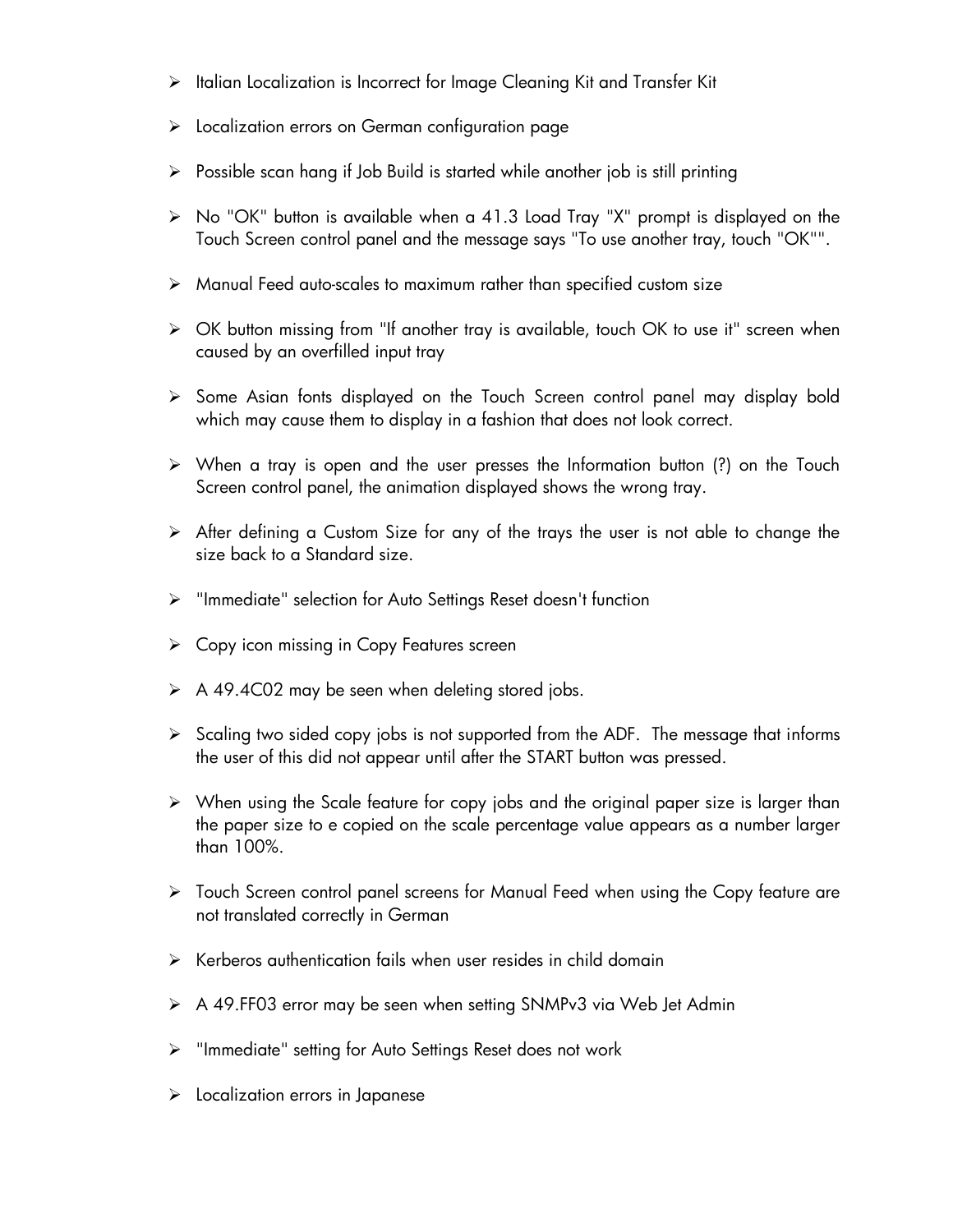- $\triangleright$  The "User PIN Authentication" selection that is found in the EWS Authentication Manager page is always displayed in English. It does not matter what language the EWS is set to.
- $\triangleright$  The Shift button on the Touch Screen key board is not translated correctly in Finnish
- When using a numeric entry box screen on the Touch Screen control panel a previously erased value may append to the new value that is added
- $\triangleright$  Some Third Party solutions may not load properly after being installed on the mfp. Contact Solution Provider to learn if this is applicable
- $\triangleright$  The time a digital send or fax screen stays active after sending is determined by the Inactivity Timeout. I this release it is correctly determined by the Auto Settings Reset settings
- $\triangleright$  The "date" field is missing in the SMTP header
- > Intermittent loss of "Send to Network Folder" Jobs.
- $\triangleright$  Scan-to-local file fails when network not detected on bootup
- Possible Processing Job hang when sending to a remote (thousands of kilometers, 200 millisecond delay) SMTP gateway.
- Back button is not functional in the EWS email/fax address book if JavaScript is disabled in the browser
- Disk Initialization and/or Secure Storage Erase clears settings for Digital Send
- $\triangleright$  Settings not saved when selecting Yes to stay logged in with Workflow
- $\triangleright$  Possible control panel display errors accessing the address book
- With Default Filename prefix enabled in Send to Folder, changing a filename will result in an extra prefix
- $\triangleright$  Minor localization errors in the EWS email/fax address book feature when set to Czech, Russian, or Hungarian
- Email Help messaging doesn't match new user interface terminology
- Localized warning messages are missing when deleting an address book or speed dial entries
- You may get an error message when leaving the password blank for SMTP authentication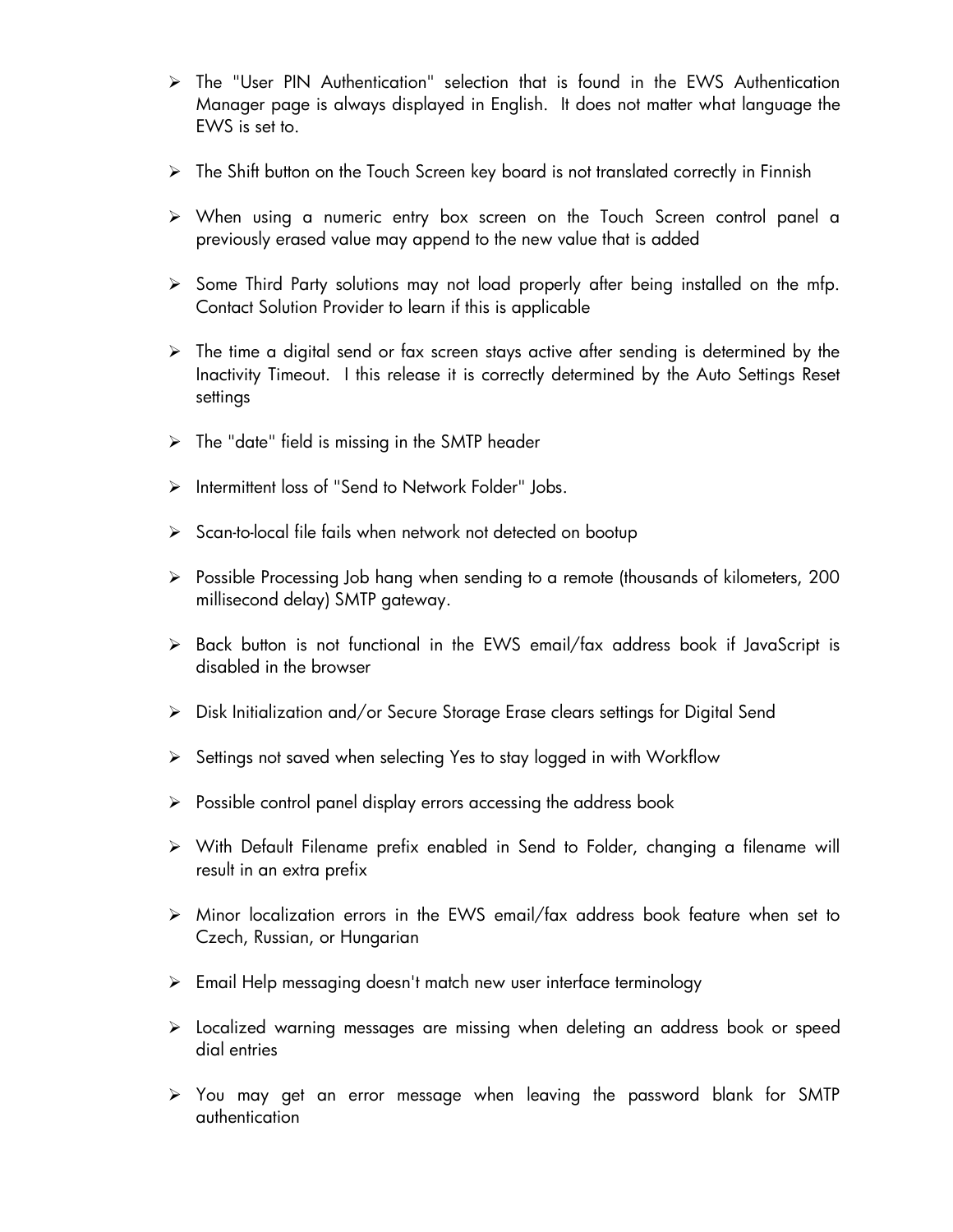- $\triangleright$  Possible Device Busy hang when importing a large address book
- $\triangleright$  Some email/fax address book strings are in English when Language is set to Korean
- $\triangleright$  Error message for importing an address book is English-only
- DSS "Send To Home Folder" fails on KMC when filename is changed
- EWS Addressing page (from Digital Sending tab) not available if "Allow Use of Digital Sending Service" is set to OFF

## **Analog Fax**

- $\triangleright$  Corrupt faxes may be scaled to a 1x1 inch thumbnail when printed
- Received Legal faxes are printed on B4 paper size even though legal is loaded in the printer
- Company Name is not required for fax setup. With this release, a missing company name or phone number will result in the fax setup wizard appearing at power on.
- Previously, for sent faxes, all retries were logged in the Fax Activity Log. Now, by default, only the final call is logged.
- Fax PIN must be 4 digits. With this FW release, leading zeros will automatically be added when less than 4 digits are entered
- $\triangleright$  When entering a Fax PIN the bracket may appear in the wrong orientation.
- $\triangleright$  Possible display hang when working with multiple large Speed Dial lists.
- $\triangleright$  After accessing a speed dial with multiple entries, continuing to press the touchscreen while it displays Please Wait may result in duplicate list entries
- $\triangleright$  Fax Menu accessible without a PIN even though required
- $\triangleright$  If the fax card is removed from the mfp and the Menu Map is printed the mfp will not print the pages of the Menu Map that includes the Reset settings
- > PIN button does not appear as "pressed" while entering PIN
- $\triangleright$  Missing error message if fax scheduling start time is later than end time
- $\triangleright$  Long phone numbers result in overlapping columns on fax report in German localization.
- $\triangleright$  Fax Address Book is available in the EWS when no fax card is installed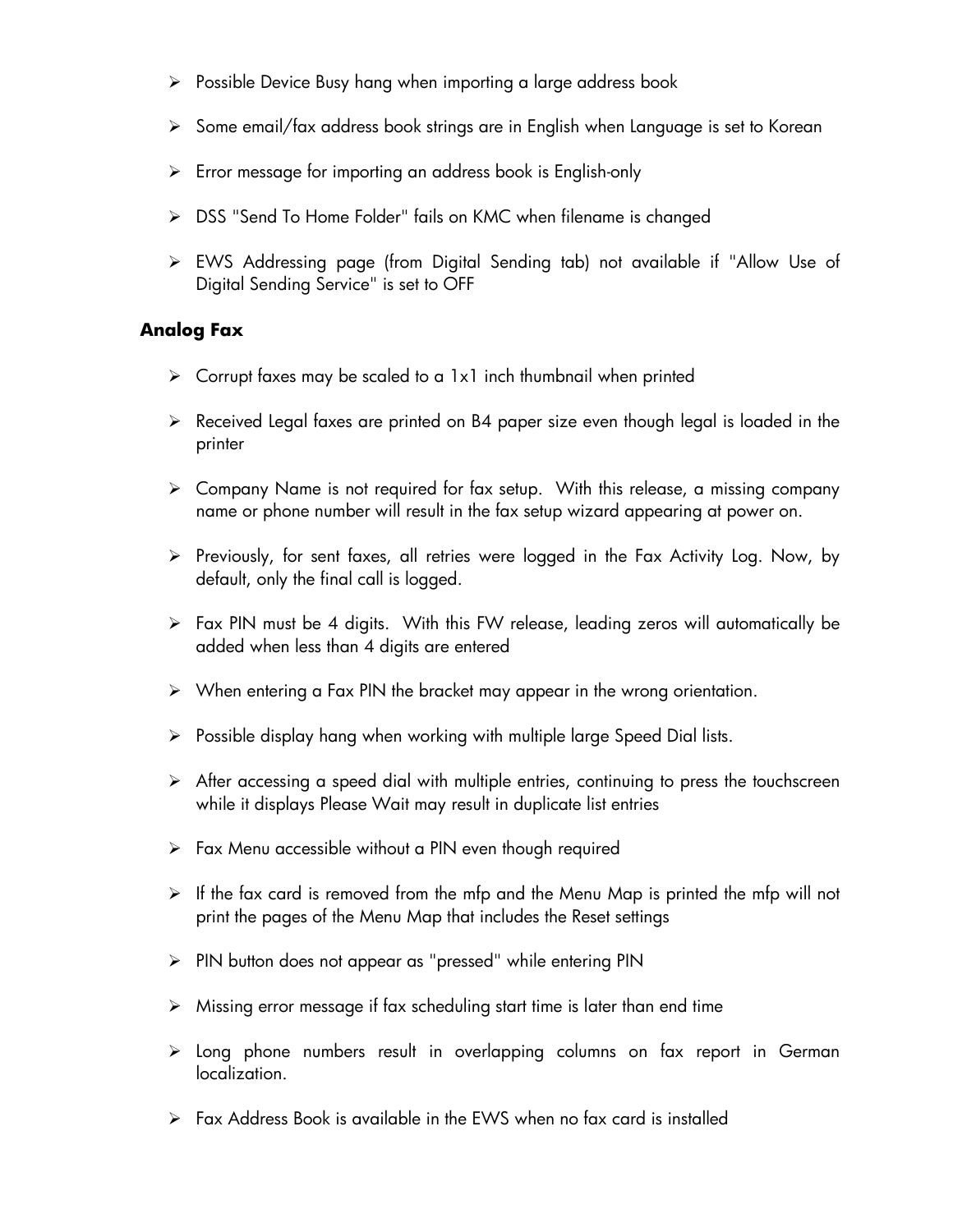- Fax can't be cancelled at any level of Control Panel Lock. Should only be locked at Maximum
- After setting Control Panel Lock, then setting again to a lower level, the Cancel Fax function does not return to lower lock level without a power cycle.
- Resolved issues related to V.34 control channel and negotiation which could cause international fax calls to fail.
- $\triangleright$  The fax accessory is now less sensitive to telephone line issues, such as dropouts and line surges.
- $\triangleright$  Fixed a problem where the modem could get stuck forever receiving a fax.
- $\triangleright$  The fax accessory is now more robust in how it recovers from high speed signal loss situations.

#### **Embedded Jetdirect:**

- Eliminated unnecessary references to protocols in UIs
- Possible error on Firewall page when clicking Refresh after deleting a rule
- $\triangleright$  Primary DNS option missing in IPv4 settings
- $\triangleright$  Idle Timeout now available in all DCP menus
- Removed Printer Services section from EWS. Replaced by Firewall section
- > Polish localization missing Embedded Protocol page
- > SNMP accent characters caused problems

#### **Components not listed above had no significant changes**

| Current firmware revisions included in this firmware bundle: |                                           |  |
|--------------------------------------------------------------|-------------------------------------------|--|
| <b>COMPONENT</b>                                             | <b>FIRMWARE VERSION</b>                   |  |
| <b>HP LJ M4345 MFP</b>                                       | 48.021.7<br>(Datecode: 20070212 48.021.7) |  |
| <b>DC</b> Controller:                                        | $17*$                                     |  |
| Copy Processor Board (CPB):                                  | 2.087(0.0)                                |  |
| Scanner Control Board (SCB):                                 | <b>CMNPSL 2.8</b>                         |  |
| Formatter Boot Loader                                        | 2.68                                      |  |
| Analog Fax Accessory (Q3701A)                                | 2.35q                                     |  |
|                                                              |                                           |  |

## **Current firmware revisions included in this firmware bundle:**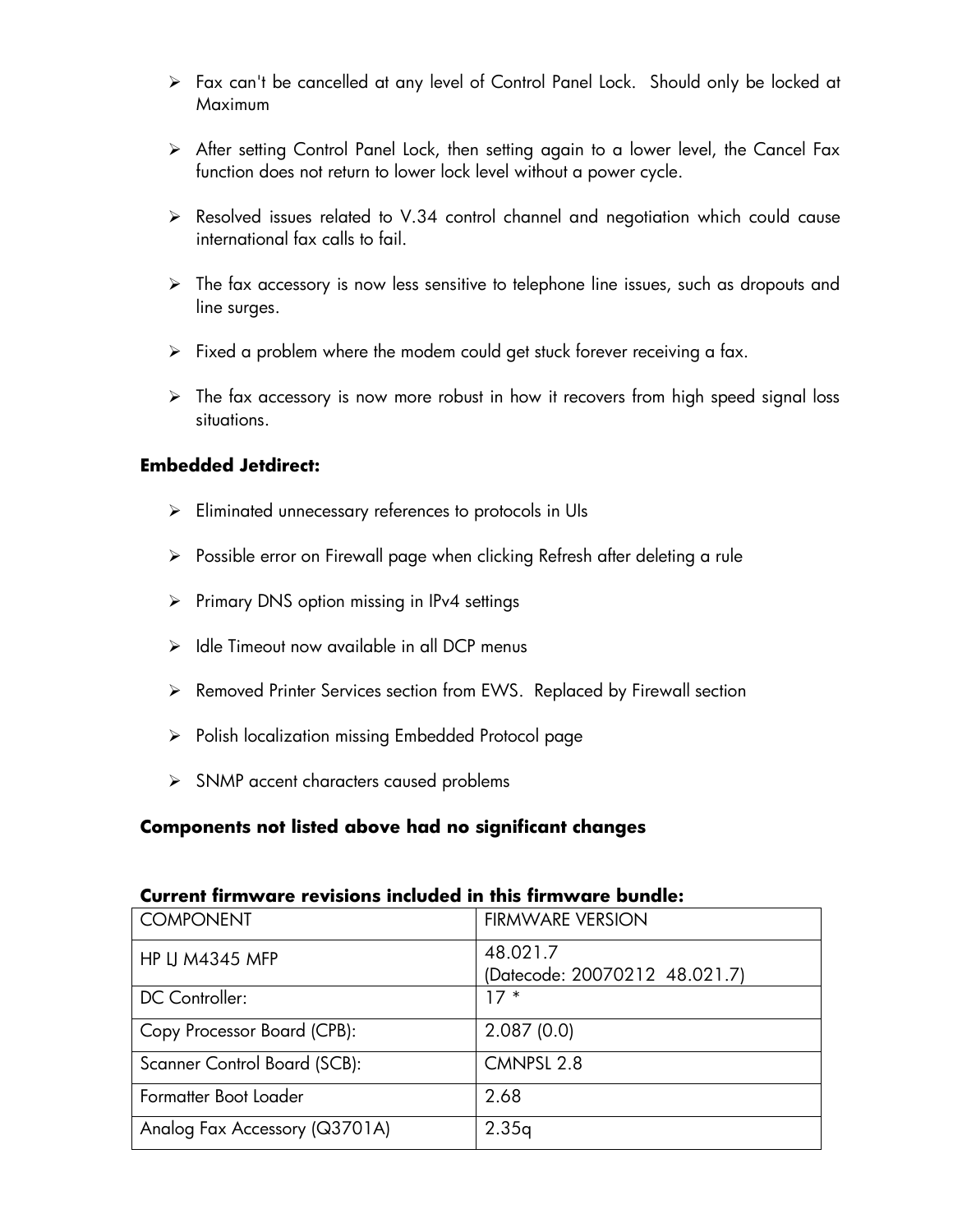| Three Bin Mailbox (Q5692A) | MP04.15    |
|----------------------------|------------|
| Stacker/Stapler (Q5691A)   | MP04.24    |
| <b>Embedded JetDirect:</b> | V.34.13.FF |

\* Not included in RFU, reference only

#### **Enhancements and Fixes provided with the previous revision of Firmware**

#### **Enhancements**

The following new functionality or features are provided by this firmware release: (Datecode: 20061210 48.015.9).

Base MFP:

- $\triangleright$  New security page has been added to the Embedded Web Server.
- Added Intermediate control panel lock level. The new intermediate level adds the paper handling menu to what is locked at the Moderate level.
- $\triangleright$  Firmware upgrades are now logged to the Event Log
- Added HP job separator page in driver properties and MFP firmware. This feature adds three new capabilities: Allows clients to select job separator pages independent of the server; job separator pages can be used with job retention (retrieved jobs will have a banner page; Separator page treated as part of the job, so print speed is not impacted. Limitation: If stapling is selected, the separator page will be stapled to the first copy of the job. Beta drivers available via support channels until 4/07, when it will be included in MFP driver releases.
- Authentication Manager settings are now saved during a disk init or Secure Storage Erase
- $\triangleright$  Firmware version included in all Event Log entries.

Digital Sending:

 With embedded Kerberos Authentication, HP added the ability to search for and match a username in the LDAP directory using the UserPrincipalName attribute. Previously, we were restricted to using sAMAccountName.

#### **Fixes or improvements**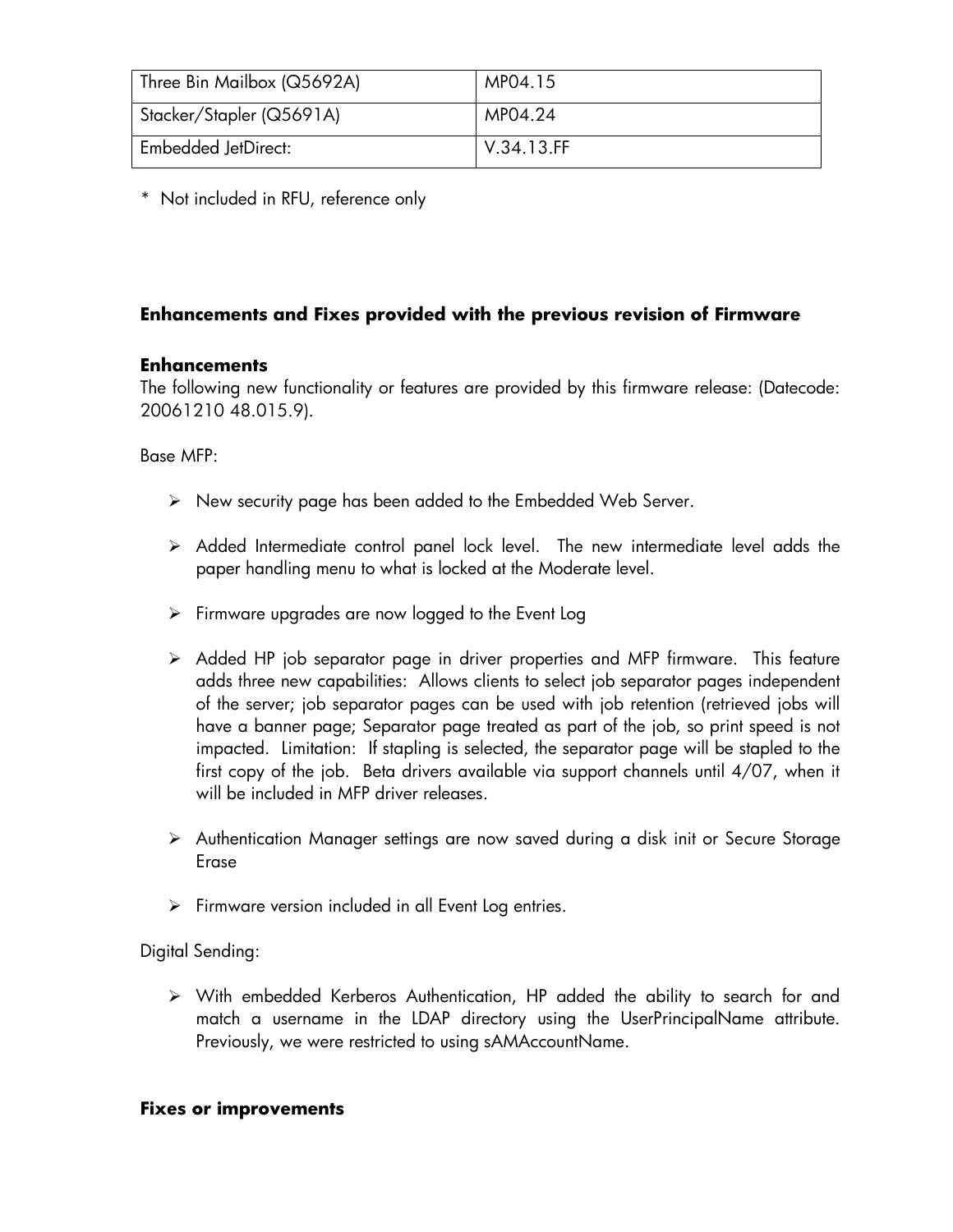The following fixes or improvements are provided by this firmware release: (Datecode: 20061210 48.015.9).

Base MFP:

- $\triangleright$  MFP loses contact with NTP if IP address changes
- $\triangleright$  Printing all Private Jobs may not print requested number of copies in each job.
- MFP may become unresponsive if the Reset key is pressed during a scan initiated by an MFP-based third party application
- $\triangleright$  Some ADF jams may hang third party SCAPE solutions.
- $\triangleright$  Secure Storage Erase operations may not consistently show up in the event log.
- $\triangleright$  User may not be able to set a paper tray to a standard size after setting it to a custom size
- $\triangleright$  Not able to configure paper trays with the EWS
- $\triangleright$  Incorrect display when setting custom paper size
- > Flatbed Cover Open warning screen does not clear when cover closed
- $\triangleright$  Changing the Inactivity Timeout may not take effect
- $\triangleright$  Device hangs when cancelling a copy job from the manual feed tray with no size specified
- $\triangleright$  Minor defects in Korean fonts
- $\triangleright$  Scaling percentage is wrong when copying to custom paper size that is smaller than original
- > Localization errors in some control panel messages
- > 30.1.38 error code is missing with the error message in all non-English languages
- Advanced button missing next to the 'Kerberos Default Realm (Domain)' entry. Clicking the new button brings up a screen with up to 8 alternate Kerberos domain entries.
- $\triangleright$  Scan "Scaling Error" message is cropped in all languages except English.
- Unable to use simple or simple over SSL for LDAP addressing when using Kerberos authentication.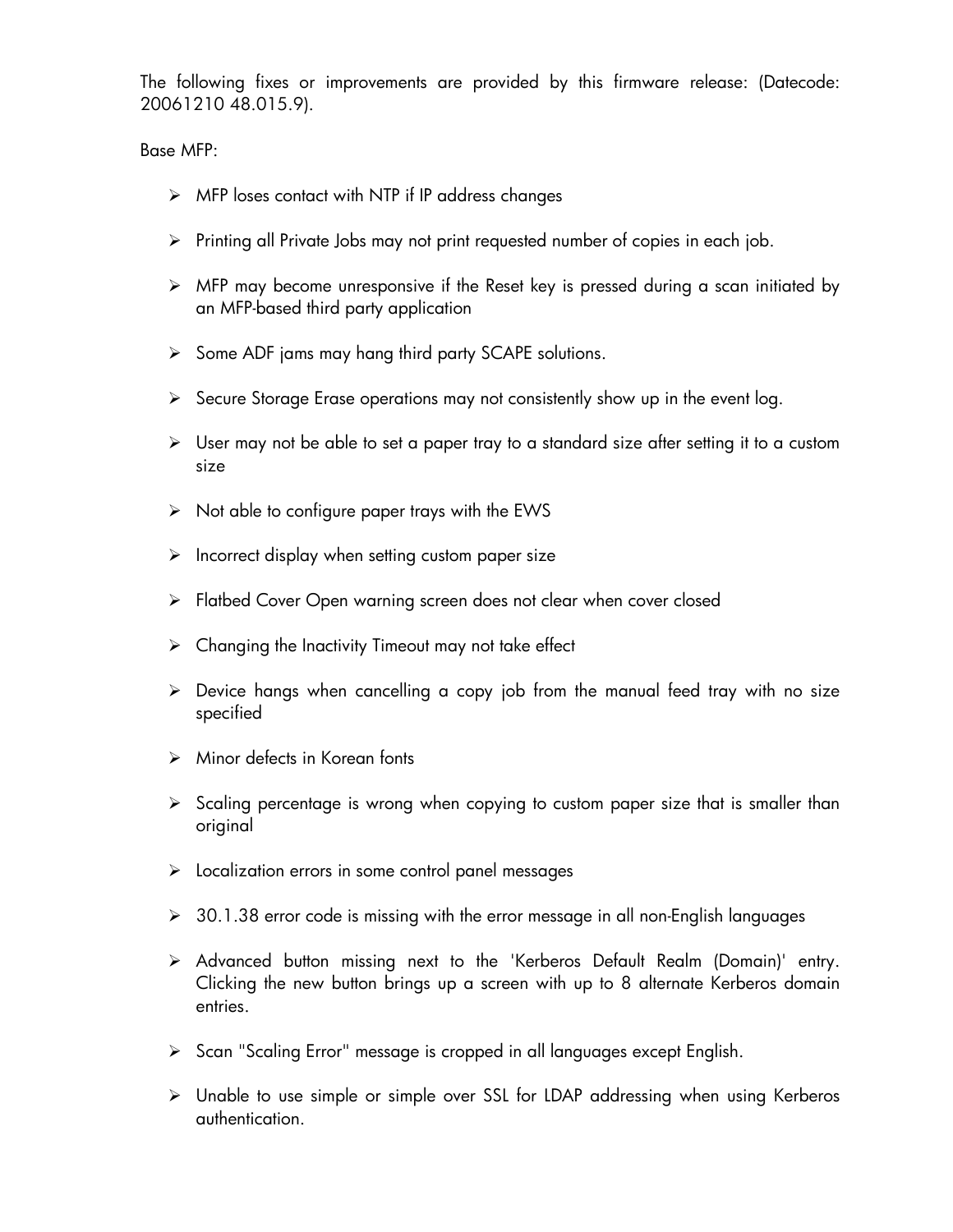- SMTP Authentication may fail when using a Microsoft SMTP Server.
- When setting up Embedded Send To Network Folder with MFP User Credentials, the user is prompted to enter Public Credential Information before leaving EWS.
- $\triangleright$  Kerberos Authentication may not work when the LDAP Server Bind Method is anything but Kerberos.
- 49.4C02 error may occur after performing restore factory setting following a Disk INIT/NVRAM INIT.
- 49.5001 may appear when storing and retrieving large numbers of copy jobs.
- ▶ 49.4C02 may occur on power cycling MFP with LDAP Authentication set to Log In At Walk Up.
- $\triangleright$  Possible 40.4C02 error with certain types of walk-up authentication
- While "LDAP server not available" message is displayed, menu items may disappear, or pressing Reset & Start initiates a copy job.
- Localization errors in Japanese and Korean

#### Digital Sending:

- $\triangleright$  Digital Send Services log is limited to 32 entries.
- $\triangleright$  Kerberos Authentication fails when the user's password contains European alpha characters like Umlaut.
- For Send-to-Workflow, end users are unable to set per-scan job settings like Original Sides, Original Size, Job Build or Content Orientation.
- $\triangleright$  Month and Date metadata isn't written properly into the metadata output file.
- EWS configuration of Send to Email may not function correctly with some Language settings (Turkish, Polish, Russian, Czech, Hungarian)
- $\triangleright$  User Interface allows invalid MTIFF scan selections that result in very slow scan time.
- "Required" string in Address Book not correctly localized for non-English languages under certain circumstances.
- ▶ DSS Send to Network Folder file size setting may not work properly
- Configuring Email Addressing through the EWS causes Send to Folder function to become disabled.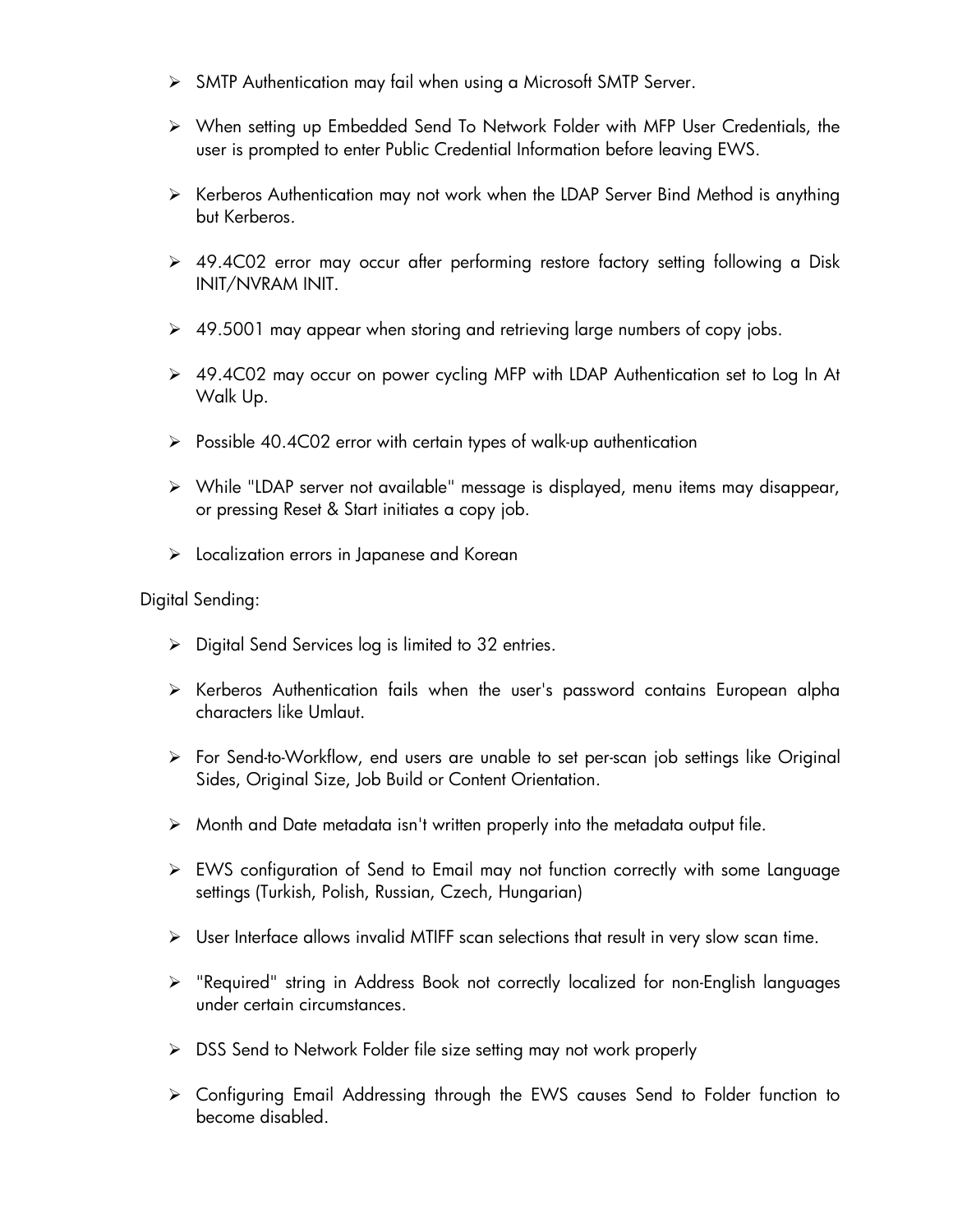"Device SMTP Username" is incorrect when language set to Swedish and Spanish.

Analog Fax:

- $\triangleright$  The error message does not tell the user the PIN must be 4 digits
- $\triangleright$  Implemented new telecom features for Belarus fax compatibility.
- $\triangleright$  Not all fax numbers are listed in the email notification when the list contains up to 1500-2000 characters.
- $\triangleright$  Include Thumbnail not selectable on EWS fax notification page
- $\triangleright$  With Fax Confirmation enabled, the screen for the second entry may not appear
- PC Fax email notification's "TO" field displays name garbled.
- > 49.6A08 or 49.6A18 Compression Error when a modem failure occurs while receiving a corrupted fax.
- > T30 reports are erroneously on by default

| <b>COMPONENT</b>              | <b>FIRMWARE VERSION</b>       |  |
|-------------------------------|-------------------------------|--|
| <b>HP LJ M4345 MFP</b>        | 48.015.9                      |  |
|                               | (Datecode: 20061210 48.015.9) |  |
| DC Controller:                | $17*$                         |  |
| Copy Processor Board (CPB):   | 2.083(0.0)                    |  |
| Scanner Control Board (SCB):  | <b>CMNPSL 2.8</b>             |  |
| Formatter Boot Loader         | 2.68                          |  |
| Analog Fax Accessory (Q3701A) | 2.35i                         |  |
| Three Bin Mailbox (Q5692A)    | MP04.15                       |  |
| Stacker/Stapler (Q5691A)      | MP04.24                       |  |
| <b>Embedded JetDirect:</b>    | V.34.08.FF                    |  |

#### **Current firmware revisions included in this firmware bundle:**

\* Not included in RFU, reference only

#### **Enhancements and Fixes provided with the previous revision of Firmware**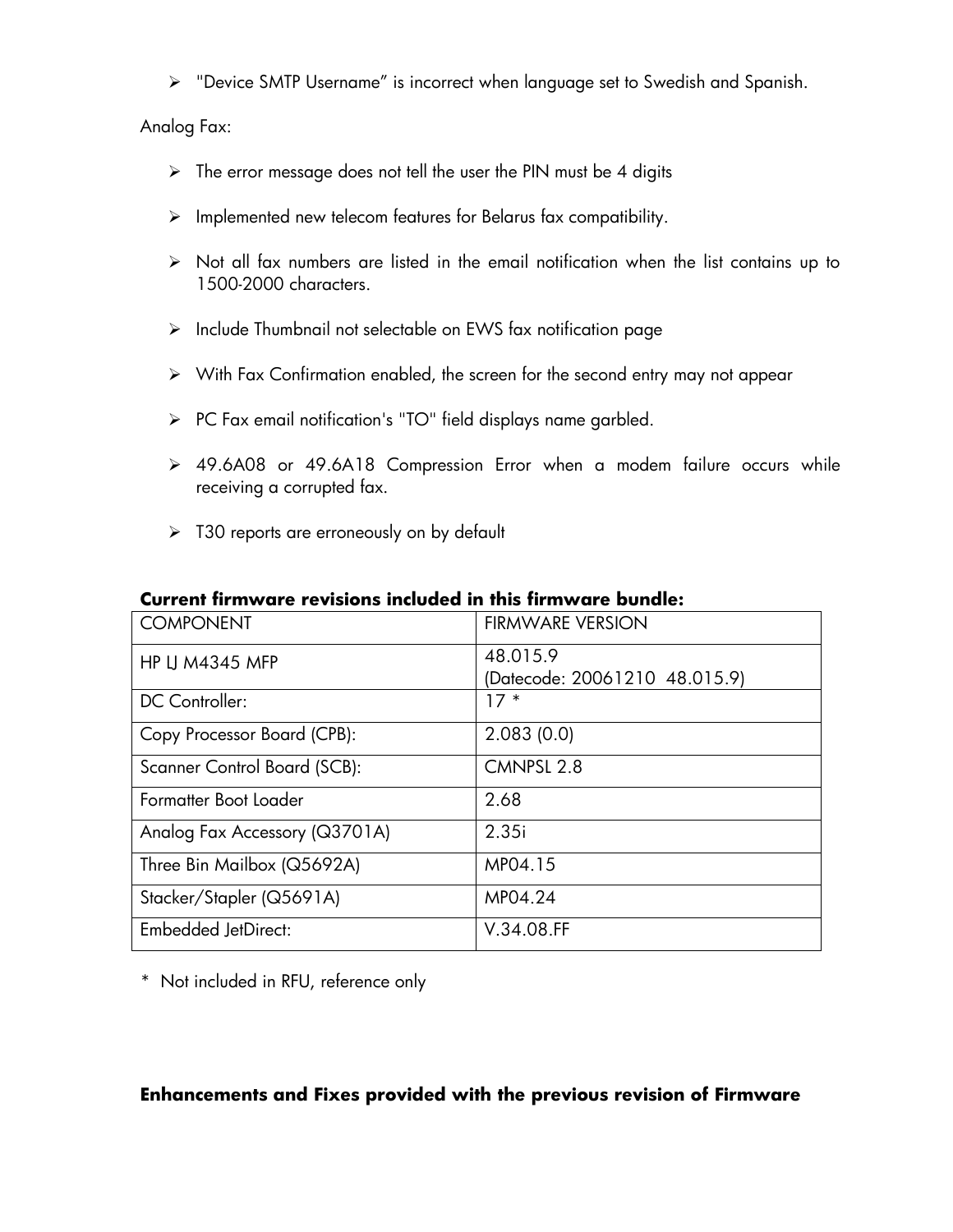### **Please Note!**

This firmware release (20061010 48.011.0) is very similar to the

release documented below (20061005 48.010.9). The only change is the refresh rate for the control panel display. Under rare circumstances, the display may fail due to worst-case hardware tolerances. Version 20061010 48.011.0 changes the display refresh rate to increase margins.

| <b>COMPONENT</b>              | <b>FIRMWARE VERSION</b>       |  |
|-------------------------------|-------------------------------|--|
| <b>HP LJ M4345 MFP</b>        | 48.011.0                      |  |
|                               | (Datecode: 20061010 48.011.0) |  |
| DC Controller:                | $17*$                         |  |
| Copy Processor Board (CPB):   | 2.076(0.0)                    |  |
| Scanner Control Board (SCB):  | <b>CMNPSL 2.8</b>             |  |
| Formatter Boot Loader         | 2.67                          |  |
| Analog Fax Accessory (Q3701A) | 2.35i                         |  |
| Three Bin Mailbox (Q5692A)    | MP04.15                       |  |
| Stacker/Stapler (Q5691A)      | MP04.24                       |  |
| <b>Embedded JetDirect:</b>    | V.34.08.FF                    |  |

| Current firmware revisions included in this firmware bundle: |  |  |  |  |
|--------------------------------------------------------------|--|--|--|--|
|--------------------------------------------------------------|--|--|--|--|

\* Not included in RFU, reference only

## **The following is the original readme for version 20051005 48.010.9:**

#### **Enhancements**

The following new functionality or features are provided by this firmware release: (Datecode: 20061005 48.010.9).

Base MFP:

- Added a selection for the administrator to set the default of a COPY job to include activation of the "Auto Include Margins" setting found under the REDUCE / ENLARGE menu available on the COPY screen. This will help allow an end user to copy an entire document without loosing any information and without having to set "Auto Include Margins" for each copy job.
- Added the ability to reduce a 2-sided document when using the Automatic Document Feeder.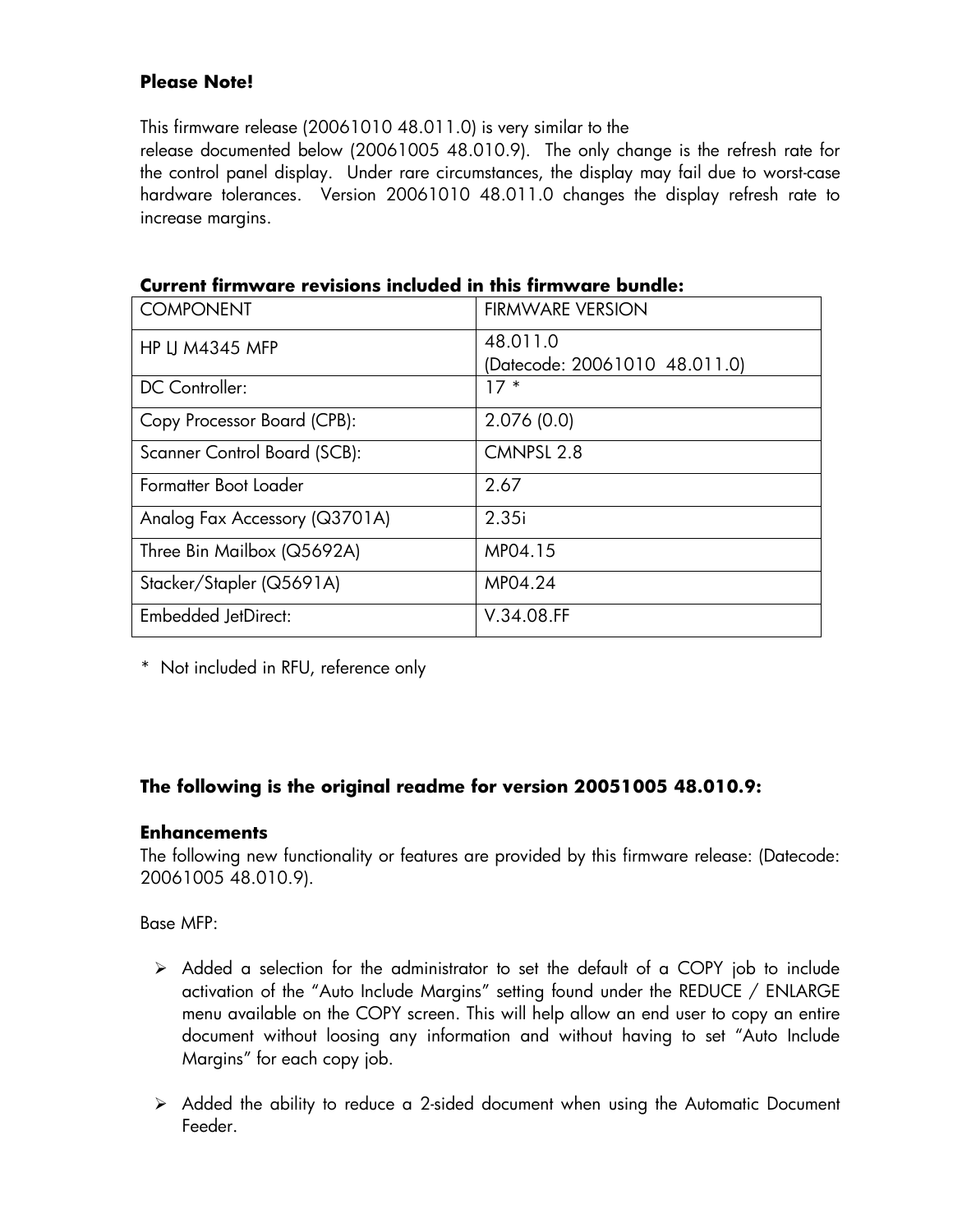Embedded Digital Sending:

**NOTE:** To access the Embedded Web Server page, open a web browser and type [http://www.xxx.yyy.zzz,](http://www.xxx.yyy.zzz/) where [www.xxx.yyy.zzz](../../KMC%20CPE1/www.xxx.yyy.zzz) is the IP address of the device. The IP address of the device can be obtained by selecting the NETWORK ADDRESS button on the control panel of the device.

 $\triangleright$  Import/Export feature for the Email and Fax device address books

A new Import/Export feature is available in the Embedded Web Server Digital Sending tab.

This feature provides a way to import or export a CSV file (comma separated values file - a text file with information separated by commas) containing email address, email distribution lists, fax numbers and fax speed dials into the device's address books for email and fax.

*For more information, including detailed information on the CSV file format required, please consult the online help in the Import/Export feature. For more information on how to use the Embedded Web Server, please consult the Embedded Web Server User's Guide on the documentation CD that shipped with your product.*

 $\triangleright$  Address Books for Email and Fax

Address Books for Email and Fax can be accessed from the Embedded Web Server Digital Sending tab.

Email Address Book - The email address book feature can be used to enter frequently used names and email addresses into the device's address book.

Fax Address Book - The fax address book feature can be used to enter frequently used names and fax numbers into the device's address book.

> User PIN Authentication

With User PIN Authentication, like LDAP Authentication and Kerberos Authentication, you can manage the list of users who are permitted to use the device. The User PIN Authentication feature is configured from the Embedded Web Server on the Settings tab. After configuring a list of users, specific features can be configured to require authentication by selecting an authentication method on the Authentication Manager feature (also on the Settings tab).

For more information on User PIN Authentication, please consult the help link in the *corresponding Embedded Web Server page.* 

**Note:** On the M3027 MFP and M5025 MFP the User PIN Authentication feature will be configured from the Users tab, not from the Settings tab. In addition, on the M3027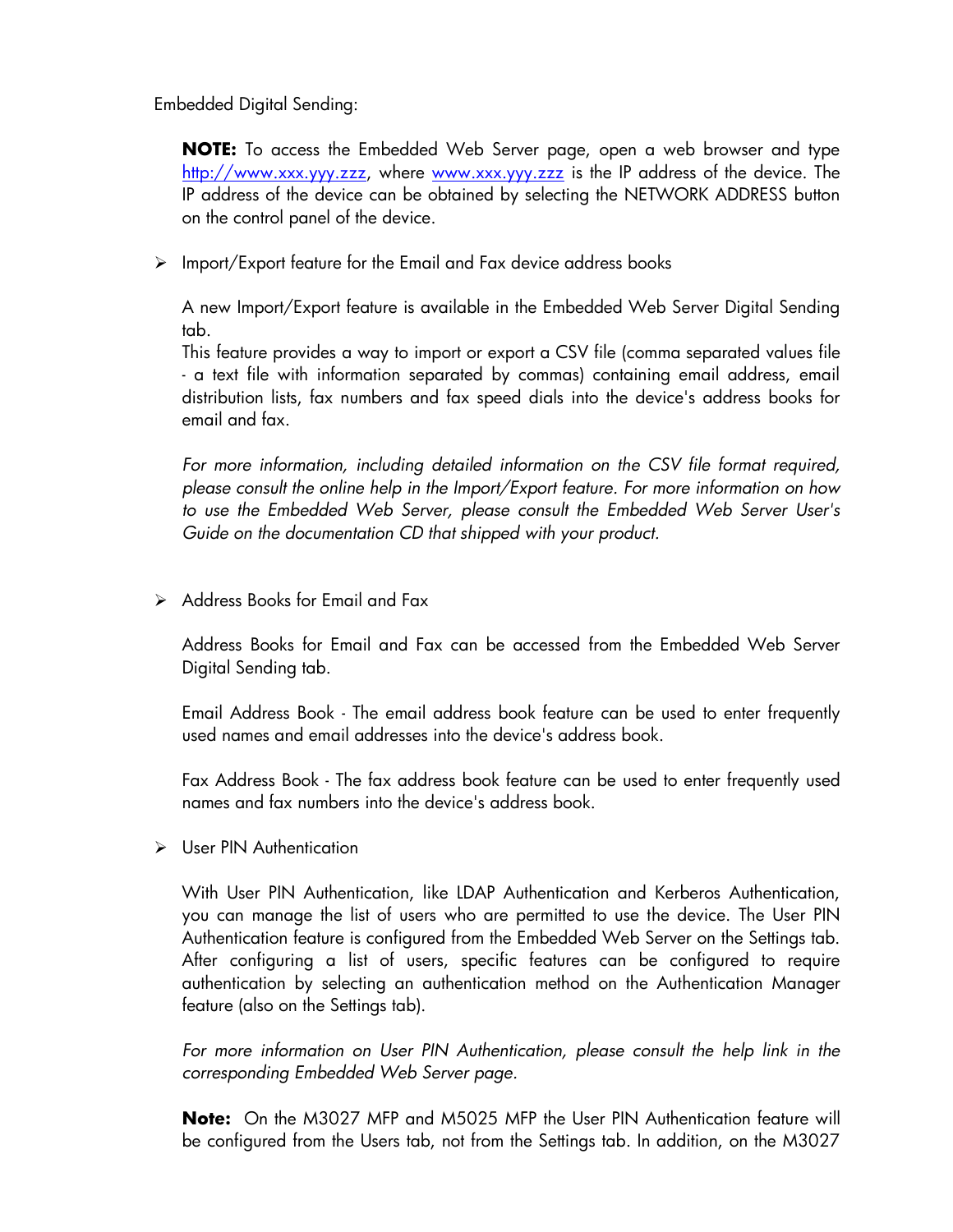MFP and M5025 MFP User PIN Authentication is the only authentication method provided. On these products, the Authentication Manager feature is not available. Adding the first user to the Users list enables authentication for all features on these devices.

**Note:** For more information on these features or any other features configured from the Embedded Web Server, please consult the Embedded Web Server User's Guide on the documentation CD that shipped with your product.

- Embedded Kerberos authentication has been provided.
- Added the ability to specify SMTP and LDAP servers with hostnames to help with load balancing.
- Now give administrators control over which LDAP attribute is used for LDAP Authentication. Previously, users had to enter a portion of their LDAP User DN at the front panel. Now, as an example, users administrators could choose to allow users to login using their telephone number or employee ID.
- Mixed Letter/Legal job support for Send to Email, Send to Folder, and Send to Fax has been provided.

Analog Fax

- $\triangleright$  Added the ability to require fax numbers to be entered twice. Configured via WJA.
- $\triangleright$  See New Import / Export feature listed above in the Embedded Sending Section.
- $\triangleright$  Added the ability to print fax reports from the fax input tray.

#### **Fixes**

The following fixes or improvements are provided by this firmware release: (Datecode: 20061005 48.010.9).

Base MFP:

- $\triangleright$  Direct PDF printing, with duplex on, may result in extra blank pages.
- MFP will not go into sleep mode if "Replace Cartridge" is displayed.
- Possible 49.4C01 or 49.5001 errors when continuing to print past the Cartridge Out warning (Cartridge Out must be set to Override).
- $\triangleright$  Possible 30.1.25 error when mixing flatbed and ADF scanning with book copy combined with job build.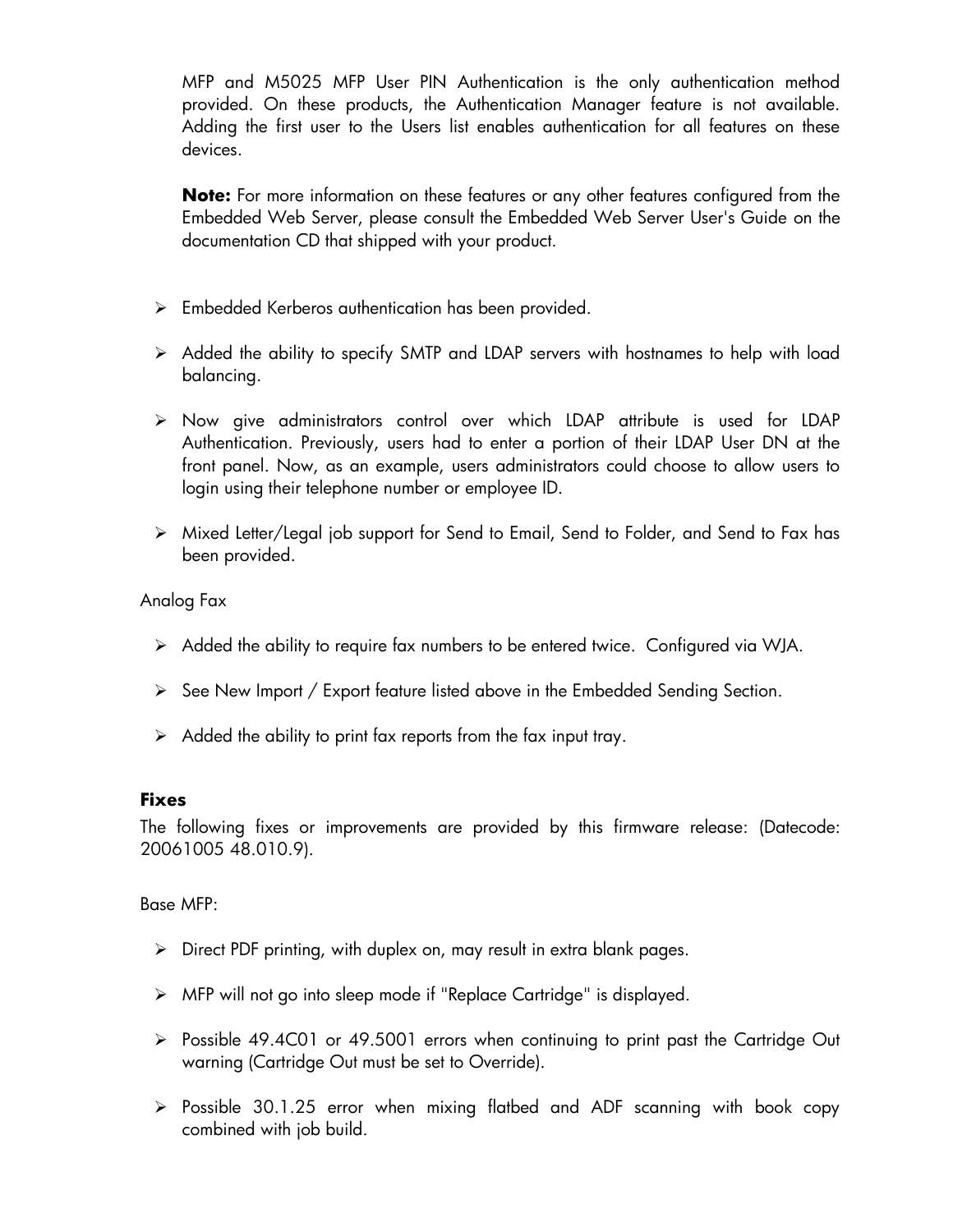- $\triangleright$  The devices control panel may lock up when selecting the media type option while using the "Finishing Paper Path Test".
- Third-party solutions now reserve (hold off print jobs) just like internal MFP applications
- > Chai-based solutions only: Slow printing from Job JNI.
- Attempting to set parameters for an uninstalled applet may cause a 49.4C02 error
- Chai-based solutions only: Inconsistent job name values returned.
- $\triangleright$  Poor performance may be seen with I/O filters (third-party solutions)
- $\triangleright$  USB interface problems on rare host systems
- Possible errors reading serial number on USB-connected mass storage device
- $\triangleright$  Possible 49.4C06 error when upgrading multiple units via WJA
- $\triangleright$  Possible 49.4C02 error when selecting unsupported tray options
- Changing from DHCP to Manual, then changing IP address twice may cause a 49.4C02 error
- PIN's referred to as Primary/Secondary instead of Group 1/Group 2
- French-Canadian keyboard (PJL file provides different keyboard layout with French language) missing some special characters
- $\triangleright$  MFP attempts to contact NTS server when drift correction is disabled
- $\triangleright$  An invalid time server hostname may resolve to an invalid IP address
- Wrong message window may appear when entering invalid user credentials for home screen login
- Home screen authentication screen doesn't appear if settings were entered via EWS while MFP in sleep mode
- $\triangleright$  Menu screen may be available without proper authentication
- After changing the language from Korean to any other language the OK, Print button and Header in Network Address tab selection are left blank on the Home screen of the HP Easy Select Control Panel.
- The Job Storage feature has been added to the Authentication Manager interface in the Embedded Web Server.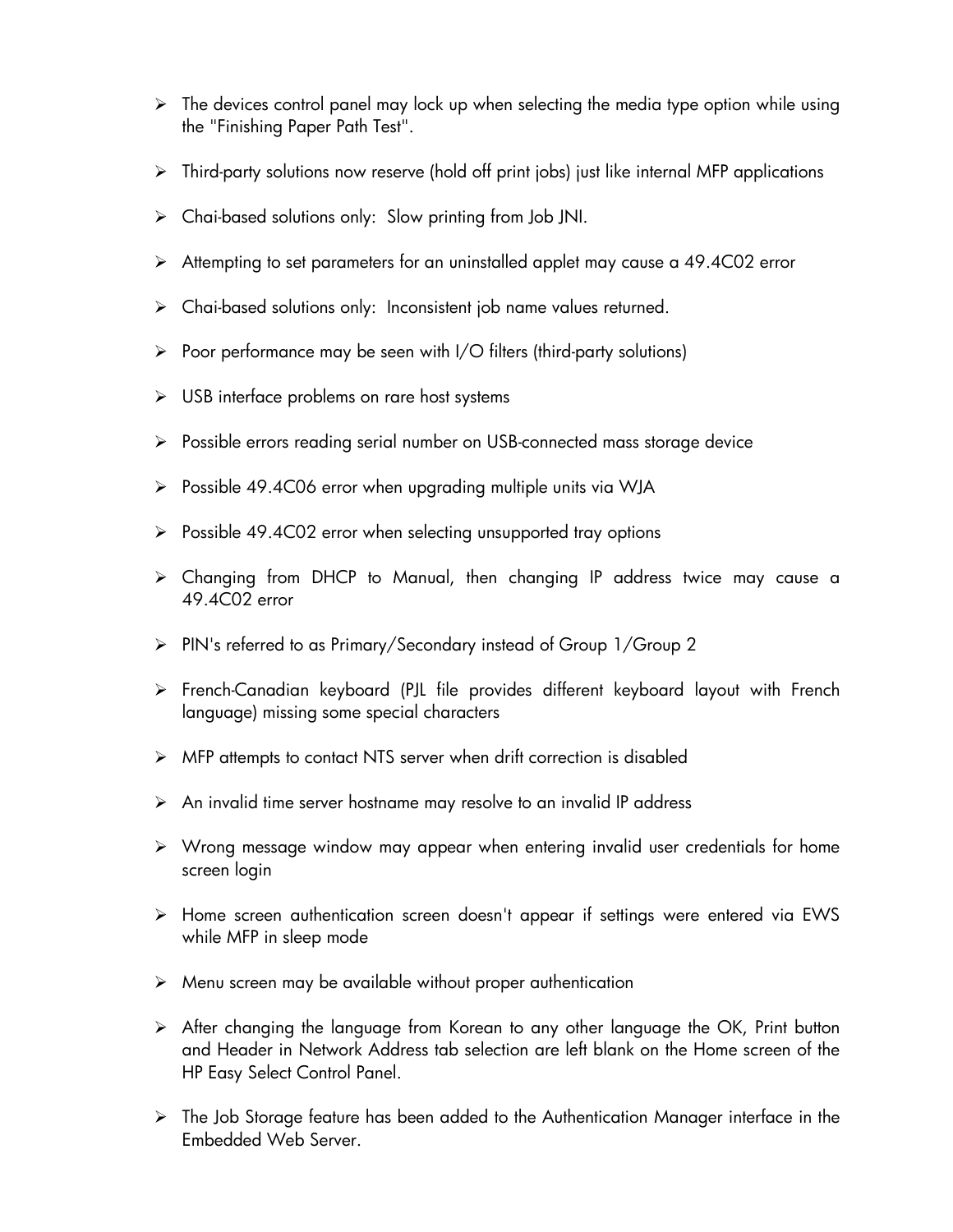- $\triangleright$  When a units control panel is set to Russian and a RFU upgrade is performed the words "Receiving Upgrade" will be clipped.
- Menu screen accessible without credentials for Login with Walk up Authentication.
- Text for Paper Handling output is labeled as input on internal pages when the control panel language is set to German.
- Media sensor values may reset unexpectedly

Embedded Digital Sending or Sending capabilities:

- ▶ 95.0001 errors when using Autostore
- The "From:" field no longer contains an Email address and is inaccessible after using the Autostore application.
- $\triangleright$  Help screen in Workflow tab doesn't disappear when Back is selected
- MFP may insert a space in DSS Metadata string, which causes problems with some file types
- $\triangleright$  Possible incorrect text in TIFF version menu
- Possible 49.4C02 after selecting Send to Network Folder from the control panel immediately after disabling WINS via EWS
- $\triangleright$  Incorrect color page counts for send to network folder via the ADF
- Only first 25 characters of SMTP or LDAP host name appear on configuration page.
- $\triangleright$  Incorrect localized title for Send to Folder Network Settings.
- When using Create Directory Based on User Name is used, scanned jobs may be lost
- $\triangleright$  Added support for LDAP to transverse the entire LDAP tree.
- $\triangleright$  LDAP search request which contains cn=\* and mail=\* may exhibit slow performance.

Embedded Fax or Faxing Functionality

 XML logfile missing information from PC Fax jobs. Only applies to job accounting solutions.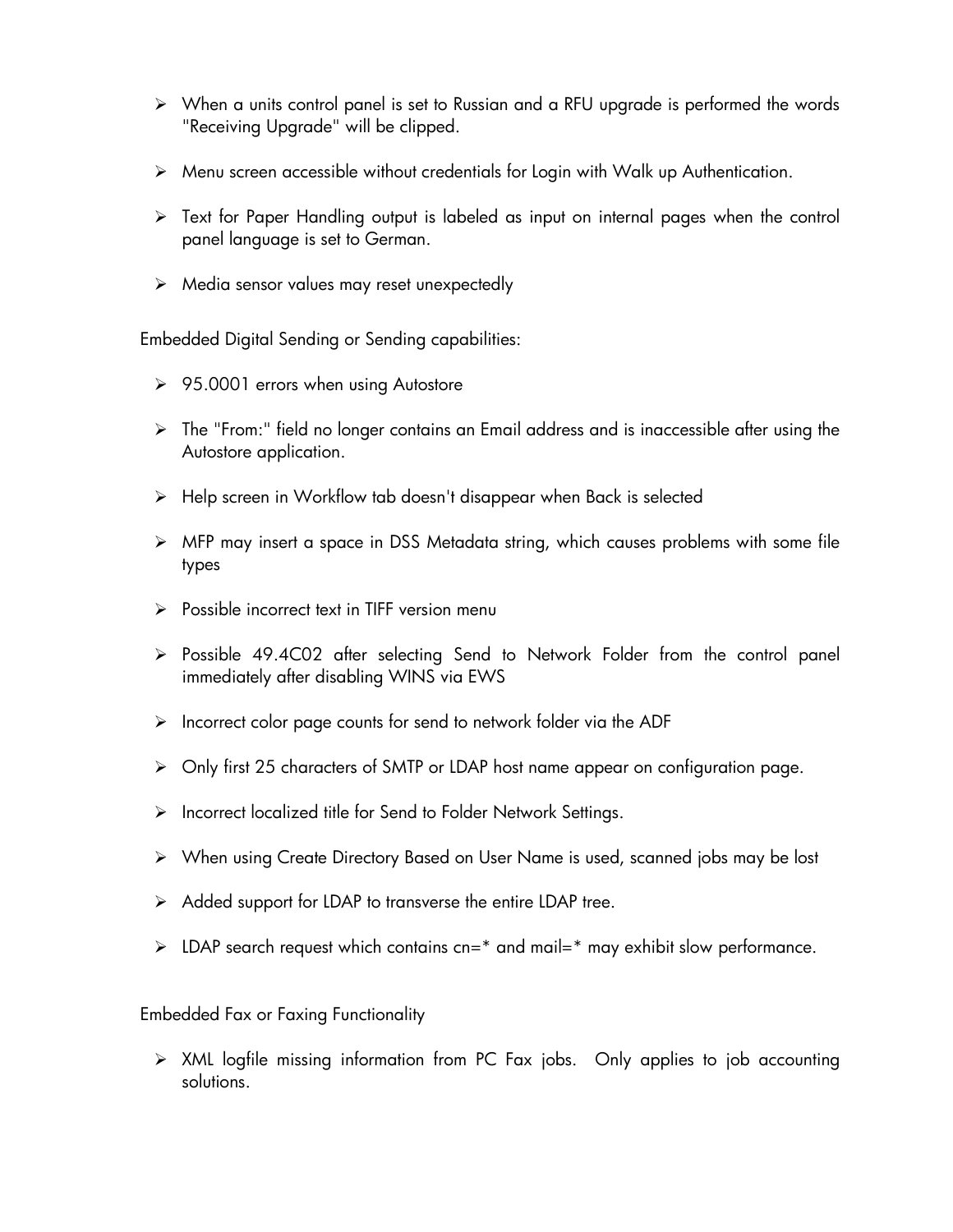- $\triangleright$  Unable to print fax reports or menu map when the fax header has special characters in the company name
- $\triangleright$  PIN button missing from fax number confirmation screen when faxing via DSS
- $\triangleright$  Disabling Fax via DSS may not be successful.
- $\triangleright$  Help section for Fax PIN not localized correctly in Italian.
- $\triangleright$  PC Fax Send driver sends a fax, even though fax is disabled with DSS.
- $\triangleright$  Analog fax modem does not upgrade firmware correctly.
- $\triangleright$  Possible fax errors with Avaya PBX systems
- The Default for Rings to answer is "0" when the country code is Morocco. This is seen when using Digital Sending tab of the EWS for enabling the rings to answer on the MFP. The default rings to answer should be 3.
- > PC FAX SEND entry on FAX ACCESSORY CONFIGURATION PAGE prints with space colon instead of colon space

Upgraded component firmware:

 $\triangleright$  Not Applicable

#### **Current firmware revisions included in this firmware bundle:**

| <b>COMPONENT</b>              | <b>FIRMWARE VERSION</b>                   |
|-------------------------------|-------------------------------------------|
| <b>HP LJ M4345 MFP</b>        | 48.010.9<br>(Datecode: 20061005 48.010.9) |
| DC Controller:                | $17*$                                     |
| Copy Processor Board (CPB):   | 2.076(0.0)                                |
| Scanner Control Board (SCB):  | <b>CMNPSL 2.8</b>                         |
| Formatter Boot Loader         | 2.67                                      |
| Analog Fax Accessory (Q3701A) | 2.35i                                     |
| Three Bin Mailbox (Q5692A)    | MP04.15                                   |
| Stacker/Stapler (Q5691A)      | MP04.24                                   |
| <b>Embedded JetDirect:</b>    | V.34.08.FF                                |

\* Not included in RFU, reference only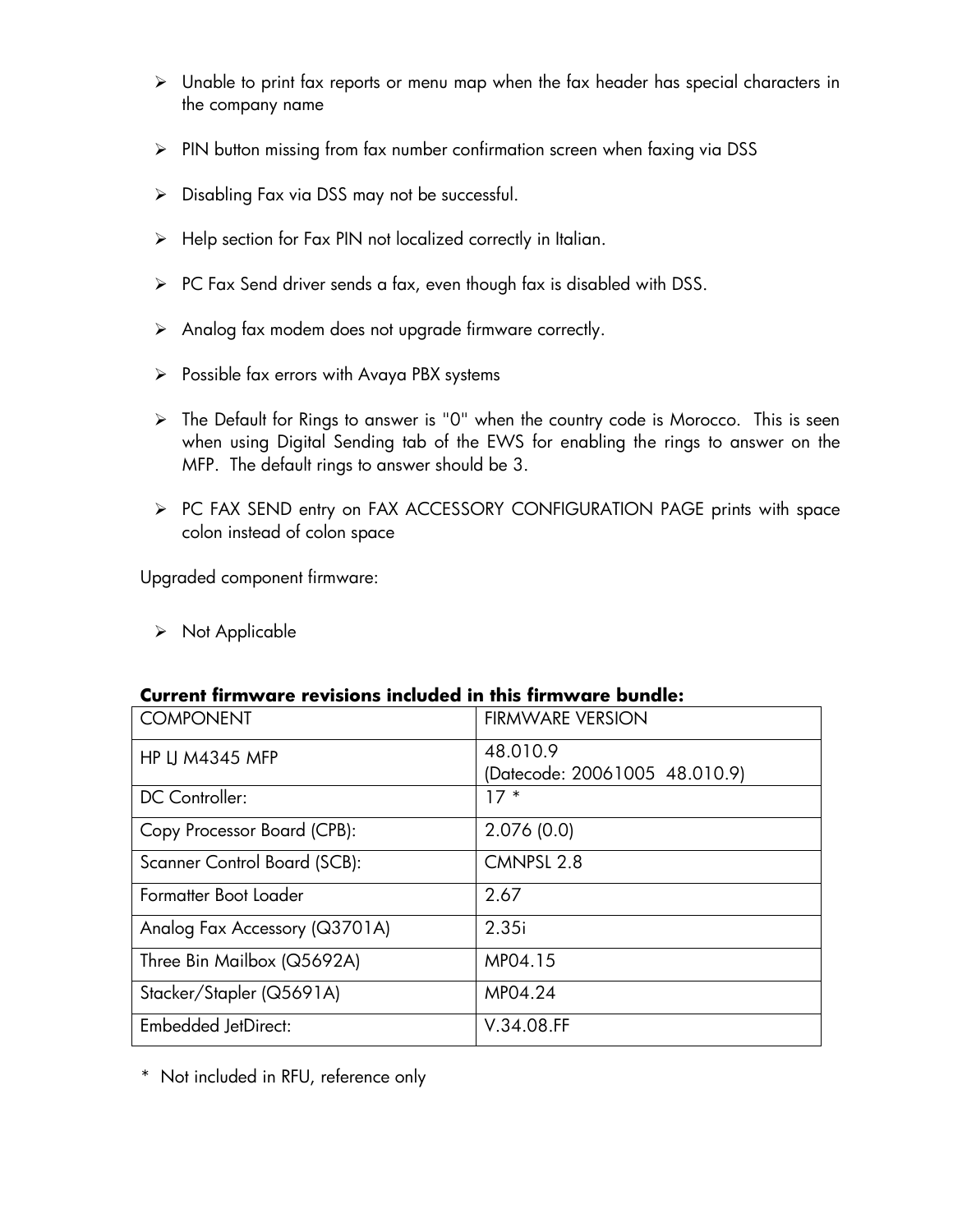#### **Enhancements and Fixes provided with the previous revision of Firmware**

#### **The previous version was the original bit release, which was 48.001.5**

#### **Installation Instruction**

**NOTE**: Please be aware that an update in some circumstances may require approximately ten minutes to complete.

#### Upgrading firmware to a single device

You can send an .RFU update to a device at any time; the device will wait for all I/O channels to become idle before cycling power.

Please print a configuration page prior to performing any firmware update. To print the configuration page:

- 1. Go to the printer's control panel.
- 2. Press the green checkmark button.
- 3. Use the arrow keys and select the "INFORMATION" selection on the control panel.
- 4. Use the arrow keys and select the "PRINT CONFIGURATION" selection.
- 5. Press the green checkmark button to print the Configuration Page.

On the printed CONFIGURATION page look in the section marked "Device Information" for the firmware date code. The firmware date code will look something like this: **20080405 52.012.0**

**NOTE**: If the firmware update involves a change in the format of NVRAM, the NVRAM settings will be lost and must be set again by the customer.

The elapsed time for an update depends on the I/O transfer time as well as the time that it takes for the printer to reinitialize. The I/O transfer time will depend on a number of things including the speed of the host computer sending the update and the I/O method (parallel, or network).

The re-initialization time will depend on the specific hardware configuration of the printer, such as the number of EIO devices installed, the presence of external paper handling devices, and the amount of memory installed. Finally, any print jobs ahead of the .RFU job in the queue will be printed before the .RFU update is processed.

**NOTE**: When the upgrade process has completed the printer will reboot. Once the printer is back online, print a Configuration Page and verify that the new firmware has been installed.

Using FTP from Internet Explorer

Take note of the TCP/IP address on the configuration pages.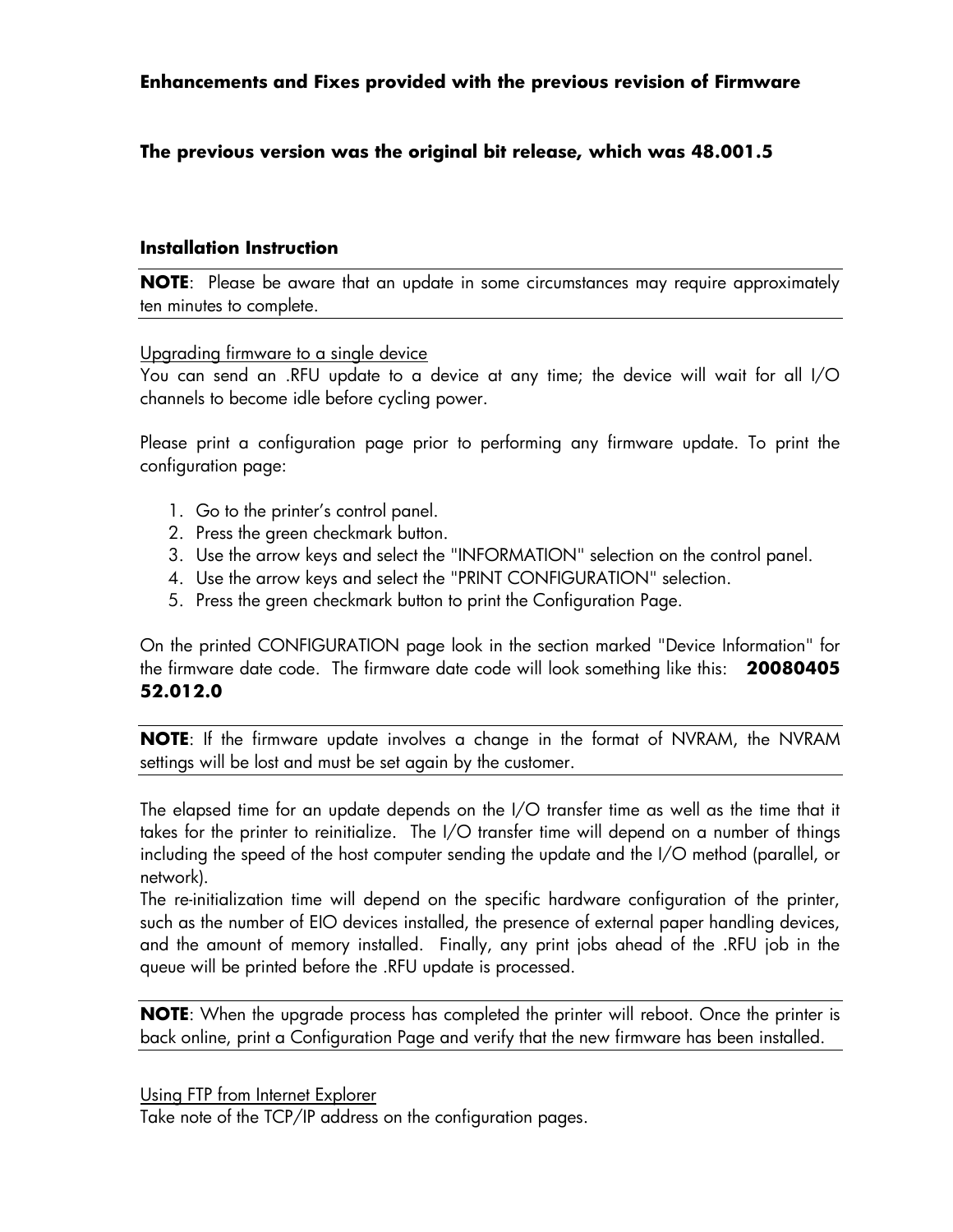**NOTE**: This method is not recommended if Internet Explorer 7 is installed on your pc due to frequent FTP timeouts. A stand-alone FTP client program is recommended.

- 1. Insure the "Enable folder view for FTP sites" box is checked on the Advanced tab under Tools/Internet Options.
- 2. Open the browser and type ftp://192.168.0.90 (this is an example).
- 3. Use the TCP/IP address of the printer from step 1). The display will show a folder labeled Port 1.
- 4. Open Windows Explorer and navigate to the directory where the .rfu file is located.
- 5. Drag the rfu file from Windows Explorer to the Port 1 folder in step 2.
- 6. Verify the printer's control panel displays "Performing Upgrade"

**NOTE**: When the upgrade process has completed the printer will reboot. Once the printer is back online, print a Configuration Page and verify that the new firmware has been installed.

Updating firmware using "HP Easy Firmware Upgrade" utility **Important Notes:**

Do not power cycle the MFP or the PC during this process or the MFP may become unstable and or unusable.

Please be aware that an upgrade in some circumstance may require ten minutes or more to complete.

When the upgrade process has completed the LaserJet will reboot. Once the printer is back online, print a Configuration Page and verify that the new firmware has been installed.

Please see the section "Expected device messages during an upgrade" for more information on messages on the control panel during an upgrade.

# **Update process**

- 1. Download the HP Easy Firmware Upgrade utility file to the desktop.
- 2. Double click on the HP Easy Firmware Upgrade utility file. A dialog box with the name of the printer will open.
- 3. Use the drop down arrow to select the printer you wish to upgrade. If the device you wish to upgrade is not in the list, you must install a print driver for the device and be able print to the device with the print driver before continuing.
- 4. Click on the "Send Firmware" button.
- 5. The progress bar will begin to move to the right indicating information is being transferred.
- 6. On the PC, a smiling face will appear in the HP Easy Firmware Upgrade utility dialog box when the file has completely transferred to the computers spooler.

Depending on the speed of your PC, the firmware upgrade process may or may not complete on the MFP before the progress bar on the screen completes.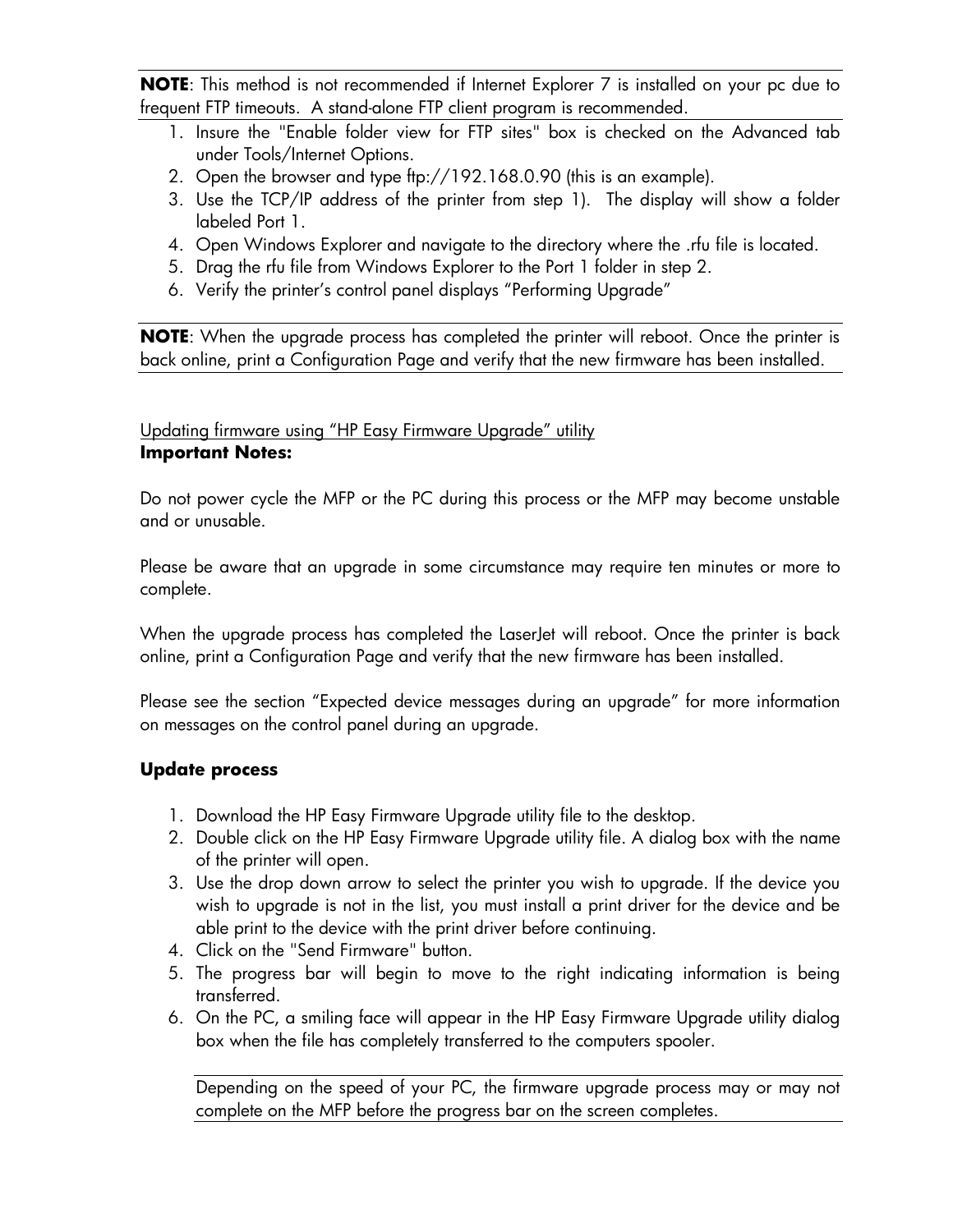7. Once the MFP reboots the firmware upgrade will be complete.

#### For Windows Systems

## **a) Using Command Prompt:**

## **copy /b FILENAME \\SHARENAME\PRINTERNAME**

where FILENAME is the name of the .RFU file, <SHARENAME> is the name of the machine, from which the printer is being shared, and <PRINTERNAME> is the printer's share name (do not type the angle brackets).

If the device is attached locally, then the .RFU file can be sent directly to the printer with a COPY command from a command prompt or DOS window:

# **b) Using USB:**

Before you can send a firmware upgrade through the USB port, you need to know the name of the computer the printer is connected to, and you need to enable printer sharing. These steps are for Windows® XP. Other versions of Windows operating systems are similar, with slightly different operations.

How to find out the name of your computer:

- 1. Click the Start button, Programs, Accessories, System Tools, and then choose System Information.
- 2. You will find your computer's name in the right window-pane next to System Name.
- 3. Write down this name as it will be needed later.

How to share the connected printer:

- 1. Click the Start button, Settings, then Printers and Faxes.
- 2. Right-click the printer you need to send the upgrade to, then choose Sharing…
- 3. Choose the radio button labeled Share this printer.
- 4. Type a name for the share. Make it short and easy to remember.
- 5. Click Apply and write down the share name, as it will be needed later.
- 1. For example: "HP LaserJet mfp"
- 2. How to send the firmware upgrade using a USB connection:
- 1. Open a DOS Command Prompt (in Windows NT® 4.0, 2000, or XP, click Start, Run, then type CMD and press OK, or in Windows 9x click Start, Programs, Accessories, and then click MSDOS Prompt.) and locate the directory where you saved the firmware file.
- 2. Type: copy /b filename <u>\\computer</u> name\share name
- 3. For example: copy /b ljXXXXmfpfw\_0X.00X.X.rfu \\computer1\HP LaserJet mfp [printer](file://///computer1/HP%20LaserJet%20mfp%20printer)
- 3. Press Enter.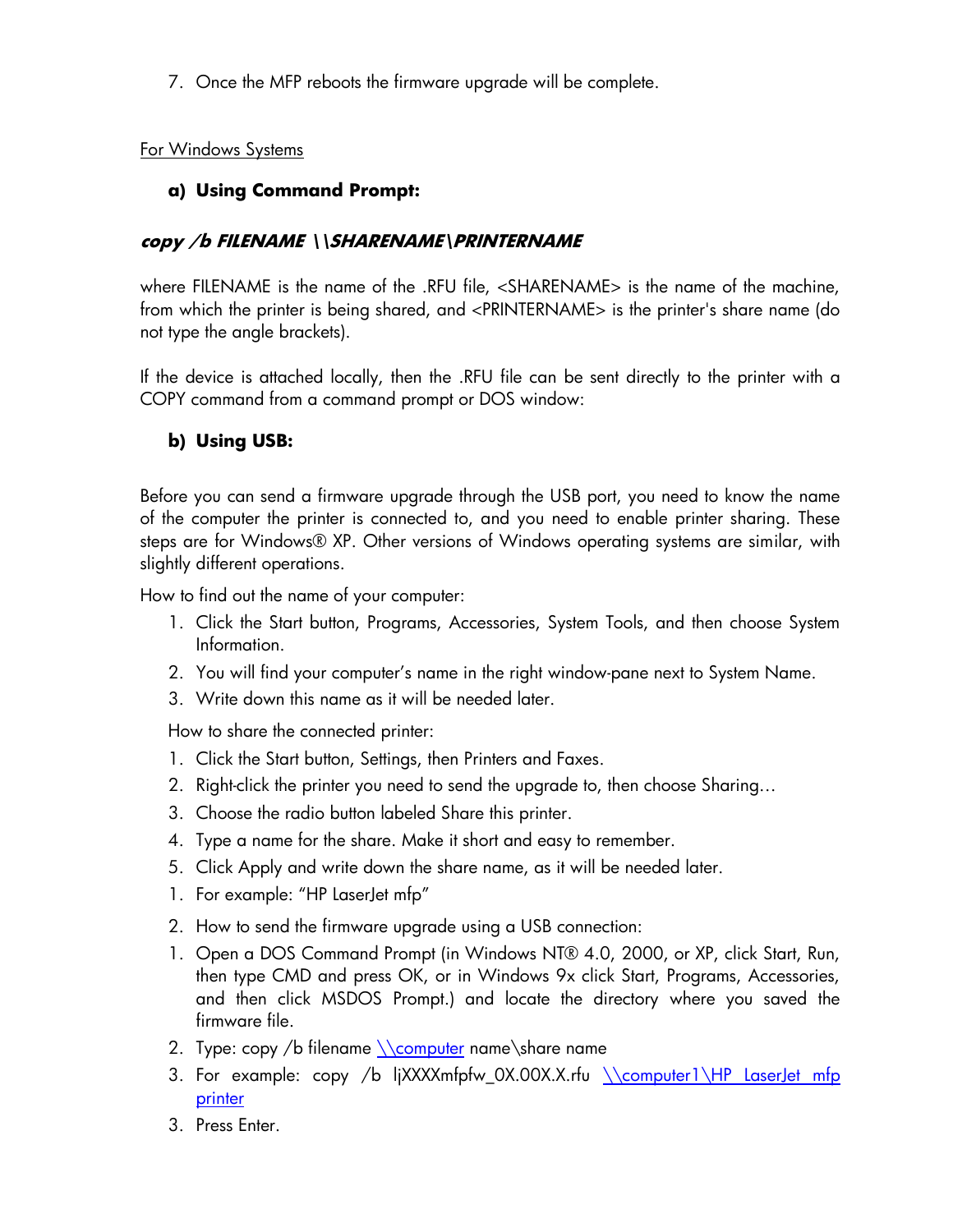**NOTE:** When the upgrade process has completed the LaserJet will reboot. Once the printer is back online, print a Configuration Page and verify that the new firmware has been installed.

# **c) Using FTP:**

If your HP LaserJet product uses a direct network connection, you can use file transfer protocol (FTP) to update your HP LaserJet firmware. Take note of the TCP/IP address on the configuration pages.

**NOTE**: Make sure that the printer is not in Powersave mode. Also, make sure that any error messages are cleared from the control panel display.

- 1. Open a DOS command window on your computer.
- 2. Type ftp <TCP/IP PRINTER ADDRESS>(for example, if the TCP/IP address is 192.168.0.90, type ftp 192.168.0.90).
- 3. Press ENTER on the keyboard.
- 4. When prompted for user name and password press ENTER for each.
- 5. Type *bin* at the >prompt.
- 6. Press ENTER.
- 7. Type: put <path> where <path> is the location where the .RFU file was downloaded from the Web. For example, type:

# **put C:\LJXXXX\ljXXXXFW.RFU**

- 8. Press ENTER.
- 9. Type "bye" at the command prompt once the download process begins and the firmware is updated on the printer
- 10.Press ENTER to exit the FTP session.

**NOTE:** When the upgrade process has completed the LaserJet will reboot. Once the printer is back online, print a Configuration Page and verify that the new firmware has been installed.

#### For UNIX Systems

Any method that delivers the .RFU file to the printer will work, including:

# **\$ cp /home/yourmachine/FILENAME /dev/ <XXXX>**

where XXXX is the appropriate parallel device; and where /home/yourmachine/FILENAME contains the .RFU file.

#### For Macintosh Systems

## **a) Mac OS System Terminal Application (FTP)**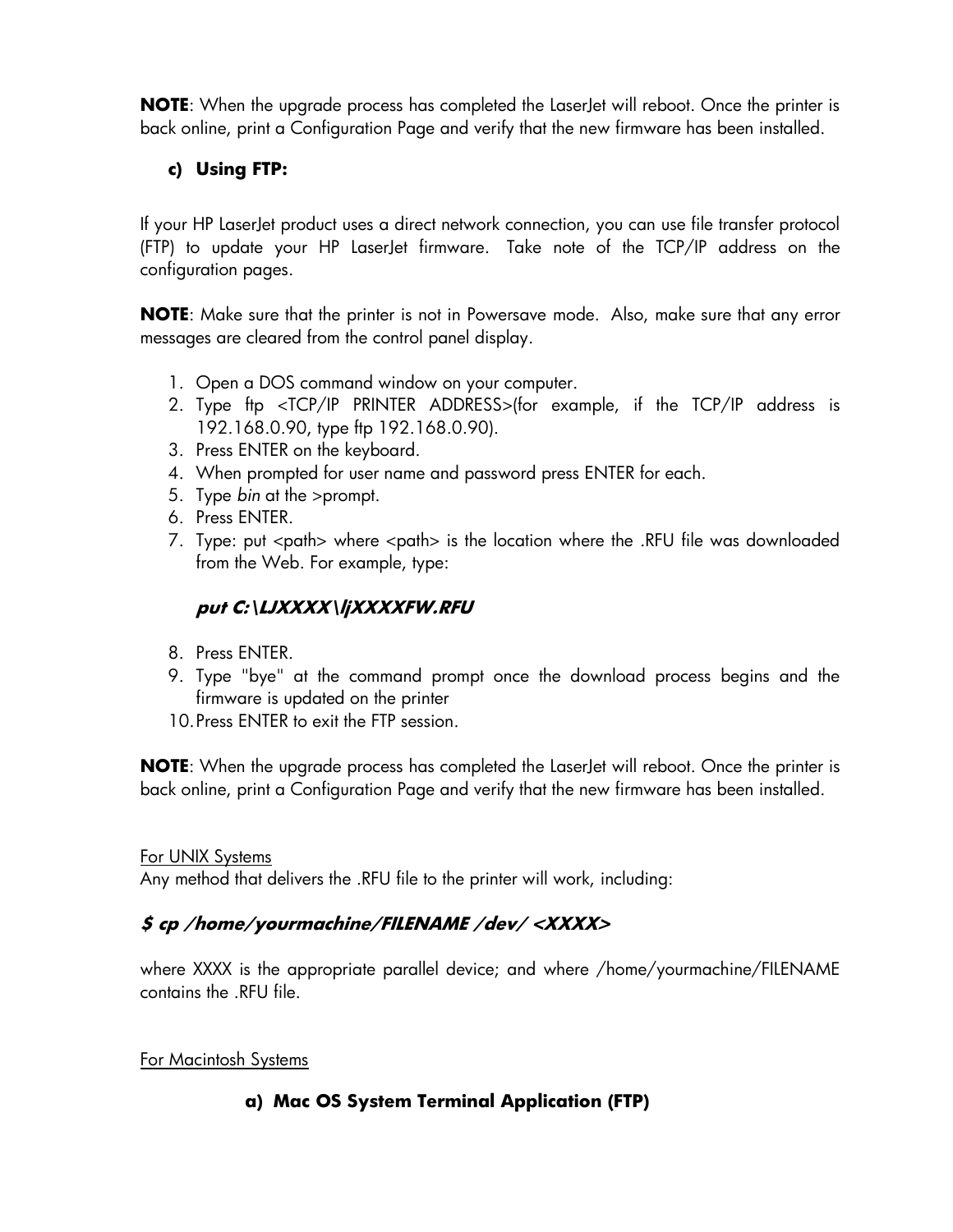- 1. Open the Terminal application found in the Utilities folder; a terminal window will appear.
- 2. After the % symbol enter following information:

**ftp <<your printers IP address>>**(example - % ftp 192.0.0.192)

The terminal window will list that you are connected to the printer and the JD FTP Server is Ready.

- 3. Press the enter key twice. Both the Username and Password can be blank
- 4. Enter the following information after ftp>:

*put << path/Firmware File Name.rfu>>***(Example - ftp> put** /users/computername/Desktop/laserjet\_fw.rfu)

**Note:** To ensure that the entire proper path to the .rfu file is placed in the put command, type in put and a space, then click and drag the .rfu file on to the terminal window. The complete path to the file will be placed after the put command.

**NOTE**: When the upgrade process has completed the LaserJet will reboot. Once the printer is back online, print a Configuration Page and verify that the new firmware has been installed.

# **b) Remote firmware upgrade using HP Printer Utility**

The HP Printer Utility is a software program that gives you access to the product in Mac OS X.

The HP Printer Utility is available in Mac OS X V10.3 and later. The HP Printer Utility does not work when it is installed by using the AppleTalk protocol.

Use IP, Bonjour, Rendezvous, or a USB connection to enable the HP Printer Utility.

The HP Printer Utility can be found on the Administrator software CD ("Admin CD") that came with the product.

If you do not have the CD, you can obtain the HP Printer Utility by downloading the latest product installer from the following Web sites:

www.hp.com/support/cljcm6030mfp or www.hp.com/support/cljcm6040mfp

Complete the following steps:

- 1. Open the HP Printer Utility:
- 2. (OS X v 10.4 and 10.5) The utility can be found in the Application/Utilities folder by choosing the HP Printer Selector.
- 3. (OS X v 10.3) The utility can be found in the Library/Printers/hp/Utilities folder.
- 4. Choose your printer from the list, Press Select and continue with step 7.
	- a. If a list does not appear, click on the printer icon in the lower left corner.
	- b. Choose your printer from the list, Press Select and continue with step 7.
- 5. If the product does not appear, click More Printers…. The Connection Type screen will appear.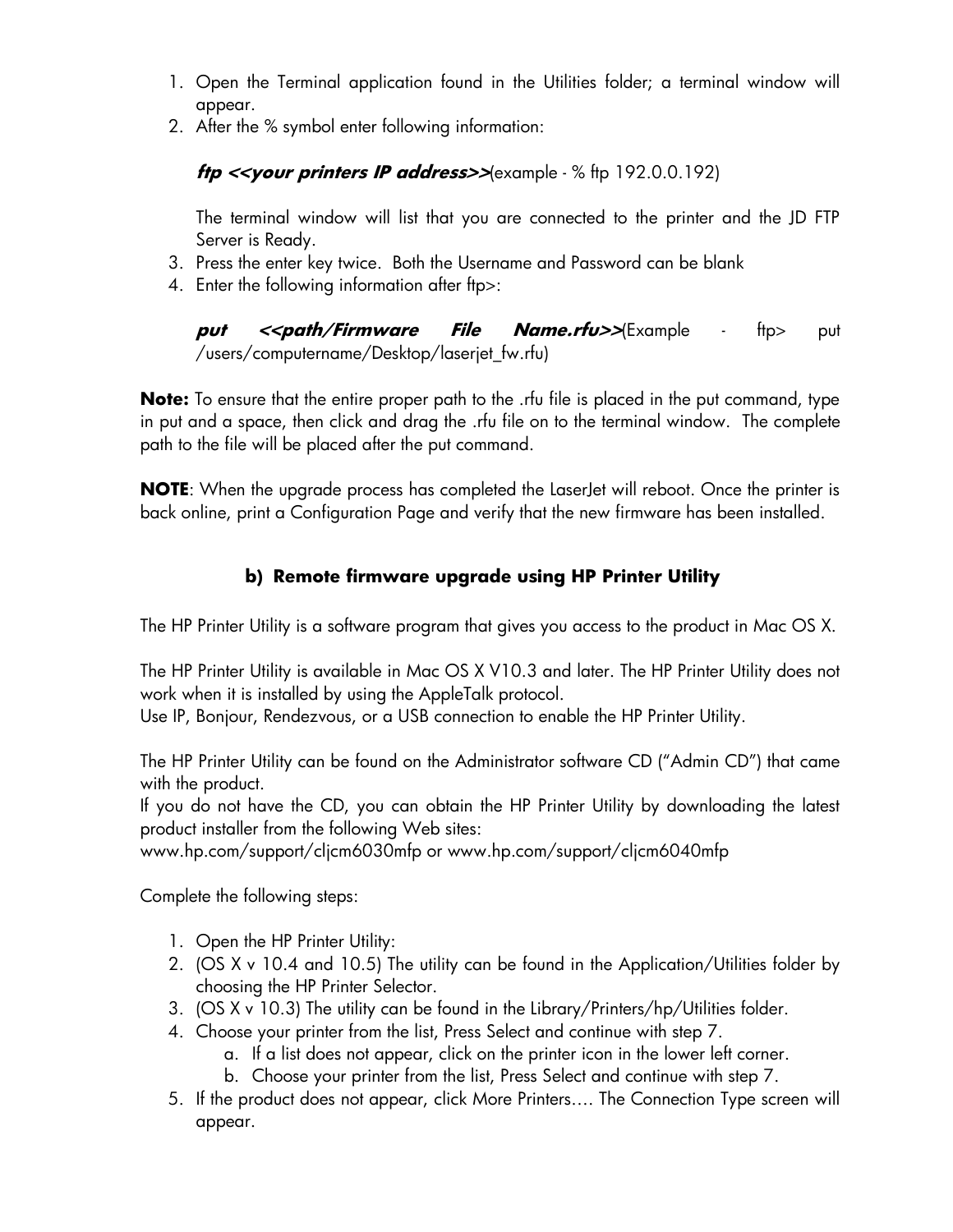- 6. Choose the connection type (USB or TCP/IP). Choose the product name or enter in an IP address.
- 7. On the Connection Type screen, click Add. The Select Printer screen will now appear.
- 8. Choose your printer from the List and Press Select.
- 9. You are now in the HP Printer Utility.
- 10.Select Update Firmware on the left side of the window, click Choose, browse to firmware upgrade file, and then click Open.
- 11.On the Update Firmware screen, click Update.

Using HP Web Jet Admin 7.x or 8.X

Download the appropriate firmware update file from hp.com to a folder on your PC or the Web JetAdmin server.

- 1. Start Web JetAdmin 7.x or 8.x.
- 2. From the Navigation section of the screen select the "Device management" selection from the dropdown menu. This is located in the top left hand section of the window.
- 3. Choose the "Device List " folder and select one of the following depending on what list your device/s are located under:
	- > All Devices
	- > Ungrouped Devices
	- $\triangleright$  New Devices

You can also select the "Device Groups" folder if a device group has been created for the device/s you want to update

- 4. Once you have selected you list or group that your device is located in highlight the device/s you want to update from populated Device List or Device Groups List on the right hand section of the window.
- 5. Select "Update Printer Firmware from the Device Tools drop down on the top right hand section of the window.
- 6. Click the "Browse" button and locate the correct firmware image.
- 7. Select the file and Click on the "OK" button.
- 8. Select the "Update" button, found in the lower right portion of the window to start the update process.

**NOTE**: Do not turn printer off during the update process! When the update process is complete, the printer will automatically reboot. If the firmware update process fails, Web JetAdmin will provide notification with a page (screen) of information regarding the reason(s) for failure. A link will be provided to attempt the process again.

#### Using HP Web Jet Admin 10.x

NOTE: HP Web Jetadmin can be configured to get firmware details from hp.com directly. Use Tools, Options, Shared, Network, HTTP to add HTTP proxy details (if needed) and to enable "Allow download". "Allow download" is required for HP Web Jetadmin to communicate with the Internet. Once these settings are enabled, HP Web Jetadmin may be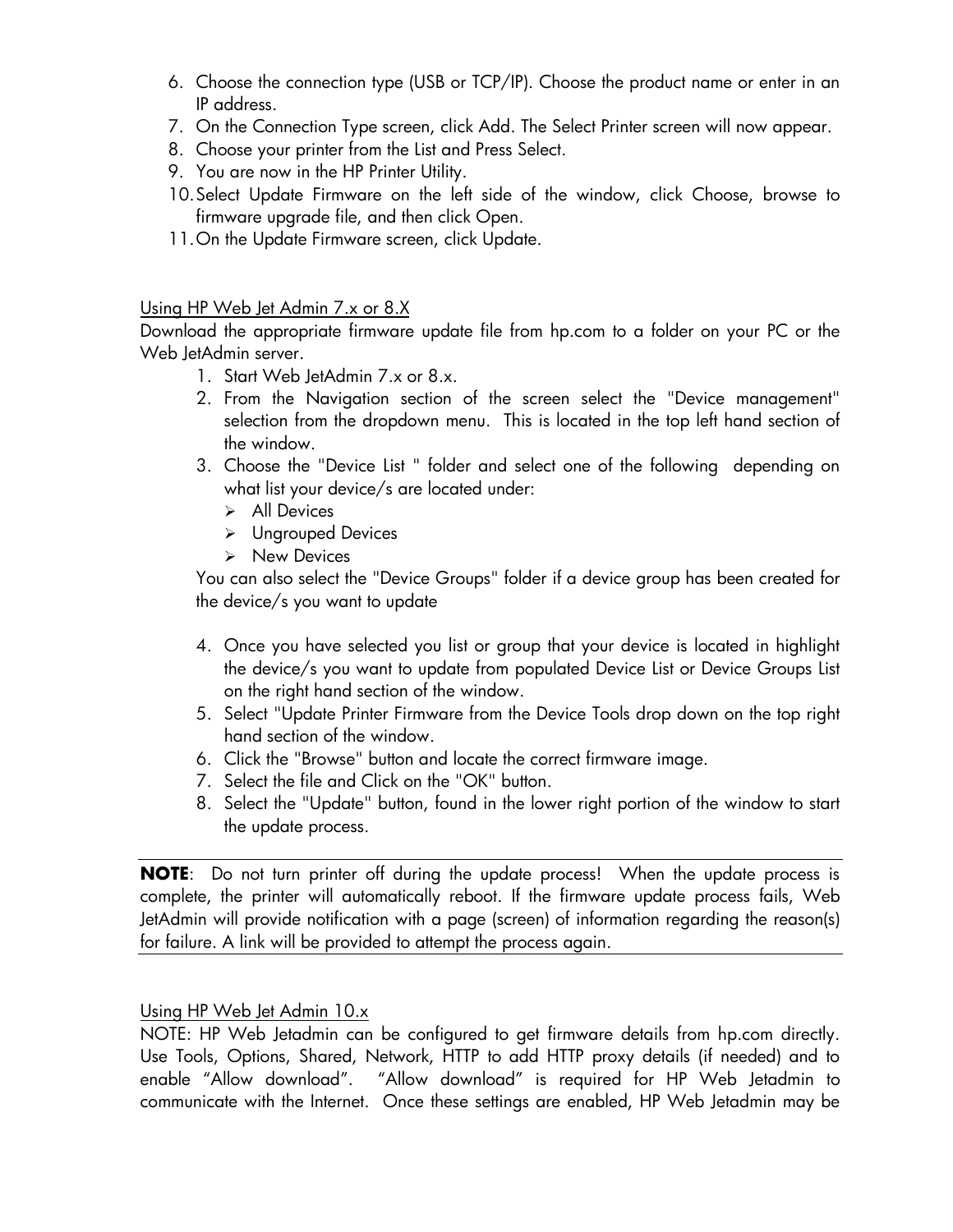able to get firmware listing and firmware image files directly from HP.com if this is allowed on the network where HP Web Jetadmin is running.

- 1. Start Web Jetadmin 10.x
- 2. From the "Device Management" section, select "All Devices" (or the appropriate device group). An "All Devices" list will appear in the center window.
- 3. Find your device in the list, or type the IP address of the device in the Quick Device Discovery section in the lower-left of the screen (this will highlight your device in the device list). You can sort the device list by clicking on a column name at the top.
- 4. If your device list is sorted my model number, you may select multiple devices with the same model number by Control-Click or Shift-Click.
- 5. Right-click on the device and select "Upgrade firmware…".
- 6. An Upgrade Firmware window will appear. Select "Device firmware" and click "Next"
- 7. A list of available firmware will appear. If the correct version is listed, click "Next", and the upgrade process will start.

If the correct firmware version does not appear on the list, you will need to manually upload it. New firmware may be available on an FTP site prior to appearing on hp.com. The instructions below allow you to upload a RFU file from your local PC to WJA 10:

- 1. Click on "Firmware/Firmware Repository" in the "Device Management" pane
- 2. A "Firmware Repository" window will appear in the center of the screen
- 3. Click on "Upload" in the upper-right of the window
- 4. Browse to the .rfu file on your local PC
- 5. Click "Upload"
- 6. Once the .rfu file is uploaded, go back to step 2 in the first section and complete steps 2 through 6.

NOTE: Do not turn printer off during the update process! When the update process is complete, the printer will automatically reboot. If the firmware update process fails, Web JetAdmin will provide notification with a page (screen) of information regarding the reason(s) for failure. A link will be provided to attempt the process again.

## **Expected device messages during an upgrade**

The device displays three messages during a normal update process:

| <b>Printer message</b>   | <b>Explanation</b>                     |
|--------------------------|----------------------------------------|
| <b>RECEIVING UPGRADE</b> | Displayed from the time the device     |
|                          | recognizes the beginning of an .RFU    |
|                          | update until the time the printer has  |
|                          | verified the validity and integrity of |
|                          | the .RFU update                        |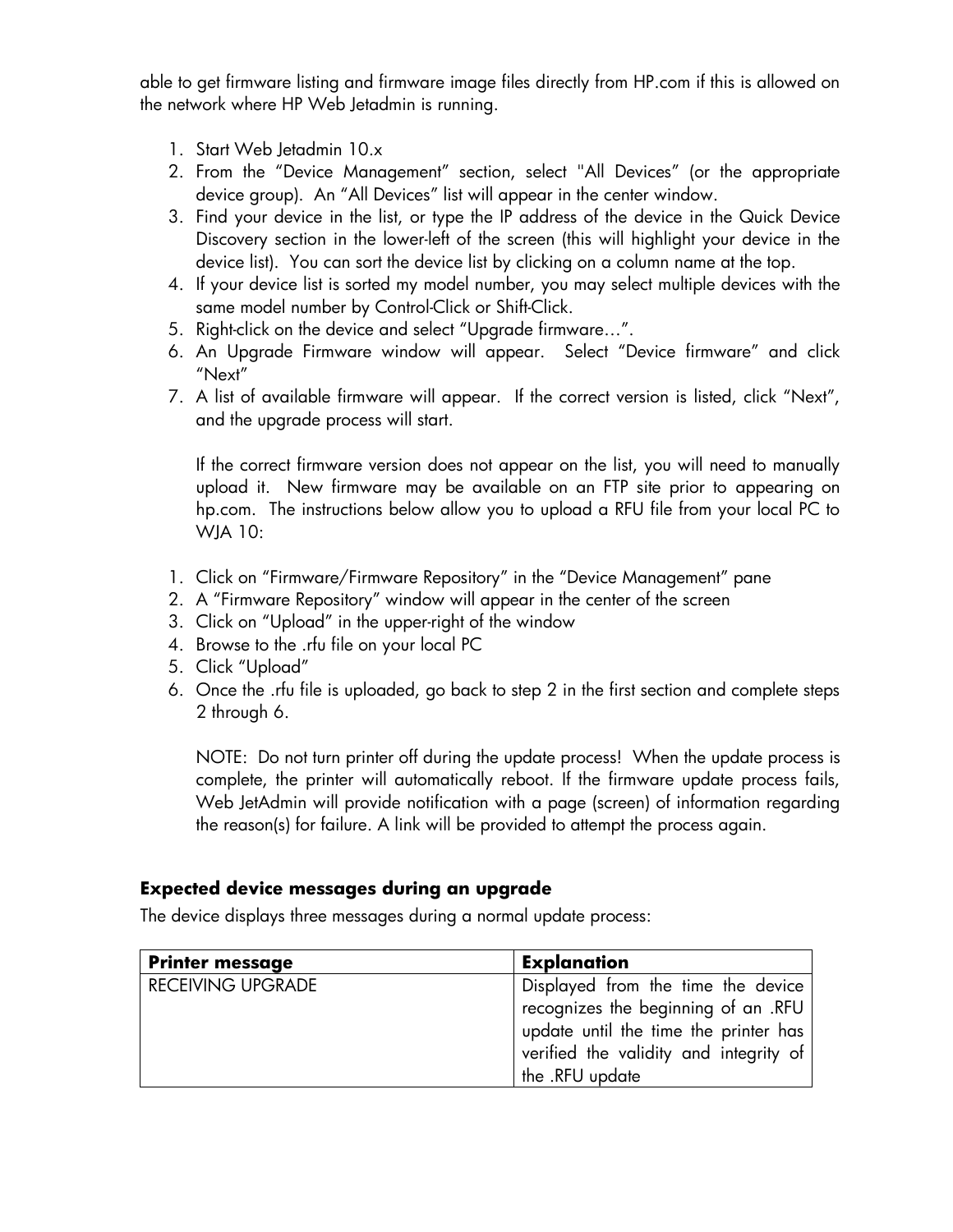| PERFORMING UPGRADE               | Displayed while the device is actually |
|----------------------------------|----------------------------------------|
|                                  | reprogramming the DIMM with the        |
|                                  | .RFU update                            |
| WAIT FOR PRINTER TO REINITIALIZE | Displayed from the time the device     |
|                                  | has finished re-programming the code   |
|                                  | until the printer reinitializes.       |

**NOTE**: To verify that the firmware update succeeded, print a Configuration page from the printer's control panel and verify the firmware datecode shown on the Configuration page is the same as the datecode of the .RFU file you downloaded.

#### **Troubleshooting a Firmware Update**

The following table lists causes and results for possible interruptions to the firmware update.

| <b>CAUSE</b>                             | <b>RESULT</b>            |  |
|------------------------------------------|--------------------------|--|
| Job cancelled from printer control panel | No upgrade has occurred. |  |
|                                          | Resend upgrade           |  |
| Break in I/O stream during send          | No upgrade has occurred. |  |
| (for example, parallel cable removed)    | Resend upgrade.          |  |
| Power cycle during RECEIVING UPGRADE     | No upgrade has occurred. |  |
|                                          | Resend upgrade.          |  |
| Power cycle during UPGRADING PRINTER     | Resend upgrade.          |  |
| Power cycle during WAIT FOR PRINTER TO   | Upgrade completed.       |  |
| <b>REINITIALIZE</b>                      |                          |  |

Print jobs sent to the printer while an update is in process will not interrupt the update.

The following table lists possible reasons for the failure of a Remote Firmware Update and the corrective action to take for each situation.

| <b>REASON</b>       | <b>FOR</b> | <b>FIRMWARE</b> | <b>UPDATE</b> | <b>CORRECTIVE ACTION</b>                                                                                                                                                                           |
|---------------------|------------|-----------------|---------------|----------------------------------------------------------------------------------------------------------------------------------------------------------------------------------------------------|
| <b>FAILURE</b>      |            |                 |               |                                                                                                                                                                                                    |
| .RFU file corrupted |            |                 |               | The device will recognize that the file<br>is corrupted and will reject the<br>update. Download the image again<br>from the http://www.hp.com Web<br>site and send the new file to the<br>printer. |
| Wrong printer model |            |                 |               | The device will recognize the model<br>in .RFU file mismatch and will reject<br>the update. Download the correct<br>image from the http://www.hp.com<br>Web site and send it to the printer.       |
| Update interrupted. |            |                 |               | No updated has occurred. Resend<br>the upgrade package.                                                                                                                                            |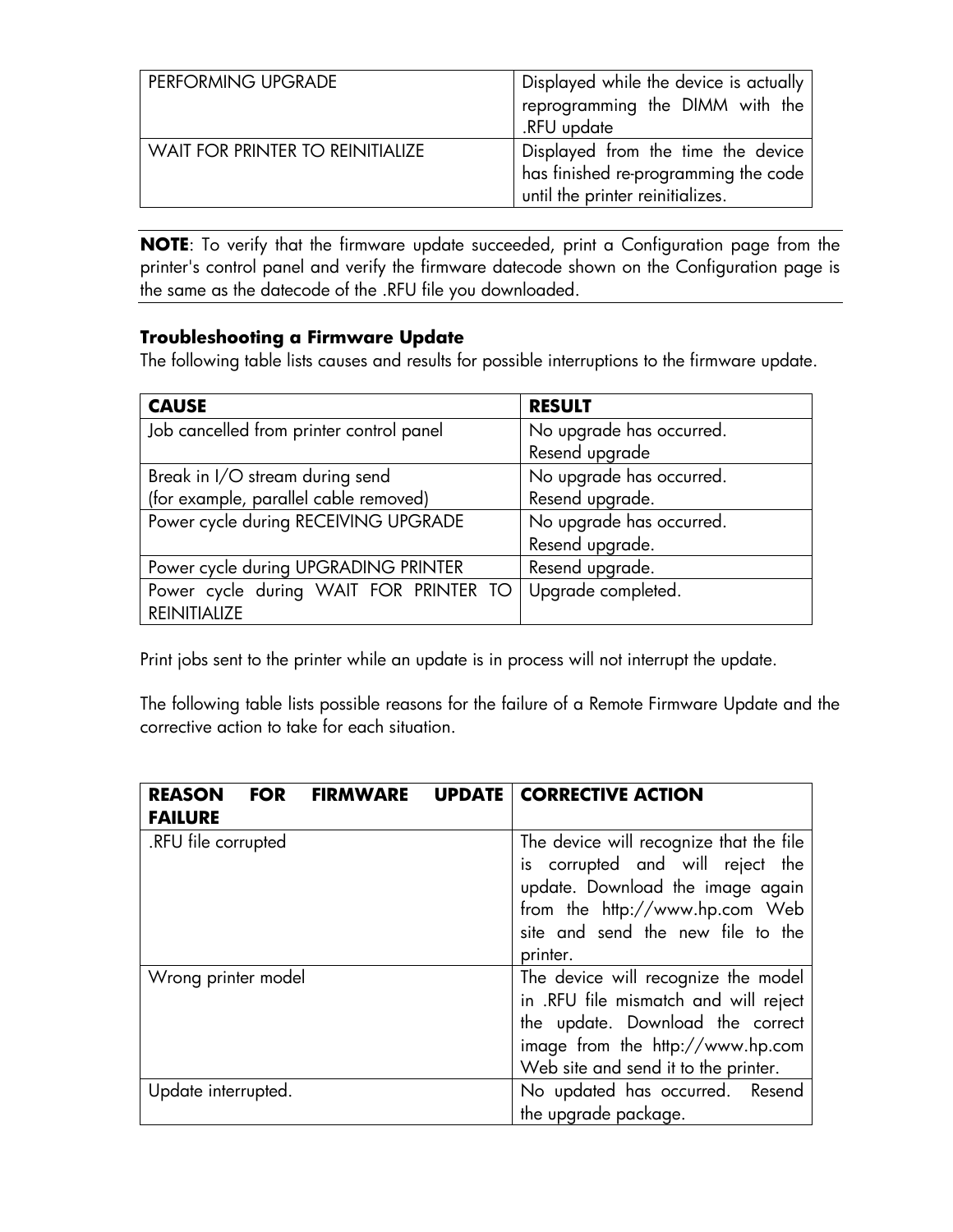#### **System Requirements**

The RFU upgrade requires either, a network, USB or parallel connection

## **Technical Assistance**

Some of the services below are provided for the United States only. Similar services to those listed below are available in other countries. See your printer's user guide or call your local authorized HP dealer.

#### **Customer Support**

See your printer's user guide or call your local authorized HP dealer.

#### **Internet**

An anonymous FTP library service is available worldwide for around-the-clock-access to drivers and technical support information for HP peripheral and computer products. Please note that paths may change without notice. Access the Internet or FTP address and use the menus to locate the software or support of your choice.

- URL for HP LaserJet CM4730 MFP Series Support: <http://www.hp.com/go/support>
- URL for Software and Support: [http://www.hp.com/go/ljCM4730mfp\\_firmware](http://www.hp.com/go/ljCM4730mfp_firmware)
- URL for Access HP: [http://www.hp.com](http://www.hp.com/)
- FTP address: [ftp://ftp.hp.com](ftp://ftp.hp.com/)

Login: anonymous Password: your Internet email address

## **Additional Information**

Refer to your printer's user guide for additional methods of obtaining software and support information, such as printer driver distribution centers other online services, fax services, and other online support.

## **Legal Statements**

#### **Trademark Notices**

- MS-DOS, Windows, Windows 2000, Excel 2000, Microsoft Office, Windows Server 2003, Outlook, PScript and Internet Explorer are registered trademarks of Microsoft Corporation in the United States and/or other countries.
- **PostScript is a registered trademark of Adobe Systems Incorporated.**
- Quark and QuarkXpress are trademarks of Quark Inc.
- Mac, Macintosh and Safari are registered trademarks of Apple Computer, Inc.
- The Adobe logo, Acrobat, the Adobe PDF logo, Distiller, and Reader are either registered trademarks or trademarks of Adobe Systems Incorporated in the United States and/or other countries.
- Novell is a registered trademark of Novell, Inc., in the United States and other countries.
- Netscape Navigator, is a registered trademark of Netscape Communications Corporation in the United States and other countries.

This product contains Heimdal in binary form. Use of this software is governed by the terms of the license below:

====================================================================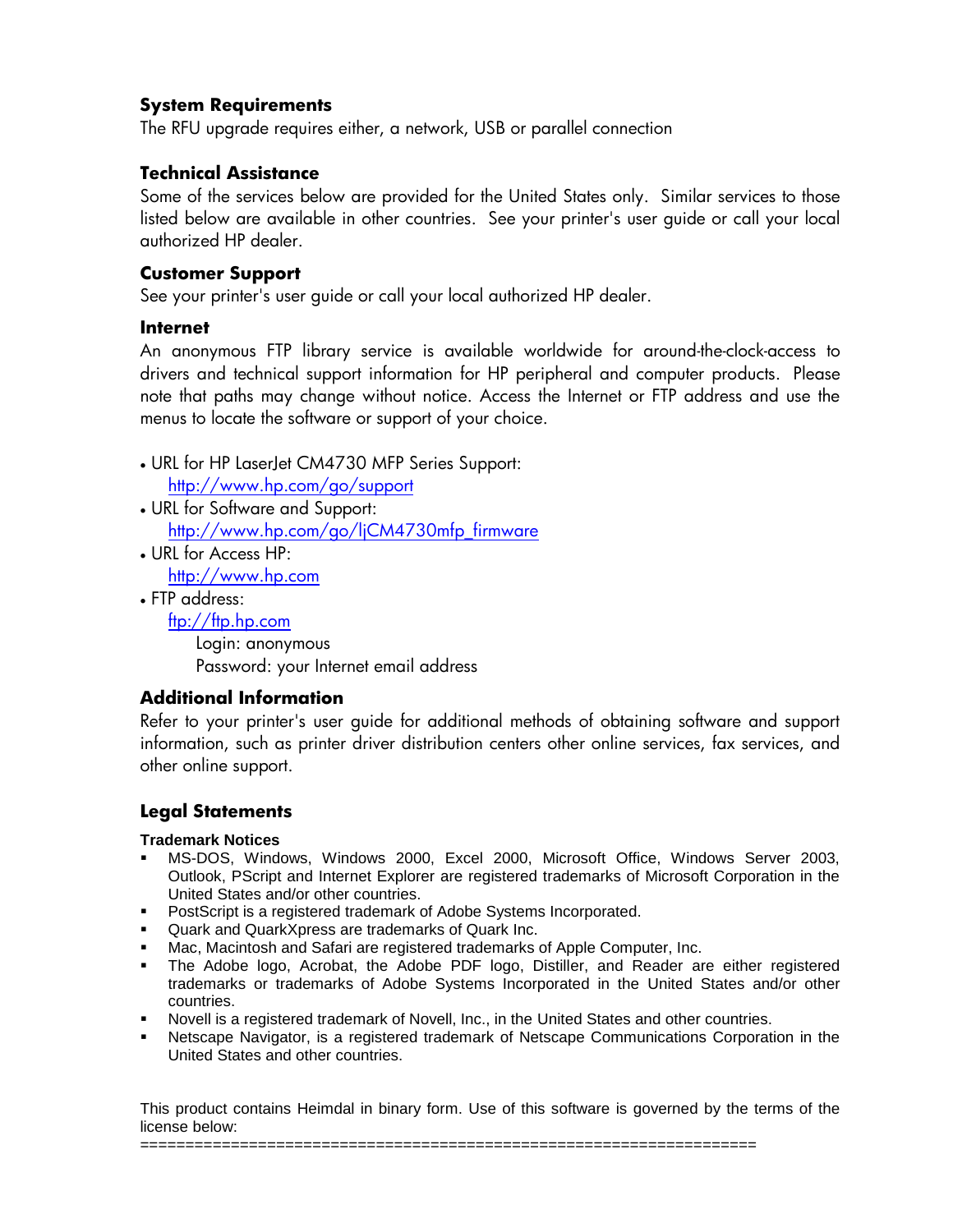Copyright (c) 1995 - 2007 Kungliga Tekniska Högskolan (Royal Institute of Technology, Stockholm, Sweden).

All rights reserved.

Redistribution and use in source and binary forms, with or without modification, are permitted provided that the following conditions are met:

1. Redistributions of source code must retain the above copyright notice, this list of conditions and the following disclaimer.

2. Redistributions in binary form must reproduce the above copyright notice, this list of conditions and the following disclaimer in the documentation and/or other materials provided with the distribution.

3. Neither the name of the Institute nor the names of its contributors may be used to endorse or promote products derived from this software without specific prior written permission.

THIS SOFTWARE IS PROVIDED BY THE INSTITUTE AND CONTRIBUTORS ``AS IS'' AND ANY EXPRESS OR IMPLIED WARRANTIES, INCLUDING, BUT NOT LIMITED TO, THE IMPLIED WARRANTIES OF MERCHANTABILITY AND FITNESS FOR A PARTICULAR PURPOSE ARE DISCLAIMED. IN NO EVENT SHALL THE INSTITUTE OR CONTRIBUTORS BE LIABLE FOR ANY DIRECT, INDIRECT, INCIDENTAL, SPECIAL, EXEMPLARY, OR CONSEQUENTIAL DAMAGES (INCLUDING, BUT NOT LIMITED TO, PROCUREMENT OF SUBSTITUTE GOODS OR SERVICES; LOSS OF USE, DATA, OR PROFITS; OR BUSINESS INTERRUPTION) HOWEVER CAUSED AND ON ANY THEORY OF LIABILITY, WHETHER IN CONTRACT, STRICT LIABILITY, OR TORT (INCLUDING NEGLIGENCE OR OTHERWISE) ARISING IN ANY WAY OUT OF THE USE OF THIS SOFTWARE, EVEN IF ADVISED OF THE POSSIBILITY OF SUCH DAMAGE.

#### ====================================================================

# *OpenSSL*

This product contains OpenSSL in binary form. Use of this software is governed by the terms of the license below:

/\* ====================================================================

\* Copyright (c) 1998-2008 The OpenSSL Project. All rights reserved.

\*

- \* Redistribution and use in source and binary forms, with or without
- \* modification, are permitted provided that the following conditions
- \* are met:
- \*
- \* 1. Redistributions of source code must retain the above copyright
- \* notice, this list of conditions and the following disclaimer.
- \*
- \* 2. Redistributions in binary form must reproduce the above copyright
- \* notice, this list of conditions and the following disclaimer in
- \* the documentation and/or other materials provided with the
- \* distribution.
- \*
- \* 3. All advertising materials mentioning features or use of this
- \* software must display the following acknowledgment:
- \* "This product includes software developed by the OpenSSL Project
- \* for use in the OpenSSL Toolkit. [\(http://www.openssl.org/\)](http://www.openssl.org/)"

\*

\* 4. The names "OpenSSL Toolkit" and "OpenSSL Project" must not be used to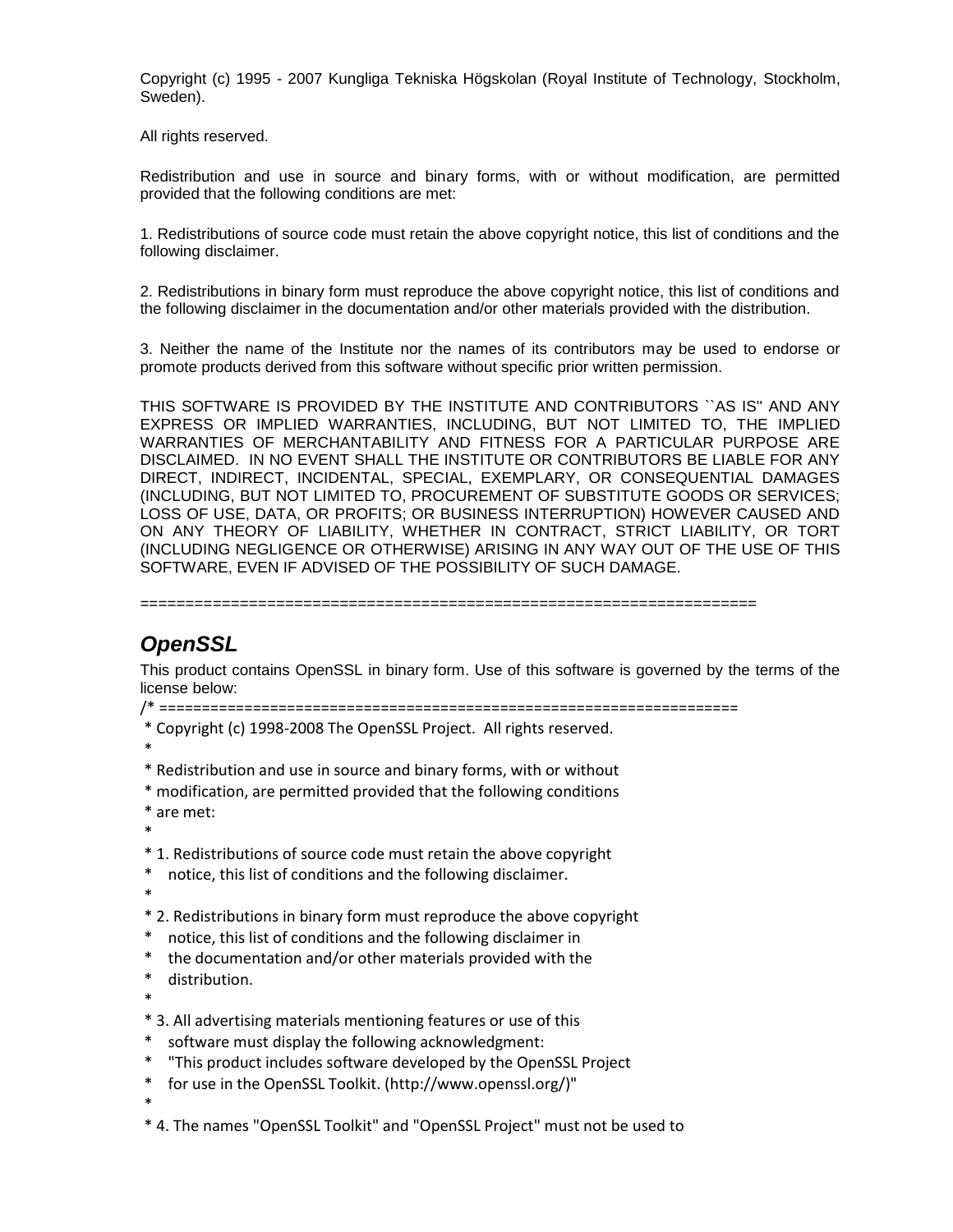- prior written permission. For written permission, please contact
- [openssl-core@openssl.org.](mailto:openssl-core@openssl.org)

\*

\* 5. Products derived from this software may not be called "OpenSSL"

- \* nor may "OpenSSL" appear in their names without prior written
- \* permission of the OpenSSL Project.
- \* \* 6. Redistributions of any form whatsoever must retain the following
- \* acknowledgment:
- \* "This product includes software developed by the OpenSSL Project
- \* for use in the OpenSSL Toolkit [\(http://www.openssl.org/\)](http://www.openssl.org/)"
- \*

\* THIS SOFTWARE IS PROVIDED BY THE OpenSSL PROJECT ``AS IS'' AND ANY

- \* EXPRESSED OR IMPLIED WARRANTIES, INCLUDING, BUT NOT LIMITED TO, THE
- \* IMPLIED WARRANTIES OF MERCHANTABILITY AND FITNESS FOR A PARTICULAR
- \* PURPOSE ARE DISCLAIMED. IN NO EVENT SHALL THE OpenSSL PROJECT OR
- \* ITS CONTRIBUTORS BE LIABLE FOR ANY DIRECT, INDIRECT, INCIDENTAL,
- \* SPECIAL, EXEMPLARY, OR CONSEQUENTIAL DAMAGES (INCLUDING, BUT
- \* NOT LIMITED TO, PROCUREMENT OF SUBSTITUTE GOODS OR SERVICES;
- \* LOSS OF USE, DATA, OR PROFITS; OR BUSINESS INTERRUPTION)
- \* HOWEVER CAUSED AND ON ANY THEORY OF LIABILITY, WHETHER IN CONTRACT,
- \* STRICT LIABILITY, OR TORT (INCLUDING NEGLIGENCE OR OTHERWISE)
- \* ARISING IN ANY WAY OUT OF THE USE OF THIS SOFTWARE, EVEN IF ADVISED
- \* OF THE POSSIBILITY OF SUCH DAMAGE.

\* ====================================================================

\*

- \* This product includes cryptographic software written by Eric Young
- \* [\(eay@cryptsoft.com\)](mailto:eay@cryptsoft.com). This product includes software written by Tim
- \* Hudson [\(tjh@cryptsoft.com\)](mailto:tjh@cryptsoft.com).
- \*
- \*/

Original SSLeay License

-----------------------

/\* Copyright (C) 1995-1998 Eric Young [\(eay@cryptsoft.com\)](mailto:eay@cryptsoft.com)

\* All rights reserved.

\*

- \* This package is an SSL implementation written
- \* by Eric Young [\(eay@cryptsoft.com\)](mailto:eay@cryptsoft.com).
- \* The implementation was written so as to conform with Netscapes SSL.
- \*
- \* This library is free for commercial and non-commercial use as long as
- \* the following conditions are aheared to. The following conditions
- \* apply to all code found in this distribution, be it the RC4, RSA,
- \* lhash, DES, etc., code; not just the SSL code. The SSL documentation
- \* included with this distribution is covered by the same copyright terms
- \* except that the holder is Tim Hudson [\(tjh@cryptsoft.com\)](mailto:tjh@cryptsoft.com).

\*

\* Copyright remains Eric Young's, and as such any Copyright notices in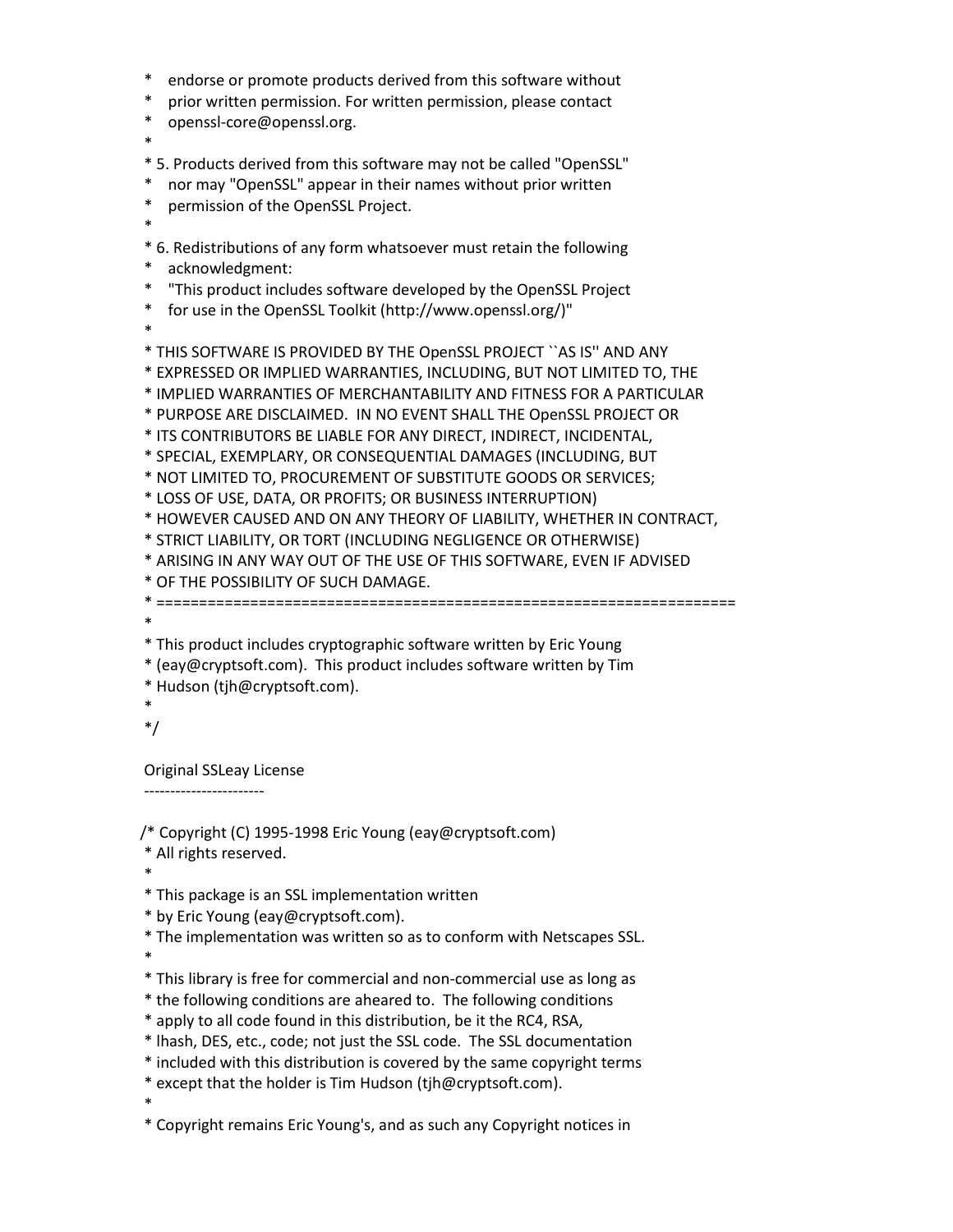- \* the code are not to be removed.
- \* If this package is used in a product, Eric Young should be given attribution
- \* as the author of the parts of the library used.
- \* This can be in the form of a textual message at program startup or
- \* in documentation (online or textual) provided with the package.
- \*
- \* Redistribution and use in source and binary forms, with or without
- \* modification, are permitted provided that the following conditions \* are met:
- \* 1. Redistributions of source code must retain the copyright
- \* notice, this list of conditions and the following disclaimer.
- \* 2. Redistributions in binary form must reproduce the above copyright
- \* notice, this list of conditions and the following disclaimer in the
- \* documentation and/or other materials provided with the distribution.
- \* 3. All advertising materials mentioning features or use of this software
- \* must display the following acknowledgement:
- \* "This product includes cryptographic software written by
- \* Eric Young [\(eay@cryptsoft.com\)](mailto:eay@cryptsoft.com)"
- \* The word 'cryptographic' can be left out if the rouines from the library
- \* being used are not cryptographic related :-).
- \* 4. If you include any Windows specific code (or a derivative thereof) from
- \* the apps directory (application code) you must include an acknowledgement:
- \* "This product includes software written by Tim Hudson [\(tjh@cryptsoft.com\)](mailto:tjh@cryptsoft.com)"

\*

- \* THIS SOFTWARE IS PROVIDED BY ERIC YOUNG ``AS IS'' AND
- \* ANY EXPRESS OR IMPLIED WARRANTIES, INCLUDING, BUT NOT LIMITED TO, THE
- \* IMPLIED WARRANTIES OF MERCHANTABILITY AND FITNESS FOR A PARTICULAR PURPOSE
- \* ARE DISCLAIMED. IN NO EVENT SHALL THE AUTHOR OR CONTRIBUTORS BE LIABLE
- \* FOR ANY DIRECT, INDIRECT, INCIDENTAL, SPECIAL, EXEMPLARY, OR CONSEQUENTIAL
- \* DAMAGES (INCLUDING, BUT NOT LIMITED TO, PROCUREMENT OF SUBSTITUTE GOODS
- \* OR SERVICES; LOSS OF USE, DATA, OR PROFITS; OR BUSINESS INTERRUPTION)
- \* HOWEVER CAUSED AND ON ANY THEORY OF LIABILITY, WHETHER IN CONTRACT, STRICT
- \* LIABILITY, OR TORT (INCLUDING NEGLIGENCE OR OTHERWISE) ARISING IN ANY WAY
- \* OUT OF THE USE OF THIS SOFTWARE, EVEN IF ADVISED OF THE POSSIBILITY OF
- \* SUCH DAMAGE.

\*

\* The licence and distribution terms for any publically available version or

\* derivative of this code cannot be changed. i.e. this code cannot simply be

- \* copied and put under another distribution licence
- \* [including the GNU Public Licence.]
- \*/

# *Axis2/c*

====================================================================

This product includes software developed by The Apache Software Foundation (http://www.apache.org/).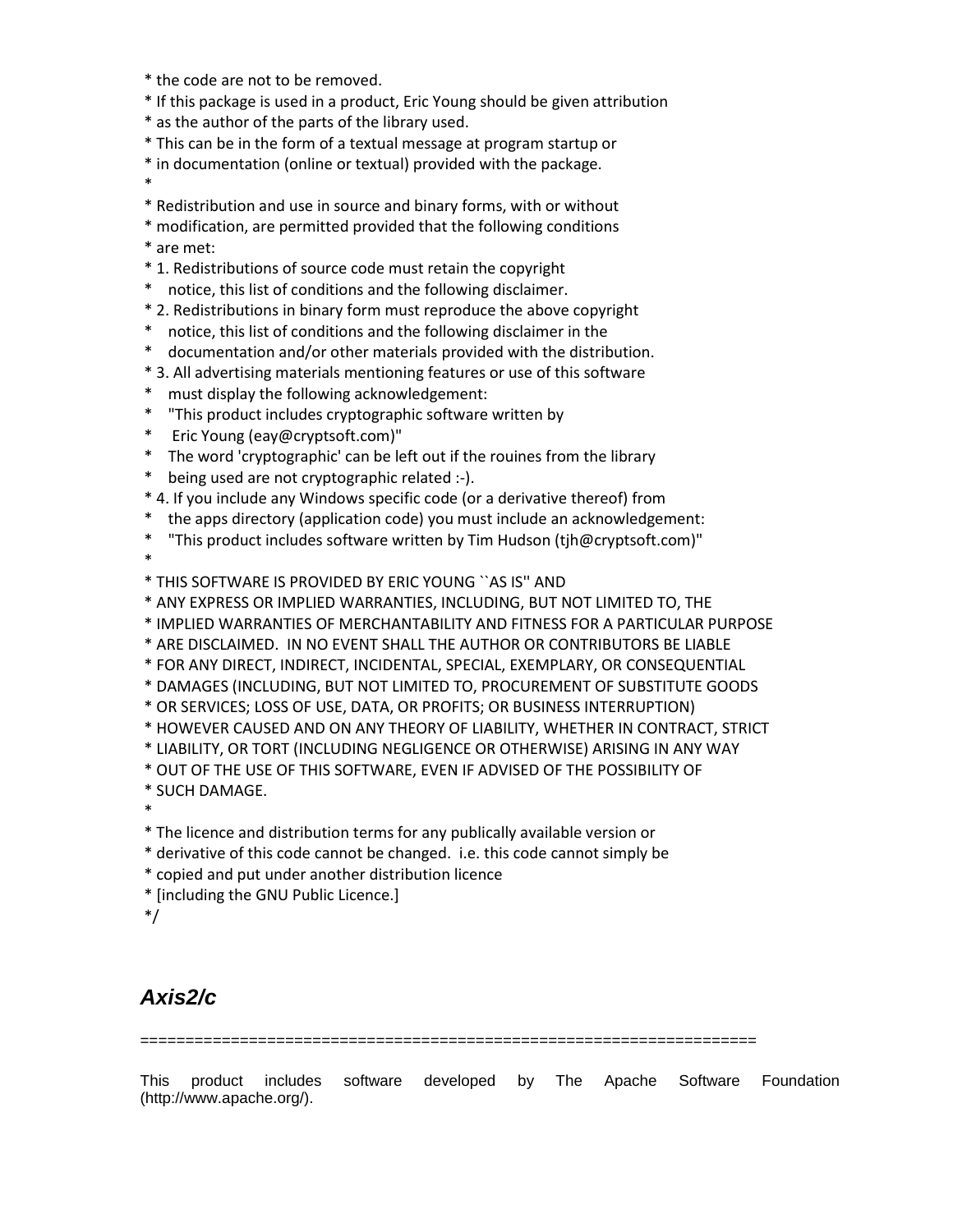====================================================================

This product may include Apache Axis2/c in binary form. Use of this software is governed by the terms of Apache License 2.0. A copy of this license is supplied below.

====================================================================

| Apache<br>Version |            | 2.0.<br>http://www.apache.org/licenses/ |      | January       |     | License<br>2004     |  |  |
|-------------------|------------|-----------------------------------------|------|---------------|-----|---------------------|--|--|
| <b>TERMS</b>      | <b>AND</b> | CONDITIONS FOR                          | USE. | REPRODUCTION, | AND | <b>DISTRIBUTION</b> |  |  |
| 1 <sub>1</sub>    |            |                                         |      |               |     | Definitions.        |  |  |

"License" shall mean the terms and conditions for use, reproduction, and distribution as defined by Sections 1 through 9 of this document.

"Licensor" shall mean the copyright owner or entity authorized by the copyright owner that is granting the the contract of the contract of the contract of the contract of the contract of the contract of the contract of the contract of the contract of the contract of the contract of the contract of the contract of the contra

"Legal Entity" shall mean the union of the acting entity and all other entities that control, are controlled by, or are under common control with that entity. For the purposes of this definition, "control" means (i) the power, direct or indirect, to cause the direction or management of such entity, whether by contract or otherwise, or (ii) ownership of fifty percent (50%) or more of the outstanding shares, or (iii) beneficial ownership of such entity.

"You" (or "Your") shall mean an individual or Legal Entity exercising permissions granted by this License.

"Source" form shall mean the preferred form for making modifications, including but not limited to software source code, documentation source, and configuration files.

"Object" form shall mean any form resulting from mechanical transformation or translation of a Source form, including but not limited to compiled object code, generated documentation, and conversions to other types. The media types of the media types of the state of types.

"Work" shall mean the work of authorship, whether in Source or Object form, made available under the License, as indicated by a copyright notice that is included in or attached to the work (an example is provided in the Appendix below).

"Derivative Works" shall mean any work, whether in Source or Object form, that is based on (or derived from) the Work and for which the editorial revisions, annotations, elaborations, or other modifications represent, as a whole, an original work of authorship. For the purposes of this License, Derivative Works shall not include works that remain separable from, or merely link (or bind by name) to the interfaces of, the Work and Derivative Works thereof.

"Contribution" shall mean any work of authorship, including the original version of the Work and any modifications or additions to that Work or Derivative Works thereof, that is intentionally submitted to Licensor for inclusion in the Work by the copyright owner or by an individual or Legal Entity authorized to submit on behalf of the copyright owner. For the purposes of this definition, "submitted" means any form of electronic, verbal, or written communication sent to the Licensor or its representatives, including but not limited to communication on electronic mailing lists, source code control systems, and issue tracking systems that are managed by, or on behalf of, the Licensor for the purpose of discussing and improving the Work, but excluding communication that is conspicuously marked or otherwise designated in writing by the copyright owner as "Not a Contribution."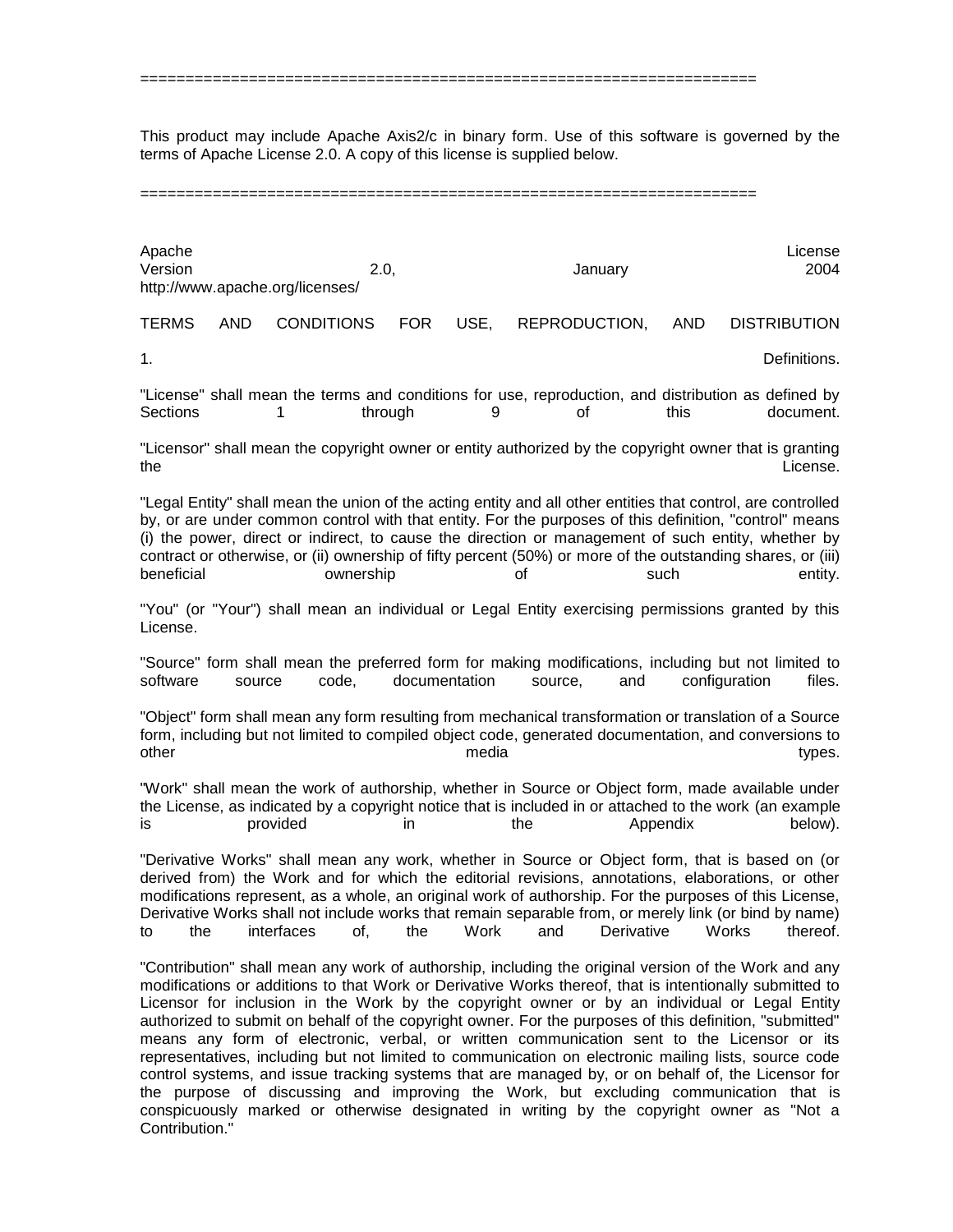"Contributor" shall mean Licensor and any individual or Legal Entity on behalf of whom a Contribution has been received by Licensor and subsequently incorporated within the Work.

2. Grant of Copyright License. Subject to the terms and conditions of this License, each Contributor hereby grants to You a perpetual, worldwide, non-exclusive, no-charge, royalty-free, irrevocable copyright license to reproduce, prepare Derivative Works of, publicly display, publicly perform, sublicense, and distribute the Work and such Derivative Works in Source or Object form.

3. Grant of Patent License. Subject to the terms and conditions of this License, each Contributor hereby grants to You a perpetual, worldwide, non-exclusive, no-charge, royalty-free, irrevocable (except as stated in this section) patent license to make, have made, use, offer to sell, sell, import, and otherwise transfer the Work, where such license applies only to those patent claims licensable by such Contributor that are necessarily infringed by their Contribution(s) alone or by combination of their Contribution(s) with the Work to which such Contribution(s) was submitted. If You institute patent litigation against any entity (including a cross-claim or counterclaim in a lawsuit) alleging that the Work or a Contribution incorporated within the Work constitutes direct or contributory patent infringement, then any patent licenses granted to You under this License for that Work shall terminate as of the date such litigation is filed.

4. Redistribution. You may reproduce and distribute copies of the Work or Derivative Works thereof in any medium, with or without modifications, and in Source or Object form, provided that You meet the following conditions:

1. You must give any other recipients of the Work or Derivative Works a copy of this License; and

2. You must cause any modified files to carry prominent notices stating that You changed the files; and

3. You must retain, in the Source form of any Derivative Works that You distribute, all copyright, patent, trademark, and attribution notices from the Source form of the Work, excluding those notices that do not pertain to any part of the Derivative Works; and

4. If the Work includes a "NOTICE" text file as part of its distribution, then any Derivative Works that You distribute must include a readable copy of the attribution notices contained within such NOTICE file, excluding those notices that do not pertain to any part of the Derivative Works, in at least one of the following places: within a NOTICE text file distributed as part of the Derivative Works; within the Source form or documentation, if provided along with the Derivative Works; or, within a display generated by the Derivative Works, if and wherever such third-party notices normally appear. The contents of the NOTICE file are for informational purposes only and do not modify the License. You may add Your own attribution notices within Derivative Works that You distribute, alongside or as an addendum to the NOTICE text from the Work, provided that such additional attribution notices cannot be construed as modifying the License.

You may add Your own copyright statement to Your modifications and may provide additional or different license terms and conditions for use, reproduction, or distribution of Your modifications, or for any such Derivative Works as a whole, provided Your use, reproduction, and distribution of the Work otherwise complies with the conditions stated in this License.

5. Submission of Contributions. Unless You explicitly state otherwise, any Contribution intentionally submitted for inclusion in the Work by You to the Licensor shall be under the terms and conditions of this License, without any additional terms or conditions. Notwithstanding the above, nothing herein shall supersede or modify the terms of any separate license agreement you may have executed with Licensor **Exercise Contributions** regarding the such such contributions.

6. Trademarks. This License does not grant permission to use the trade names, trademarks, service marks, or product names of the Licensor, except as required for reasonable and customary use in describing the origin of the Work and reproducing the content of the NOTICE file.

7. Disclaimer of Warranty. Unless required by applicable law or agreed to in writing, Licensor provides the Work (and each Contributor provides its Contributions) on an "AS IS" BASIS, WITHOUT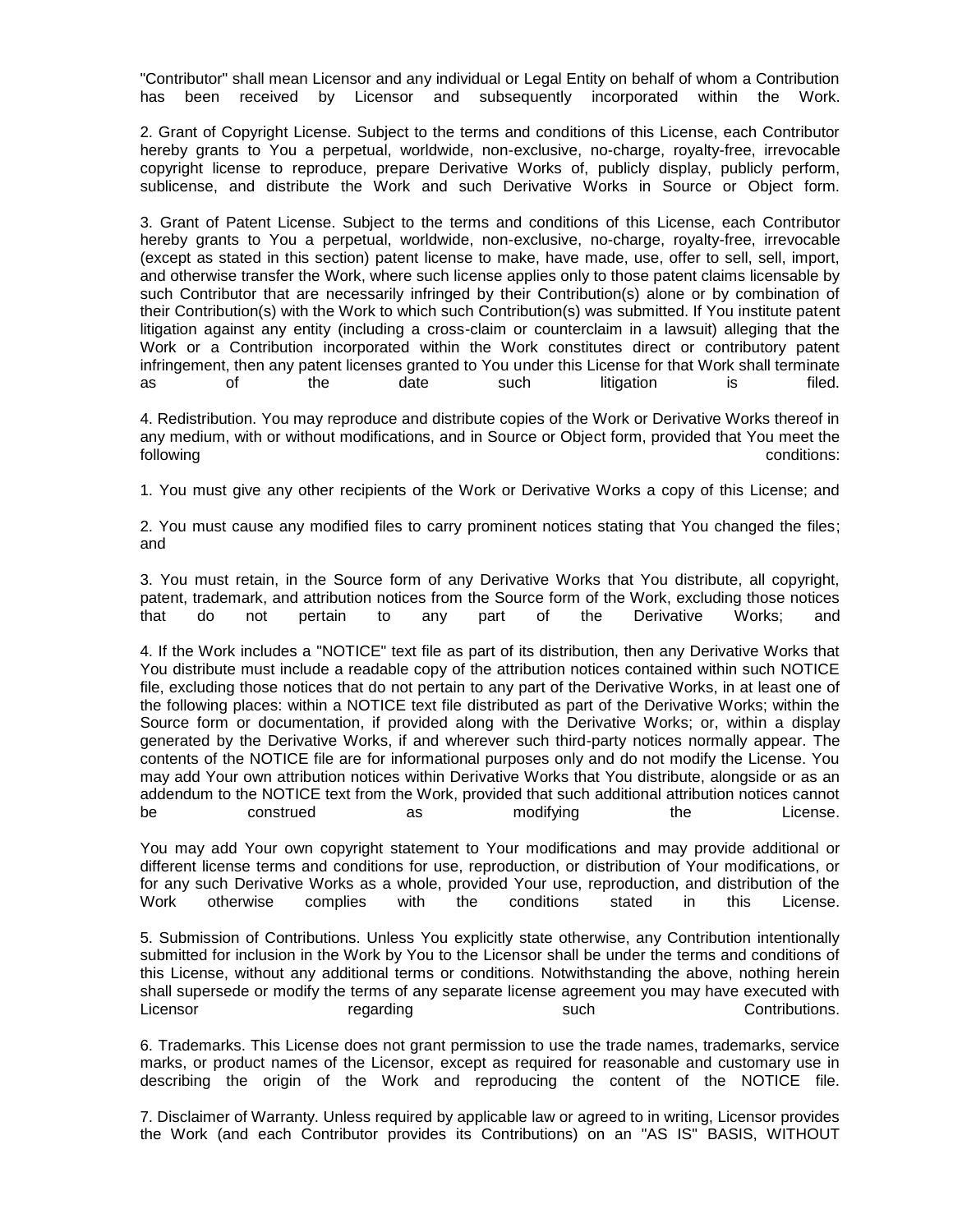WARRANTIES OR CONDITIONS OF ANY KIND, either express or implied, including, without limitation, any warranties or conditions of TITLE, NON-INFRINGEMENT, MERCHANTABILITY, or FITNESS FOR A PARTICULAR PURPOSE. You are solely responsible for determining the appropriateness of using or redistributing the Work and assume any risks associated with Your exercise of permissions under this License.

8. Limitation of Liability. In no event and under no legal theory, whether in tort (including negligence), contract, or otherwise, unless required by applicable law (such as deliberate and grossly negligent acts) or agreed to in writing, shall any Contributor be liable to You for damages, including any direct, indirect, special, incidental, or consequential damages of any character arising as a result of this License or out of the use or inability to use the Work (including but not limited to damages for loss of goodwill, work stoppage, computer failure or malfunction, or any and all other commercial damages or losses), even if such Contributor has been advised of the possibility of such damages.

9. Accepting Warranty or Additional Liability. While redistributing the Work or Derivative Works thereof, You may choose to offer, and charge a fee for, acceptance of support, warranty, indemnity, or other liability obligations and/or rights consistent with this License. However, in accepting such obligations, You may act only on Your own behalf and on Your sole responsibility, not on behalf of any other Contributor, and only if You agree to indemnify, defend, and hold each Contributor harmless for any liability incurred by, or claims asserted against, such Contributor by reason of your accepting any such warranty or additional liability.

| <b>END</b> | JF | TERMS | AND | <b>CONDITIONS</b> |
|------------|----|-------|-----|-------------------|
|            |    |       |     |                   |

====================================================================

# *lighttpd*

This product contains lighttpd in binary form. Use of this software is governed by the terms of the license below:

====================================================================

Copyright (c) 2004, Jan Kneschke, incremental All rights reserved.

Redistribution and use in source and binary forms, with or without modification, are permitted provided that the following conditions are met:

- Redistributions of source code must retain the above copyright notice, this list of conditions and the following disclaimer.
- Redistributions in binary form must reproduce the above copyright notice, this list of conditions and the following disclaimer in the documentation and/or other materials provided with the distribution.
- Neither the name of the 'incremental' nor the names of its contributors may be used to endorse or promote products derived from this software without specific prior written permission.

THIS SOFTWARE IS PROVIDED BY THE COPYRIGHT HOLDERS AND CONTRIBUTORS "AS IS" AND ANY EXPRESS OR IMPLIED WARRANTIES, INCLUDING, BUT NOT LIMITED TO, THE IMPLIED WARRANTIES OF MERCHANTABILITY AND FITNESS FOR A PARTICULAR PURPOSE ARE DISCLAIMED. IN NO EVENT SHALL THE COPYRIGHT OWNER OR CONTRIBUTORS BE LIABLE FOR ANY DIRECT, INDIRECT, INCIDENTAL, SPECIAL, EXEMPLARY, OR CONSEQUENTIAL DAMAGES (INCLUDING, BUT NOT LIMITED TO, PROCUREMENT OF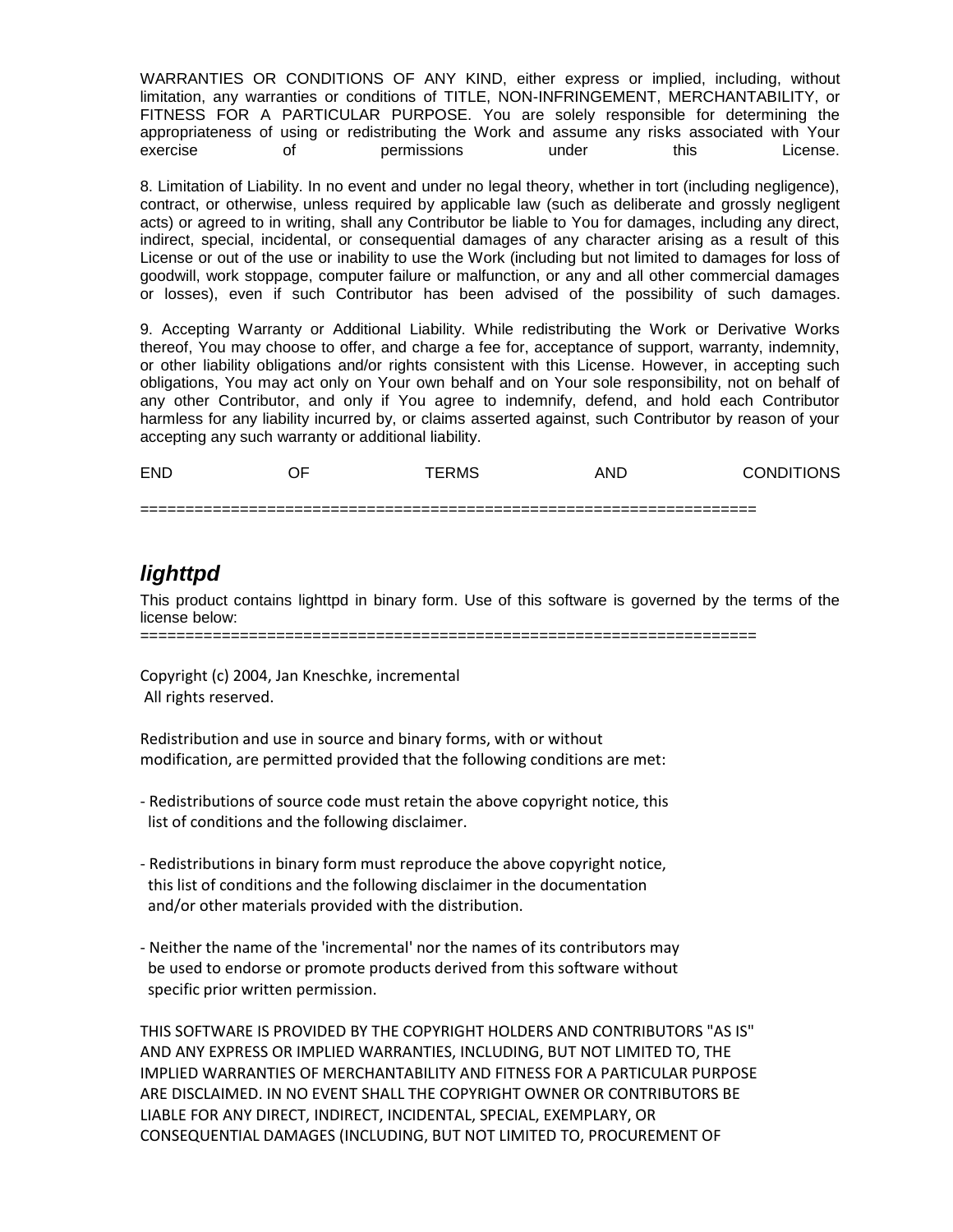SUBSTITUTE GOODS OR SERVICES; LOSS OF USE, DATA, OR PROFITS; OR BUSINESS INTERRUPTION) HOWEVER CAUSED AND ON ANY THEORY OF LIABILITY, WHETHER IN CONTRACT, STRICT LIABILITY, OR TORT (INCLUDING NEGLIGENCE OR OTHERWISE) ARISING IN ANY WAY OUT OF THE USE OF THIS SOFTWARE, EVEN IF ADVISED OF THE POSSIBILITY OF SUCH DAMAGE.

===================================

# *Perl Compatible Regular Expressions (PCRE)*

This product contains PCRE in binary form. Use of this software is governed by the terms of the license below:

====================================================================

Copyright (c) 1997-2009 University of Cambridge All rights reserved.

THE "BSD" LICENCE

-----------------

Redistribution and use in source and binary forms, with or without modification, are permitted provided that the following conditions are met:

- \* Redistributions of source code must retain the above copyright notice, this list of conditions and the following disclaimer.
- \* Redistributions in binary form must reproduce the above copyright notice, this list of conditions and the following disclaimer in the documentation and/or other materials provided with the distribution.
- \* Neither the name of the University of Cambridge nor the name of Google Inc. nor the names of their contributors may be used to endorse or promote products derived from this software without specific prior written permission.

THIS SOFTWARE IS PROVIDED BY THE COPYRIGHT HOLDERS AND CONTRIBUTORS "AS IS" AND ANY EXPRESS OR IMPLIED WARRANTIES, INCLUDING, BUT NOT LIMITED TO, THE IMPLIED WARRANTIES OF MERCHANTABILITY AND FITNESS FOR A PARTICULAR PURPOSE ARE DISCLAIMED. IN NO EVENT SHALL THE COPYRIGHT OWNER OR CONTRIBUTORS BE LIABLE FOR ANY DIRECT, INDIRECT, INCIDENTAL, SPECIAL, EXEMPLARY, OR CONSEQUENTIAL DAMAGES (INCLUDING, BUT NOT LIMITED TO, PROCUREMENT OF SUBSTITUTE GOODS OR SERVICES; LOSS OF USE, DATA, OR PROFITS; OR BUSINESS INTERRUPTION) HOWEVER CAUSED AND ON ANY THEORY OF LIABILITY, WHETHER IN CONTRACT, STRICT LIABILITY, OR TORT (INCLUDING NEGLIGENCE OR OTHERWISE) ARISING IN ANY WAY OUT OF THE USE OF THIS SOFTWARE, EVEN IF ADVISED OF THE POSSIBILITY OF SUCH DAMAGE.

====================================================================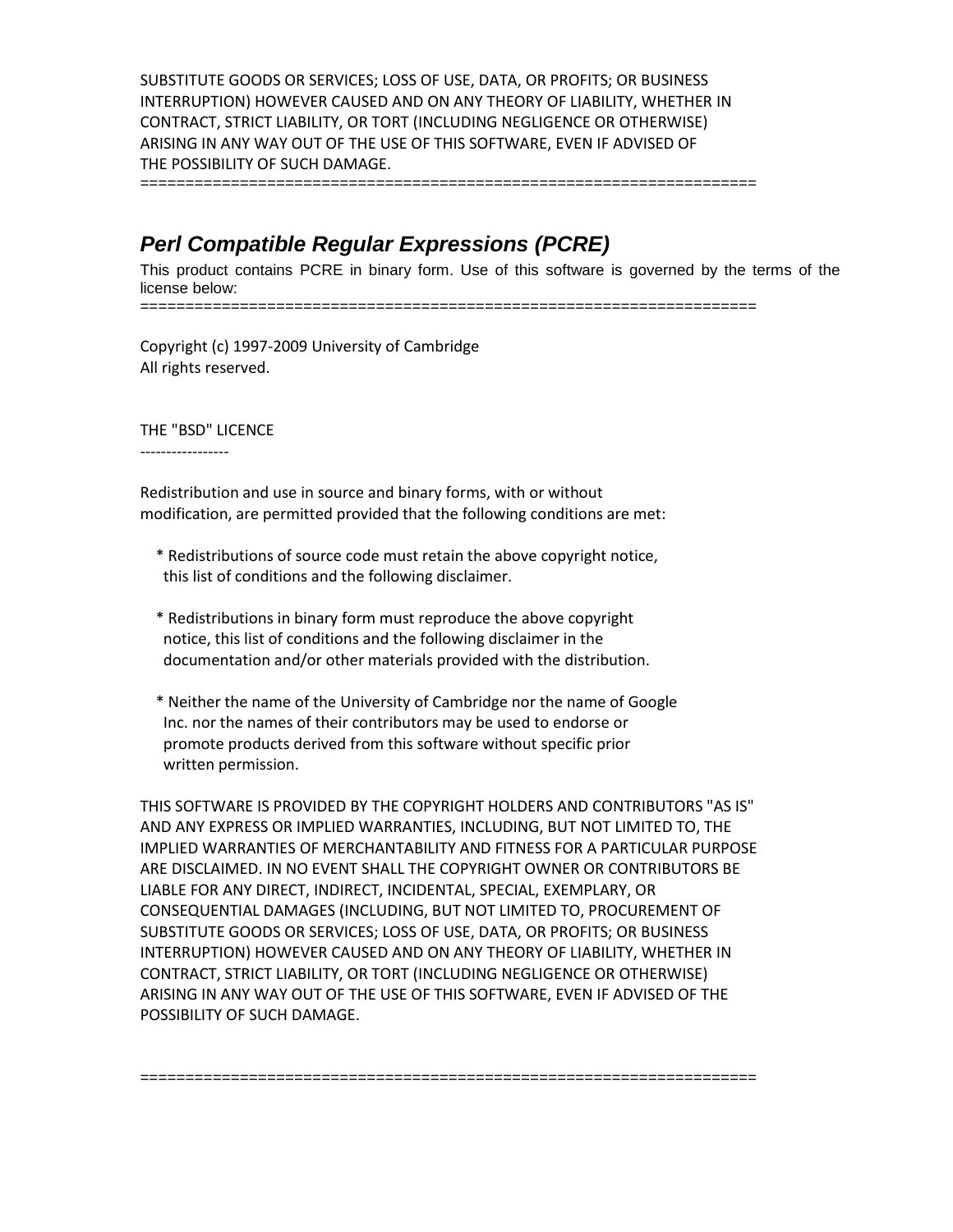# *WebKit*

This product contains Webkit in binary form. Portions of Webkit are covered under the following license:

| Copyright (C) 2005 Apple Computer, Inc. All rights reserved.                                   |  |  |  |  |  |  |  |
|------------------------------------------------------------------------------------------------|--|--|--|--|--|--|--|
| Redistribution and use in source and binary forms, with or without modification, are permitted |  |  |  |  |  |  |  |

1. Redistributions of source code must retain the above copyright notice, this list of conditions and the following disclaimer. The contract of the contract of the contract of the contract of the contract of the contract of the contract of the contract of the contract of the contract of the contract of the contract of the cont

provided that the following conditions are met:

2. Redistributions in binary form must reproduce the above copyright notice, this list of conditions and the following disclaimer in the documentation and/or other materials provided with the distribution. 3. Neither the name of Apple Computer, Inc. ("Apple") nor the names of its contributors may be used to endorse or promote products derived from this software without specific prior written permission.

THIS SOFTWARE IS PROVIDED BY APPLE AND ITS CONTRIBUTORS "AS IS" AND ANY EXPRESS OR IMPLIED WARRANTIES, INCLUDING, BUT NOT LIMITED TO, THE IMPLIED WARRANTIES OF MERCHANTABILITY AND FITNESS FOR A PARTICULAR PURPOSE ARE DISCLAIMED. IN NO EVENT SHALL APPLE OR ITS CONTRIBUTORS BE LIABLE FOR ANY DIRECT, INDIRECT, INCIDENTAL, SPECIAL, EXEMPLARY, OR CONSEQUENTIAL DAMAGES (INCLUDING, BUT NOT LIMITED TO, PROCUREMENT OF SUBSTITUTE GOODS OR SERVICES; LOSS OF USE, DATA, OR PROFITS; OR BUSINESS INTERRUPTION) HOWEVER CAUSED AND ON ANY THEORY OF LIABILITY, WHETHER IN CONTRACT, STRICT LIABILITY, OR TORT (INCLUDING NEGLIGENCE OR OTHERWISE) ARISING IN ANY WAY OUT OF THE USE OF THIS SOFTWARE, EVEN IF ADVISED OF THE POSSIBILITY OF SUCH DAMAGE.

====================================================================

This product includes software (WebKit) licensed under the GNU Lesser General Public License (LGPL) version 2. Source code for the open source software may be obtained under the terms of the LGPL by sending a source code request identifying the product and model to ipgopensourceinfo@hp.com. A distribution fee may apply.

====================================

This license applies to the libraries in this package, but not the applications. See header comments in specific source files.

> GNU LIBRARY GENERAL PUBLIC LICENSE Version 2, June 1991

Copyright (C) 1991 Free Software Foundation, Inc.

 59 Temple Place, Suite 330, Boston, MA 02111-1307 USA Everyone is permitted to copy and distribute verbatim copies of this license document, but changing it is not allowed.

[This is the first released version of the library GPL. It is numbered 2 because it goes with version 2 of the ordinary GPL.]

Preamble

 The licenses for most software are designed to take away your freedom to share and change it. By contrast, the GNU General Public Licenses are intended to guarantee your freedom to share and change free software--to make sure the software is free for all its users.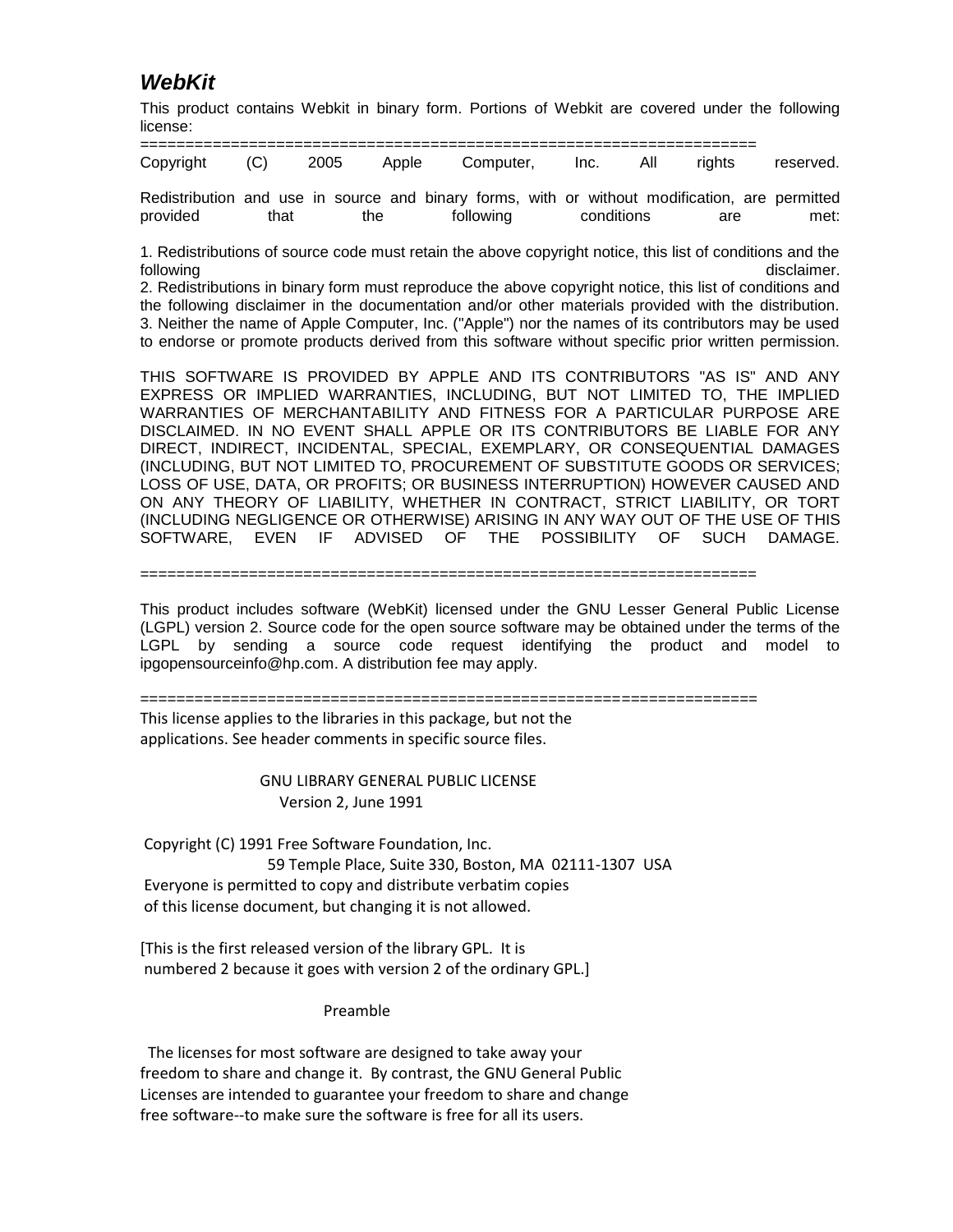This license, the Library General Public License, applies to some specially designated Free Software Foundation software, and to any other libraries whose authors decide to use it. You can use it for your libraries, too.

 When we speak of free software, we are referring to freedom, not price. Our General Public Licenses are designed to make sure that you have the freedom to distribute copies of free software (and charge for this service if you wish), that you receive source code or can get it if you want it, that you can change the software or use pieces of it in new free programs; and that you know you can do these things.

 To protect your rights, we need to make restrictions that forbid anyone to deny you these rights or to ask you to surrender the rights. These restrictions translate to certain responsibilities for you if you distribute copies of the library, or if you modify it.

 For example, if you distribute copies of the library, whether gratis or for a fee, you must give the recipients all the rights that we gave you. You must make sure that they, too, receive or can get the source code. If you link a program with the library, you must provide complete object files to the recipients so that they can relink them with the library, after making changes to the library and recompiling it. And you must show them these terms so they know their rights.

 Our method of protecting your rights has two steps: (1) copyright the library, and (2) offer you this license which gives you legal permission to copy, distribute and/or modify the library.

 Also, for each distributor''s protection, we want to make certain that everyone understands that there is no warranty for this free library. If the library is modified by someone else and passed on, we want its recipients to know that what they have is not the original version, so that any problems introduced by others will not reflect on the original authors'' reputations.

 Finally, any free program is threatened constantly by software patents. We wish to avoid the danger that companies distributing free software will individually obtain patent licenses, thus in effect transforming the program into proprietary software. To prevent this, we have made it clear that any patent must be licensed for everyone''s free use or not licensed at all.

 Most GNU software, including some libraries, is covered by the ordinary GNU General Public License, which was designed for utility programs. This license, the GNU Library General Public License, applies to certain designated libraries. This license is quite different from the ordinary one; be sure to read it in full, and don''t assume that anything in it is the same as in the ordinary license.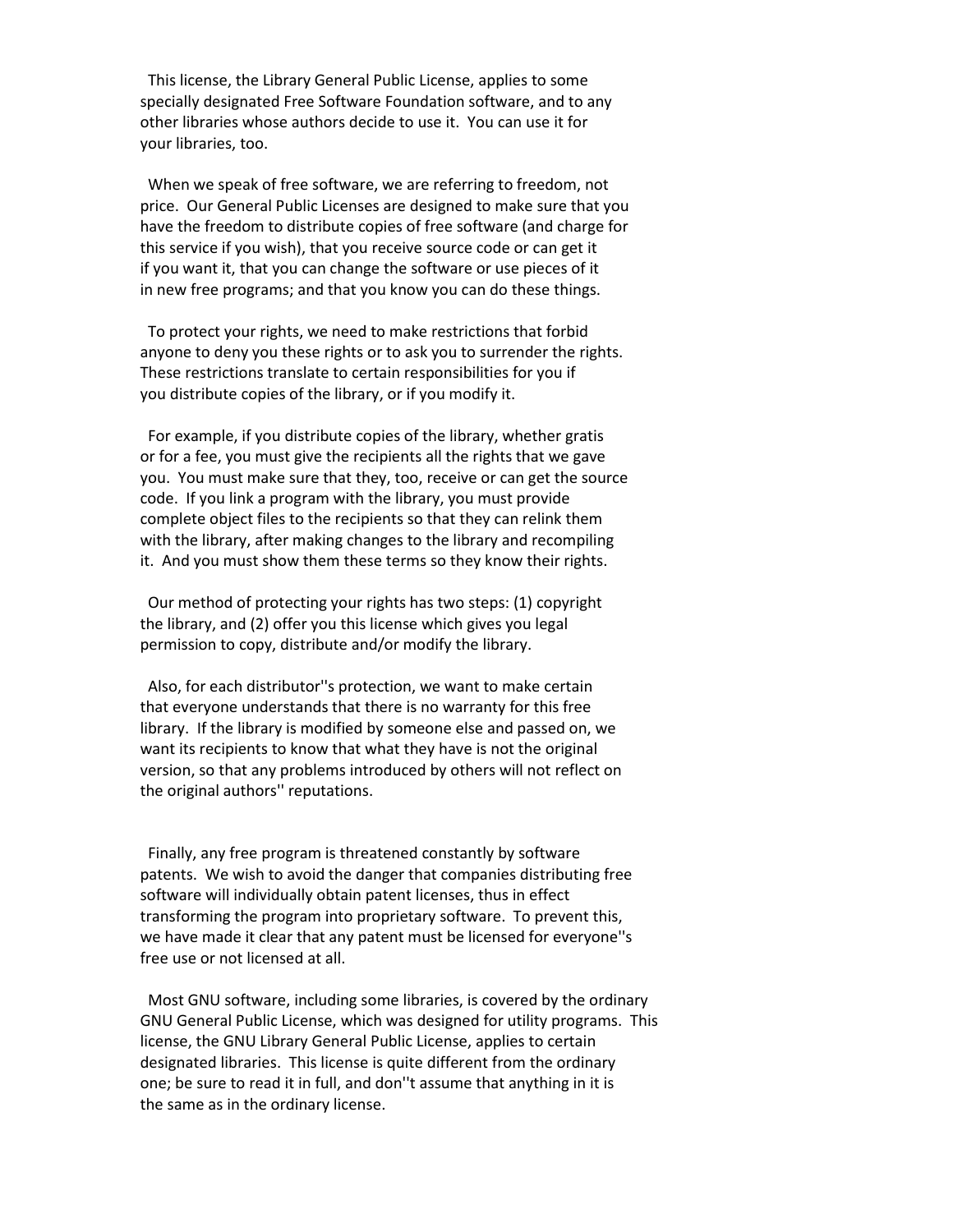The reason we have a separate public license for some libraries is that they blur the distinction we usually make between modifying or adding to a program and simply using it. Linking a program with a library, without changing the library, is in some sense simply using the library, and is analogous to running a utility program or application program. However, in a textual and legal sense, the linked executable is a combined work, a derivative of the original library, and the ordinary General Public License treats it as such.

 Because of this blurred distinction, using the ordinary General Public License for libraries did not effectively promote software sharing, because most developers did not use the libraries. We concluded that weaker conditions might promote sharing better.

 However, unrestricted linking of non-free programs would deprive the users of those programs of all benefit from the free status of the libraries themselves. This Library General Public License is intended to permit developers of non-free programs to use free libraries, while preserving your freedom as a user of such programs to change the free libraries that are incorporated in them. (We have not seen how to achieve this as regards changes in header files, but we have achieved it as regards changes in the actual functions of the Library.) The hope is that this will lead to faster development of free libraries.

 The precise terms and conditions for copying, distribution and modification follow. Pay close attention to the difference between a "work based on the library" and a "work that uses the library". The former contains code derived from the library, while the latter only works together with the library.

 Note that it is possible for a library to be covered by the ordinary General Public License rather than by this special one.

#### GNU LIBRARY GENERAL PUBLIC LICENSE TERMS AND CONDITIONS FOR COPYING, DISTRIBUTION AND MODIFICATION

 0. This License Agreement applies to any software library which contains a notice placed by the copyright holder or other authorized party saying it may be distributed under the terms of this Library General Public License (also called "this License"). Each licensee is addressed as "you".

 A "library" means a collection of software functions and/or data prepared so as to be conveniently linked with application programs (which use some of those functions and data) to form executables.

 The "Library", below, refers to any such software library or work which has been distributed under these terms. A "work based on the Library" means either the Library or any derivative work under copyright law: that is to say, a work containing the Library or a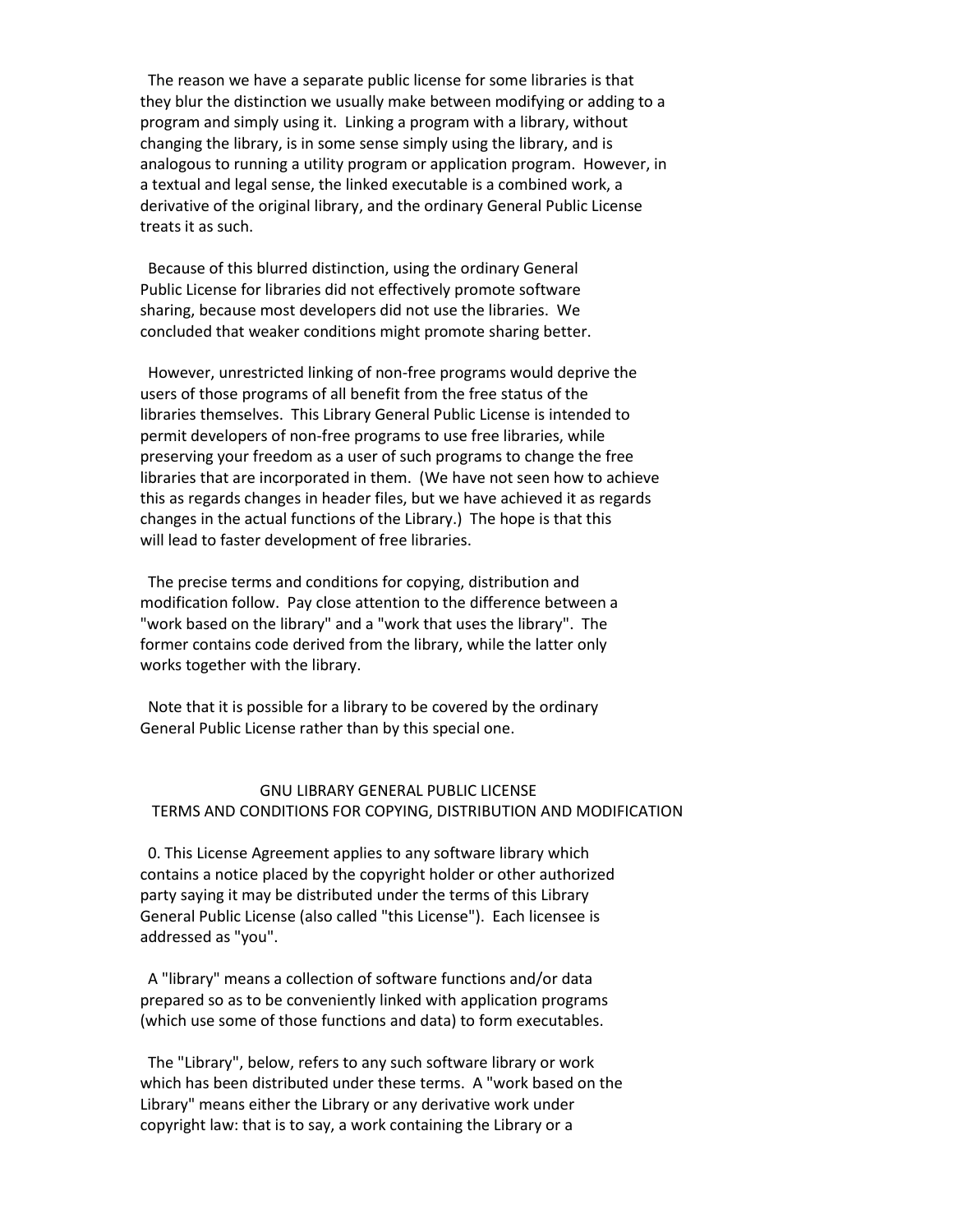portion of it, either verbatim or with modifications and/or translated straightforwardly into another language. (Hereinafter, translation is included without limitation in the term "modification".)

 "Source code" for a work means the preferred form of the work for making modifications to it. For a library, complete source code means all the source code for all modules it contains, plus any associated interface definition files, plus the scripts used to control compilation and installation of the library.

 Activities other than copying, distribution and modification are not covered by this License; they are outside its scope. The act of running a program using the Library is not restricted, and output from such a program is covered only if its contents constitute a work based on the Library (independent of the use of the Library in a tool for writing it). Whether that is true depends on what the Library does and what the program that uses the Library does.

 1. You may copy and distribute verbatim copies of the Library''s complete source code as you receive it, in any medium, provided that you conspicuously and appropriately publish on each copy an appropriate copyright notice and disclaimer of warranty; keep intact all the notices that refer to this License and to the absence of any warranty; and distribute a copy of this License along with the Library.

 You may charge a fee for the physical act of transferring a copy, and you may at your option offer warranty protection in exchange for a fee.

 2. You may modify your copy or copies of the Library or any portion of it, thus forming a work based on the Library, and copy and distribute such modifications or work under the terms of Section 1 above, provided that you also meet all of these conditions:

a) The modified work must itself be a software library.

 b) You must cause the files modified to carry prominent notices stating that you changed the files and the date of any change.

 c) You must cause the whole of the work to be licensed at no charge to all third parties under the terms of this License.

 d) If a facility in the modified Library refers to a function or a table of data to be supplied by an application program that uses the facility, other than as an argument passed when the facility is invoked, then you must make a good faith effort to ensure that, in the event an application does not supply such function or table, the facility still operates, and performs whatever part of its purpose remains meaningful.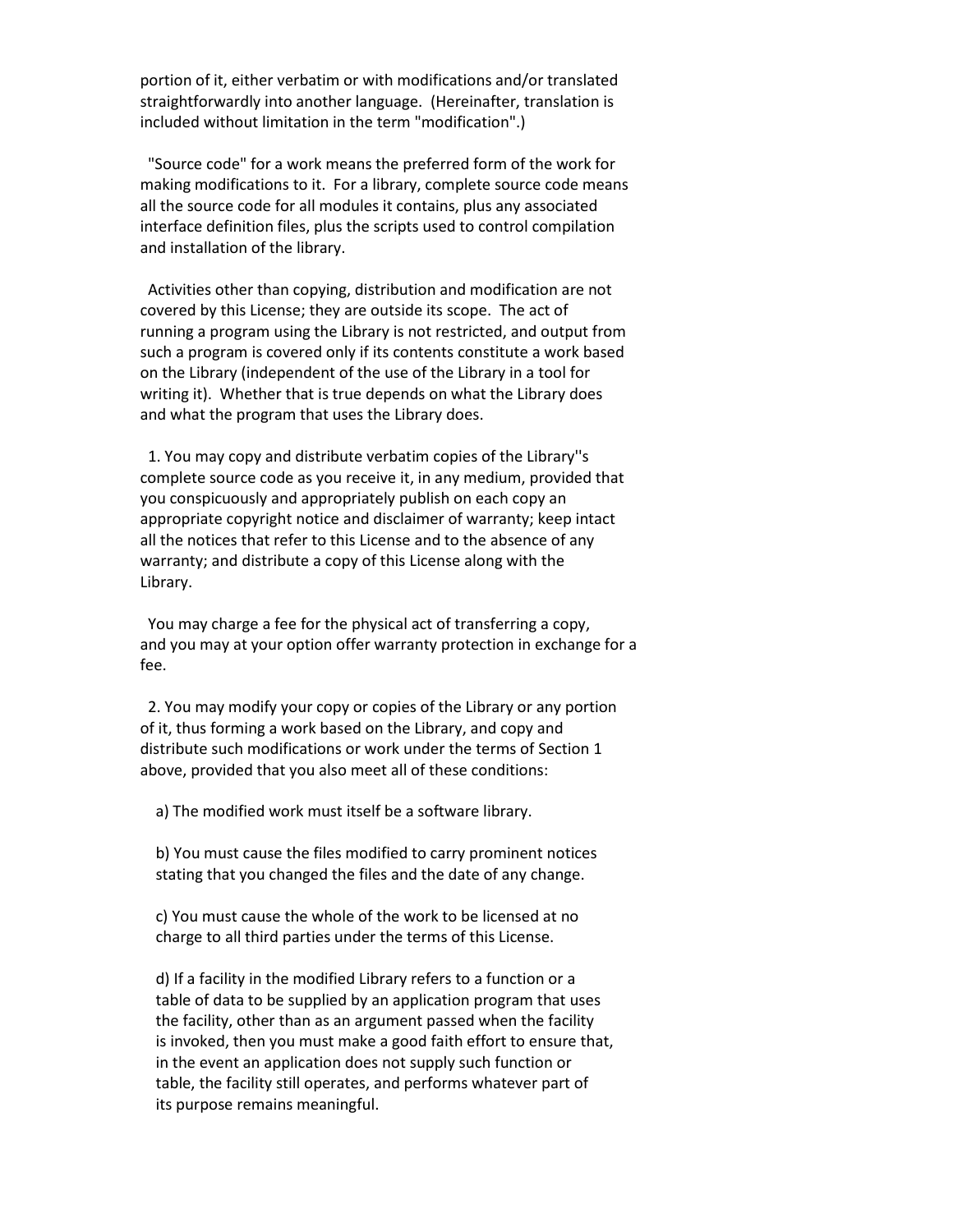(For example, a function in a library to compute square roots has a purpose that is entirely well-defined independent of the application. Therefore, Subsection 2d requires that any application-supplied function or table used by this function must be optional: if the application does not supply it, the square root function must still compute square roots.)

These requirements apply to the modified work as a whole. If identifiable sections of that work are not derived from the Library, and can be reasonably considered independent and separate works in themselves, then this License, and its terms, do not apply to those sections when you distribute them as separate works. But when you distribute the same sections as part of a whole which is a work based on the Library, the distribution of the whole must be on the terms of this License, whose permissions for other licensees extend to the entire whole, and thus to each and every part regardless of who wrote it.

Thus, it is not the intent of this section to claim rights or contest your rights to work written entirely by you; rather, the intent is to exercise the right to control the distribution of derivative or collective works based on the Library.

In addition, mere aggregation of another work not based on the Library with the Library (or with a work based on the Library) on a volume of a storage or distribution medium does not bring the other work under the scope of this License.

 3. You may opt to apply the terms of the ordinary GNU General Public License instead of this License to a given copy of the Library. To do this, you must alter all the notices that refer to this License, so that they refer to the ordinary GNU General Public License, version 2, instead of to this License. (If a newer version than version 2 of the ordinary GNU General Public License has appeared, then you can specify that version instead if you wish.) Do not make any other change in these notices.

 Once this change is made in a given copy, it is irreversible for that copy, so the ordinary GNU General Public License applies to all subsequent copies and derivative works made from that copy.

 This option is useful when you wish to copy part of the code of the Library into a program that is not a library.

 4. You may copy and distribute the Library (or a portion or derivative of it, under Section 2) in object code or executable form under the terms of Sections 1 and 2 above provided that you accompany it with the complete corresponding machine-readable source code, which must be distributed under the terms of Sections 1 and 2 above on a medium customarily used for software interchange.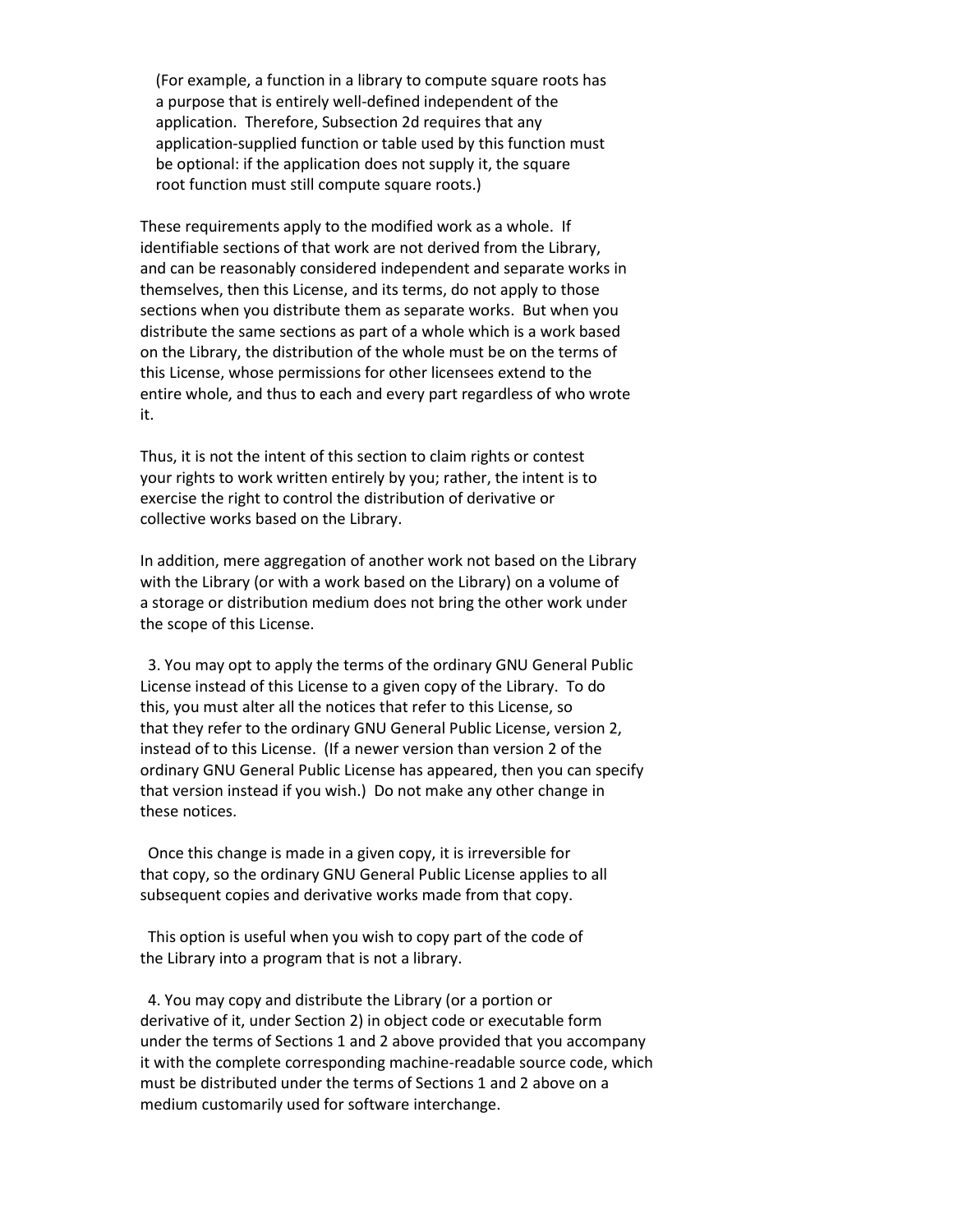If distribution of object code is made by offering access to copy from a designated place, then offering equivalent access to copy the source code from the same place satisfies the requirement to distribute the source code, even though third parties are not compelled to copy the source along with the object code.

 5. A program that contains no derivative of any portion of the Library, but is designed to work with the Library by being compiled or linked with it, is called a "work that uses the Library". Such a work, in isolation, is not a derivative work of the Library, and therefore falls outside the scope of this License.

 However, linking a "work that uses the Library" with the Library creates an executable that is a derivative of the Library (because it contains portions of the Library), rather than a "work that uses the library". The executable is therefore covered by this License. Section 6 states terms for distribution of such executables.

 When a "work that uses the Library" uses material from a header file that is part of the Library, the object code for the work may be a derivative work of the Library even though the source code is not. Whether this is true is especially significant if the work can be linked without the Library, or if the work is itself a library. The threshold for this to be true is not precisely defined by law.

 If such an object file uses only numerical parameters, data structure layouts and accessors, and small macros and small inline functions (ten lines or less in length), then the use of the object file is unrestricted, regardless of whether it is legally a derivative work. (Executables containing this object code plus portions of the Library will still fall under Section 6.)

 Otherwise, if the work is a derivative of the Library, you may distribute the object code for the work under the terms of Section 6. Any executables containing that work also fall under Section 6, whether or not they are linked directly with the Library itself.

 6. As an exception to the Sections above, you may also compile or link a "work that uses the Library" with the Library to produce a work containing portions of the Library, and distribute that work under terms of your choice, provided that the terms permit modification of the work for the customer''s own use and reverse engineering for debugging such modifications.

 You must give prominent notice with each copy of the work that the Library is used in it and that the Library and its use are covered by this License. You must supply a copy of this License. If the work during execution displays copyright notices, you must include the copyright notice for the Library among them, as well as a reference directing the user to the copy of this License. Also, you must do one of these things: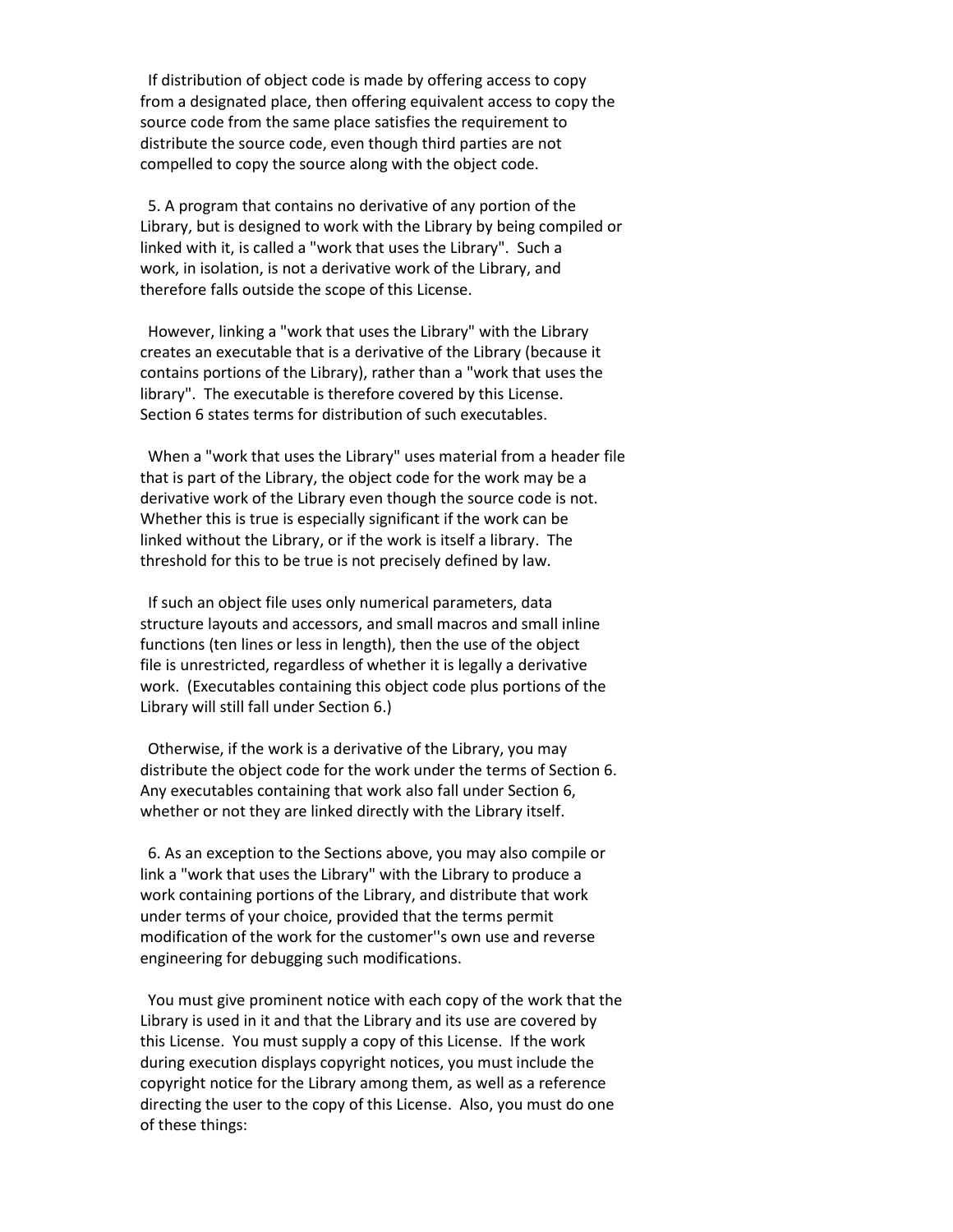a) Accompany the work with the complete corresponding machine-readable source code for the Library including whatever changes were used in the work (which must be distributed under Sections 1 and 2 above); and, if the work is an executable linked with the Library, with the complete machine-readable "work that uses the Library", as object code and/or source code, so that the user can modify the Library and then relink to produce a modified executable containing the modified Library. (It is understood that the user who changes the contents of definitions files in the Library will not necessarily be able to recompile the application to use the modified definitions.)

 b) Accompany the work with a written offer, valid for at least three years, to give the same user the materials specified in Subsection 6a, above, for a charge no more than the cost of performing this distribution.

 c) If distribution of the work is made by offering access to copy from a designated place, offer equivalent access to copy the above specified materials from the same place.

 d) Verify that the user has already received a copy of these materials or that you have already sent this user a copy.

 For an executable, the required form of the "work that uses the Library" must include any data and utility programs needed for reproducing the executable from it. However, as a special exception, the source code distributed need not include anything that is normally distributed (in either source or binary form) with the major components (compiler, kernel, and so on) of the operating system on which the executable runs, unless that component itself accompanies the executable.

 It may happen that this requirement contradicts the license restrictions of other proprietary libraries that do not normally accompany the operating system. Such a contradiction means you cannot use both them and the Library together in an executable that you distribute.

 7. You may place library facilities that are a work based on the Library side-by-side in a single library together with other library facilities not covered by this License, and distribute such a combined library, provided that the separate distribution of the work based on the Library and of the other library facilities is otherwise permitted, and provided that you do these two things:

 a) Accompany the combined library with a copy of the same work based on the Library, uncombined with any other library facilities. This must be distributed under the terms of the Sections above.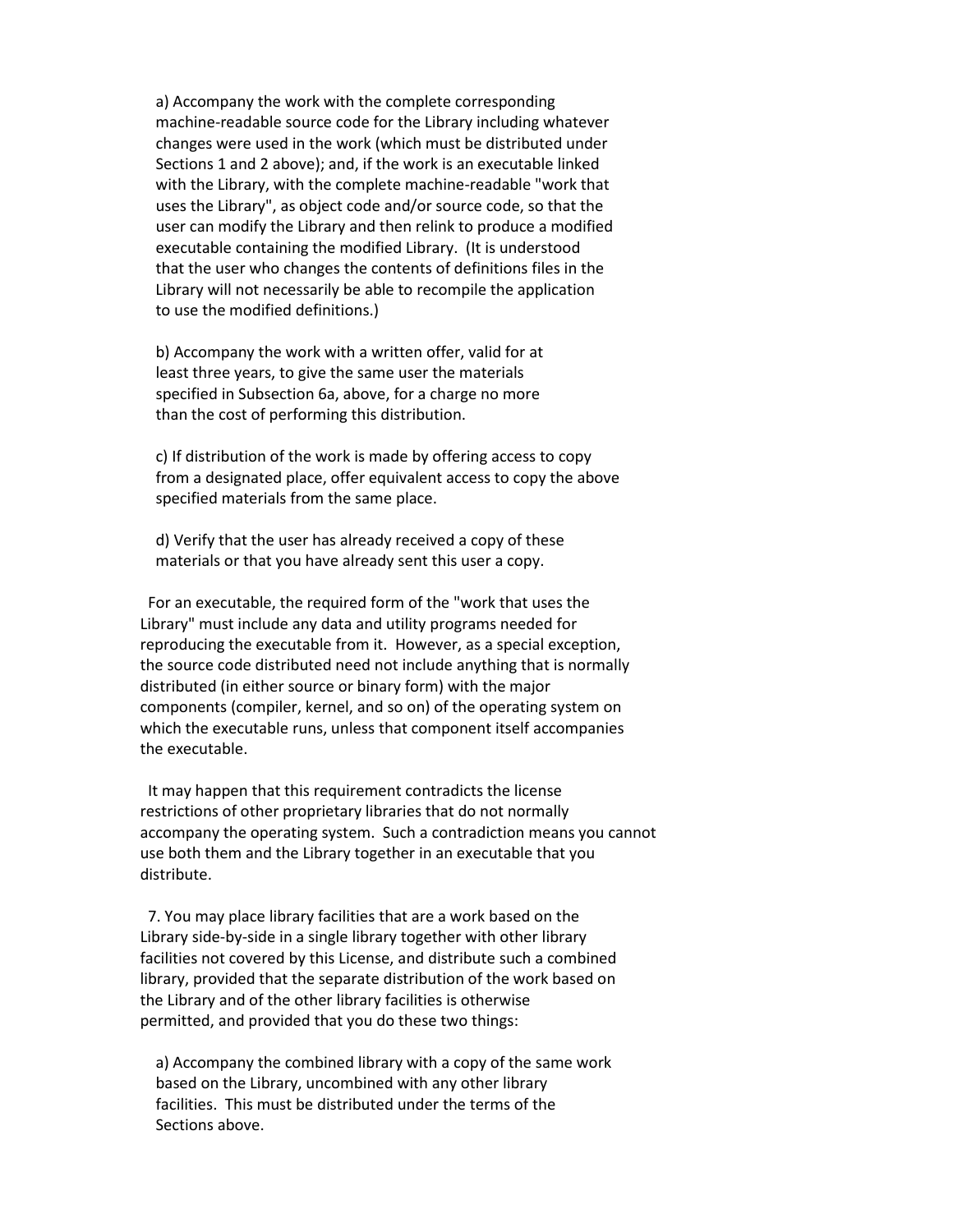b) Give prominent notice with the combined library of the fact that part of it is a work based on the Library, and explaining where to find the accompanying uncombined form of the same work.

 8. You may not copy, modify, sublicense, link with, or distribute the Library except as expressly provided under this License. Any attempt otherwise to copy, modify, sublicense, link with, or distribute the Library is void, and will automatically terminate your rights under this License. However, parties who have received copies, or rights, from you under this License will not have their licenses terminated so long as such parties remain in full compliance.

 9. You are not required to accept this License, since you have not signed it. However, nothing else grants you permission to modify or distribute the Library or its derivative works. These actions are prohibited by law if you do not accept this License. Therefore, by modifying or distributing the Library (or any work based on the Library), you indicate your acceptance of this License to do so, and all its terms and conditions for copying, distributing or modifying the Library or works based on it.

 10. Each time you redistribute the Library (or any work based on the Library), the recipient automatically receives a license from the original licensor to copy, distribute, link with or modify the Library subject to these terms and conditions. You may not impose any further restrictions on the recipients'' exercise of the rights granted herein. You are not responsible for enforcing compliance by third parties to this License.

 11. If, as a consequence of a court judgment or allegation of patent infringement or for any other reason (not limited to patent issues), conditions are imposed on you (whether by court order, agreement or otherwise) that contradict the conditions of this License, they do not excuse you from the conditions of this License. If you cannot distribute so as to satisfy simultaneously your obligations under this License and any other pertinent obligations, then as a consequence you may not distribute the Library at all. For example, if a patent license would not permit royalty-free redistribution of the Library by all those who receive copies directly or indirectly through you, then the only way you could satisfy both it and this License would be to refrain entirely from distribution of the Library.

If any portion of this section is held invalid or unenforceable under any particular circumstance, the balance of the section is intended to apply, and the section as a whole is intended to apply in other circumstances.

It is not the purpose of this section to induce you to infringe any patents or other property right claims or to contest validity of any such claims; this section has the sole purpose of protecting the integrity of the free software distribution system which is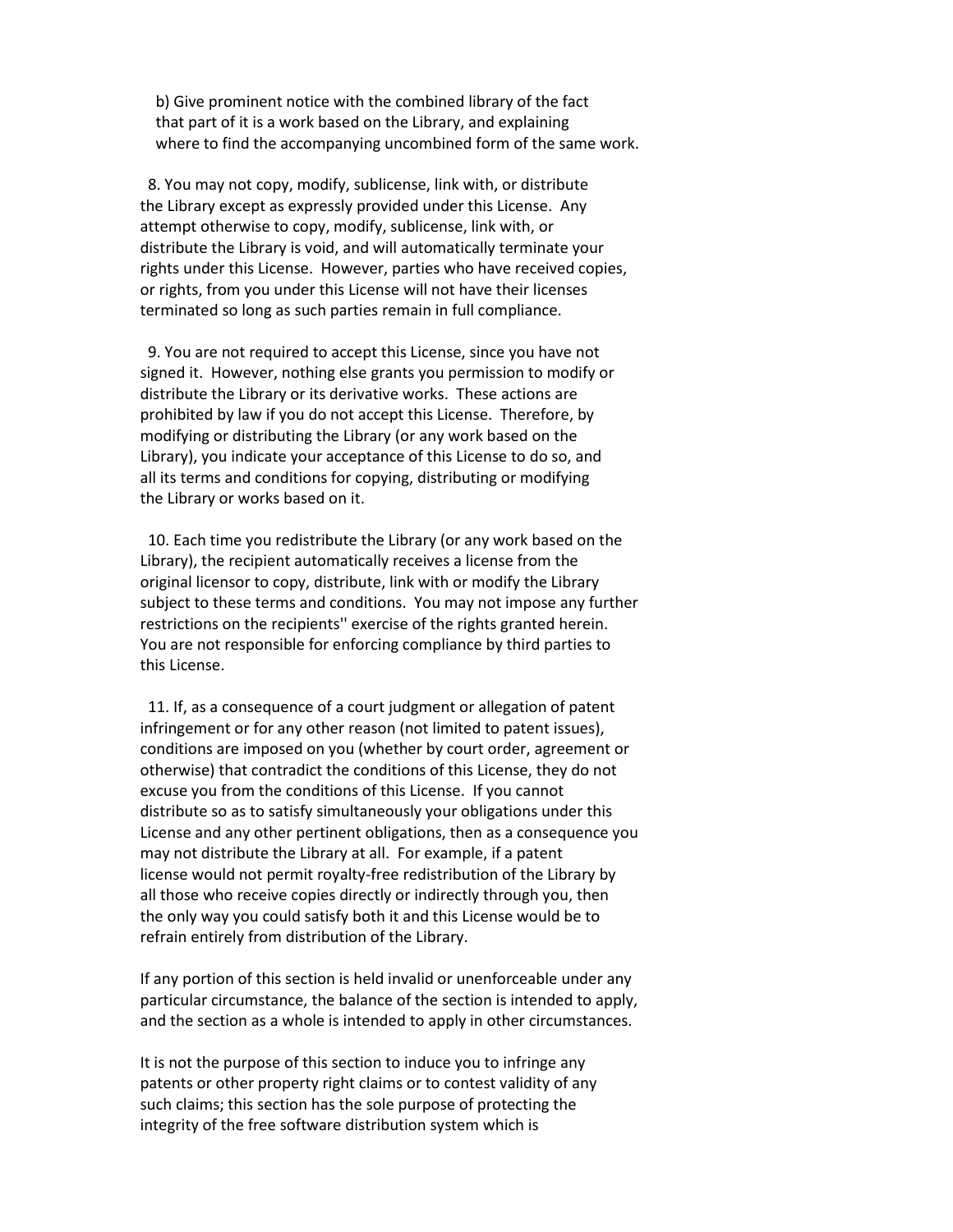implemented by public license practices. Many people have made generous contributions to the wide range of software distributed through that system in reliance on consistent application of that system; it is up to the author/donor to decide if he or she is willing to distribute software through any other system and a licensee cannot impose that choice.

This section is intended to make thoroughly clear what is believed to be a consequence of the rest of this License.

 12. If the distribution and/or use of the Library is restricted in certain countries either by patents or by copyrighted interfaces, the original copyright holder who places the Library under this License may add an explicit geographical distribution limitation excluding those countries, so that distribution is permitted only in or among countries not thus excluded. In such case, this License incorporates the limitation as if written in the body of this License.

 13. The Free Software Foundation may publish revised and/or new versions of the Library General Public License from time to time. Such new versions will be similar in spirit to the present version, but may differ in detail to address new problems or concerns.

Each version is given a distinguishing version number. If the Library specifies a version number of this License which applies to it and "any later version", you have the option of following the terms and conditions either of that version or of any later version published by the Free Software Foundation. If the Library does not specify a license version number, you may choose any version ever published by the Free Software Foundation.

 14. If you wish to incorporate parts of the Library into other free programs whose distribution conditions are incompatible with these, write to the author to ask for permission. For software which is copyrighted by the Free Software Foundation, write to the Free Software Foundation; we sometimes make exceptions for this. Our decision will be guided by the two goals of preserving the free status of all derivatives of our free software and of promoting the sharing and reuse of software generally.

#### NO WARRANTY

 15. BECAUSE THE LIBRARY IS LICENSED FREE OF CHARGE, THERE IS NO WARRANTY FOR THE LIBRARY, TO THE EXTENT PERMITTED BY APPLICABLE LAW. EXCEPT WHEN OTHERWISE STATED IN WRITING THE COPYRIGHT HOLDERS AND/OR OTHER PARTIES PROVIDE THE LIBRARY "AS IS" WITHOUT WARRANTY OF ANY KIND, EITHER EXPRESSED OR IMPLIED, INCLUDING, BUT NOT LIMITED TO, THE IMPLIED WARRANTIES OF MERCHANTABILITY AND FITNESS FOR A PARTICULAR PURPOSE. THE ENTIRE RISK AS TO THE QUALITY AND PERFORMANCE OF THE LIBRARY IS WITH YOU. SHOULD THE LIBRARY PROVE DEFECTIVE, YOU ASSUME THE COST OF ALL NECESSARY SERVICING, REPAIR OR CORRECTION.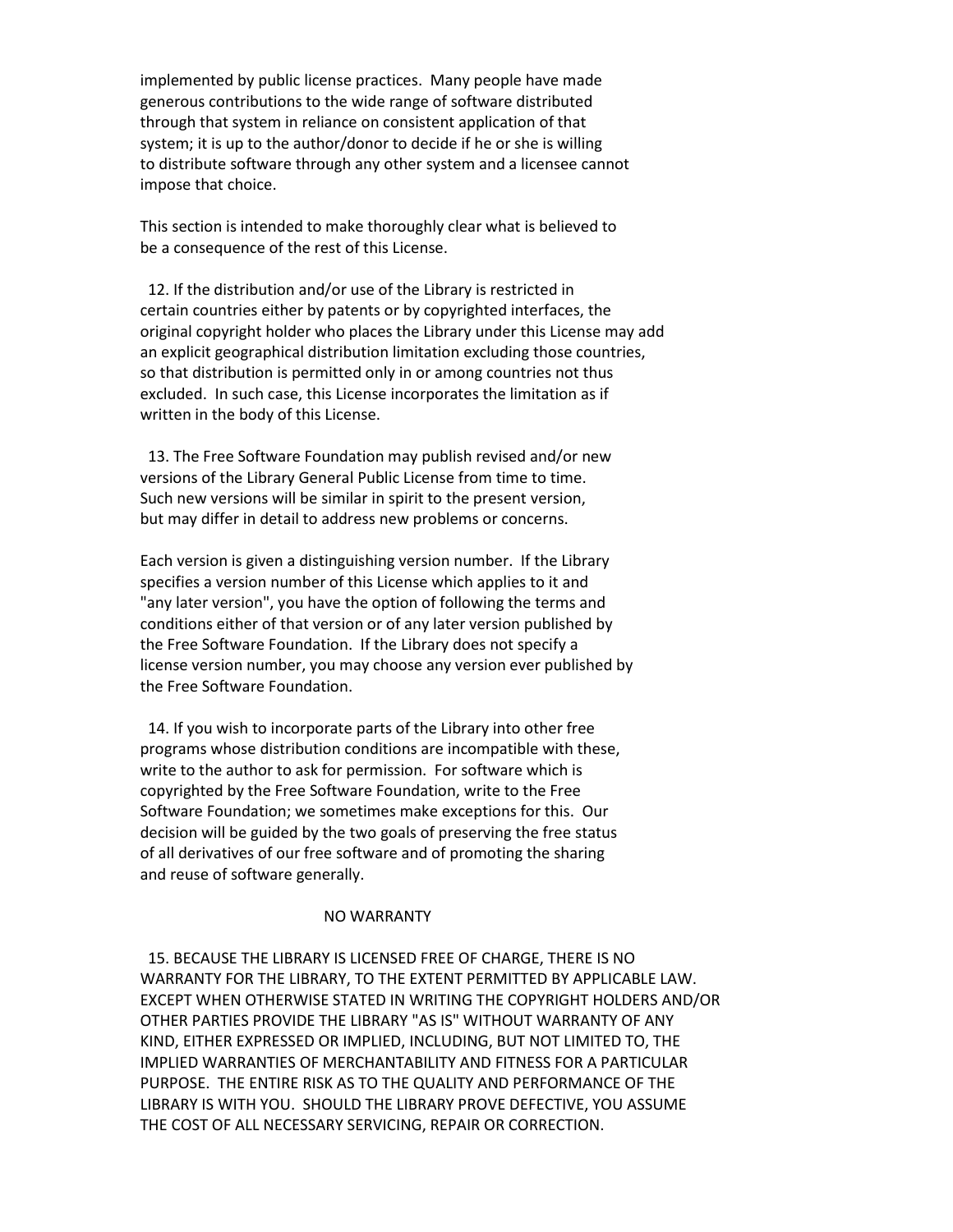16. IN NO EVENT UNLESS REQUIRED BY APPLICABLE LAW OR AGREED TO IN WRITING WILL ANY COPYRIGHT HOLDER, OR ANY OTHER PARTY WHO MAY MODIFY AND/OR REDISTRIBUTE THE LIBRARY AS PERMITTED ABOVE, BE LIABLE TO YOU FOR DAMAGES, INCLUDING ANY GENERAL, SPECIAL, INCIDENTAL OR CONSEQUENTIAL DAMAGES ARISING OUT OF THE USE OR INABILITY TO USE THE LIBRARY (INCLUDING BUT NOT LIMITED TO LOSS OF DATA OR DATA BEING RENDERED INACCURATE OR LOSSES SUSTAINED BY YOU OR THIRD PARTIES OR A FAILURE OF THE LIBRARY TO OPERATE WITH ANY OTHER SOFTWARE), EVEN IF SUCH HOLDER OR OTHER PARTY HAS BEEN ADVISED OF THE POSSIBILITY OF SUCH DAMAGES.

END OF TERMS AND CONDITIONS

====================================================================

### *libcurl*

This product contains libcurl in binary form. Use of this software is governed by the terms of the license below:

====================================================================

COPYRIGHT AND PERMISSION NOTICE

Copyright (c) 1996 - 2009, Daniel Stenberg, <daniel@haxx.se>.

All rights reserved.

Permission to use, copy, modify, and distribute this software for any purpose with or without fee is hereby granted, provided that the above copyright notice and this permission notice appear in all copies.

THE SOFTWARE IS PROVIDED "AS IS", WITHOUT WARRANTY OF ANY KIND, EXPRESS OR IMPLIED, INCLUDING BUT NOT LIMITED TO THE WARRANTIES OF MERCHANTABILITY, FITNESS FOR A PARTICULAR PURPOSE AND NONINFRINGEMENT OF THIRD PARTY RIGHTS. IN NO EVENT SHALL THE AUTHORS OR COPYRIGHT HOLDERS BE LIABLE FOR ANY CLAIM, DAMAGES OR OTHER LIABILITY, WHETHER IN AN ACTION OF CONTRACT, TORT OR OTHERWISE, ARISING FROM, OUT OF OR IN CONNECTION WITH THE SOFTWARE OR THE USE OR OTHER DEALINGS IN THE SOFTWARE.

Except as contained in this notice, the name of a copyright holder shall not be used in advertising or otherwise to promote the sale, use or other dealings in this Software without prior written authorization of the copyright holder.

#### ====================================================================

# *libxml2*

This product contains libxml2 in binary form. Use of this software is governed by the terms of the license below:

==================================================================== Except where otherwise noted in the source code (e.g. the files hash.c, list.c and the trio files, which are covered by a similar licence but with different Copyright notices) all the files are: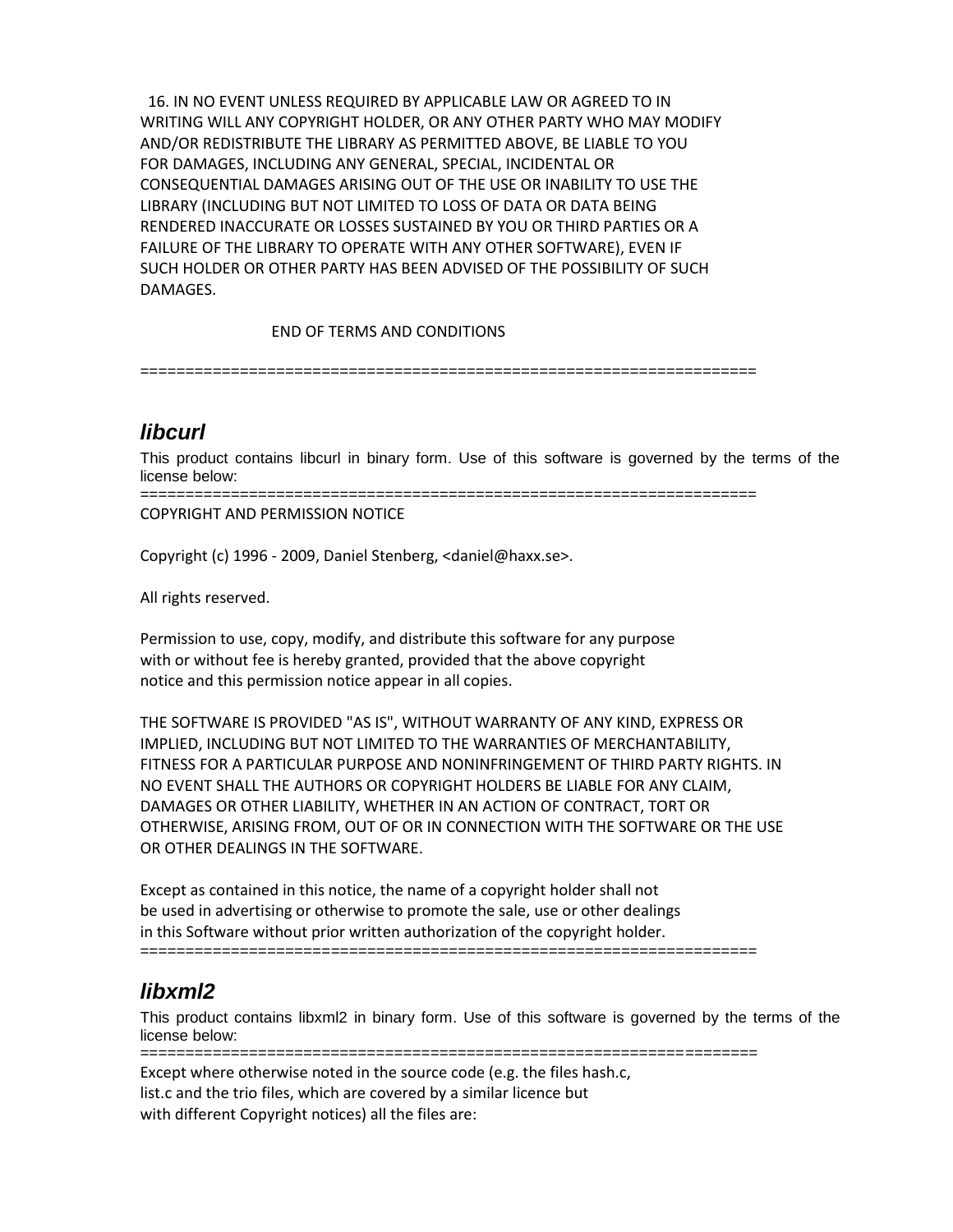Copyright (C) 1998-2003 Daniel Veillard. All Rights Reserved.

Permission is hereby granted, free of charge, to any person obtaining a copy of this software and associated documentation files (the "Software"), to deal in the Software without restriction, including without limitation the rights to use, copy, modify, merge, publish, distribute, sublicense, and/or sell copies of the Software, and to permit persons to whom the Software is furnished to do so, subject to the following conditions:

The above copyright notice and this permission notice shall be included in all copies or substantial portions of the Software.

THE SOFTWARE IS PROVIDED "AS IS", WITHOUT WARRANTY OF ANY KIND, EXPRESS OR IMPLIED, INCLUDING BUT NOT LIMITED TO THE WARRANTIES OF MERCHANTABILITY, FIT-NESS FOR A PARTICULAR PURPOSE AND NONINFRINGEMENT. IN NO EVENT SHALL THE DANIEL VEILLARD BE LIABLE FOR ANY CLAIM, DAMAGES OR OTHER LIABILITY, WHETHER IN AN ACTION OF CONTRACT, TORT OR OTHERWISE, ARISING FROM, OUT OF OR IN CON-NECTION WITH THE SOFTWARE OR THE USE OR OTHER DEALINGS IN THE SOFTWARE.

Except as contained in this notice, the name of Daniel Veillard shall not be used in advertising or otherwise to promote the sale, use or other dealings in this Software without prior written authorization from him.

- ====
- /\* \* hash.c: chained hash tables
- \*
- \* Reference: Your favorite introductory book on algorithms
- \*
- \* Copyright (C) 2000 Bjorn Reese and Daniel Veillard.
- \*

\* Permission to use, copy, modify, and distribute this software for any

- \* purpose with or without fee is hereby granted, provided that the above
- \* copyright notice and this permission notice appear in all copies.
- \*

\* THIS SOFTWARE IS PROVIDED ``AS IS'' AND WITHOUT ANY EXPRESS OR IMPLIED

- \* WARRANTIES, INCLUDING, WITHOUT LIMITATION, THE IMPLIED WARRANTIES OF
- \* MERCHANTIBILITY AND FITNESS FOR A PARTICULAR PURPOSE. THE AUTHORS AND

```
* CONTRIBUTORS ACCEPT NO RESPONSIBILITY IN ANY CONCEIVABLE MANNER.
```
- \*
- \* Author: breese@users.sourceforge.net
- \*/

====

/\*

```
* list.c: lists handling implementation
```
- \*
- \* Copyright (C) 2000 Gary Pennington and Daniel Veillard.
- \*
- \* Permission to use, copy, modify, and distribute this software for any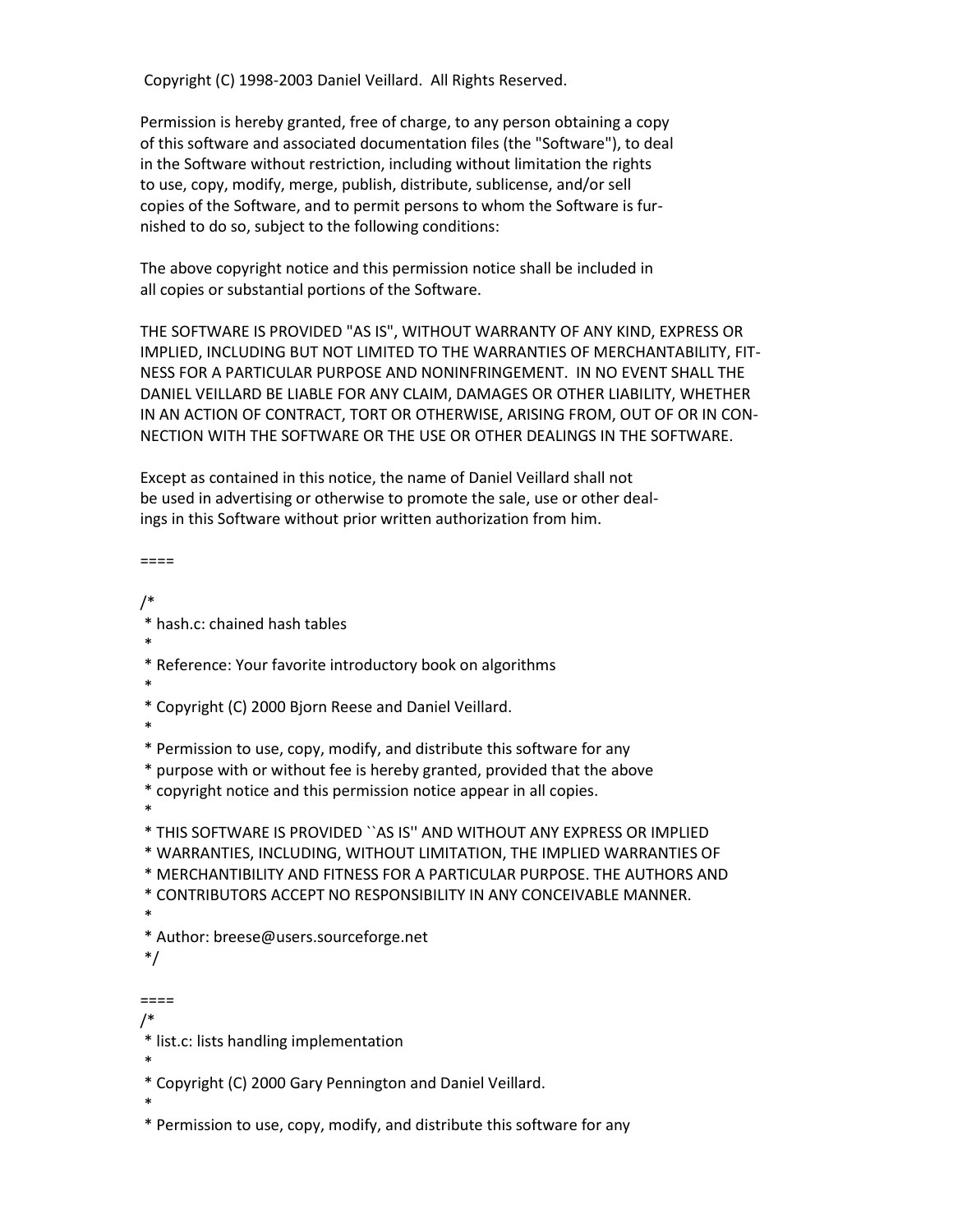\* purpose with or without fee is hereby granted, provided that the above \* copyright notice and this permission notice appear in all copies. \* \* THIS SOFTWARE IS PROVIDED ``AS IS'' AND WITHOUT ANY EXPRESS OR IMPLIED \* WARRANTIES, INCLUDING, WITHOUT LIMITATION, THE IMPLIED WARRANTIES OF \* MERCHANTIBILITY AND FITNESS FOR A PARTICULAR PURPOSE. THE AUTHORS AND \* CONTRIBUTORS ACCEPT NO RESPONSIBILITY IN ANY CONCEIVABLE MANNER. \* \* Author: Gary.Pennington@uk.sun.com \*/ ==== /\*\*\*\*\*\*\*\*\*\*\*\*\*\*\*\*\*\*\*\*\*\*\*\*\*\*\*\*\*\*\*\*\*\*\*\*\*\*\*\*\*\*\*\*\*\*\*\*\*\*\*\*\*\*\*\*\*\*\*\*\*\*\*\*\*\*\*\*\*\*\*\*\* \* \* \$Id: trio.h 1886 2003-04-03 15:28:28Z veillard \$ \* \* Copyright (C) 1998 Bjorn Reese and Daniel Stenberg. \* \* Permission to use, copy, modify, and distribute this software for any \* purpose with or without fee is hereby granted, provided that the above \* copyright notice and this permission notice appear in all copies. \* \* THIS SOFTWARE IS PROVIDED ``AS IS'' AND WITHOUT ANY EXPRESS OR IMPLIED \* WARRANTIES, INCLUDING, WITHOUT LIMITATION, THE IMPLIED WARRANTIES OF \* MERCHANTIBILITY AND FITNESS FOR A PARTICULAR PURPOSE. THE AUTHORS AND \* CONTRIBUTORS ACCEPT NO RESPONSIBILITY IN ANY CONCEIVABLE MANNER. \* \*\*\*\*\*\*\*\*\*\*\*\*\*\*\*\*\*\*\*\*\*\*\*\*\*\*\*\*\*\*\*\*\*\*\*\*\*\*\*\*\*\*\*\*\*\*\*\*\*\*\*\*\*\*\*\*\*\*\*\*\*\*\*\*\*\*\*\*\*\*\*\*\* \* \* http://ctrio.sourceforge.net/ \* \*\*\*\*\*\*\*\*\*\*\*\*\*\*\*\*\*\*\*\*\*\*\*\*\*\*\*\*\*\*\*\*\*\*\*\*\*\*\*\*\*\*\*\*\*\*\*\*\*\*\*\*\*\*\*\*\*\*\*\*\*\*\*\*\*\*\*\*\*\*\*\*/

### *zlib*

====================================================================

This product contains zlib in binary form. Use of this software is governed by the terms of the license below:

==================================================================== Copyright (C) 1995-2005 Jean-loup Gailly and Mark Adler

 This software is provided 'as-is', without any express or implied warranty. In no event will the authors be held liable for any damages arising from the use of this software.

 Permission is granted to anyone to use this software for any purpose, including commercial applications, and to alter it and redistribute it freely, subject to the following restrictions:

 1. The origin of this software must not be misrepresented; you must not claim that you wrote the original software. If you use this software in a product, an acknowledgment in the product documentation would be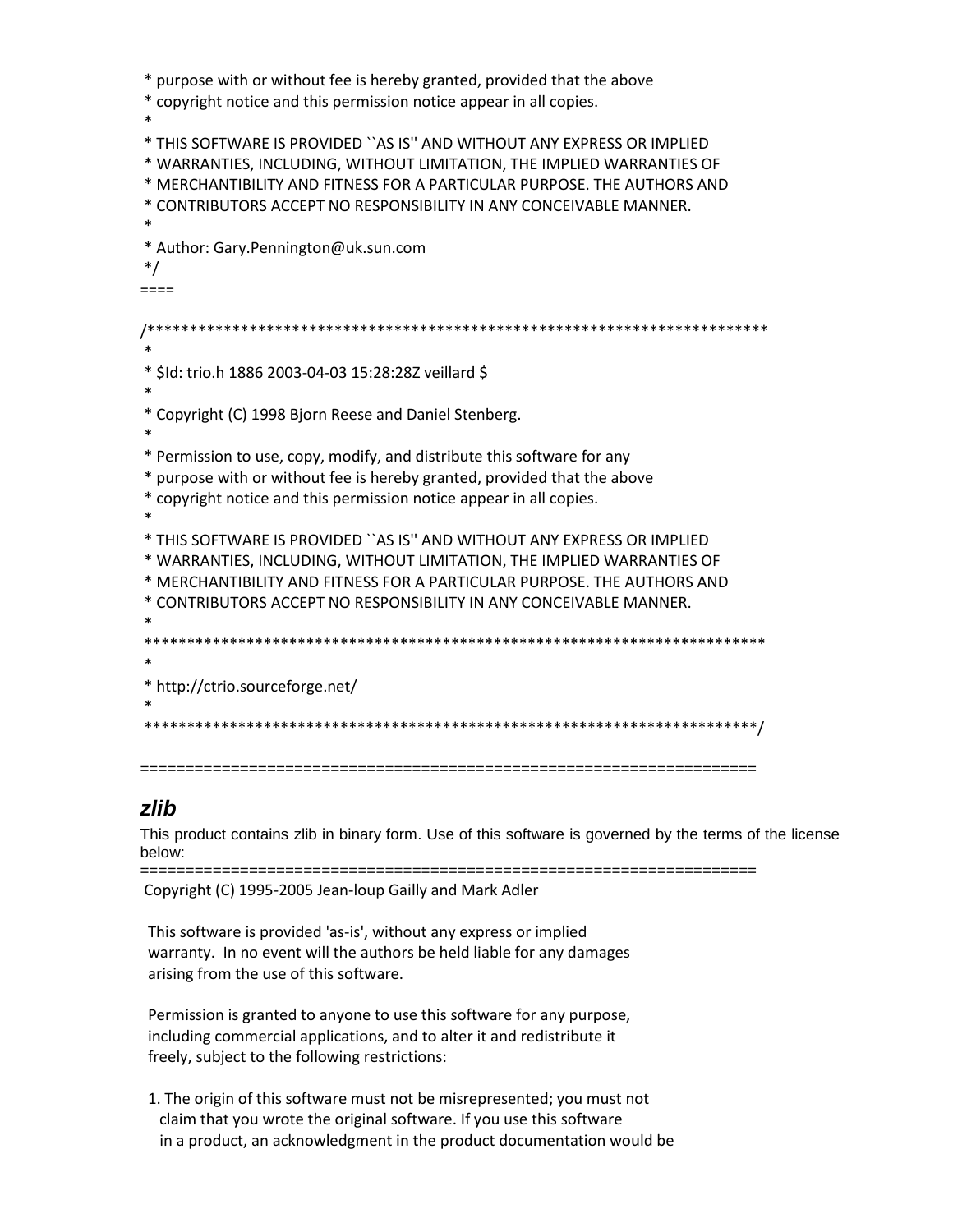appreciated but is not required.

- 2. Altered source versions must be plainly marked as such, and must not be misrepresented as being the original software.
- 3. This notice may not be removed or altered from any source distribution.

 Jean-loup Gailly Mark Adler jloup@gzip.org madler@alumni.caltech.edu ====================================================================

## *libpng*

This product contains libpng in binary form. Use of this software is governed by the terms of the

license below: ==================================================================== /\* \* COPYRIGHT NOTICE, DISCLAIMER, and LICENSE: \* \* If you modify libpng you may insert additional notices immediately following \* this sentence. \* \* This code is released under the libpng license. \* \* libpng versions 1.2.6, August 15, 2004, through 1.2.40, September 10, 2009, are \* Copyright (c) 2004, 2006-2009 Glenn Randers-Pehrson, and are \* distributed according to the same disclaimer and license as libpng-1.2.5 \* with the following individual added to the list of Contributing Authors: \* Cosmin Truta \* \* libpng versions 1.0.7, July 1, 2000, through 1.2.5, October 3, 2002, are \* Copyright (c) 2000-2002 Glenn Randers-Pehrson, and are \* distributed according to the same disclaimer and license as libpng-1.0.6 \* with the following individuals added to the list of Contributing Authors: \* \* Simon-Pierre Cadieux \* Eric S. Raymond \* Gilles Vollant \* \* and with the following additions to the disclaimer: \* \* There is no warranty against interference with your enjoyment of the \* library or against infringement. There is no warranty that our \* efforts or the library will fulfill any of your particular purposes \* or needs. This library is provided with all faults, and the entire \* risk of satisfactory quality, performance, accuracy, and effort is with \* the user. \* \* libpng versions 0.97, January 1998, through 1.0.6, March 20, 2000, are \* Copyright (c) 1998, 1999, 2000 Glenn Randers-Pehrson, and are \* distributed according to the same disclaimer and license as libpng-0.96, \* with the following individuals added to the list of Contributing Authors: \*

Tom Lane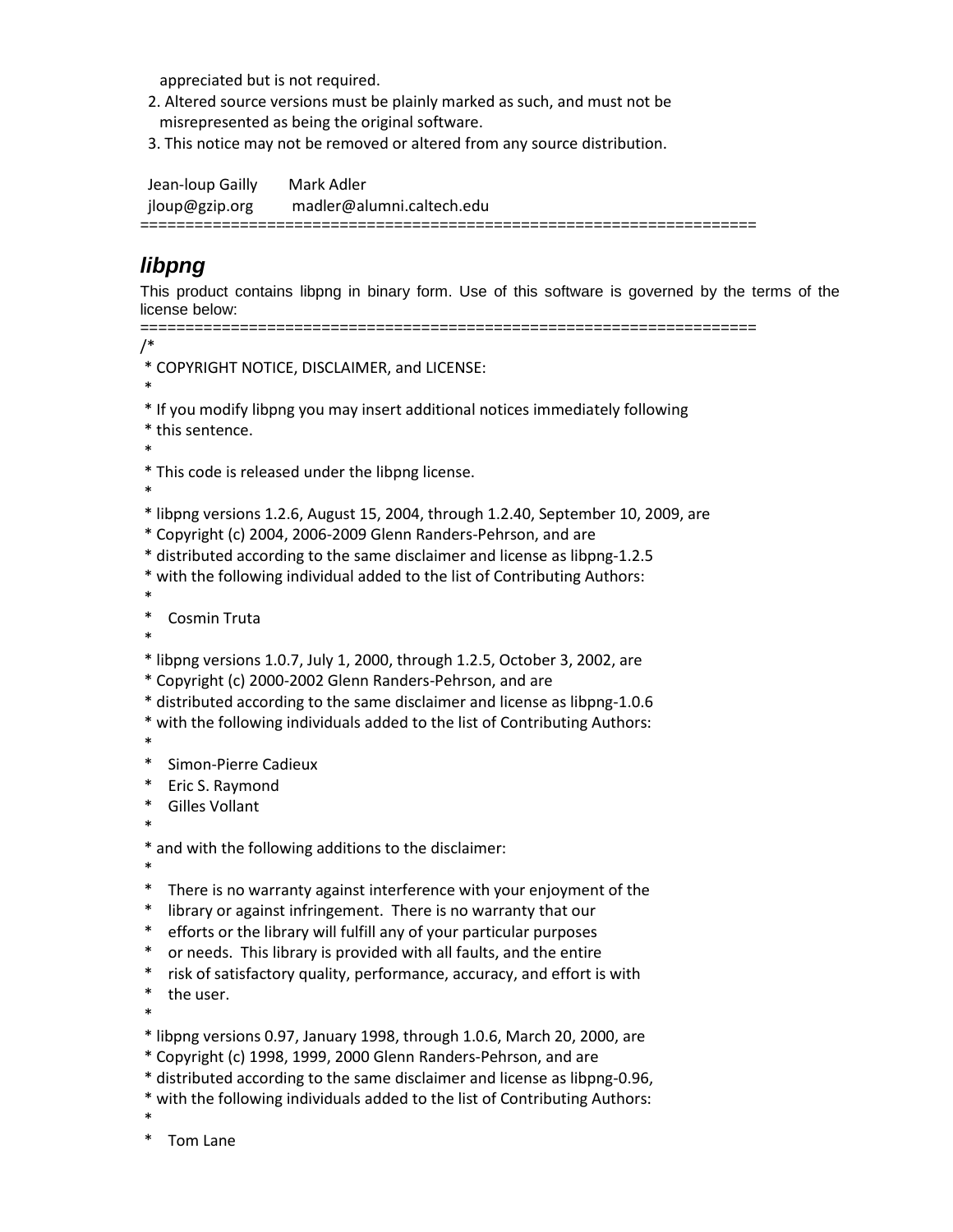- Glenn Randers-Pehrson
- Willem van Schaik

\*

- \* libpng versions 0.89, June 1996, through 0.96, May 1997, are
- \* Copyright (c) 1996, 1997 Andreas Dilger
- \* Distributed according to the same disclaimer and license as libpng-0.88,
- \* with the following individuals added to the list of Contributing Authors:
- \*
- \* John Bowler
- \* Kevin Bracey
- \* Sam Bushell
- \* Magnus Holmgren
- \* Greg Roelofs
- \* Tom Tanner
- \*

\* libpng versions 0.5, May 1995, through 0.88, January 1996, are

\* Copyright (c) 1995, 1996 Guy Eric Schalnat, Group 42, Inc.

\*

- \* For the purposes of this copyright and license, "Contributing Authors"
- \* is defined as the following set of individuals:

\*

- \* Andreas Dilger
- \* Dave Martindale
- \* Guy Eric Schalnat
- \* Paul Schmidt
- \* Tim Wegner

\*

\* The PNG Reference Library is supplied "AS IS". The Contributing Authors

- \* and Group 42, Inc. disclaim all warranties, expressed or implied,
- \* including, without limitation, the warranties of merchantability and of
- \* fitness for any purpose. The Contributing Authors and Group 42, Inc.
- \* assume no liability for direct, indirect, incidental, special, exemplary,
- \* or consequential damages, which may result from the use of the PNG
- \* Reference Library, even if advised of the possibility of such damage.

\*

\* Permission is hereby granted to use, copy, modify, and distribute this

- \* source code, or portions hereof, for any purpose, without fee, subject
- \* to the following restrictions:

\*

\* 1. The origin of this source code must not be misrepresented.

\*

- \* 2. Altered versions must be plainly marked as such and
- \* must not be misrepresented as being the original source.

\*

- \* 3. This Copyright notice may not be removed or altered from
- \* any source or altered source distribution.

\*

- \* The Contributing Authors and Group 42, Inc. specifically permit, without
- \* fee, and encourage the use of this source code as a component to
- \* supporting the PNG file format in commercial products. If you use this
- \* source code in a product, acknowledgment is not required but would be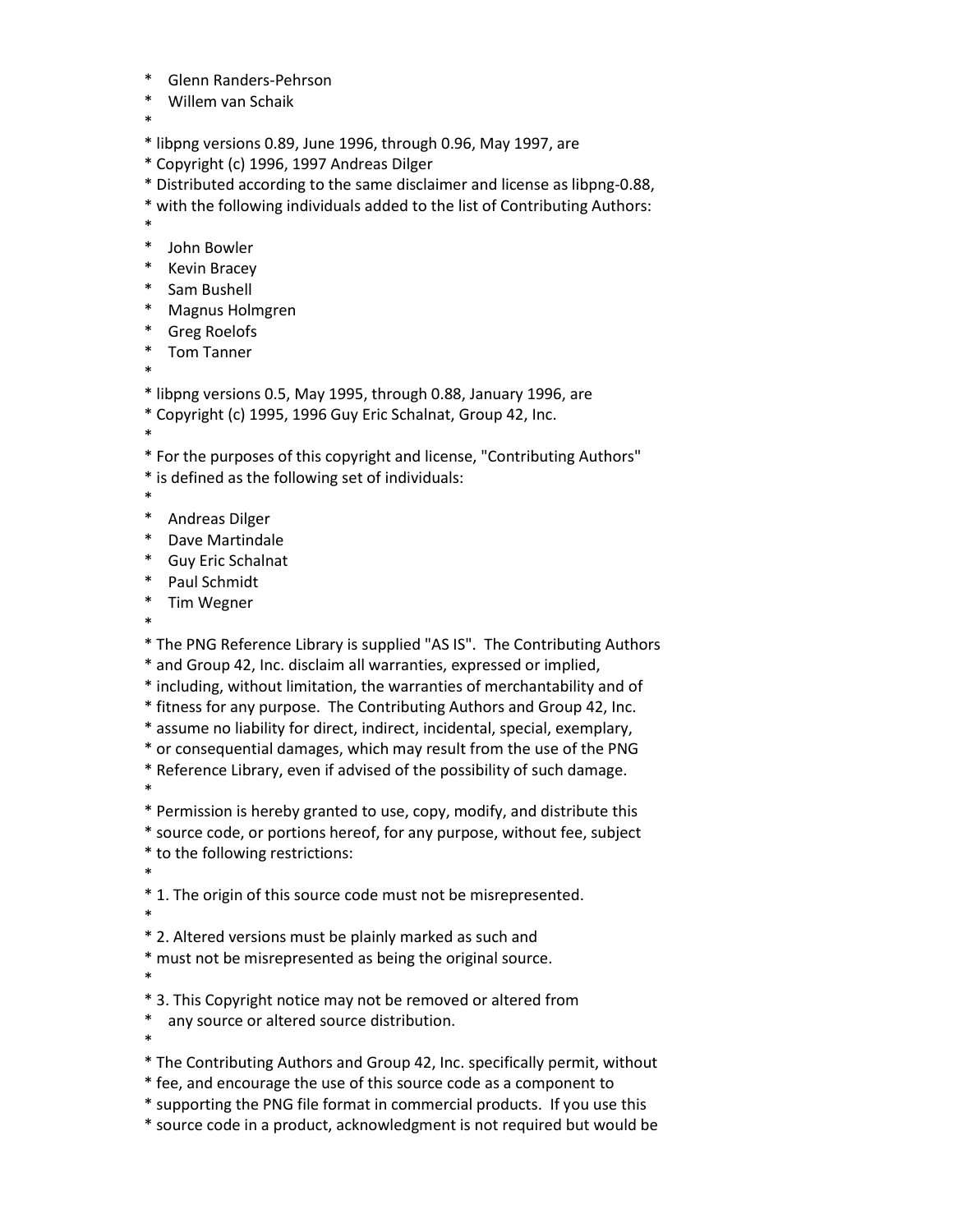```
* appreciated.
```
\*/

# *jpeglib*

This product contains jpeglib (a JPEG library created by the Indendent JPEG Group) in binary form. Use of this software is governed by the terms of the license below:

==================================================================== LEGAL ISSUES

====================================================================

============

In plain English:

- 1. We don''t promise that this software works. (But if you find any bugs, please let us know!)
- 2. You can use this software for whatever you want. You don''t have to pay us.
- 3. You may not pretend that you wrote this software. If you use it in a program, you must acknowledge somewhere in your documentation that you''ve used the IJG code.

In legalese:

The authors make NO WARRANTY or representation, either express or implied, with respect to this software, its quality, accuracy, merchantability, or fitness for a particular purpose. This software is provided "AS IS", and you, its user, assume the entire risk as to its quality and accuracy.

This software is copyright (C) 1991-1998, Thomas G. Lane. All Rights Reserved except as specified below.

Permission is hereby granted to use, copy, modify, and distribute this software (or portions thereof) for any purpose, without fee, subject to these conditions:

(1) If any part of the source code for this software is distributed, then this README file must be included, with this copyright and no-warranty notice unaltered; and any additions, deletions, or changes to the original files must be clearly indicated in accompanying documentation.

(2) If only executable code is distributed, then the accompanying documentation must state that "this software is based in part on the work of the Independent JPEG Group".

(3) Permission for use of this software is granted only if the user accepts full responsibility for any undesirable consequences; the authors accept NO LIABILITY for damages of any kind.

These conditions apply to any software derived from or based on the IJG code, not just to the unmodified library. If you use our work, you ought to acknowledge us.

Permission is NOT granted for the use of any IJG author''s name or company name in advertising or publicity relating to this software or products derived from it. This software may be referred to only as "the Independent JPEG Group''s software".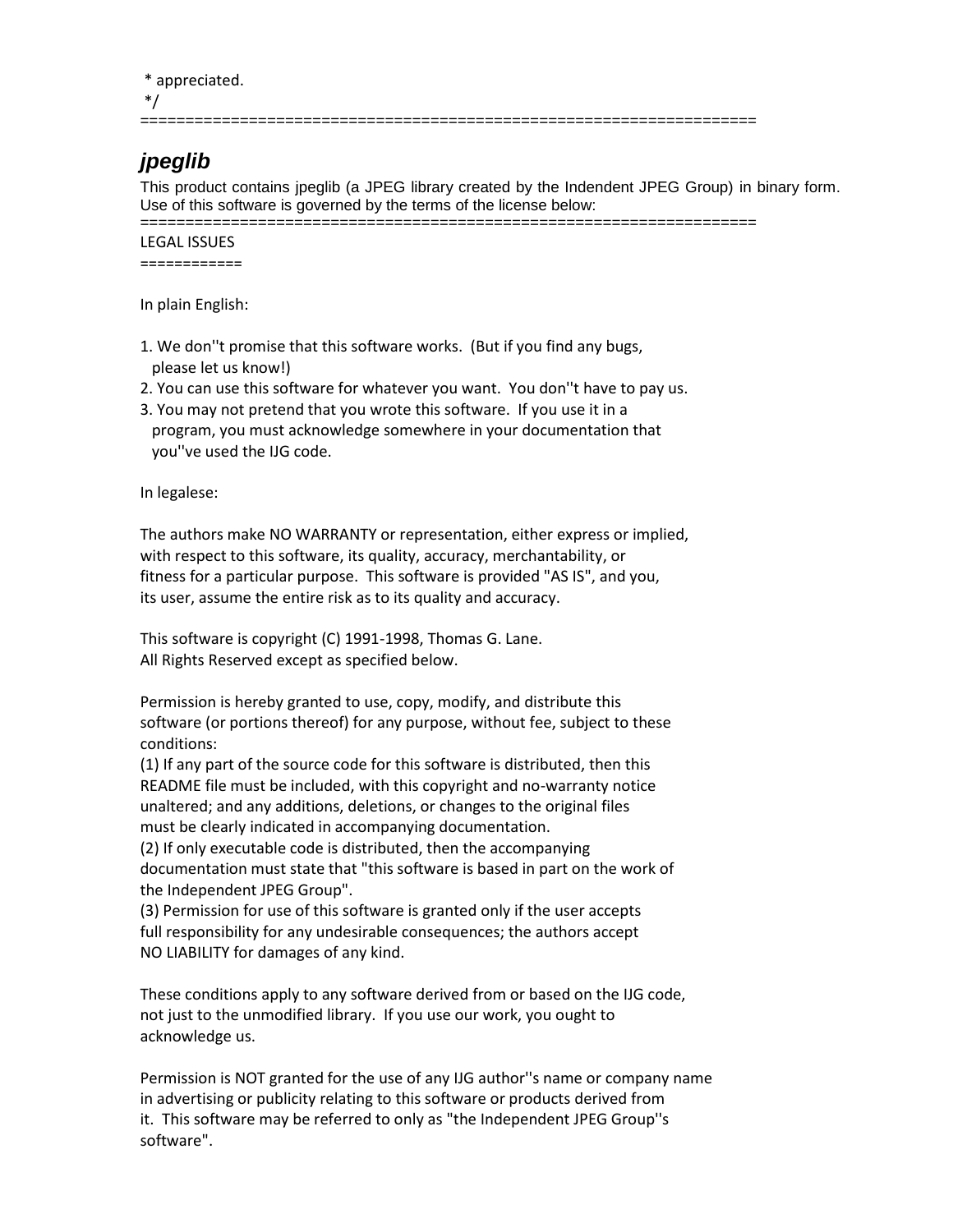We specifically permit and encourage the use of this software as the basis of commercial products, provided that all warranty or liability claims are assumed by the product vendor.

ansi2knr.c is included in this distribution by permission of L. Peter Deutsch, sole proprietor of its copyright holder, Aladdin Enterprises of Menlo Park, CA. ansi2knr.c is NOT covered by the above copyright and conditions, but instead by the usual distribution terms of the Free Software Foundation; principally, that you must include source code if you redistribute it. (See the file ansi2knr.c for full details.) However, since ansi2knr.c is not needed as part of any program generated from the IJG code, this does not limit you more than the foregoing paragraphs do.

The Unix configuration script "configure" was produced with GNU Autoconf. It is copyright by the Free Software Foundation but is freely distributable. The same holds for its supporting scripts (config.guess, config.sub, ltconfig, ltmain.sh). Another support script, install-sh, is copyright by M.I.T. but is also freely distributable.

It appears that the arithmetic coding option of the JPEG spec is covered by patents owned by IBM, AT&T, and Mitsubishi. Hence arithmetic coding cannot legally be used without obtaining one or more licenses. For this reason, support for arithmetic coding has been removed from the free JPEG software. (Since arithmetic coding provides only a marginal gain over the unpatented Huffman mode, it is unlikely that very many implementations will support it.) So far as we are aware, there are no patent restrictions on the remaining code.

The IJG distribution formerly included code to read and write GIF files. To avoid entanglement with the Unisys LZW patent, GIF reading support has been removed altogether, and the GIF writer has been simplified to produce "uncompressed GIFs". This technique does not use the LZW algorithm; the resulting GIF files are larger than usual, but are readable by all standard GIF decoders.

We are required to state that

 "The Graphics Interchange Format(c) is the Copyright property of CompuServe Incorporated. GIF(sm) is a Service Mark property of CompuServe Incorporated."

====================================================================

# *C99-sprintf*

This product contains C99-sprintf in binary form. Use of this software is governed by the terms of the license below:

====================================================================

Copyright and License Copyright © 2008 Holger Weiß. Copyright © 1995 Patrick Powell.